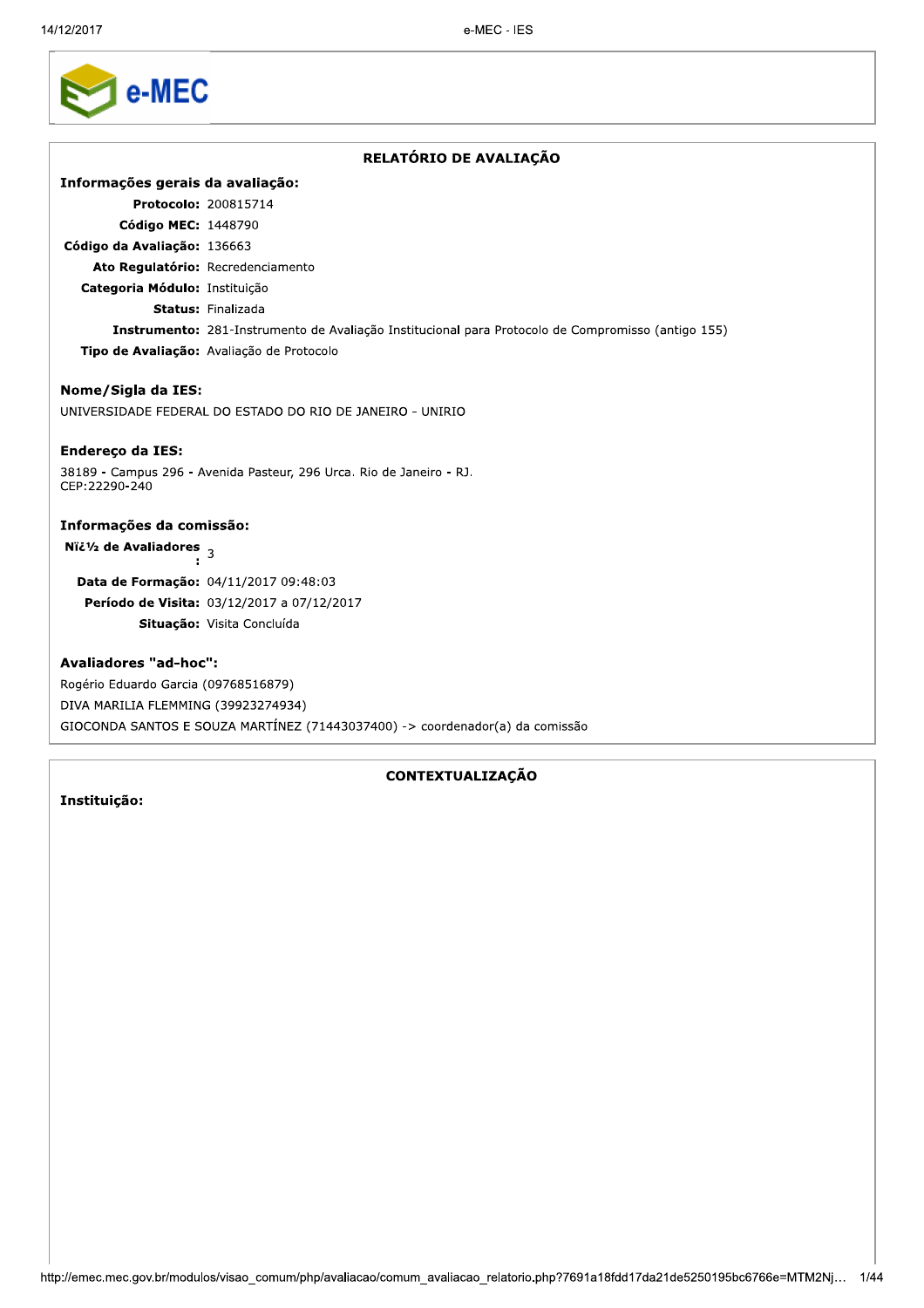### Instituição:

A Universidade Federal do do Estado do Rio de Janeiro (UNIRIO) é uma Fundação instituída pelo Poder Público, vinculada ao Ministério da Educação e integra o Sistema Federal de Ensino Superior. A sua sede está localizada na Avenida Pasteur, 296, Bairro da Urca, CEP 22.290-240, na cidade do Rio de Janeiro/RJ, com CNPJ 34.023.077/0001-07, credenciada pela Portaria MEC nº 3.637, de 09/11/2004, publicada no DOU nº 216, seção 1, pg. 17, de 10/11/2004. Tem como missão "Produzir e dissemina campos do saber, contribuindo para o exercício pleno da cidadania, mediante formação humanista, crítica e reflexiva, preparando profissionais competentes e atualizados para o mundo do trabalho e para a melhoria das condições de vida da sociedade".

A UNIRIO está localizada na cidade do Rio de Janeiro e tem seu limite territorial circunscrito ao município do Rio de Janeiro. O Rio de Janeiro é a cidade com o segundo maior PIB no Brasil e, quanto à arrecadação, o setor de serviços abarca a maior parcela do PIB (65,52%), seguido pela arrecadação de impostos (23,38%), pela atividade industrial (11,06%) e pelo agronegócio (0,04%). Beneficiando-se da posição de capital federal ocupada por um longo período (1763-1960), a cidade transformou-se em um dinâmico centro administrativo, financeiro, comercial e cultural. Há muitos anos congrega o segundo maior polo industrial do Brasil, contando com refinarias de petróleo, indústrias navais, siderúrgicas, metalúrgicas, petroquímicas, gás-químicas, têxteis, gráficas, editoriais, farmacêuticas, de bebidas, cimenteiras e moveleiras. No entanto, as últimas décadas atestaram uma nítida transformação em seu perfil econômico, que vem adquirindo, matizes de um grande polo nacional de serviços e negócios. Na cidade do Rio de Janeiro está sediada uma boa parte dos maiores conglomerados empresariais do Brasil. Entre eles estão as maiores multinacionais dos setores de energia e de mineração do Brasil - a Petrobras e a Vale S.A. -, o maior grupo de mídia e de comunicações da América Latina, além de grandes empresas do setor de telecomunicações. Na Petroquímica, verifica-se um arranjo de mais de 700 empresas, dentre as quais as maiores do Brasil (Shell, Esso, Ipiranga, Chevron Texaco, El Paso, Repsol YPF). A maioria mantém centros de pesquisa espalhados por todo o estado e, juntas, produzem mais de 4/5 do petróleo e dos combustíveis distribuídos nos postos de serviço do território nacional. A Companhia Siderúrgica Nacional (CSN), a Companhia Siderúrgica do Atlântico (CSA) e a filial brasileira da BHP Billiton exercem papel de destaque no setor de mineração. Coca-Cola Brasil, Michelin, PSA Peugeot Citroën, Xerox do Brasil, GE Oil & Gás, Light, Chemtech, Transpetro, Souza Cruz (British American Tobacco), Previ, Grupo SulAmérica, Ponto Frio e Lojas Americanas compõem a lista das grandes companhias sediadas na cidade. É expressiva a quantidade de indústrias do ramo farmacêutico instaladas na cidade. A cidade reúne os principais grupos nacionais e internacionais da indústria naval e os maiores estaleiros do estado. O IDH do município é de 0,799 (IGBE, 2010).

O Plano de Desenvolvimento Institucional (PDI), construído para o período 2017-2021, foi elaborado nos moldes do Artigo 16 do<br>Decreto nº 5.773, de 09 de maio de 2006, e do Decreto nº 6.303, de 12 de dezembro de 2007; com a exigências legais. Atualmente a IES tem cinco Unidades Acadêmicas organizados em Centros de: Biológicas e da Saúde; Exatas e Tecnologia; Humanas e Sociais; Jurídicas e Políticas e Letras e Artes. Possui o total de 44 cursos na modalidade presencial e 04 cursos na modalidade a distância; 35 cursos de Pós-graduação stricto sensu e 74 cursos de Pós-graduação lato-sensu.

O IGC (Faixa) da UNIRIO, em acordo com consulta na página do INEP, nos anos de 2014, 2015 e 2016 é quatro.

O CPC (Faixa) dos cursos da UNIRIO são:

Ano 2016: Medicina (três); Enfermagem (quatro); Nutrição cod. 15784 (quatro); Nutrição cod 1160031 (cinco); Serviço Social (cinco) e Biomedicina (três).

Ano 2015: Direito (três); Turismo (quatro) e Administração (três).

Ano 2014: Matemática Licenciatura (quatro); Ciências Biológica Bacharelado (três); Ciência Biológica Licenciatura (quatro); Pedagogia (guatro); História Bacharelado (três); História Licenciatura (guatro); Filosofia Bacharelado (guatro); Filosofia Licenciatura (três); Sistema de Informação (quatro); Música Licenciatura (SC) e Engenharia de Produção (quatro).

## SÍNTESE DA AÇÃO PRELIMINAR À AVALIAÇÃO

### Síntese da ação preliminar à avaliação:

Por meio de Ofício Circular Ofício Circular CGACGIES/DAES/INEP de 06 de dezembro de 2017, foi designada comissão para análise de Recredenciamento - Protocolo de compromisso a equipe de avaliação composta pelos professores Rogério Eduardo Garcia, DIVA<br>MARILIA FLEMMING e GIOCONDA SANTOS E SOUZA MARTÍNEZ, sendo a última a coordenadora. Avaliação Nº 136 200815714, referente à UNIVERSIDADE FEDERAL DO ESTADO DO RIO DE JANEIRO - UNIRIO, localizada na Avenida Pasteur Nº: 296 Cep: 22290240, Rio de Janeiro/RJ.

Esta síntese preliminar tem por objetivo relatar de forma introdutória o que foi observado pela comissão antes da visita, por meio da leitura dos documentos postados no e-MEC, bem como as informações contidas no despacho saneador e no protocolo de compromisso, o que produziu as análises preliminares, além da documentação especifica apresentada na Instituição durante a visita in loco.

A coordenação da comissão entrou em contato com a IES, encaminhou uma proposta de cronograma de atividades e essa foi aprovada na íntegra.

O cronograma incluiu, entre outras, as seguintes atividades: reunião inicial com os dirigentes da IES, análise da documentação disponibilizada pela IES, visitas às instalações físicas, reuniões com a Comissão Própria de Avaliação (CPA); o Corpo Técnico Administrativo: o Corpo Docente; o Corpo Discente; preenchimento do formulário eletrônico e reunião final com os dirigentes da IES.

A Universidade Federal do Estado do Rio de Janeiro - UNIRIO apresentou no sistema e-MEC o PDI referente ao período 2017 a 2021. Esse PDI está condizente com a estrutura determinada pelo art. 16 do Decreto n.º 5.773/2006 e o seu conteúdo contempla todas as informações demandadas em cada item / aba do formulário de avaliação. Os relatórios de auto-avaliação apresentados foram os referentes aos anos de 2013, 2014, 2015 e 2016. O Plano de Desenvolvimento Institucional (PDI) da UNIRIO 2017-2021 subsidiou esta avaliação.

A Legislação de criação da UNIRIO é a seguinte:

 Decreto-Lei nº 773, de 20/08/1969: cria a FEFIEG.

 Decreto-Lei nº 7.683, de 17/12/1975: altera a denominação de FEFIEG para FEFIERJ.

8#61623; Lei nº 6.655, de 05/06/1979: transforma a FEFIERJ em Universidade do Rio de Janeiro (UNIRIO).

 Lei nº 10.750, de 24/10/2003: altera a denominação para Universidade Federal do Estado do Rio de Janeiro. redefinem missão, visão, princípios, valores que estão descritos na contextualização da IES.

Para efeitos de análise, a comissão observou o despacho saneador de 20/10/2014 e o Protocolo de Compromisso.

Esta avaliação também foi subsidiada pelos seguintes documentos disponibilizados pela IES: PDI, PPCs, Regimento Geral, atas, Relatórios da CPA, Regulamento dos estágios e demais documentos, Regimento da Ouvidoria, Portarias, Editais, Pastas funcionais, Orçamentos dos anos de 2016 e 2017, documentos comprobatórios de docentes sobre titulação, carga horária e tipo de vínculo com a IES.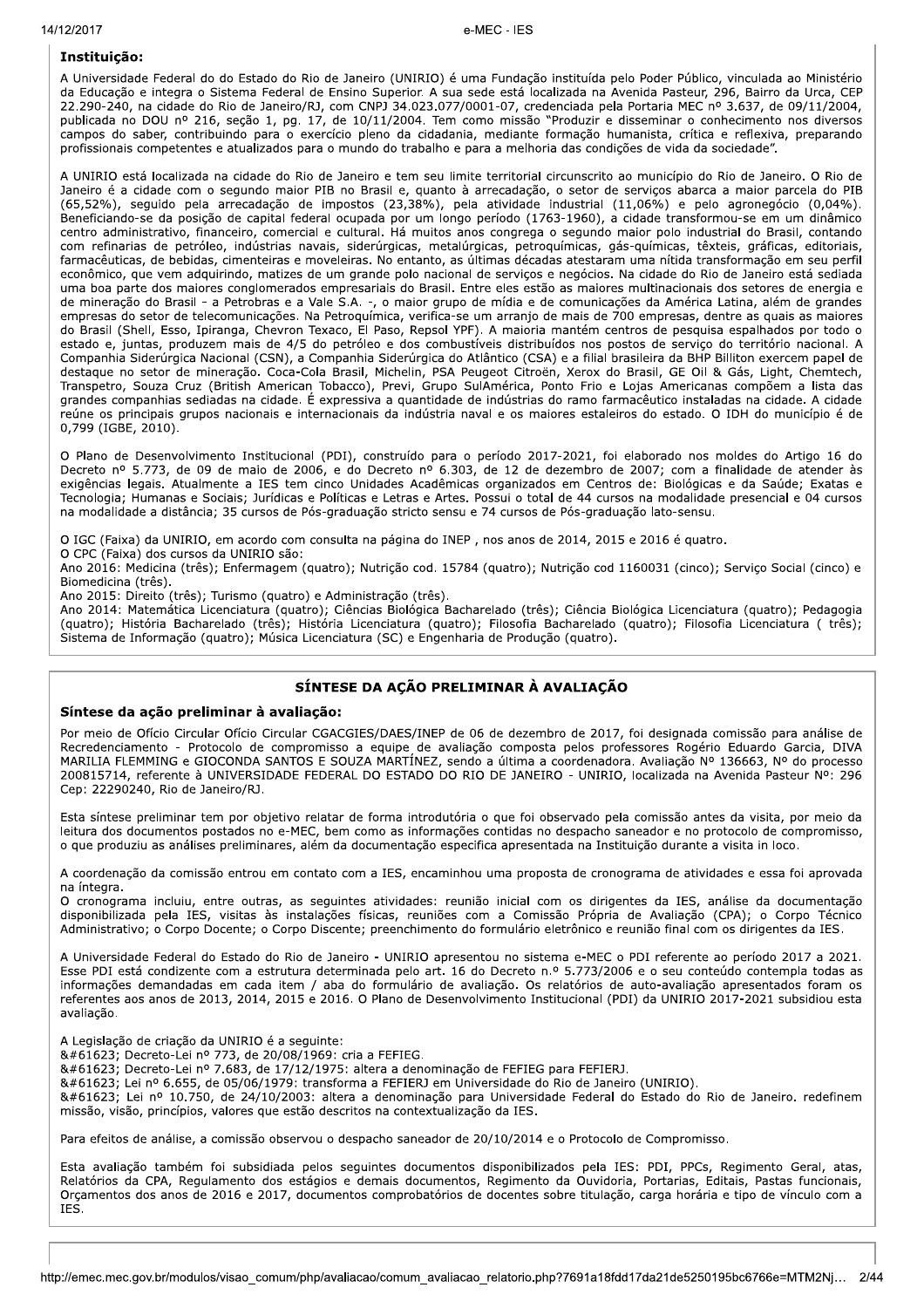$14/12/2$ 

#### 2017 e-MEC e-MEC - IES

| <b>Nome do Docente</b>                                                                                                                                                                                                                                                               | Titulação                                                    |                                                       | Regime Trabalho Vínculo Empregatício                                |
|--------------------------------------------------------------------------------------------------------------------------------------------------------------------------------------------------------------------------------------------------------------------------------------|--------------------------------------------------------------|-------------------------------------------------------|---------------------------------------------------------------------|
| 06. CPF ERRADO - Avelino Romero Simões Pereira                                                                                                                                                                                                                                       | Doutorado                                                    | Integral                                              | Estatutário                                                         |
| 06. CPF ERRADO Benedita Calheiros de Novais                                                                                                                                                                                                                                          | Especialização Integral                                      |                                                       | Estatutário                                                         |
| 06. CPF ERRADO - Bernardo Henrique Ferraz Maranhão                                                                                                                                                                                                                                   | Mestrado                                                     | Integral                                              | Estatutário                                                         |
| 06. CPF ERRADO - Carla Conceição Lana Fraga                                                                                                                                                                                                                                          | Doutorado                                                    | Integral                                              | Estatutário                                                         |
| 06. CPF ERRADO - Carlos Alberto Morais de Sá                                                                                                                                                                                                                                         | Doutorado                                                    | Integral                                              | Estatutário                                                         |
| 06. CPF ERRADO - Carlos Roberto Lyra da Silva                                                                                                                                                                                                                                        | Doutorado                                                    | Integral                                              | Estatutário                                                         |
| 06. CPF ERRADO - Carmen Diolinda da Silva Sanches Sampaio                                                                                                                                                                                                                            | Doutorado                                                    | Integral                                              | Estatutário                                                         |
| 06. CPF ERRADO Claudia Cardoso Netto                                                                                                                                                                                                                                                 | Doutorado                                                    | Integral                                              | Estatutário                                                         |
| 06. CPF ERRADO - Claudia Marcia Silveira Uoieno                                                                                                                                                                                                                                      | Graduação                                                    | Parcial                                               | Estatutário                                                         |
| 06. CPF ERRADO - Cleonice Alves de Melo Bento                                                                                                                                                                                                                                        | Doutorado                                                    | Integral                                              | Estatutário                                                         |
| 06. CPF ERRADO - Cristiane Rodrigues da Rocha                                                                                                                                                                                                                                        | Doutorado                                                    | Integral                                              | Estatutário                                                         |
| 06. CPF ERRADO - Danrlei de Freitas Azevedo                                                                                                                                                                                                                                          | Doutorado                                                    | Integral                                              | Estatutário                                                         |
| 06. CPF ERRADO - Diana Farjalla Correia Lima                                                                                                                                                                                                                                         | Doutorado                                                    | Integral                                              | Estatutário                                                         |
| 06. CPF ERRADO - Eduardo Garcia Ribeiro Lopes Domingues                                                                                                                                                                                                                              | Doutorado                                                    | Integral                                              | Estatutário                                                         |
| 06. CPF ERRADO - Eduardo Lakschevitz Xavier Assunção                                                                                                                                                                                                                                 | Doutorado                                                    | Integral                                              | Estatutário                                                         |
| 06. CPF ERRADO - Esther Cytrynbaum Young                                                                                                                                                                                                                                             | Mestrado                                                     | Integral                                              | Estatutário                                                         |
| 06. CPF ERRADO - Fernanda Araujo Baião Amorim                                                                                                                                                                                                                                        | Doutorado                                                    | Integral                                              | Estatutário                                                         |
| 06. CPF ERRADO - Fernanda Jurema Medeiros                                                                                                                                                                                                                                            | Doutorado                                                    | Integral                                              | Estatutário                                                         |
| 06. CPF ERRADO - Fernando Daniel Quintana                                                                                                                                                                                                                                            | Doutorado                                                    | Integral                                              | Outro                                                               |
| 06. CPF ERRADO - Fernando José Silva R. da Silveira                                                                                                                                                                                                                                  | Doutorado                                                    | Integral                                              | Estatutário                                                         |
| 06. CPF ERRADO - Gloria Regina Mesquita da Silveira                                                                                                                                                                                                                                  | Doutorado                                                    | Integral                                              | Estatutário                                                         |
| 06. CPF ERRADO - Guilherme Bernstein Seixas                                                                                                                                                                                                                                          | Doutorado                                                    | Integral                                              | Estatutário                                                         |
| 06. CPF ERRADO - João Luiz Fernandes Areias                                                                                                                                                                                                                                          | Mestrado                                                     | Integral                                              | Estatutário                                                         |
| 06. CPF ERRADO - Jorge Saad Nehme                                                                                                                                                                                                                                                    | Doutorado                                                    | Integral                                              | Estatutário                                                         |
| 06. CPF ERRADO - José Ribamar Bessa Freire                                                                                                                                                                                                                                           | Doutorado                                                    | Parcial                                               | Estatutário                                                         |
| 06. CPF ERRADO - Kate Cerqueira Revoredo                                                                                                                                                                                                                                             | Doutorado                                                    | Integral                                              | Estatutário                                                         |
| 06. CPF ERRADO - Leonardo dos Santos Avilla                                                                                                                                                                                                                                          | Doutorado                                                    | Integral                                              | Estatutário                                                         |
| 06. CPF ERRADO - Leonardo Guerreiro Azevedo                                                                                                                                                                                                                                          | Doutorado                                                    | Integral                                              | Estatutário                                                         |
| 06. CPF ERRADO - Leonardo Luiz Alencastro Rocha                                                                                                                                                                                                                                      | Graduação                                                    | Integral                                              | Estatutário                                                         |
| 06. CPF ERRADO - Liliana Angel Vargas                                                                                                                                                                                                                                                | Doutorado                                                    | Integral                                              | Estatutário                                                         |
| 06. CPF ERRADO - Lucia Maria Alves Ferreira                                                                                                                                                                                                                                          | Doutorado                                                    | Integral                                              | Estatutário                                                         |
| 06. CPF ERRADO - Marcelo Castanheira Ferreira                                                                                                                                                                                                                                        | Mestrado                                                     | Integral                                              | Estatutário                                                         |
| 06. CPF ERRADO Márcio de Oliveira Barros                                                                                                                                                                                                                                             | Doutorado                                                    | Integral                                              | Estatutário                                                         |
| 06. CPF ERRADO - Maria Amalia Silva Alves de Oliveira                                                                                                                                                                                                                                | Doutorado                                                    | Integral                                              | Estatutário                                                         |
| 06. CPF ERRADO - Maria Beatriz Assunção Mendes da Cunha                                                                                                                                                                                                                              | Mestrado                                                     | Integral                                              | Estatutário                                                         |
| 06. CPF ERRADO - Mariano Gomes Pimentel                                                                                                                                                                                                                                              | Doutorado                                                    | Integral                                              | Estatutário                                                         |
| 06. CPF ERRADO - Maria Tereza Serrano Barbosa                                                                                                                                                                                                                                        | Doutorado                                                    | Integral                                              | Estatutário                                                         |
| 06. CPF ERRADO - Max Rogerio Freitas Ramos                                                                                                                                                                                                                                           | Doutorado                                                    | Integral                                              | Outro                                                               |
| 06. CPF ERRADO - Miguel Angel de Barrenechea                                                                                                                                                                                                                                         | Doutorado                                                    | Integral                                              | Estatutário                                                         |
| 06. CPF ERRADO - Monica Ferreira Magalhães                                                                                                                                                                                                                                           | Doutorado                                                    | Integral                                              | Estatutário                                                         |
| 06. CPF ERRADO - Renata Mendes de Araújo                                                                                                                                                                                                                                             | Doutorado                                                    | Integral                                              | Estatutário                                                         |
| 06. CPF ERRADO - Ricardo Felipe Alves Moreira                                                                                                                                                                                                                                        | Doutorado                                                    | Integral                                              | Estatutário                                                         |
| 06. CPF ERRADO - Roberto Carlos Lyra da Silva                                                                                                                                                                                                                                        | Doutorado                                                    | Integral                                              | Estatutário                                                         |
| 06. CPF ERRADO Sonia Regina de Souza                                                                                                                                                                                                                                                 | Doutorado                                                    | Integral                                              | Estatutário                                                         |
| 06. CPF ERRADO - Veronica Azevedo Wander Bastos                                                                                                                                                                                                                                      | Mestrado                                                     | Integral                                              | Estatutário                                                         |
| 06. CPF ERRADO - Walter de Araujo Eyer Silva                                                                                                                                                                                                                                         | Doutorado                                                    | Integral                                              | Estatutário                                                         |
| 06. CPF ERRADO - Zelinda Andrade dos Santos                                                                                                                                                                                                                                          | Mestrado                                                     | Parcial                                               | Estatutário                                                         |
| 6. CPF ERRADO - Antonia Barbosa Pincano                                                                                                                                                                                                                                              | Mestrado                                                     | Integral                                              | Estatutário                                                         |
| ACIR CARLOS DA SILVA JUNIOR                                                                                                                                                                                                                                                          | Mestrado                                                     | Integral                                              | Estatutário                                                         |
| <b>ADALTO SOARES</b><br>Adelina de Jesus Ribeiro Osawa de Souza                                                                                                                                                                                                                      | Graduação<br>Mestrado                                        | Integral                                              | Estatutário<br>Outro                                                |
|                                                                                                                                                                                                                                                                                      |                                                              | Horista                                               |                                                                     |
|                                                                                                                                                                                                                                                                                      |                                                              |                                                       |                                                                     |
|                                                                                                                                                                                                                                                                                      |                                                              |                                                       |                                                                     |
|                                                                                                                                                                                                                                                                                      |                                                              |                                                       |                                                                     |
|                                                                                                                                                                                                                                                                                      |                                                              |                                                       |                                                                     |
|                                                                                                                                                                                                                                                                                      |                                                              |                                                       |                                                                     |
| ADEMILTON LUIZ RODRIGUES DE SOUZA<br>ADENILSON DE SOUZA DA FONSECA<br>ADILIO JORGE MARQUES<br>ADILSON FLORENTINO DA SILVA<br>ADILSON JOSE DE ALMEIDA<br>tp://emec.mec.gov.br/modulos/visao comum/php/avaliacao/comum avaliacao relatorio.php?7691a18fdd17da21de5250195bc6766e=MTM2Nj | Mestrado<br>Doutorado<br>Doutorado<br>Doutorado<br>Doutorado | Parcial<br>Parcial<br>Parcial<br>Integral<br>Integral | Outro<br>Estatutário<br>Outro<br>Estatutário<br>Estatutário<br>3/44 |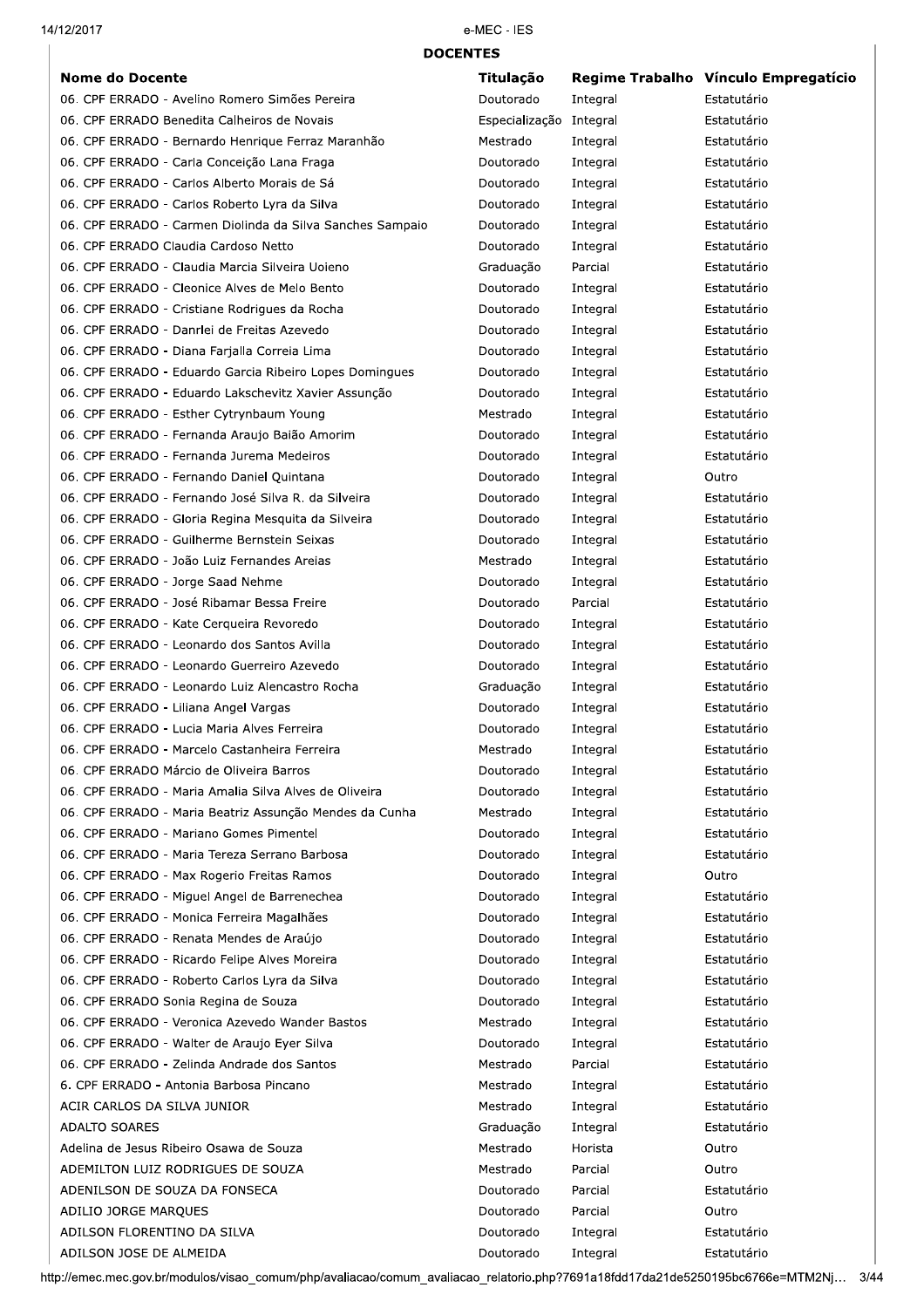| <b>Nome do Docente</b>                                                                                                       | Titulação              |                     | Regime Trabalho Vínculo Empregatício |
|------------------------------------------------------------------------------------------------------------------------------|------------------------|---------------------|--------------------------------------|
| ADILSON ROBERTO SIQUEIRA                                                                                                     | Doutorado              | Horista             | Outro                                |
| ADRIANA CESARIO DE FARIA ALVIM                                                                                               | Doutorado              | Integral            | Estatutário                          |
| ADRIANA DA COSTA BRAGA                                                                                                       | Doutorado              | Integral            | Estatutário                          |
| ADRIANA HOFFMANN FERNANDES                                                                                                   | Doutorado              | Integral            | Estatutário                          |
| ADRIANA IOP BELLINTANI                                                                                                       | Doutorado              | Integral            | Estatutário                          |
| ADRIANA LEITE DE ANDRADE                                                                                                     | Especialização Parcial |                     |                                      |
| ADRIANA LEMOS PEREIRA                                                                                                        | Doutorado              | Integral            | Estatutário                          |
| Adriana Lemos Pereira - CPF ERRADO                                                                                           | Doutorado              | Integral            | Estatutário                          |
| ADRIANA MIANA DE FARIA                                                                                                       | Mestrado               | Integral            | Estatutário                          |
| ADRIANA PIMENTA DE FIGUEIREDO                                                                                                | Doutorado              | Integral            | Estatutário                          |
| ADRIANNE OGEDA GUEDES                                                                                                        | Doutorado              | Integral            | Estatutário                          |
| ADRIANO BARROS DE ALMEIDA                                                                                                    | Mestrado               | Integral            | Estatutário                          |
| ADRIANO MAURICIO DE ALMEIDA CORTES                                                                                           | Doutorado              | Integral            | Estatutário                          |
| AGEU CLEON DE ANDRADE                                                                                                        | Mestrado               | Parcial             |                                      |
| AGOSTINHO ALVES DE LIMA E SILVA                                                                                              | Doutorado              | Integral            | Estatutário                          |
| AGOSTINHO MANUEL DA SILVA ASCENCAO                                                                                           | Doutorado              | Integral            | Estatutário                          |
| AGRIPA FARIA ALEXANDRE                                                                                                       | Doutorado              | Integral            | Estatutário                          |
| <b>ALAN PEREZ SANTOS</b>                                                                                                     | Graduação              | Parcial             | Outro                                |
| ALBA VALERIA DA SILVA MACHADO VIDAL                                                                                          | Doutorado              | Parcial             |                                      |
| ALBERTO CALIL ELIAS JUNIOR                                                                                                   | Doutorado              | Integral            | Estatutário                          |
| ALBERTO ROIPHE BRUNO                                                                                                         | Doutorado              | Integral            | Estatutário                          |
| ALCIDES WAGNER SERPA GUARINO                                                                                                 | Doutorado              | Integral            | Estatutário                          |
| ALCILUCIA OLIVEIRA                                                                                                           | Mestrado               | Parcial             | Outro                                |
| ALDOMAR DALMEIDA CONRADO DA COSTA                                                                                            | Graduação              | Integral            | Outro                                |
| ALEJANDRA SALADINO                                                                                                           | Doutorado              | Integral            | Estatutário                          |
| ALEKSANDRO DE MELO                                                                                                           | Mestrado               | Parcial             | Outro                                |
| Alessandra da Rocha Pinheiro Mulder                                                                                          | Doutorado              | Integral            | Estatutário                          |
| ALESSANDRA DA SILVA PEREIRA                                                                                                  | Mestrado               | Integral            | Estatutário                          |
| ALESSANDRA DE SOUZA CORREA                                                                                                   | Especialização Parcial |                     |                                      |
| Alessandra de Souza Pinheiro da Rocha                                                                                        | Graduação              | Parcial             |                                      |
| ALESSANDRA MENDONCA DE ALMEIDA MACIEL                                                                                        | Mestrado               | Integral            | Estatutário                          |
| Alessandra Nicodemos Oliveira Silva                                                                                          | Mestrado               | Parcial             | Outro                                |
| ALESSANDRA VANNUCCI                                                                                                          | Doutorado              | Horista             | Outro                                |
| ALESSANDRO CARVALHO SALES                                                                                                    | Doutorado              | Integral            | Estatutário                          |
| Alexander Macena da Silva                                                                                                    | Graduação              | Parcial             |                                      |
| ALEXANDRA COELHO PENA                                                                                                        | Doutorado              | Horista             | Outro                                |
| ALEXANDRE ALBINO ANDREATTA                                                                                                   | Doutorado              | Integral            | Estatutário                          |
| ALEXANDRE ALVES CAMPANHA                                                                                                     | Graduação              | Parcial             | Outro                                |
| Alexandre de Souza Agra Belmonte                                                                                             | Doutorado              | Parcial             | Estatutário                          |
| ALEXANDRE GONCALVES SOARES                                                                                                   | Doutorado              | Integral            | Estatutário                          |
| ALEXANDRE HERCULANO FERREIRA FREITAS                                                                                         | Graduação              | Parcial<br>Horista  |                                      |
| ALEXANDRE JOSE MOLINA                                                                                                        | Doutorado              |                     | Outro                                |
| ALEXANDRE LUIS CORREA                                                                                                        | Doutorado              | Integral            | Estatutário                          |
| ALEXANDRE MAGNO TEIXEIRA DE CARVALHO<br>ALEXANDRE NEIVA PESSOA                                                               | Doutorado<br>Mestrado  | Integral<br>Parcial | Estatutário<br>Estatutário           |
| ALEXANDRE PEIXOTO DE MELLO                                                                                                   | Mestrado               | Parcial             | Estatutário                          |
| ALEXANDRE PORTE                                                                                                              | Doutorado              | Integral            | Estatutário                          |
| ALEXANDRE RIBEIRO NETO                                                                                                       | Doutorado              | Parcial             |                                      |
| ALEXANDRE SALVATORE DIAS                                                                                                     | Especialização Parcial |                     | Outro                                |
| ALEXANDRE SOUSA DA SILVA                                                                                                     | Doutorado              | Integral            | Estatutário                          |
| ALEXANDRE SPERANDEO FENERICH                                                                                                 | Doutorado              | Integral            | Estatutário                          |
| Alexandro Jesus de Praga Santos Silva                                                                                        | Especialização Horista |                     | Outro                                |
| ALEX GOMES GUIZALBERTH                                                                                                       | Mestrado               | Integral            | Estatutário                          |
| ALFREDO FARELLI FERREIRA                                                                                                     | Graduação              | Parcial             |                                      |
| ALICE SATO                                                                                                                   | Doutorado              | Integral            | Estatutário                          |
| ALINE CAETANO DA SILVA BERNARDES                                                                                             | Mestrado               | Integral            | Estatutário                          |
| ALINE FERNANDES GUIMARAES                                                                                                    | Mestrado               | Integral            | Estatutário                          |
| p://emec.mec.gov.br/modulos/visao_comum/php/avaliacao/comum_avaliacao_relatorio.php?7691a18fdd17da21de5250195bc6766e=MTM2Nj… |                        |                     | 4/44                                 |
|                                                                                                                              |                        |                     |                                      |
|                                                                                                                              |                        |                     |                                      |
|                                                                                                                              |                        |                     |                                      |
|                                                                                                                              |                        |                     |                                      |
|                                                                                                                              |                        |                     |                                      |

 $14/12/2$ 

2017 e-MEC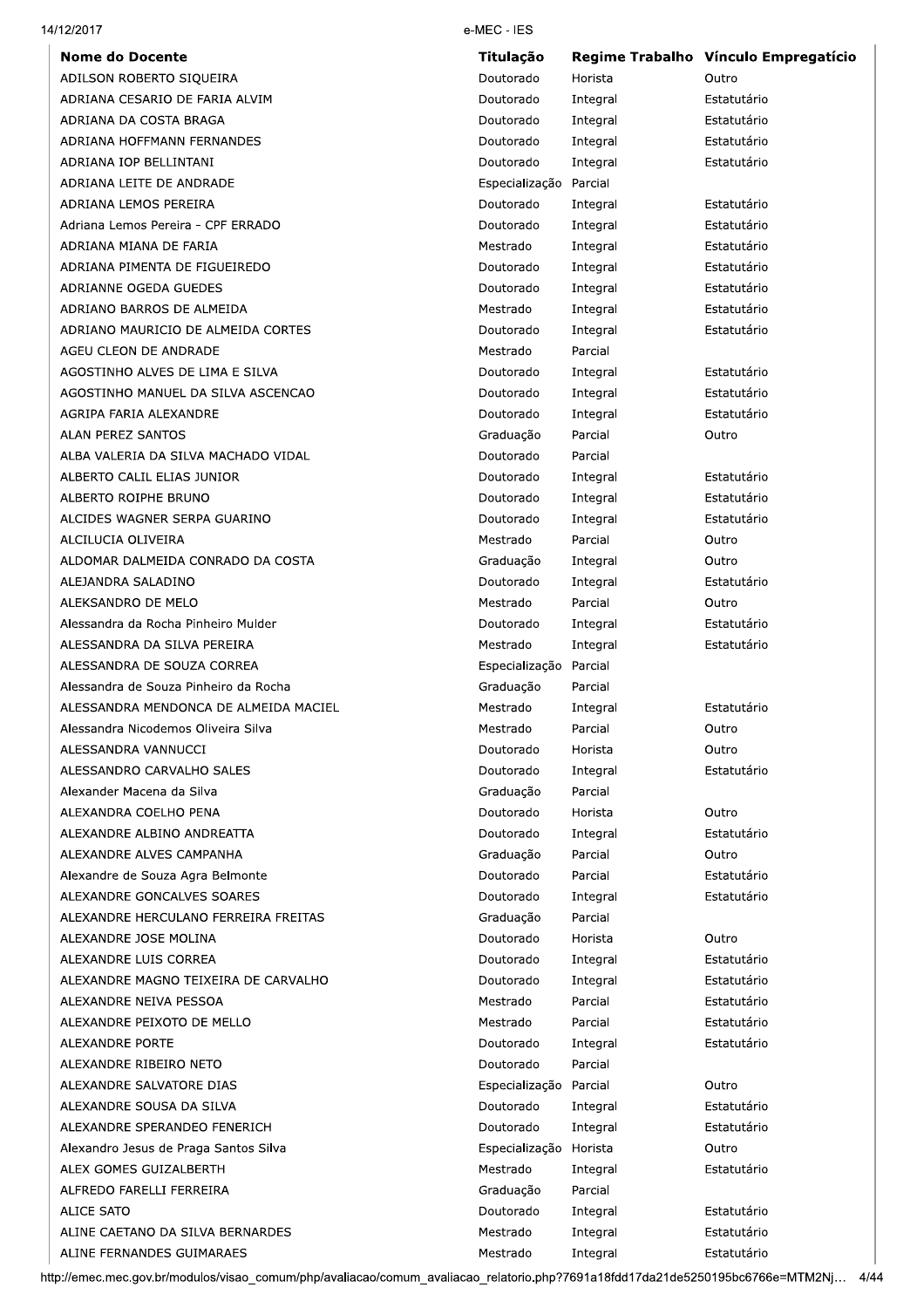|                                               | Titulação               |          | Regime Trabalho Vínculo Empregatício |
|-----------------------------------------------|-------------------------|----------|--------------------------------------|
| ALINE SOUZA OLIVEIRA LANZILLOTTA              | Graduação               | Parcial  |                                      |
| ALINY LAMOGLIA DE CARVALHO SIXEL              | Doutorado               | Integral | Estatutário                          |
| ALLAN PAULO MOREIRA DOS SANTOS                | Doutorado               | Integral | Estatutário                          |
| Allan Rocha Damasceno                         | Doutorado               | Integral | Estatutário                          |
| ALMERINDA MOREIRA                             | Doutorado               | Integral | Estatutário                          |
| ALTINEIA MARIA NEVES                          | Mestrado                | Integral | Outro                                |
| ALVARO REINALDO DE SOUZA                      | Doutorado               | Integral | Estatutário                          |
| ALVARO SIMOES CORREA NEDER                    | Doutorado               | Integral | Estatutário                          |
| AMALIA CRISTINA DIAS DA ROCHA BEZERRA         | Doutorado               | Parcial  |                                      |
| AMANDA SUTTER DE OLIVEIRA HAMMES              | Graduação               | Parcial  | Outro                                |
| AMIR GEIGER                                   | Doutorado               | Integral | Estatutário                          |
| ANA ALICE AMARAL IBIAPINA PARENTE             | Doutorado               | Integral | Estatutário                          |
| ANA APARECIDA MOREIRA AROUCA                  | Graduação               | Parcial  |                                      |
| ANA BERSTEIN                                  | Doutorado               | Integral | Estatutário                          |
| ANA CAROLINA CALDEIRA ALONSO                  | Mestrado                | Parcial  |                                      |
| ANA CAROLINA SAMPAIO COELHO                   | Mestrado                | Integral | Estatutário                          |
| ANA CELESTE INDOLFO                           | Doutorado               | Parcial  | Estatutário                          |
| ANA CELIA BAPTISTA KOIFMAN                    | Doutorado               | Integral | Estatutário                          |
| ANA CRISTINA ANDRADE DE AGUIAR DIAS           | Doutorado               | Integral | Estatutário                          |
| ANA CRISTINA BATISTA BORGES DA SILVA          | Especialização          | Parcial  | Outro                                |
|                                               |                         |          |                                      |
| ANA CRISTINA PRADO DE OLIVEIRA                | Doutorado               | Integral | Estatutário                          |
| ANA CRISTINA SILVA PINTO                      | Mestrado                | Integral | Estatutário                          |
| ANA FLAKSMAN                                  | Doutorado               | Integral | Estatutário                          |
| ANAILDO BERNARDO BARACAL                      | Graduação               | Parcial  | Estatutário                          |
| ANA KERLLY SOUZA DA COSTA                     | Especialização          | Parcial  |                                      |
| Ana Leticia De Barros Santoro                 | Mestrado                | Integral | Estatutário                          |
| Anali Braga Batista de Carvalho               | Especialização Horista  |          | Outro                                |
| ANALUCIA ABREU MARANHAO                       | Mestrado                | Parcial  | Estatutário                          |
| ANA LUCIA CAVALCANTI DE CARVALHO              | Especialização Integral |          | Estatutário                          |
| ANA LUCIA MARTINS SOARES                      | Doutorado               | Integral | Estatutário                          |
| ANA LUCIA TABOADA GJORUP                      | Especialização Parcial  |          | Estatutário                          |
| ANA MARIA CARNEIRO ABRAHAO                    | Doutorado               | Integral | Estatutário                          |
| Ana Maria Crepaldi Chiquieri                  | Mestrado                | Integral | Estatutário                          |
| ANA MARIA DA SILVA VASCONCELOS                | Especialização Integral |          | Estatutário                          |
| ANA MARIA DE BULHOES CARVALHO EDELWEISS       | Doutorado               | Integral | Estatutário                          |
| ANA MARIA DE OLIVEIRA PONTE                   | Especialização Integral |          | Estatutário                          |
| ANA MARIA MENDES MONTEIRO WANDELLI            | Doutorado               | Integral | Estatutário                          |
| ANA MARIA PAULINO TELLES DE CARVALHO E SILVA  | Doutorado               | Integral | Estatutário                          |
| ANA MONICA FERREIRA DA SILVA NAPOLE RODRIGUES | Doutorado               | Integral | Estatutário                          |
| ANA PATRICIA CABRAL DE LIMA                   | Mestrado                | Integral | Estatutário                          |
| ANA PAULA AZEVEDO DE OLIVEIRA                 | Especialização Integral |          |                                      |
| ANA PAULA CASSETTA DOS SANTOS NUCERA          | Doutorado               | Integral | Estatutário                          |
| ANA PAULA COSTA FILIPPE KAMHAJI               | Especialização Integral |          | Estatutário                          |
| ANA PAULA DA SILVA NORONHA                    | Especialização Parcial  |          |                                      |
| ANA PAULA DE OLIVEIRA SCIAMMARELLA            | Mestrado                | Integral | Estatutário                          |
| ANA PAULA ELLER SCHOTT                        | Graduação               | Parcial  |                                      |
| ANA PAULA FERNANDES GOMES                     | Mestrado                | Integral | Estatutário                          |
| ANA PAULA MACHADO DA ROCHA                    | Doutorado               |          | Estatutário                          |
|                                               |                         | Integral |                                      |
| ANA PAULA ROCHA SANTOS                        | Especialização          | Parcial  |                                      |
| ANA PAULA SANTOS DE SOUZA                     | Graduação               | Parcial  |                                      |
| ANA TERESA NOGUEIRA DUMANS                    | Doutorado               | Integral | Estatutário                          |
| ANA TYSZMAN BIRMAN                            | Especialização Integral |          | Outro                                |
| ANA VIRGINIA TEIXEIRA DA PAZ PINHEIRO         | Mestrado                | Parcial  | Estatutário                          |
| ANDERSON BATISTA VIEIRA                       | Graduação               | Parcial  |                                      |
| ANDERSON JOSE MACHADO DE OLIVEIRA             | Doutorado               | Integral | Estatutário                          |
|                                               | Doutorado               | Integral | Estatutário                          |
| ANDERSON JUNGER TEODORO                       |                         |          |                                      |

 $14/12/2$ 

2017 e-MEC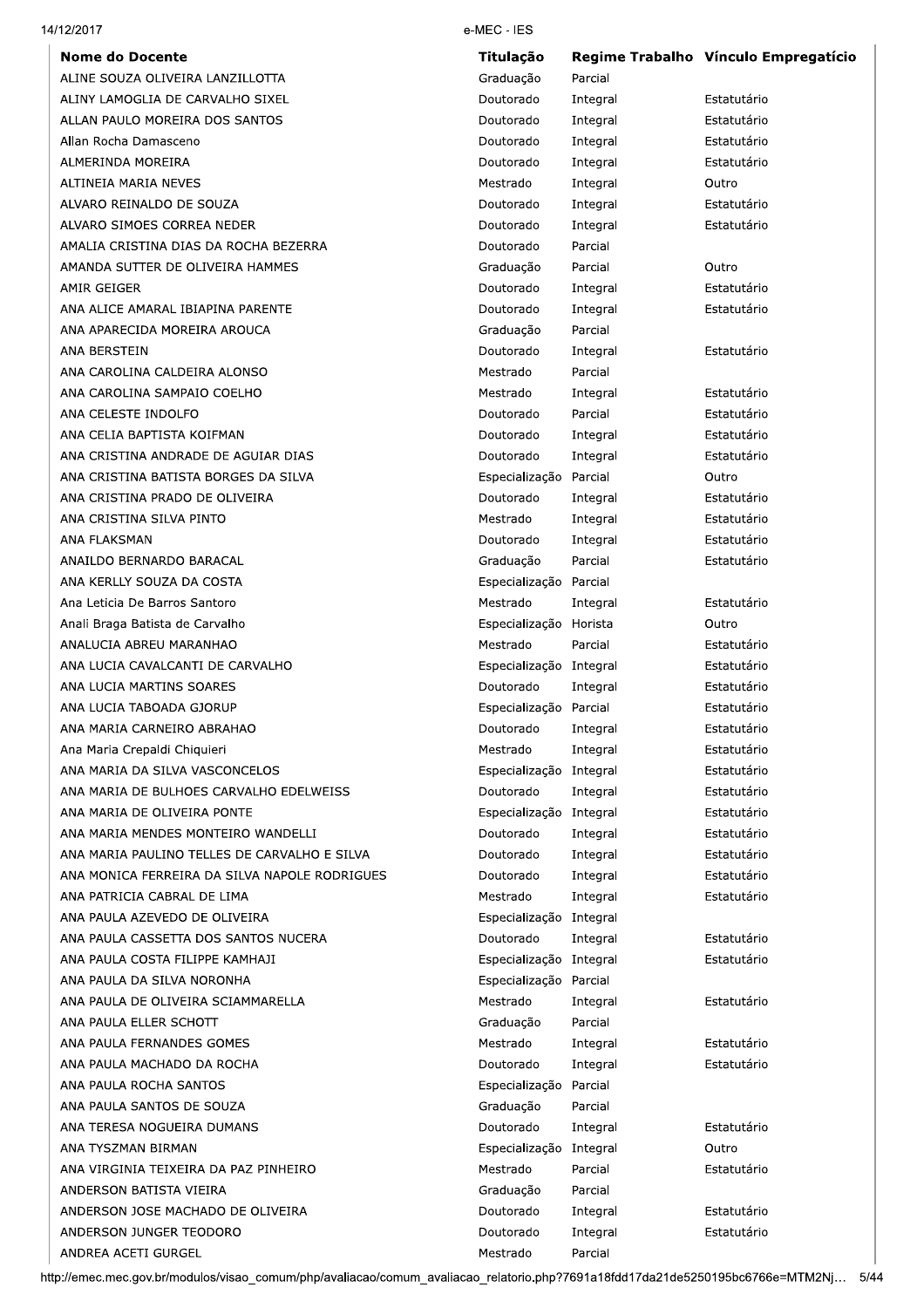| 14/12/2017 |  |
|------------|--|
|------------|--|

2017 e-MEC e-MEC - IES

| ANDREA BARBOSA MARZANO                      |                         |          | Regime Trabalho Vinculo Empregaticio |
|---------------------------------------------|-------------------------|----------|--------------------------------------|
|                                             | Doutorado               | Integral | Estatutário                          |
| ANDREA BIERI                                | Doutorado               | Integral | Estatutário                          |
| ANDREA DE CEZAR VILHENA QUESADO             | Graduação               | Parcial  |                                      |
| ANDREA FERNANDES COSTA                      | Mestrado                | Parcial  | Estatutário                          |
| ANDREA FERREIRA GONCALVES                   | Graduação               | Integral | Outro                                |
| ANDREA FURTADO MACEDO                       | Doutorado               | Integral | Estatutário                          |
| ANDREA LOPES DA COSTA VIEIRA                | Doutorado               | Integral | Estatutário                          |
| Andrea Luis Matos dos Santos                | Especialização Parcial  |          |                                      |
| ANDREA MARTELLO                             | Doutorado               | Integral | Estatutário                          |
| ANDREA MELO DE FARIAS MONTEIRO              | Graduação               | Parcial  |                                      |
| ANDREA POVEDANO                             | Mestrado                | Integral | Estatutário                          |
| ANDREA QUELI DOS SANTOS VELOSO              | Graduação               | Parcial  |                                      |
| ANDREA RAMOS CORREA                         | Mestrado                | Integral | Estatutário                          |
| ANDREA RIBEIRO SOARES                       | Doutorado               | Parcial  | Estatutário                          |
| ANDREA ROSANA FETZNER                       | Doutorado               | Integral | Estatutário                          |
| ANDREA SILVEIRA DE SOUZA                    | Doutorado               | Parcial  | Estatutário                          |
| ANDREA SOARES BONIFACIO ROSA                | Doutorado               | Integral | Estatutário                          |
| ANDREA SONIA BERENBLUM                      | Doutorado               | Integral | Estatutário                          |
| ANDREA VIEIRA THEES                         | Mestrado                | Integral | Estatutário                          |
| ANDREA VIVIANE DE OLIVEIRA COSTA            | Mestrado                | Horista  | Outro                                |
| ANDRE FELIPE ARGUELLES BETIM PAES LEME      | Mestrado                | Integral | Estatutário                          |
| ANDRE FERNANDES DA PAZ                      | Doutorado               | Integral | Estatutário                          |
| ANDRE GABRICH TESCH                         | Especialização Parcial  |          |                                      |
| ANDRE GUILHERME LAGRECA DA COSTA CAVALCANTI | Doutorado               | Integral | Estatutário                          |
| Andreia Luiz Montenegro da Costa            | Graduação               | Integral | Estatutário                          |
| ANDREIA LUIZ MONTENEGRO DA COSTA            | Especialização Integral |          | Estatutário                          |
| Andreia Pereira de Macedo                   | Mestrado                | Integral | Estatutário                          |
| ANDREIA RIBEIRO AYRES                       | Doutorado               | Integral | Estatutário                          |
| Andre Luis de Carvalho                      | Mestrado                | Integral | Estatutário                          |
| ANDRE LUIS GARDEL BARBOSA                   | Doutorado               | Integral | Estatutário                          |
| ANDRE LUIS LIMA NOGUEIRA                    | Mestrado                | Horista  | Outro                                |
| ANDRE LUIZ COELHO FARIAS DE SOUZA           | Doutorado               | Parcial  | Estatutário                          |
| ANDRE LUIZ MENCALHA                         | Doutorado               | Horista  | Outro                                |
| ANDRE LUIZ PORFIRO                          | Mestrado                | Parcial  |                                      |
| ANDRE LUIZ SOUZA SILVA                      | Especialização Parcial  |          | Outro                                |
| Andre Martins de Miranda                    | Especialização Horista  |          | Outro                                |
| ANDRE NOGUEIRA MENDES                       | Especialização Parcial  |          |                                      |
| ANDRE RICARDO CRUZ FONTES                   | Doutorado               | Integral | Estatutário                          |
| ANDRE SANCHES SAMPAIO                       | Mestrado                | Integral | Estatutário                          |
| ANDRE SCARAMBONE ZAU                        | Doutorado               | Integral | Estatutário                          |
| ANDRE SOARES TIGRE                          | Mestrado                | Integral | Estatutário                          |
| Andressa Werneck                            | Especialização Horista  |          | Outro                                |
| ANDREY DIONE FERREIRA                       |                         |          |                                      |
| ANGELA APARECIDA DONINI                     | Graduação               | Parcial  | Outro                                |
|                                             | Doutorado               | Integral | Estatutário                          |
| ANGELA MARIA LA CAVA                        | Doutorado               | Integral | Estatutário                          |
| ANGELA MATERNO DE CARVALHO                  | Doutorado               | Integral | Estatutário                          |
| ANGEL CUSTODIO JESUS PALOMERO               | Doutorado               | Integral | Estatutário                          |
| ANGELINA MARIA APARECIDA ALVES              | Doutorado               | Parcial  | Estatutário                          |
| ANGELO ERNANI MAIA CIARLINI                 | Doutorado               | Integral | Estatutário                          |
| Angelo Telesforo Malaquias                  | Doutorado               | Integral | Estatutário                          |
| ANGELO TELESFORO MALAQUIAS                  | Doutorado               | Integral | Estatutário                          |
| ANITA CORREIA LIMA DE ALMEIDA               | Doutorado               | Integral | Estatutário                          |
| ANNA CARLA ALMEIDA MARIZ                    | Doutorado               | Integral | Estatutário                          |
| Anna Carla Monteiro de Castro               | Graduação               | Parcial  | Outro                                |
| ANNA CRISTINA NEVES BORGES                  | Doutorado               | Integral | Estatutário                          |
|                                             | Doutorado               | Integral | Estatutário                          |
| ANNA HARTMANN CAVALCANTI                    | Graduação               | Parcial  |                                      |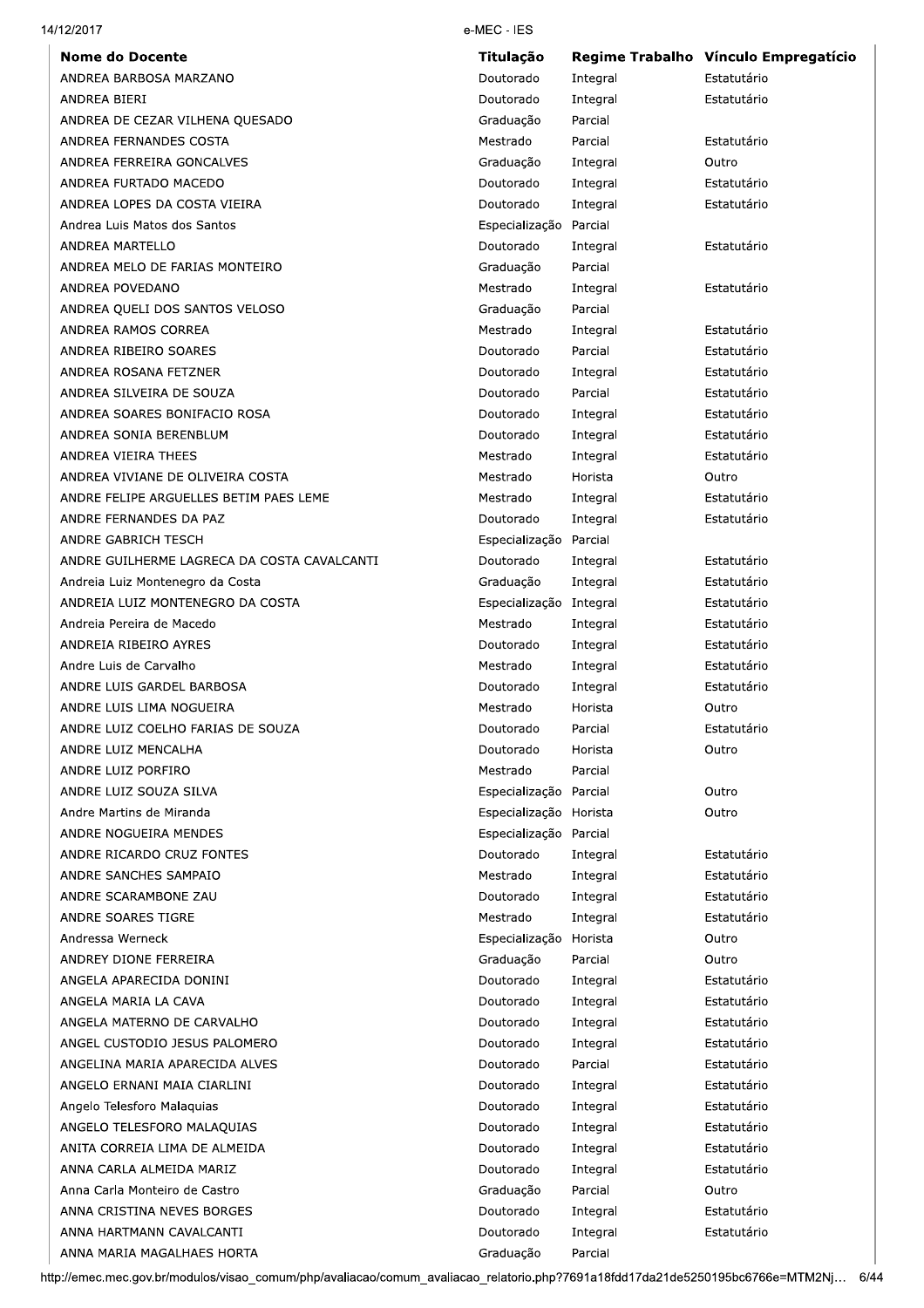# $14/12/2$

2017 e-MEC e-MEC - IES

| <b>Nome do Docente</b>                         | <b>Titulação</b>        |          | Regime Trabalho Vínculo Empregatício |
|------------------------------------------------|-------------------------|----------|--------------------------------------|
| Anne Caroline Silva Goncalves                  | Graduação               | Horista  | Outro                                |
| ANNIBAL JOSE RORIS RODRIGUEZ SCAVARDA DO CARMO | Doutorado               | Integral | Estatutário                          |
| ANTONIA BARBOSA PINCANO                        | Mestrado                | Integral | Estatutário                          |
| ANTONIO CARLOS DE CARVALHO                     | Doutorado               | Integral | Estatutário                          |
| ANTONIO CARLOS GONCALVES                       | Doutorado               | Integral | Outro                                |
| ANTONIO CARLOS RIBEIRO GARRIDO IGLESIAS        | Doutorado               | Integral | Estatutário                          |
| ANTONIO CESAR PIMENTEL CALDEIRA                | Doutorado               | Integral | Estatutário                          |
| ANTONIO CLAUDIO MENDES RIBEIRO                 | Doutorado               | Parcial  | Estatutário                          |
| ANTONIO EMANUEL GUERREIRO DE FARIA JUNIOR      | Mestrado                | Integral | Estatutário                          |
| ANTONIO FELIPE SANTA MARIA COQUILLARD AYRES    | Mestrado                | Integral | Estatutário                          |
| ANTONIO LUIZ DE ARAUJO                         | Doutorado               | Integral | Estatutário                          |
| ANTONIO MACEDO D ACRI                          | Doutorado               | Integral | Estatutário                          |
| ANTONIO MONTEIRO DA SILVA CHIBANTE             | Doutorado               | Integral | Estatutário                          |
| ANTONIO ROBERTO ROCCIA DAL POZZO ARZOLLA       | Mestrado                | Integral | Estatutário                          |
| ANTONIO RODRIGUES DE ANDRADE                   | Doutorado               | Integral | Estatutário                          |
| ARALI RIBEIRO HENRIQUES                        | Especialização Parcial  |          |                                      |
| ARLENE REGINA MORONE                           | Mestrado                | Parcial  | Estatutário                          |
| ARLINDO FERNANDO PAIVA DE CARVALHO JUNIOR      | Especialização Parcial  |          |                                      |
| ARMANDO LUIS CANTISANO                         | Graduação               | Parcial  | Estatutário                          |
|                                                |                         |          |                                      |
| ARNALDO CESAR ALMEIDA OLIVEIRA                 | Graduação               | Parcial  | Outro                                |
| ARTHUR FERNANDES CORTEZ                        | Mestrado                | Parcial  | Estatutário                          |
| Arthur Vianna Ferreira                         | Doutorado               | Horista  | Outro                                |
| ARTUR LUIZ SANTANA MOREIRA                     | Doutorado               | Integral | Estatutário                          |
| ASTERIO KIYOSHI TANAKA                         | Doutorado               | Integral | Estatutário                          |
| ATHILA BERTONCINI ANDRADE                      | Mestrado                | Integral | Outro                                |
| AUGUSTO FREDERICO BURLE NETO                   | Especialização Parcial  |          | Outro                                |
| AURELIO WANDER CHAVES BASTOS                   | Doutorado               | Integral | Estatutário                          |
| AURORA DA SILVA OLIVEIRA                       | Especialização Parcial  |          |                                      |
| AVELINA ADDOR                                  | Especialização Integral |          | Estatutário                          |
| AVELINO ROMERO SIMOES PEREIRA                  | Doutorado               | Integral | Estatutário                          |
| BAPTISTE NOEL AUGUSTE GRASSET                  | Doutorado               | Integral | Estatutário                          |
| BARBARA ANASTACIA WAGNER TELES                 | Graduação               | Horista  | Outro                                |
| BARBARA FERREIRA SARAIVA DA FONSECA            | Especialização Integral |          | Estatutário                          |
| BARBARA PATRICIA CAVALCANTE DE BARROS          | Especialização Parcial  |          | Estatutário                          |
| BEATRIZ APARECIDA BOSELLI DECOURT              | Mestrado                | Parcial  | Estatutário                          |
| BEATRIZ MALAJOVICH                             | Mestrado                | Integral | Estatutário                          |
| BENEDITA CALHEIROS DE NOVAIS                   | Especialização Integral |          | Estatutário                          |
| BENEDITO FONSECA E SOUZA ADEODATO              | Mestrado                | Parcial  | Estatutário                          |
| <b>BENITO PETRAGLIA</b>                        | Mestrado                | Integral | Estatutário                          |
| BENUR DE AZEVEDO GIRARDI                       | Doutorado               | Integral | Estatutário                          |
| BERNARDO HENRIQUE FERRAZ MARANHAO              | Mestrado                | Integral | Estatutário                          |
| Bertha Borja Reis do Valle                     | Doutorado               | Integral | Estatutário                          |
| BETINA KOZLOWSKY SUZUKI                        | Doutorado               | Integral | Estatutário                          |
| BIANCA DE OLIVEIRA FEITAS                      | Graduação               | Parcial  |                                      |
| <b>BIANCA GHIGGINO</b>                         | Graduação               | Parcial  |                                      |
| <b>BIANCA RAMOS MARINS</b>                     | Doutorado               | Integral | Estatutário                          |
| BIANCA VIANNA SANTOS SOUZA                     | Graduação               | Parcial  |                                      |
|                                                |                         |          |                                      |
| <b>BIANKA PIRES ANDRE</b>                      | Doutorado               | Integral | Estatutário                          |
| Brenda Couto De Brito Rocco                    | Mestrado                | Parcial  | Estatutário                          |
| BRISA POZZI DE SOUSA                           | Mestrado                | Integral | Estatutário                          |
| Bruna Melo dos Santos                          | Graduação               | Parcial  | Outro                                |
| BRUNA MOUSTAPHA CORREA                         | Mestrado                | Integral | Estatutário                          |
| BRUNA RANCAO CONTI                             | Doutorado               | Integral | Estatutário                          |
| Bruna Silva do Nascimento Barbosa              | Mestrado                | Integral | Estatutário                          |
| BRUNA VIANA DA CUNHA                           | Graduação               | Parcial  |                                      |
| BRUNA VIANNA DA CRUZ                           | Especialização Parcial  |          |                                      |
| Brunno Peixoto Lippo Acioli                    | Especialização Horista  |          | Outro                                |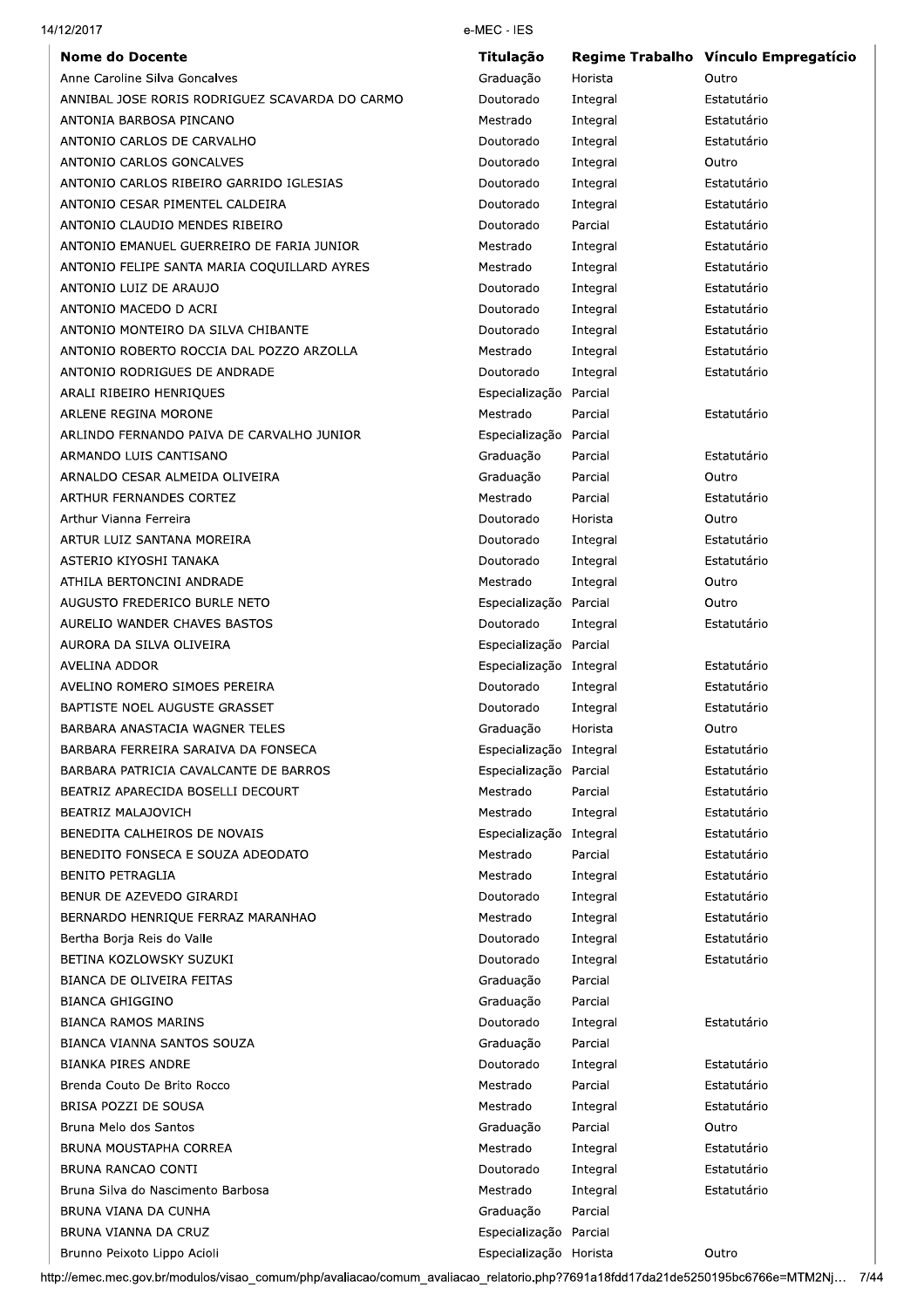| Integral<br>Integral<br>Integral<br>Integral<br>Parcial<br>Parcial<br>Parcial<br>Integral<br>Integral<br>Parcial<br>Integral<br>Integral<br>Integral<br>Integral<br>Parcial<br>Integral<br>Integral<br>Integral<br>Integral<br>Parcial<br>Integral<br>Integral<br>Integral<br>Integral<br>Especialização Integral<br>Integral<br>Integral<br>Especialização Integral | Estatutário<br>Estatutário<br>Estatutário<br>Estatutário<br>Outro<br>Estatutário<br>Estatutário<br>Estatutário<br>Estatutário<br>Estatutário<br>Estatutário<br>Estatutário<br>Estatutário<br>Estatutário<br>Estatutário<br>Estatutário<br>Estatutário<br>Estatutário<br>Estatutário<br>Estatutário<br>Estatutário<br>Estatutário |
|----------------------------------------------------------------------------------------------------------------------------------------------------------------------------------------------------------------------------------------------------------------------------------------------------------------------------------------------------------------------|----------------------------------------------------------------------------------------------------------------------------------------------------------------------------------------------------------------------------------------------------------------------------------------------------------------------------------|
|                                                                                                                                                                                                                                                                                                                                                                      |                                                                                                                                                                                                                                                                                                                                  |
|                                                                                                                                                                                                                                                                                                                                                                      |                                                                                                                                                                                                                                                                                                                                  |
|                                                                                                                                                                                                                                                                                                                                                                      |                                                                                                                                                                                                                                                                                                                                  |
|                                                                                                                                                                                                                                                                                                                                                                      |                                                                                                                                                                                                                                                                                                                                  |
|                                                                                                                                                                                                                                                                                                                                                                      |                                                                                                                                                                                                                                                                                                                                  |
|                                                                                                                                                                                                                                                                                                                                                                      |                                                                                                                                                                                                                                                                                                                                  |
|                                                                                                                                                                                                                                                                                                                                                                      |                                                                                                                                                                                                                                                                                                                                  |
|                                                                                                                                                                                                                                                                                                                                                                      |                                                                                                                                                                                                                                                                                                                                  |
|                                                                                                                                                                                                                                                                                                                                                                      |                                                                                                                                                                                                                                                                                                                                  |
|                                                                                                                                                                                                                                                                                                                                                                      |                                                                                                                                                                                                                                                                                                                                  |
|                                                                                                                                                                                                                                                                                                                                                                      |                                                                                                                                                                                                                                                                                                                                  |
|                                                                                                                                                                                                                                                                                                                                                                      |                                                                                                                                                                                                                                                                                                                                  |
|                                                                                                                                                                                                                                                                                                                                                                      |                                                                                                                                                                                                                                                                                                                                  |
|                                                                                                                                                                                                                                                                                                                                                                      |                                                                                                                                                                                                                                                                                                                                  |
|                                                                                                                                                                                                                                                                                                                                                                      |                                                                                                                                                                                                                                                                                                                                  |
|                                                                                                                                                                                                                                                                                                                                                                      |                                                                                                                                                                                                                                                                                                                                  |
|                                                                                                                                                                                                                                                                                                                                                                      |                                                                                                                                                                                                                                                                                                                                  |
|                                                                                                                                                                                                                                                                                                                                                                      |                                                                                                                                                                                                                                                                                                                                  |
|                                                                                                                                                                                                                                                                                                                                                                      |                                                                                                                                                                                                                                                                                                                                  |
|                                                                                                                                                                                                                                                                                                                                                                      |                                                                                                                                                                                                                                                                                                                                  |
|                                                                                                                                                                                                                                                                                                                                                                      |                                                                                                                                                                                                                                                                                                                                  |
|                                                                                                                                                                                                                                                                                                                                                                      |                                                                                                                                                                                                                                                                                                                                  |
|                                                                                                                                                                                                                                                                                                                                                                      |                                                                                                                                                                                                                                                                                                                                  |
|                                                                                                                                                                                                                                                                                                                                                                      |                                                                                                                                                                                                                                                                                                                                  |
|                                                                                                                                                                                                                                                                                                                                                                      |                                                                                                                                                                                                                                                                                                                                  |
|                                                                                                                                                                                                                                                                                                                                                                      |                                                                                                                                                                                                                                                                                                                                  |
|                                                                                                                                                                                                                                                                                                                                                                      | Estatutário                                                                                                                                                                                                                                                                                                                      |
|                                                                                                                                                                                                                                                                                                                                                                      | Estatutário                                                                                                                                                                                                                                                                                                                      |
| Integral                                                                                                                                                                                                                                                                                                                                                             | Estatutário                                                                                                                                                                                                                                                                                                                      |
| Integral                                                                                                                                                                                                                                                                                                                                                             | Estatutário                                                                                                                                                                                                                                                                                                                      |
| Integral                                                                                                                                                                                                                                                                                                                                                             | Estatutário                                                                                                                                                                                                                                                                                                                      |
| Integral                                                                                                                                                                                                                                                                                                                                                             | Estatutário                                                                                                                                                                                                                                                                                                                      |
| Integral                                                                                                                                                                                                                                                                                                                                                             | Estatutário                                                                                                                                                                                                                                                                                                                      |
| Horista                                                                                                                                                                                                                                                                                                                                                              | Outro                                                                                                                                                                                                                                                                                                                            |
| Integral                                                                                                                                                                                                                                                                                                                                                             | Estatutário                                                                                                                                                                                                                                                                                                                      |
| Integral                                                                                                                                                                                                                                                                                                                                                             | Estatutário                                                                                                                                                                                                                                                                                                                      |
| Parcial                                                                                                                                                                                                                                                                                                                                                              |                                                                                                                                                                                                                                                                                                                                  |
| Integral                                                                                                                                                                                                                                                                                                                                                             | Estatutário                                                                                                                                                                                                                                                                                                                      |
| Especialização Integral                                                                                                                                                                                                                                                                                                                                              | Estatutário                                                                                                                                                                                                                                                                                                                      |
| Integral                                                                                                                                                                                                                                                                                                                                                             | Estatutário                                                                                                                                                                                                                                                                                                                      |
| Integral                                                                                                                                                                                                                                                                                                                                                             | Estatutário                                                                                                                                                                                                                                                                                                                      |
| Parcial                                                                                                                                                                                                                                                                                                                                                              | Estatutário                                                                                                                                                                                                                                                                                                                      |
| Parcial                                                                                                                                                                                                                                                                                                                                                              | Outro                                                                                                                                                                                                                                                                                                                            |
| Integral                                                                                                                                                                                                                                                                                                                                                             | Estatutário                                                                                                                                                                                                                                                                                                                      |
| Integral                                                                                                                                                                                                                                                                                                                                                             | Estatutário                                                                                                                                                                                                                                                                                                                      |
| Horista                                                                                                                                                                                                                                                                                                                                                              | Outro                                                                                                                                                                                                                                                                                                                            |
| Integral                                                                                                                                                                                                                                                                                                                                                             | Estatutário                                                                                                                                                                                                                                                                                                                      |
| Integral                                                                                                                                                                                                                                                                                                                                                             | Estatutário                                                                                                                                                                                                                                                                                                                      |
|                                                                                                                                                                                                                                                                                                                                                                      | Estatutário                                                                                                                                                                                                                                                                                                                      |
|                                                                                                                                                                                                                                                                                                                                                                      | Estatutário                                                                                                                                                                                                                                                                                                                      |
|                                                                                                                                                                                                                                                                                                                                                                      | Outro                                                                                                                                                                                                                                                                                                                            |
|                                                                                                                                                                                                                                                                                                                                                                      | Estatutário                                                                                                                                                                                                                                                                                                                      |
|                                                                                                                                                                                                                                                                                                                                                                      | Estatutário                                                                                                                                                                                                                                                                                                                      |
|                                                                                                                                                                                                                                                                                                                                                                      |                                                                                                                                                                                                                                                                                                                                  |
|                                                                                                                                                                                                                                                                                                                                                                      | Estatutário                                                                                                                                                                                                                                                                                                                      |
|                                                                                                                                                                                                                                                                                                                                                                      | Outro                                                                                                                                                                                                                                                                                                                            |
|                                                                                                                                                                                                                                                                                                                                                                      |                                                                                                                                                                                                                                                                                                                                  |
|                                                                                                                                                                                                                                                                                                                                                                      | Outro                                                                                                                                                                                                                                                                                                                            |
|                                                                                                                                                                                                                                                                                                                                                                      | Integral<br>Integral<br>Parcial<br>Integral<br>Integral<br>Especialização Parcial<br>Integral<br>Especialização Parcial<br>Especialização Parcial<br>:://emec.mec.gov.br/modulos/visao_comum/php/avaliacao/comum_avaliacao_relatorio.php?7691a18fdd17da21de5250195bc6766e=MTM2Nj…                                                |

 $14/12/2$ 

2017 e-MEC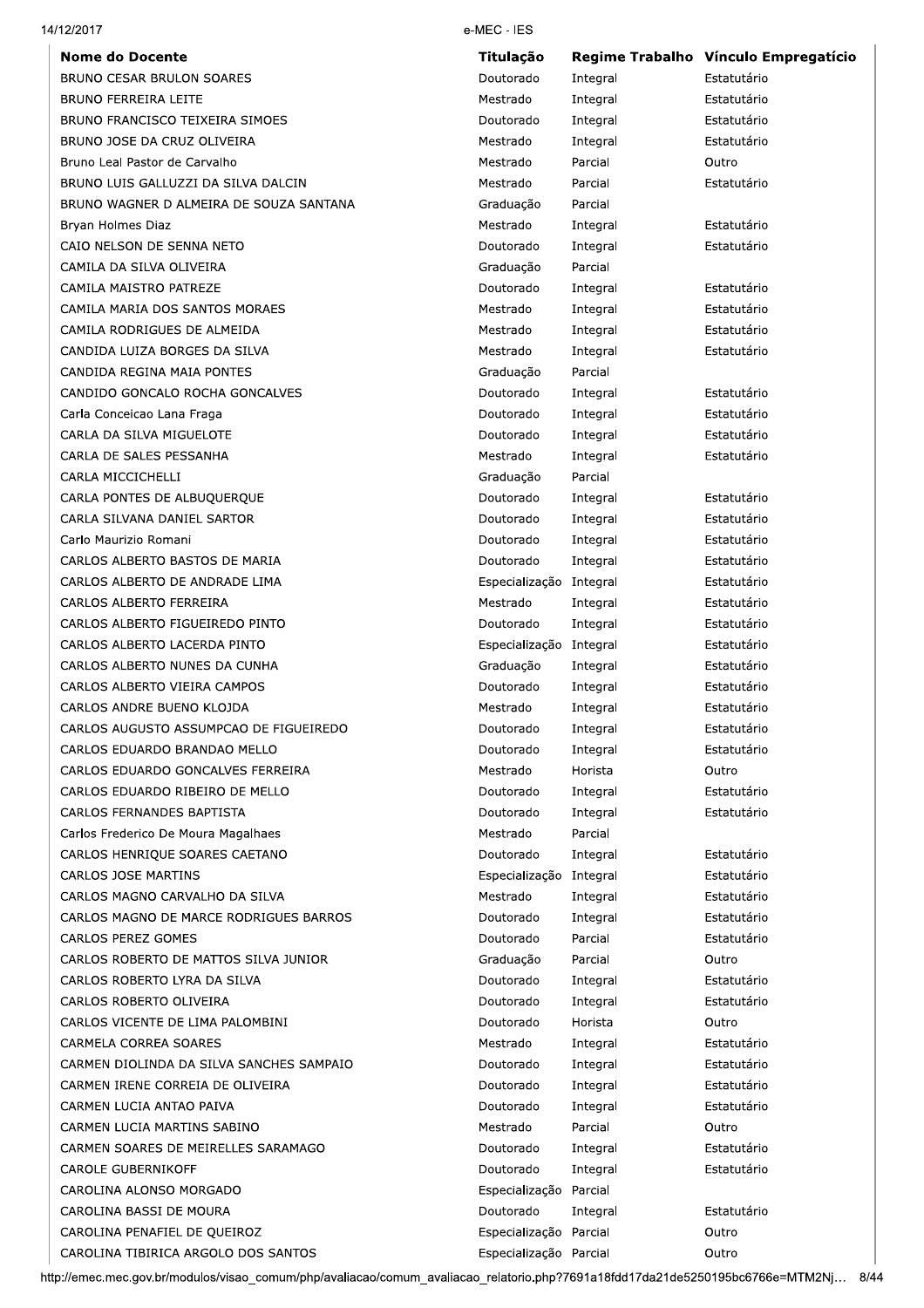| CAROLINA TUPINAMBA FARIA<br>Doutorado<br>Integral<br>Graduação<br>Parcial<br>CAROLINE DE ANDRADE CUNHA<br>CAROLINE DE AZEVEDO MARTINS<br>Doutorado<br>Integral<br>Caroline de Brito Santos<br>Graduação<br>Horista<br>Caroline de Oliveira Castro<br>Graduação<br>Horista<br>Cassandra Marina da Silveira Pontes<br>Mestrado<br>Integral<br>CATIA CRIVELENTI DE FIGUEIREDO WALTER<br>Doutorado<br>Integral<br>Parcial<br>CATIA REGINA PAPADOPOULOS<br>Mestrado<br>CECILIA FERNANDA SARAIVA DE OLIVEIRA<br>Doutorado<br>Integral<br>CECILIA SILVA GUIMARAES<br>Mestrado<br>Parcial<br>CELIA REGINA DE OLIVEIRA GARRITANO<br>Doutorado<br>Integral<br>CELIO CORTINHAS FILHO<br>Parcial<br>Mestrado<br><b>CELSO ANICET LISBOA</b><br>Mestrado<br>Integral<br>CELSO DE ALBUQUERQUE SILVA<br>Doutorado<br>Integral<br>CELSO JOSE DE CAMPOS<br>Doutorado<br>Integral<br>CELSO SANCHEZ PEREIRA<br>Doutorado<br>Integral<br>Cesar de Souza Bastos Junior<br>Graduação<br>Parcial<br>CESAR LUIS SIQUEIRA JUNIOR<br>Doutorado<br>Integral<br><b>CESAR SABINO</b><br>Doutorado<br>Integral<br>CHRISTIAN EDWARD CYRIL LYNCH<br>Doutorado<br>Integral<br>CHRISTINA CARNEIRO STREVA<br>Mestrado<br>Integral<br>CHRISTINA WYSS CASTELO BRANCO<br>Doutorado<br>Integral<br>CIBELE FRANZ FONSECA<br>Mestrado<br>Integral<br>CIBELI CARDOSO REYNAUD<br>Mestrado<br>Integral<br>Cicero Antonio Fonseca de Almeida<br>Mestrado<br>Parcial<br>CICERO TAUIL DE CARVALHO QUEIROZ<br>Mestrado<br>Parcial<br>CINTHIA ANNIE DE PAULA FERREIRA<br>Graduação<br>Parcial<br>CINTHIA RODRIGUES MENESCAL PALHARES<br>Doutorado<br>Integral<br>CINTIA CRISTIANE FREITAS PINTO<br>Doutorado<br>Integral<br>CINTIA CRISTINA SANTOS DE OLIVEIRA<br>Doutorado<br>Integral<br>CINTIA MARQUES DOS SANTOS SILVA<br>Graduação<br>Integral<br><b>CLADICE NOBILE DINIZ</b><br>Doutorado<br>Integral<br>Graduação<br>CLARICIA PARREIRA MARTINS<br>Parcial<br>CLARISSA MENEZES DE SOUZA<br>Especialização<br>Parcial<br>CLARISSA MOREIRA DOS SANTOS SCHMIDT<br>Doutorado<br>Horista<br>CLARISSE TOSCANO DE ARAUJO GURGEL<br>Doutorado<br>Integral<br>CLAUDIA ALESSANDRA FORTES AIUB<br>Doutorado<br>Integral<br>Parcial<br>CLAUDIA BARBOSA ZUQUIM ANTAS<br>Graduação<br>CLAUDIA BELTRAO DA ROSA<br>Doutorado<br>Integral<br>CLAUDIA BUCCERONI GUERRA<br>Doutorado<br>Integral<br>CLAUDIA CAPPELLI ALO<br>Doutorado<br>Integral<br>CLAUDIA CARDOSO NETTO<br>Doutorado<br>Integral<br>Claudia Cardoso Valladares<br>Especialização Parcial<br>CLAUDIA CRISTINA ALONSO DE AZEVEDO<br>Especialização Parcial<br>CLAUDIA CRISTINA CARDOSO<br>Especialização Parcial<br>CLAUDIA CRISTINA FERREIRA VASCONCELOS<br>Doutorado<br>Integral<br>CLAUDIA DE OLIVEIRA FERNANDES<br>Doutorado<br>Integral<br>CLAUDIA FERNANDA ASSIS SALDANHA<br>Parcial<br>Mestrado<br>CLAUDIA GRIFFO MEIRELLES<br>Parcial<br>Graduação<br>Doutorado<br>CLAUDIA JORGE DO NASCIMENTO<br>Integral<br>CLAUDIA MARCIA SILVEIRA UOIENO<br>Especialização<br>Parcial<br>Graduação<br>CLAUDIA MARIA<br>Parcial<br>CLAUDIA MARIA VILLAR CALDEIRA SIMOES<br>Doutorado<br>Integral<br>CLAUDIA MIRANDA<br>Doutorado<br>Integral<br>Claudiana Guedes de Jesus<br>Doutorado<br>Integral<br>CLAUDIA REGINA ANDRADE DOS SANTOS<br>Doutorado<br>Integral<br>Claudia Roberta Bocca Santos<br>Doutorado<br>Integral<br>p://emec.mec.gov.br/modulos/visao_comum/php/avaliacao/comum_avaliacao_relatorio.php?7691a18fdd17da21de5250195bc6766e=MTM2Nj… | Regime Trabalho Vínculo Empregatício |
|--------------------------------------------------------------------------------------------------------------------------------------------------------------------------------------------------------------------------------------------------------------------------------------------------------------------------------------------------------------------------------------------------------------------------------------------------------------------------------------------------------------------------------------------------------------------------------------------------------------------------------------------------------------------------------------------------------------------------------------------------------------------------------------------------------------------------------------------------------------------------------------------------------------------------------------------------------------------------------------------------------------------------------------------------------------------------------------------------------------------------------------------------------------------------------------------------------------------------------------------------------------------------------------------------------------------------------------------------------------------------------------------------------------------------------------------------------------------------------------------------------------------------------------------------------------------------------------------------------------------------------------------------------------------------------------------------------------------------------------------------------------------------------------------------------------------------------------------------------------------------------------------------------------------------------------------------------------------------------------------------------------------------------------------------------------------------------------------------------------------------------------------------------------------------------------------------------------------------------------------------------------------------------------------------------------------------------------------------------------------------------------------------------------------------------------------------------------------------------------------------------------------------------------------------------------------------------------------------------------------------------------------------------------------------------------------------------------------------------------------------------------------------------------------------------------------------------------------------------------------------------------------------------------------------------------------------------------------------------------------------------------------------------------------------------------------------------------------------------------------------------------------------------------------------------------------------------------------------------------------------------------------------------------------------------------------------------------------------------------------------------------------------------------------------------------------------------|--------------------------------------|
|                                                                                                                                                                                                                                                                                                                                                                                                                                                                                                                                                                                                                                                                                                                                                                                                                                                                                                                                                                                                                                                                                                                                                                                                                                                                                                                                                                                                                                                                                                                                                                                                                                                                                                                                                                                                                                                                                                                                                                                                                                                                                                                                                                                                                                                                                                                                                                                                                                                                                                                                                                                                                                                                                                                                                                                                                                                                                                                                                                                                                                                                                                                                                                                                                                                                                                                                                                                                                                                        | Estatutário                          |
|                                                                                                                                                                                                                                                                                                                                                                                                                                                                                                                                                                                                                                                                                                                                                                                                                                                                                                                                                                                                                                                                                                                                                                                                                                                                                                                                                                                                                                                                                                                                                                                                                                                                                                                                                                                                                                                                                                                                                                                                                                                                                                                                                                                                                                                                                                                                                                                                                                                                                                                                                                                                                                                                                                                                                                                                                                                                                                                                                                                                                                                                                                                                                                                                                                                                                                                                                                                                                                                        |                                      |
|                                                                                                                                                                                                                                                                                                                                                                                                                                                                                                                                                                                                                                                                                                                                                                                                                                                                                                                                                                                                                                                                                                                                                                                                                                                                                                                                                                                                                                                                                                                                                                                                                                                                                                                                                                                                                                                                                                                                                                                                                                                                                                                                                                                                                                                                                                                                                                                                                                                                                                                                                                                                                                                                                                                                                                                                                                                                                                                                                                                                                                                                                                                                                                                                                                                                                                                                                                                                                                                        | Estatutário                          |
|                                                                                                                                                                                                                                                                                                                                                                                                                                                                                                                                                                                                                                                                                                                                                                                                                                                                                                                                                                                                                                                                                                                                                                                                                                                                                                                                                                                                                                                                                                                                                                                                                                                                                                                                                                                                                                                                                                                                                                                                                                                                                                                                                                                                                                                                                                                                                                                                                                                                                                                                                                                                                                                                                                                                                                                                                                                                                                                                                                                                                                                                                                                                                                                                                                                                                                                                                                                                                                                        | Outro                                |
|                                                                                                                                                                                                                                                                                                                                                                                                                                                                                                                                                                                                                                                                                                                                                                                                                                                                                                                                                                                                                                                                                                                                                                                                                                                                                                                                                                                                                                                                                                                                                                                                                                                                                                                                                                                                                                                                                                                                                                                                                                                                                                                                                                                                                                                                                                                                                                                                                                                                                                                                                                                                                                                                                                                                                                                                                                                                                                                                                                                                                                                                                                                                                                                                                                                                                                                                                                                                                                                        | Outro                                |
|                                                                                                                                                                                                                                                                                                                                                                                                                                                                                                                                                                                                                                                                                                                                                                                                                                                                                                                                                                                                                                                                                                                                                                                                                                                                                                                                                                                                                                                                                                                                                                                                                                                                                                                                                                                                                                                                                                                                                                                                                                                                                                                                                                                                                                                                                                                                                                                                                                                                                                                                                                                                                                                                                                                                                                                                                                                                                                                                                                                                                                                                                                                                                                                                                                                                                                                                                                                                                                                        | Outro                                |
|                                                                                                                                                                                                                                                                                                                                                                                                                                                                                                                                                                                                                                                                                                                                                                                                                                                                                                                                                                                                                                                                                                                                                                                                                                                                                                                                                                                                                                                                                                                                                                                                                                                                                                                                                                                                                                                                                                                                                                                                                                                                                                                                                                                                                                                                                                                                                                                                                                                                                                                                                                                                                                                                                                                                                                                                                                                                                                                                                                                                                                                                                                                                                                                                                                                                                                                                                                                                                                                        | Estatutário                          |
|                                                                                                                                                                                                                                                                                                                                                                                                                                                                                                                                                                                                                                                                                                                                                                                                                                                                                                                                                                                                                                                                                                                                                                                                                                                                                                                                                                                                                                                                                                                                                                                                                                                                                                                                                                                                                                                                                                                                                                                                                                                                                                                                                                                                                                                                                                                                                                                                                                                                                                                                                                                                                                                                                                                                                                                                                                                                                                                                                                                                                                                                                                                                                                                                                                                                                                                                                                                                                                                        |                                      |
|                                                                                                                                                                                                                                                                                                                                                                                                                                                                                                                                                                                                                                                                                                                                                                                                                                                                                                                                                                                                                                                                                                                                                                                                                                                                                                                                                                                                                                                                                                                                                                                                                                                                                                                                                                                                                                                                                                                                                                                                                                                                                                                                                                                                                                                                                                                                                                                                                                                                                                                                                                                                                                                                                                                                                                                                                                                                                                                                                                                                                                                                                                                                                                                                                                                                                                                                                                                                                                                        | Estatutário                          |
|                                                                                                                                                                                                                                                                                                                                                                                                                                                                                                                                                                                                                                                                                                                                                                                                                                                                                                                                                                                                                                                                                                                                                                                                                                                                                                                                                                                                                                                                                                                                                                                                                                                                                                                                                                                                                                                                                                                                                                                                                                                                                                                                                                                                                                                                                                                                                                                                                                                                                                                                                                                                                                                                                                                                                                                                                                                                                                                                                                                                                                                                                                                                                                                                                                                                                                                                                                                                                                                        | Outro                                |
|                                                                                                                                                                                                                                                                                                                                                                                                                                                                                                                                                                                                                                                                                                                                                                                                                                                                                                                                                                                                                                                                                                                                                                                                                                                                                                                                                                                                                                                                                                                                                                                                                                                                                                                                                                                                                                                                                                                                                                                                                                                                                                                                                                                                                                                                                                                                                                                                                                                                                                                                                                                                                                                                                                                                                                                                                                                                                                                                                                                                                                                                                                                                                                                                                                                                                                                                                                                                                                                        | Estatutário                          |
|                                                                                                                                                                                                                                                                                                                                                                                                                                                                                                                                                                                                                                                                                                                                                                                                                                                                                                                                                                                                                                                                                                                                                                                                                                                                                                                                                                                                                                                                                                                                                                                                                                                                                                                                                                                                                                                                                                                                                                                                                                                                                                                                                                                                                                                                                                                                                                                                                                                                                                                                                                                                                                                                                                                                                                                                                                                                                                                                                                                                                                                                                                                                                                                                                                                                                                                                                                                                                                                        | Estatutário                          |
|                                                                                                                                                                                                                                                                                                                                                                                                                                                                                                                                                                                                                                                                                                                                                                                                                                                                                                                                                                                                                                                                                                                                                                                                                                                                                                                                                                                                                                                                                                                                                                                                                                                                                                                                                                                                                                                                                                                                                                                                                                                                                                                                                                                                                                                                                                                                                                                                                                                                                                                                                                                                                                                                                                                                                                                                                                                                                                                                                                                                                                                                                                                                                                                                                                                                                                                                                                                                                                                        | Estatutário                          |
|                                                                                                                                                                                                                                                                                                                                                                                                                                                                                                                                                                                                                                                                                                                                                                                                                                                                                                                                                                                                                                                                                                                                                                                                                                                                                                                                                                                                                                                                                                                                                                                                                                                                                                                                                                                                                                                                                                                                                                                                                                                                                                                                                                                                                                                                                                                                                                                                                                                                                                                                                                                                                                                                                                                                                                                                                                                                                                                                                                                                                                                                                                                                                                                                                                                                                                                                                                                                                                                        | Estatutário                          |
|                                                                                                                                                                                                                                                                                                                                                                                                                                                                                                                                                                                                                                                                                                                                                                                                                                                                                                                                                                                                                                                                                                                                                                                                                                                                                                                                                                                                                                                                                                                                                                                                                                                                                                                                                                                                                                                                                                                                                                                                                                                                                                                                                                                                                                                                                                                                                                                                                                                                                                                                                                                                                                                                                                                                                                                                                                                                                                                                                                                                                                                                                                                                                                                                                                                                                                                                                                                                                                                        | Estatutário                          |
|                                                                                                                                                                                                                                                                                                                                                                                                                                                                                                                                                                                                                                                                                                                                                                                                                                                                                                                                                                                                                                                                                                                                                                                                                                                                                                                                                                                                                                                                                                                                                                                                                                                                                                                                                                                                                                                                                                                                                                                                                                                                                                                                                                                                                                                                                                                                                                                                                                                                                                                                                                                                                                                                                                                                                                                                                                                                                                                                                                                                                                                                                                                                                                                                                                                                                                                                                                                                                                                        | Estatutário                          |
|                                                                                                                                                                                                                                                                                                                                                                                                                                                                                                                                                                                                                                                                                                                                                                                                                                                                                                                                                                                                                                                                                                                                                                                                                                                                                                                                                                                                                                                                                                                                                                                                                                                                                                                                                                                                                                                                                                                                                                                                                                                                                                                                                                                                                                                                                                                                                                                                                                                                                                                                                                                                                                                                                                                                                                                                                                                                                                                                                                                                                                                                                                                                                                                                                                                                                                                                                                                                                                                        | Estatutário                          |
|                                                                                                                                                                                                                                                                                                                                                                                                                                                                                                                                                                                                                                                                                                                                                                                                                                                                                                                                                                                                                                                                                                                                                                                                                                                                                                                                                                                                                                                                                                                                                                                                                                                                                                                                                                                                                                                                                                                                                                                                                                                                                                                                                                                                                                                                                                                                                                                                                                                                                                                                                                                                                                                                                                                                                                                                                                                                                                                                                                                                                                                                                                                                                                                                                                                                                                                                                                                                                                                        | Estatutário                          |
|                                                                                                                                                                                                                                                                                                                                                                                                                                                                                                                                                                                                                                                                                                                                                                                                                                                                                                                                                                                                                                                                                                                                                                                                                                                                                                                                                                                                                                                                                                                                                                                                                                                                                                                                                                                                                                                                                                                                                                                                                                                                                                                                                                                                                                                                                                                                                                                                                                                                                                                                                                                                                                                                                                                                                                                                                                                                                                                                                                                                                                                                                                                                                                                                                                                                                                                                                                                                                                                        | Estatutário                          |
|                                                                                                                                                                                                                                                                                                                                                                                                                                                                                                                                                                                                                                                                                                                                                                                                                                                                                                                                                                                                                                                                                                                                                                                                                                                                                                                                                                                                                                                                                                                                                                                                                                                                                                                                                                                                                                                                                                                                                                                                                                                                                                                                                                                                                                                                                                                                                                                                                                                                                                                                                                                                                                                                                                                                                                                                                                                                                                                                                                                                                                                                                                                                                                                                                                                                                                                                                                                                                                                        | Estatutário                          |
|                                                                                                                                                                                                                                                                                                                                                                                                                                                                                                                                                                                                                                                                                                                                                                                                                                                                                                                                                                                                                                                                                                                                                                                                                                                                                                                                                                                                                                                                                                                                                                                                                                                                                                                                                                                                                                                                                                                                                                                                                                                                                                                                                                                                                                                                                                                                                                                                                                                                                                                                                                                                                                                                                                                                                                                                                                                                                                                                                                                                                                                                                                                                                                                                                                                                                                                                                                                                                                                        | Estatutário                          |
|                                                                                                                                                                                                                                                                                                                                                                                                                                                                                                                                                                                                                                                                                                                                                                                                                                                                                                                                                                                                                                                                                                                                                                                                                                                                                                                                                                                                                                                                                                                                                                                                                                                                                                                                                                                                                                                                                                                                                                                                                                                                                                                                                                                                                                                                                                                                                                                                                                                                                                                                                                                                                                                                                                                                                                                                                                                                                                                                                                                                                                                                                                                                                                                                                                                                                                                                                                                                                                                        | Estatutário                          |
|                                                                                                                                                                                                                                                                                                                                                                                                                                                                                                                                                                                                                                                                                                                                                                                                                                                                                                                                                                                                                                                                                                                                                                                                                                                                                                                                                                                                                                                                                                                                                                                                                                                                                                                                                                                                                                                                                                                                                                                                                                                                                                                                                                                                                                                                                                                                                                                                                                                                                                                                                                                                                                                                                                                                                                                                                                                                                                                                                                                                                                                                                                                                                                                                                                                                                                                                                                                                                                                        | Estatutário                          |
|                                                                                                                                                                                                                                                                                                                                                                                                                                                                                                                                                                                                                                                                                                                                                                                                                                                                                                                                                                                                                                                                                                                                                                                                                                                                                                                                                                                                                                                                                                                                                                                                                                                                                                                                                                                                                                                                                                                                                                                                                                                                                                                                                                                                                                                                                                                                                                                                                                                                                                                                                                                                                                                                                                                                                                                                                                                                                                                                                                                                                                                                                                                                                                                                                                                                                                                                                                                                                                                        | Estatutário                          |
|                                                                                                                                                                                                                                                                                                                                                                                                                                                                                                                                                                                                                                                                                                                                                                                                                                                                                                                                                                                                                                                                                                                                                                                                                                                                                                                                                                                                                                                                                                                                                                                                                                                                                                                                                                                                                                                                                                                                                                                                                                                                                                                                                                                                                                                                                                                                                                                                                                                                                                                                                                                                                                                                                                                                                                                                                                                                                                                                                                                                                                                                                                                                                                                                                                                                                                                                                                                                                                                        | Estatutário                          |
|                                                                                                                                                                                                                                                                                                                                                                                                                                                                                                                                                                                                                                                                                                                                                                                                                                                                                                                                                                                                                                                                                                                                                                                                                                                                                                                                                                                                                                                                                                                                                                                                                                                                                                                                                                                                                                                                                                                                                                                                                                                                                                                                                                                                                                                                                                                                                                                                                                                                                                                                                                                                                                                                                                                                                                                                                                                                                                                                                                                                                                                                                                                                                                                                                                                                                                                                                                                                                                                        | Outro                                |
|                                                                                                                                                                                                                                                                                                                                                                                                                                                                                                                                                                                                                                                                                                                                                                                                                                                                                                                                                                                                                                                                                                                                                                                                                                                                                                                                                                                                                                                                                                                                                                                                                                                                                                                                                                                                                                                                                                                                                                                                                                                                                                                                                                                                                                                                                                                                                                                                                                                                                                                                                                                                                                                                                                                                                                                                                                                                                                                                                                                                                                                                                                                                                                                                                                                                                                                                                                                                                                                        | Outro                                |
|                                                                                                                                                                                                                                                                                                                                                                                                                                                                                                                                                                                                                                                                                                                                                                                                                                                                                                                                                                                                                                                                                                                                                                                                                                                                                                                                                                                                                                                                                                                                                                                                                                                                                                                                                                                                                                                                                                                                                                                                                                                                                                                                                                                                                                                                                                                                                                                                                                                                                                                                                                                                                                                                                                                                                                                                                                                                                                                                                                                                                                                                                                                                                                                                                                                                                                                                                                                                                                                        | Estatutário                          |
|                                                                                                                                                                                                                                                                                                                                                                                                                                                                                                                                                                                                                                                                                                                                                                                                                                                                                                                                                                                                                                                                                                                                                                                                                                                                                                                                                                                                                                                                                                                                                                                                                                                                                                                                                                                                                                                                                                                                                                                                                                                                                                                                                                                                                                                                                                                                                                                                                                                                                                                                                                                                                                                                                                                                                                                                                                                                                                                                                                                                                                                                                                                                                                                                                                                                                                                                                                                                                                                        | Estatutário                          |
|                                                                                                                                                                                                                                                                                                                                                                                                                                                                                                                                                                                                                                                                                                                                                                                                                                                                                                                                                                                                                                                                                                                                                                                                                                                                                                                                                                                                                                                                                                                                                                                                                                                                                                                                                                                                                                                                                                                                                                                                                                                                                                                                                                                                                                                                                                                                                                                                                                                                                                                                                                                                                                                                                                                                                                                                                                                                                                                                                                                                                                                                                                                                                                                                                                                                                                                                                                                                                                                        | Estatutário                          |
|                                                                                                                                                                                                                                                                                                                                                                                                                                                                                                                                                                                                                                                                                                                                                                                                                                                                                                                                                                                                                                                                                                                                                                                                                                                                                                                                                                                                                                                                                                                                                                                                                                                                                                                                                                                                                                                                                                                                                                                                                                                                                                                                                                                                                                                                                                                                                                                                                                                                                                                                                                                                                                                                                                                                                                                                                                                                                                                                                                                                                                                                                                                                                                                                                                                                                                                                                                                                                                                        | Outro                                |
|                                                                                                                                                                                                                                                                                                                                                                                                                                                                                                                                                                                                                                                                                                                                                                                                                                                                                                                                                                                                                                                                                                                                                                                                                                                                                                                                                                                                                                                                                                                                                                                                                                                                                                                                                                                                                                                                                                                                                                                                                                                                                                                                                                                                                                                                                                                                                                                                                                                                                                                                                                                                                                                                                                                                                                                                                                                                                                                                                                                                                                                                                                                                                                                                                                                                                                                                                                                                                                                        | Estatutário                          |
|                                                                                                                                                                                                                                                                                                                                                                                                                                                                                                                                                                                                                                                                                                                                                                                                                                                                                                                                                                                                                                                                                                                                                                                                                                                                                                                                                                                                                                                                                                                                                                                                                                                                                                                                                                                                                                                                                                                                                                                                                                                                                                                                                                                                                                                                                                                                                                                                                                                                                                                                                                                                                                                                                                                                                                                                                                                                                                                                                                                                                                                                                                                                                                                                                                                                                                                                                                                                                                                        |                                      |
|                                                                                                                                                                                                                                                                                                                                                                                                                                                                                                                                                                                                                                                                                                                                                                                                                                                                                                                                                                                                                                                                                                                                                                                                                                                                                                                                                                                                                                                                                                                                                                                                                                                                                                                                                                                                                                                                                                                                                                                                                                                                                                                                                                                                                                                                                                                                                                                                                                                                                                                                                                                                                                                                                                                                                                                                                                                                                                                                                                                                                                                                                                                                                                                                                                                                                                                                                                                                                                                        |                                      |
|                                                                                                                                                                                                                                                                                                                                                                                                                                                                                                                                                                                                                                                                                                                                                                                                                                                                                                                                                                                                                                                                                                                                                                                                                                                                                                                                                                                                                                                                                                                                                                                                                                                                                                                                                                                                                                                                                                                                                                                                                                                                                                                                                                                                                                                                                                                                                                                                                                                                                                                                                                                                                                                                                                                                                                                                                                                                                                                                                                                                                                                                                                                                                                                                                                                                                                                                                                                                                                                        | Outro                                |
|                                                                                                                                                                                                                                                                                                                                                                                                                                                                                                                                                                                                                                                                                                                                                                                                                                                                                                                                                                                                                                                                                                                                                                                                                                                                                                                                                                                                                                                                                                                                                                                                                                                                                                                                                                                                                                                                                                                                                                                                                                                                                                                                                                                                                                                                                                                                                                                                                                                                                                                                                                                                                                                                                                                                                                                                                                                                                                                                                                                                                                                                                                                                                                                                                                                                                                                                                                                                                                                        | Estatutário                          |
|                                                                                                                                                                                                                                                                                                                                                                                                                                                                                                                                                                                                                                                                                                                                                                                                                                                                                                                                                                                                                                                                                                                                                                                                                                                                                                                                                                                                                                                                                                                                                                                                                                                                                                                                                                                                                                                                                                                                                                                                                                                                                                                                                                                                                                                                                                                                                                                                                                                                                                                                                                                                                                                                                                                                                                                                                                                                                                                                                                                                                                                                                                                                                                                                                                                                                                                                                                                                                                                        | Estatutário                          |
|                                                                                                                                                                                                                                                                                                                                                                                                                                                                                                                                                                                                                                                                                                                                                                                                                                                                                                                                                                                                                                                                                                                                                                                                                                                                                                                                                                                                                                                                                                                                                                                                                                                                                                                                                                                                                                                                                                                                                                                                                                                                                                                                                                                                                                                                                                                                                                                                                                                                                                                                                                                                                                                                                                                                                                                                                                                                                                                                                                                                                                                                                                                                                                                                                                                                                                                                                                                                                                                        |                                      |
|                                                                                                                                                                                                                                                                                                                                                                                                                                                                                                                                                                                                                                                                                                                                                                                                                                                                                                                                                                                                                                                                                                                                                                                                                                                                                                                                                                                                                                                                                                                                                                                                                                                                                                                                                                                                                                                                                                                                                                                                                                                                                                                                                                                                                                                                                                                                                                                                                                                                                                                                                                                                                                                                                                                                                                                                                                                                                                                                                                                                                                                                                                                                                                                                                                                                                                                                                                                                                                                        | Estatutário                          |
|                                                                                                                                                                                                                                                                                                                                                                                                                                                                                                                                                                                                                                                                                                                                                                                                                                                                                                                                                                                                                                                                                                                                                                                                                                                                                                                                                                                                                                                                                                                                                                                                                                                                                                                                                                                                                                                                                                                                                                                                                                                                                                                                                                                                                                                                                                                                                                                                                                                                                                                                                                                                                                                                                                                                                                                                                                                                                                                                                                                                                                                                                                                                                                                                                                                                                                                                                                                                                                                        | Estatutário                          |
|                                                                                                                                                                                                                                                                                                                                                                                                                                                                                                                                                                                                                                                                                                                                                                                                                                                                                                                                                                                                                                                                                                                                                                                                                                                                                                                                                                                                                                                                                                                                                                                                                                                                                                                                                                                                                                                                                                                                                                                                                                                                                                                                                                                                                                                                                                                                                                                                                                                                                                                                                                                                                                                                                                                                                                                                                                                                                                                                                                                                                                                                                                                                                                                                                                                                                                                                                                                                                                                        | Estatutário                          |
|                                                                                                                                                                                                                                                                                                                                                                                                                                                                                                                                                                                                                                                                                                                                                                                                                                                                                                                                                                                                                                                                                                                                                                                                                                                                                                                                                                                                                                                                                                                                                                                                                                                                                                                                                                                                                                                                                                                                                                                                                                                                                                                                                                                                                                                                                                                                                                                                                                                                                                                                                                                                                                                                                                                                                                                                                                                                                                                                                                                                                                                                                                                                                                                                                                                                                                                                                                                                                                                        | Estatutário                          |
|                                                                                                                                                                                                                                                                                                                                                                                                                                                                                                                                                                                                                                                                                                                                                                                                                                                                                                                                                                                                                                                                                                                                                                                                                                                                                                                                                                                                                                                                                                                                                                                                                                                                                                                                                                                                                                                                                                                                                                                                                                                                                                                                                                                                                                                                                                                                                                                                                                                                                                                                                                                                                                                                                                                                                                                                                                                                                                                                                                                                                                                                                                                                                                                                                                                                                                                                                                                                                                                        |                                      |
|                                                                                                                                                                                                                                                                                                                                                                                                                                                                                                                                                                                                                                                                                                                                                                                                                                                                                                                                                                                                                                                                                                                                                                                                                                                                                                                                                                                                                                                                                                                                                                                                                                                                                                                                                                                                                                                                                                                                                                                                                                                                                                                                                                                                                                                                                                                                                                                                                                                                                                                                                                                                                                                                                                                                                                                                                                                                                                                                                                                                                                                                                                                                                                                                                                                                                                                                                                                                                                                        |                                      |
|                                                                                                                                                                                                                                                                                                                                                                                                                                                                                                                                                                                                                                                                                                                                                                                                                                                                                                                                                                                                                                                                                                                                                                                                                                                                                                                                                                                                                                                                                                                                                                                                                                                                                                                                                                                                                                                                                                                                                                                                                                                                                                                                                                                                                                                                                                                                                                                                                                                                                                                                                                                                                                                                                                                                                                                                                                                                                                                                                                                                                                                                                                                                                                                                                                                                                                                                                                                                                                                        |                                      |
|                                                                                                                                                                                                                                                                                                                                                                                                                                                                                                                                                                                                                                                                                                                                                                                                                                                                                                                                                                                                                                                                                                                                                                                                                                                                                                                                                                                                                                                                                                                                                                                                                                                                                                                                                                                                                                                                                                                                                                                                                                                                                                                                                                                                                                                                                                                                                                                                                                                                                                                                                                                                                                                                                                                                                                                                                                                                                                                                                                                                                                                                                                                                                                                                                                                                                                                                                                                                                                                        | Estatutário                          |
|                                                                                                                                                                                                                                                                                                                                                                                                                                                                                                                                                                                                                                                                                                                                                                                                                                                                                                                                                                                                                                                                                                                                                                                                                                                                                                                                                                                                                                                                                                                                                                                                                                                                                                                                                                                                                                                                                                                                                                                                                                                                                                                                                                                                                                                                                                                                                                                                                                                                                                                                                                                                                                                                                                                                                                                                                                                                                                                                                                                                                                                                                                                                                                                                                                                                                                                                                                                                                                                        | Estatutário                          |
|                                                                                                                                                                                                                                                                                                                                                                                                                                                                                                                                                                                                                                                                                                                                                                                                                                                                                                                                                                                                                                                                                                                                                                                                                                                                                                                                                                                                                                                                                                                                                                                                                                                                                                                                                                                                                                                                                                                                                                                                                                                                                                                                                                                                                                                                                                                                                                                                                                                                                                                                                                                                                                                                                                                                                                                                                                                                                                                                                                                                                                                                                                                                                                                                                                                                                                                                                                                                                                                        |                                      |
|                                                                                                                                                                                                                                                                                                                                                                                                                                                                                                                                                                                                                                                                                                                                                                                                                                                                                                                                                                                                                                                                                                                                                                                                                                                                                                                                                                                                                                                                                                                                                                                                                                                                                                                                                                                                                                                                                                                                                                                                                                                                                                                                                                                                                                                                                                                                                                                                                                                                                                                                                                                                                                                                                                                                                                                                                                                                                                                                                                                                                                                                                                                                                                                                                                                                                                                                                                                                                                                        |                                      |
|                                                                                                                                                                                                                                                                                                                                                                                                                                                                                                                                                                                                                                                                                                                                                                                                                                                                                                                                                                                                                                                                                                                                                                                                                                                                                                                                                                                                                                                                                                                                                                                                                                                                                                                                                                                                                                                                                                                                                                                                                                                                                                                                                                                                                                                                                                                                                                                                                                                                                                                                                                                                                                                                                                                                                                                                                                                                                                                                                                                                                                                                                                                                                                                                                                                                                                                                                                                                                                                        | Estatutário                          |
|                                                                                                                                                                                                                                                                                                                                                                                                                                                                                                                                                                                                                                                                                                                                                                                                                                                                                                                                                                                                                                                                                                                                                                                                                                                                                                                                                                                                                                                                                                                                                                                                                                                                                                                                                                                                                                                                                                                                                                                                                                                                                                                                                                                                                                                                                                                                                                                                                                                                                                                                                                                                                                                                                                                                                                                                                                                                                                                                                                                                                                                                                                                                                                                                                                                                                                                                                                                                                                                        | Estatutário                          |
|                                                                                                                                                                                                                                                                                                                                                                                                                                                                                                                                                                                                                                                                                                                                                                                                                                                                                                                                                                                                                                                                                                                                                                                                                                                                                                                                                                                                                                                                                                                                                                                                                                                                                                                                                                                                                                                                                                                                                                                                                                                                                                                                                                                                                                                                                                                                                                                                                                                                                                                                                                                                                                                                                                                                                                                                                                                                                                                                                                                                                                                                                                                                                                                                                                                                                                                                                                                                                                                        |                                      |
|                                                                                                                                                                                                                                                                                                                                                                                                                                                                                                                                                                                                                                                                                                                                                                                                                                                                                                                                                                                                                                                                                                                                                                                                                                                                                                                                                                                                                                                                                                                                                                                                                                                                                                                                                                                                                                                                                                                                                                                                                                                                                                                                                                                                                                                                                                                                                                                                                                                                                                                                                                                                                                                                                                                                                                                                                                                                                                                                                                                                                                                                                                                                                                                                                                                                                                                                                                                                                                                        | Estatutário                          |
|                                                                                                                                                                                                                                                                                                                                                                                                                                                                                                                                                                                                                                                                                                                                                                                                                                                                                                                                                                                                                                                                                                                                                                                                                                                                                                                                                                                                                                                                                                                                                                                                                                                                                                                                                                                                                                                                                                                                                                                                                                                                                                                                                                                                                                                                                                                                                                                                                                                                                                                                                                                                                                                                                                                                                                                                                                                                                                                                                                                                                                                                                                                                                                                                                                                                                                                                                                                                                                                        | Estatutário                          |
|                                                                                                                                                                                                                                                                                                                                                                                                                                                                                                                                                                                                                                                                                                                                                                                                                                                                                                                                                                                                                                                                                                                                                                                                                                                                                                                                                                                                                                                                                                                                                                                                                                                                                                                                                                                                                                                                                                                                                                                                                                                                                                                                                                                                                                                                                                                                                                                                                                                                                                                                                                                                                                                                                                                                                                                                                                                                                                                                                                                                                                                                                                                                                                                                                                                                                                                                                                                                                                                        | Estatutário                          |
|                                                                                                                                                                                                                                                                                                                                                                                                                                                                                                                                                                                                                                                                                                                                                                                                                                                                                                                                                                                                                                                                                                                                                                                                                                                                                                                                                                                                                                                                                                                                                                                                                                                                                                                                                                                                                                                                                                                                                                                                                                                                                                                                                                                                                                                                                                                                                                                                                                                                                                                                                                                                                                                                                                                                                                                                                                                                                                                                                                                                                                                                                                                                                                                                                                                                                                                                                                                                                                                        | Estatutário                          |
|                                                                                                                                                                                                                                                                                                                                                                                                                                                                                                                                                                                                                                                                                                                                                                                                                                                                                                                                                                                                                                                                                                                                                                                                                                                                                                                                                                                                                                                                                                                                                                                                                                                                                                                                                                                                                                                                                                                                                                                                                                                                                                                                                                                                                                                                                                                                                                                                                                                                                                                                                                                                                                                                                                                                                                                                                                                                                                                                                                                                                                                                                                                                                                                                                                                                                                                                                                                                                                                        | Estatutário                          |
|                                                                                                                                                                                                                                                                                                                                                                                                                                                                                                                                                                                                                                                                                                                                                                                                                                                                                                                                                                                                                                                                                                                                                                                                                                                                                                                                                                                                                                                                                                                                                                                                                                                                                                                                                                                                                                                                                                                                                                                                                                                                                                                                                                                                                                                                                                                                                                                                                                                                                                                                                                                                                                                                                                                                                                                                                                                                                                                                                                                                                                                                                                                                                                                                                                                                                                                                                                                                                                                        | 9/44                                 |
|                                                                                                                                                                                                                                                                                                                                                                                                                                                                                                                                                                                                                                                                                                                                                                                                                                                                                                                                                                                                                                                                                                                                                                                                                                                                                                                                                                                                                                                                                                                                                                                                                                                                                                                                                                                                                                                                                                                                                                                                                                                                                                                                                                                                                                                                                                                                                                                                                                                                                                                                                                                                                                                                                                                                                                                                                                                                                                                                                                                                                                                                                                                                                                                                                                                                                                                                                                                                                                                        |                                      |
|                                                                                                                                                                                                                                                                                                                                                                                                                                                                                                                                                                                                                                                                                                                                                                                                                                                                                                                                                                                                                                                                                                                                                                                                                                                                                                                                                                                                                                                                                                                                                                                                                                                                                                                                                                                                                                                                                                                                                                                                                                                                                                                                                                                                                                                                                                                                                                                                                                                                                                                                                                                                                                                                                                                                                                                                                                                                                                                                                                                                                                                                                                                                                                                                                                                                                                                                                                                                                                                        |                                      |
|                                                                                                                                                                                                                                                                                                                                                                                                                                                                                                                                                                                                                                                                                                                                                                                                                                                                                                                                                                                                                                                                                                                                                                                                                                                                                                                                                                                                                                                                                                                                                                                                                                                                                                                                                                                                                                                                                                                                                                                                                                                                                                                                                                                                                                                                                                                                                                                                                                                                                                                                                                                                                                                                                                                                                                                                                                                                                                                                                                                                                                                                                                                                                                                                                                                                                                                                                                                                                                                        |                                      |
|                                                                                                                                                                                                                                                                                                                                                                                                                                                                                                                                                                                                                                                                                                                                                                                                                                                                                                                                                                                                                                                                                                                                                                                                                                                                                                                                                                                                                                                                                                                                                                                                                                                                                                                                                                                                                                                                                                                                                                                                                                                                                                                                                                                                                                                                                                                                                                                                                                                                                                                                                                                                                                                                                                                                                                                                                                                                                                                                                                                                                                                                                                                                                                                                                                                                                                                                                                                                                                                        |                                      |
|                                                                                                                                                                                                                                                                                                                                                                                                                                                                                                                                                                                                                                                                                                                                                                                                                                                                                                                                                                                                                                                                                                                                                                                                                                                                                                                                                                                                                                                                                                                                                                                                                                                                                                                                                                                                                                                                                                                                                                                                                                                                                                                                                                                                                                                                                                                                                                                                                                                                                                                                                                                                                                                                                                                                                                                                                                                                                                                                                                                                                                                                                                                                                                                                                                                                                                                                                                                                                                                        |                                      |
|                                                                                                                                                                                                                                                                                                                                                                                                                                                                                                                                                                                                                                                                                                                                                                                                                                                                                                                                                                                                                                                                                                                                                                                                                                                                                                                                                                                                                                                                                                                                                                                                                                                                                                                                                                                                                                                                                                                                                                                                                                                                                                                                                                                                                                                                                                                                                                                                                                                                                                                                                                                                                                                                                                                                                                                                                                                                                                                                                                                                                                                                                                                                                                                                                                                                                                                                                                                                                                                        |                                      |

 $14/12/2$ 

2017 e-MEC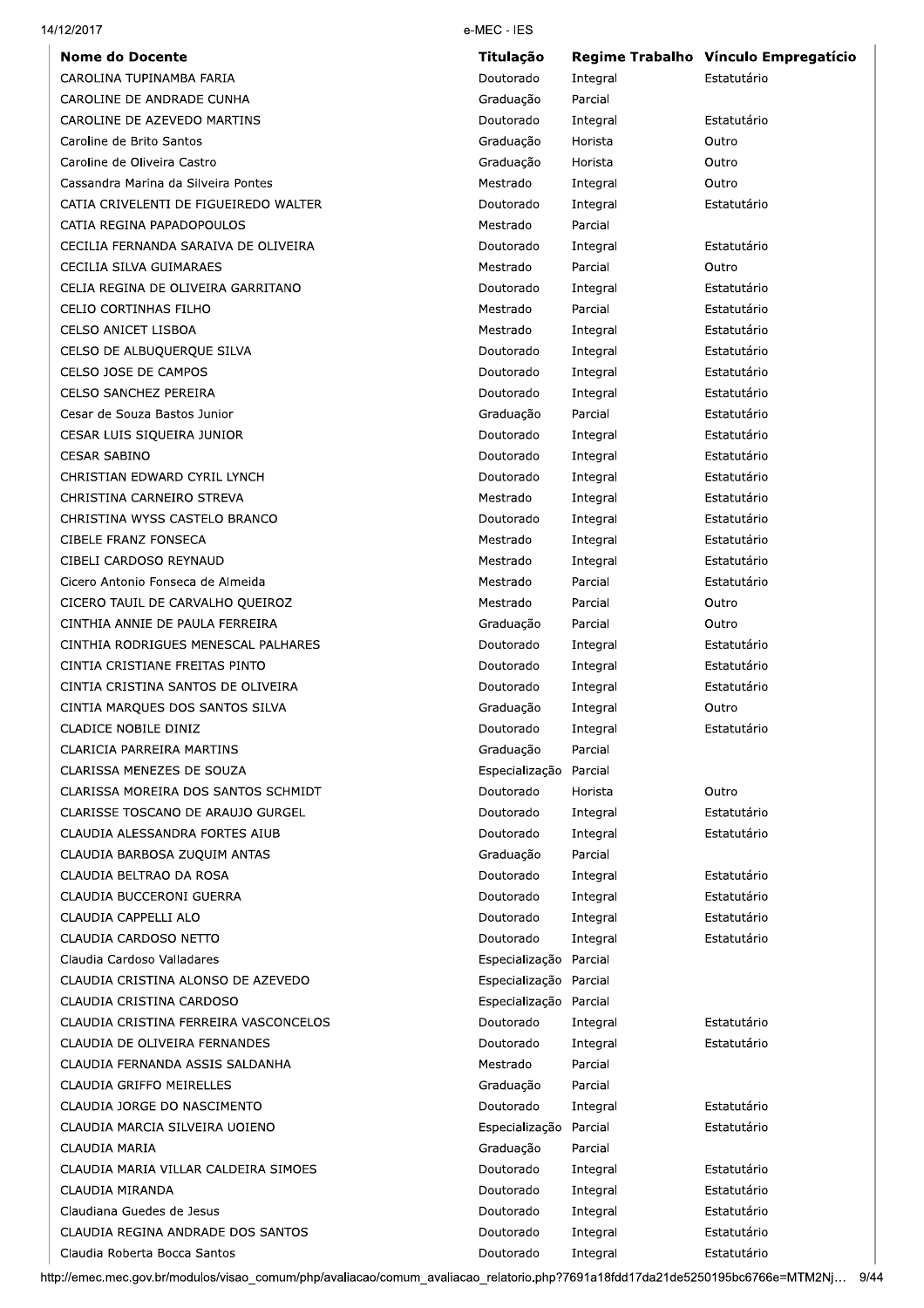|  |  | 14/12/2017 |  |
|--|--|------------|--|
|--|--|------------|--|

| <b>Nome do Docente</b>                                 | <b>Titulação</b>       |                      | Regime Trabalho Vínculo Empregatício |
|--------------------------------------------------------|------------------------|----------------------|--------------------------------------|
| <b>CLAUDIA RODRIGUES</b>                               | Doutorado              | Integral             | Estatutário                          |
| CLAUDIA SOARES LEITE                                   | Especialização         | Parcial              |                                      |
| CLAUDIA SOARES SANTOS LESSA                            | Doutorado              | Integral             | Estatutário                          |
| CLAUDIA TANNUS GURGEL DO AMARAL                        | Mestrado               | Integral             | Estatutário                          |
| CLAUDIA VALERIA DA SILVA                               | Graduação              | Parcial              | Outro                                |
| CLAUDIA VIEIRA DE CASTRO HERCULANO                     | Mestrado               | Parcial              |                                      |
| CLAUDIO JOSE DE ALMEIDA TORTORI                        | Doutorado              | Integral             | Estatutário                          |
| Claudio Jose Silva Ribeiro                             | Doutorado              | Integral             | Estatutário                          |
| CLAUDIO LUIZ FURTADO GOMES                             | Mestrado               | Integral             | Estatutário                          |
| CLAUDIO PETER DAUELSBERG                               | Doutorado              | Integral             | Estatutário                          |
| CLAUDIO PITASSI                                        | Doutorado              | Parcial              | Estatutário                          |
| <b>CLAYTON DAUNIS VETROMILLA</b>                       | Doutorado              | Integral             | Estatutário                          |
| CLEA SILVA PEREIRA                                     | Graduação              | Parcial              |                                      |
| CLEBIO JOSE REIS DA SILVA                              | Graduação              | Parcial              |                                      |
| CLEIDE BARROS DA SILVA                                 | Graduação              | Parcial              |                                      |
| CLEISE DE SOUZA MATTOS MARIANO                         | Graduação              | Parcial              |                                      |
| CLEONICE ALVES DE MELO BENTO                           | Doutorado              | Integral             | Estatutário                          |
| CLEUNICIA PEREIRA DA SILVA                             | Doutorado              | Integral             | Estatutário                          |
| CRISTIANE BARBOSA ROCHA                                | Doutorado              | Integral             | Estatutário                          |
| CRISTIANE CORREA BATISTA SANTOS                        | Doutorado              | Integral             | Estatutário                          |
| Cristiane Costa Ferreira                               | Especialização         | Parcial              |                                      |
| CRISTIANE DAS DORES BARBOSA DE ARAUJO DA ROCHA         | Graduação              | Parcial              |                                      |
| CRISTIANE DE MELLO                                     | Doutorado              | Integral             | Estatutário                          |
| CRISTIANE DE OLIVEIRA NOVAES                           | Doutorado              | Integral             | Estatutário                          |
| CRISTIANE RODRIGUES DA ROCHA                           | Doutorado              | Integral             | Estatutário                          |
| Cristiane Valladares de Azevedo                        | Especialização         | Horista              | Outro                                |
| CRISTIANO PINTO DE MORAES BISPO                        | Mestrado               | Parcial              |                                      |
| CRISTINA ALVES DE BRITO                                | Mestrado               | Parcial              |                                      |
| CRISTINA DE ALMEIDA RODRIGUES                          | Especialização Parcial |                      |                                      |
| CRISTINA FAJARDO DIESTEL                               | Doutorado              | Integral             | Estatutário                          |
| CRISTINA IRACY GOMES DALCOL                            | Especialização         | Parcial              | Outro                                |
| CRISTINA LEVINA MARQUES                                | Mestrado               | Integral             | Estatutário                          |
| CRISTINA MOREIRA DO NASCIMENTO                         | Mestrado               | Integral             | Estatutário                          |
| CRISTINA YOSHIE TAKEITI                                | Doutorado              | Horista              | Outro                                |
| DAGER MOREIRA DA SILVA                                 | Graduação              | Parcial              | Outro                                |
| Daiana de Souza Andrade                                | Graduação              | Horista              | Outro                                |
| DALIA DOS PRAZERES RODRIGUES                           | Doutorado<br>Doutorado | Horista              | Outro<br>Estatutário                 |
| DALTON JOSE ALVES<br>DAMIANA JESSICA DOS SANTOS MORAIS | Doutorado              | Integral<br>Integral | Estatutário                          |
| DAN GABRIEL D ONOFRE ANDRADE SILVA CORDEIRO            | Mestrado               | Horista              | Outro                                |
| DANIELA AZINI HENRIQUE                                 | Graduação              | Parcial              |                                      |
| DANIELA CARUZA GONCALVES FERREIRA                      | Mestrado               | Horista              | Outro                                |
| DANIELA FERNANDA ASSIS DE OLIVEIRA SPUDEIT             | Mestrado               | Integral             | Estatutário                          |
| DANIEL ARAGAO MACHADO                                  | Doutorado              | Integral             | Estatutário                          |
| DANIEL CARDOSO DE OLIVEIRA                             | Especialização         | Parcial              |                                      |
| DANIEL COELHO BITTENCOURT                              | Graduação              | Parcial              |                                      |
| DANIEL DO NASCIMENTO E SILVA                           | Doutorado              | Integral             | Estatutário                          |
| DANIELE ACHILLES DUTRA DA ROSA                         | Mestrado               | Integral             | Estatutário                          |
| DANIELE APARECIDA DE LIMA TAVARES                      | Doutorado              | Integral             | Estatutário                          |
| DANIELE DA COSTA CONCEICA                              | Graduação              | Parcial              |                                      |
| DANIEL EDUARDO QUARANTA                                | Doutorado              | Horista              | Outro                                |
| DANIEL FONSECA DE ANDRADE                              | Doutorado              | Integral             | Estatutário                          |
| DANIEL FRANCO DE OLIVEIRA                              | Especialização Parcial |                      |                                      |
| Danielle Brito de Andrade Souza                        | Especialização Horista |                      | Outro                                |
| DANIELLE GALDINO DE PAULA                              | Mestrado               | Integral             | Estatutário                          |
| Danielle Muguet Pessanha Costa                         | Graduação              | Horista              | Outro                                |
| DANIEL MEDINA DA SILVA                                 | Graduação              | Parcial              |                                      |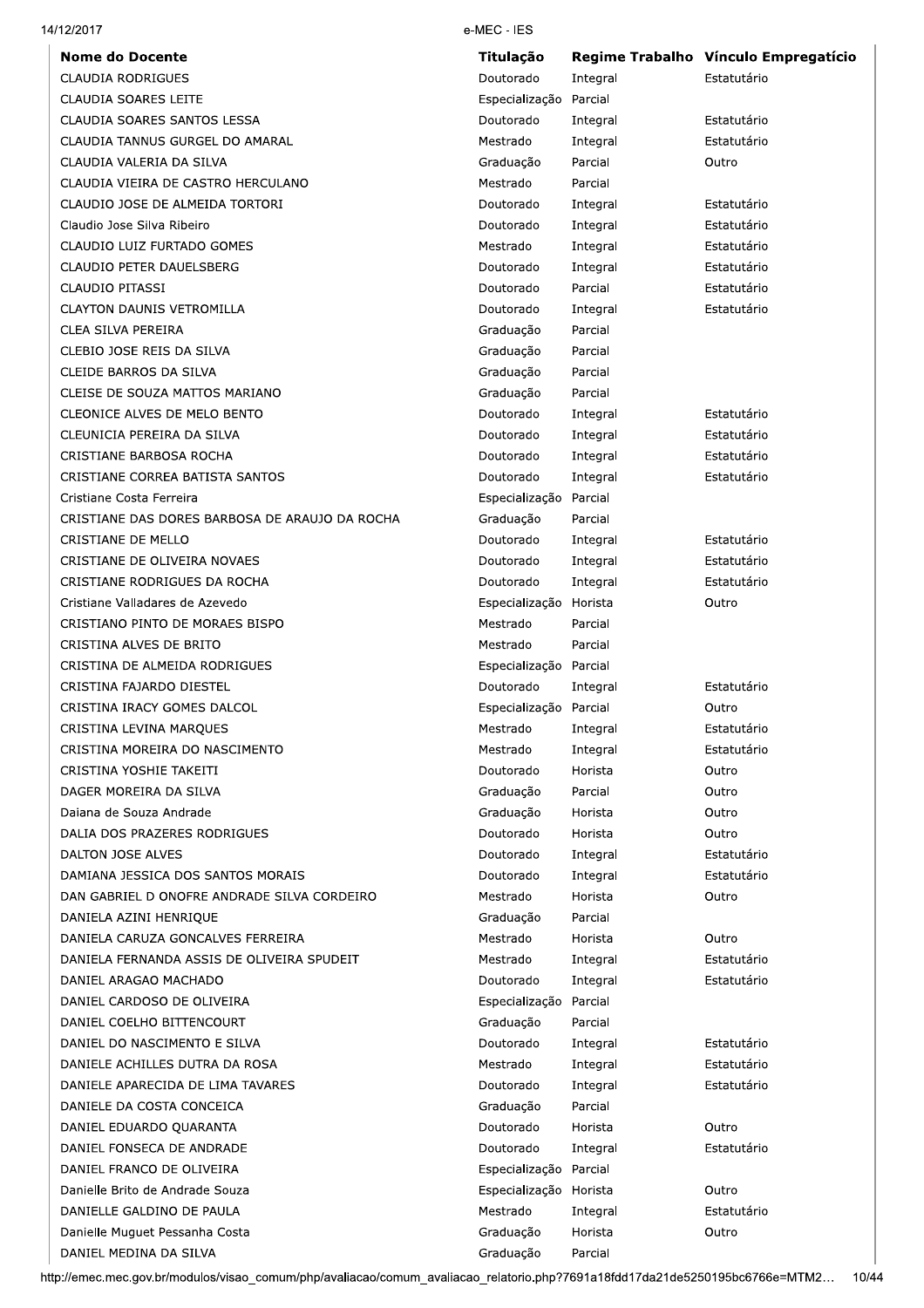| 14/12/2017 |
|------------|
|------------|

**Nome do Docente** DANIEL QUEIROZ PEREIRA DANIEL SANTOS ALVES DA SILVA Daniel Wanderson Ferreira DANILO VICENTE FILGUEIRAS DANRLEI DE FREITAS AZEVEDO DANTE MACHADO E SILVA DARCILEA HORACIO FONSECA DARIO ALVES TEIXEIRA FILHO DARIO JOSE HART PONTES SIGNORINI DASIO ANTONIO PEREIRA MARCONDES DAVOR VRCIBRADIC DAYANNE DA SILVA PRUDENCIO DEBORA ALVES DOS SANTOS FERNANDES DEBORA CRISTINA DE OLIVEIRA DEBORA DE MELO LIMA FERREIRA DEBORA LACS SICHEL DEISE MARIA ANTONIO SABBAG Delma Maria Medici DEMISON CORREIA MOTTA DENISE AMORIM DE MELLO DUARTE DENISE BARRA MEDEIROS DA ROCHA DENISE DE ASSIS CORREA SORIA DENISE DE FARIA MARTINS MENDONCA **DENISE DUPRAT NEVES** DENISE ESPELLET KLEIN DENISE MAURANO MELLO DENISE TELLES NASCIMENTO HOFSTRA DENISE VIEIRA DEMETRIO DEUSANA MARIA DA COSTA MACHADO DEYLLA WIVIANE DE ARAUJO BATISTA DHYAN LUCAS NEUMANN TOFFOLO AYRES DIANA DE SOUZA PINTO DIANA FARJALLA CORREIA LIMA Diego da Silva Vargas DIEGO KOENIGKAM ALVES DIEGO PINHEIRO AGUIAR DIOGENES PINHEIRO DIOGO CESAR NUNES DA SILVA DIOGO PEREIRA DA SILVA DIALMA DEMASI DOMINGOS SAVIO FERREIRA DE OLIVEIRA DORIANA MENDES REIS DORIS ROLLEMBERG CRUZ DULCE FILOMENA CARVALHO PINTO ECIO ELVIS PISETTA EDGARD LEITE FERREIRA NETO EDGARD MANUEL CHIPANA HUAMANI EDILAINE ALBERTINO DE MORAES EDILAINE ERVILHA NOBILI EDILBERTO JOSE D MACEDO FONSECA EDILEUZA SANTANA LOBO EDIRA CASTELLO BRANCO DE ANDRADE GONCALVES EDISON RENATO PEREIRA DA SILVA EDITH GOMES DE OLIVEIRA BARBOSA EDLAINE DE CAMPOS GOMES EDMA AZEVEDO FIGEUREDO EDNA MARIA GALVAO DE OLIVEIRA

#### e-MEC - IES

| Titulação              | <b>Regime Trabalho</b> | Vínculo Empregatício |
|------------------------|------------------------|----------------------|
| Doutorado              | Integral               | Estatutário          |
| Especialização         | Parcial                |                      |
| Doutorado              | Integral               | Estatutário          |
| Doutorado              | Integral               | Estatutário          |
| Doutorado              | Integral               | Estatutário          |
| Mestrado               | Integral               | Estatutário          |
| Graduação              | Parcial                |                      |
| Doutorado              | Integral               | Estatutário          |
| Doutorado              | Integral               | Estatutário          |
| Mestrado               | Integral               | Estatutário          |
| Doutorado              | Integral               | Estatutário          |
| Mestrado               | Integral               | Outro                |
| Especialização         | Integral               | Estatutário          |
| Graduação              | Parcial                |                      |
| Graduação              | Parcial                |                      |
| Mestrado               | Integral               | Estatutário          |
| Mestrado               | Integral               | Estatutário          |
| Especialização         | Horista                | Outro                |
| Doutorado              | Integral               | Estatutário          |
| Graduação              | Parcial                |                      |
| Especialização         | Parcial                |                      |
| Doutorado              | Integral               | Estatutário          |
| Graduação              | Parcial                |                      |
| Doutorado              | Integral               | Estatutário          |
| Doutorado              | Integral               | Estatutário          |
| Doutorado              | Integral               | Estatutário          |
| Doutorado              | Integral               | Estatutário          |
| Mestrado               | Parcial                | Outro                |
| Doutorado              | Integral               | Estatutário          |
| Mestrado               | Parcial                |                      |
| Mestrado               | Integral               | Estatutário          |
| Doutorado              | Integral               | Estatutário          |
|                        |                        | Estatutário          |
| Doutorado<br>Doutorado | Integral               | Estatutário          |
| Graduação              | Integral<br>Parcial    | Outro                |
| Mestrado               |                        |                      |
|                        | Integral               | Outro                |
| Doutorado<br>Mestrado  | Integral               | Estatutário          |
|                        | Parcial                | Outro                |
| Doutorado              | Horista                | Outro                |
| Graduação              | Parcial                | Outro                |
| Doutorado              | Integral               | Estatutário          |
| Mestrado               | Integral               | Estatutário          |
| Doutorado              | Integral               | Estatutário          |
| Graduação              | Parcial                | Estatutário          |
| Doutorado              | Integral               | Estatutário          |
| Doutorado              | Parcial                | Estatutário          |
| Graduação              | Parcial                | Outro                |
| Mestrado               | Horista                | Outro                |
| Doutorado              | Parcial                | Outro                |
| Doutorado              | Integral               | Outro                |
| Doutorado              | Parcial                |                      |
| Doutorado              | Integral               | Estatutário          |
| Doutorado              | Integral               | Estatutário          |
| Doutorado              | Integral               | Estatutário          |
| Doutorado              | Integral               | Estatutário          |
| Graduação              | Parcial                |                      |
| Mestrado               | Parcial                | Outro                |

http://emec.mec.gov.br/modulos/visao\_comum/php/avaliacao/comum\_avaliacao\_relatorio.php?7691a18fdd17da21de5250195bc6766e=MTM2... 11/44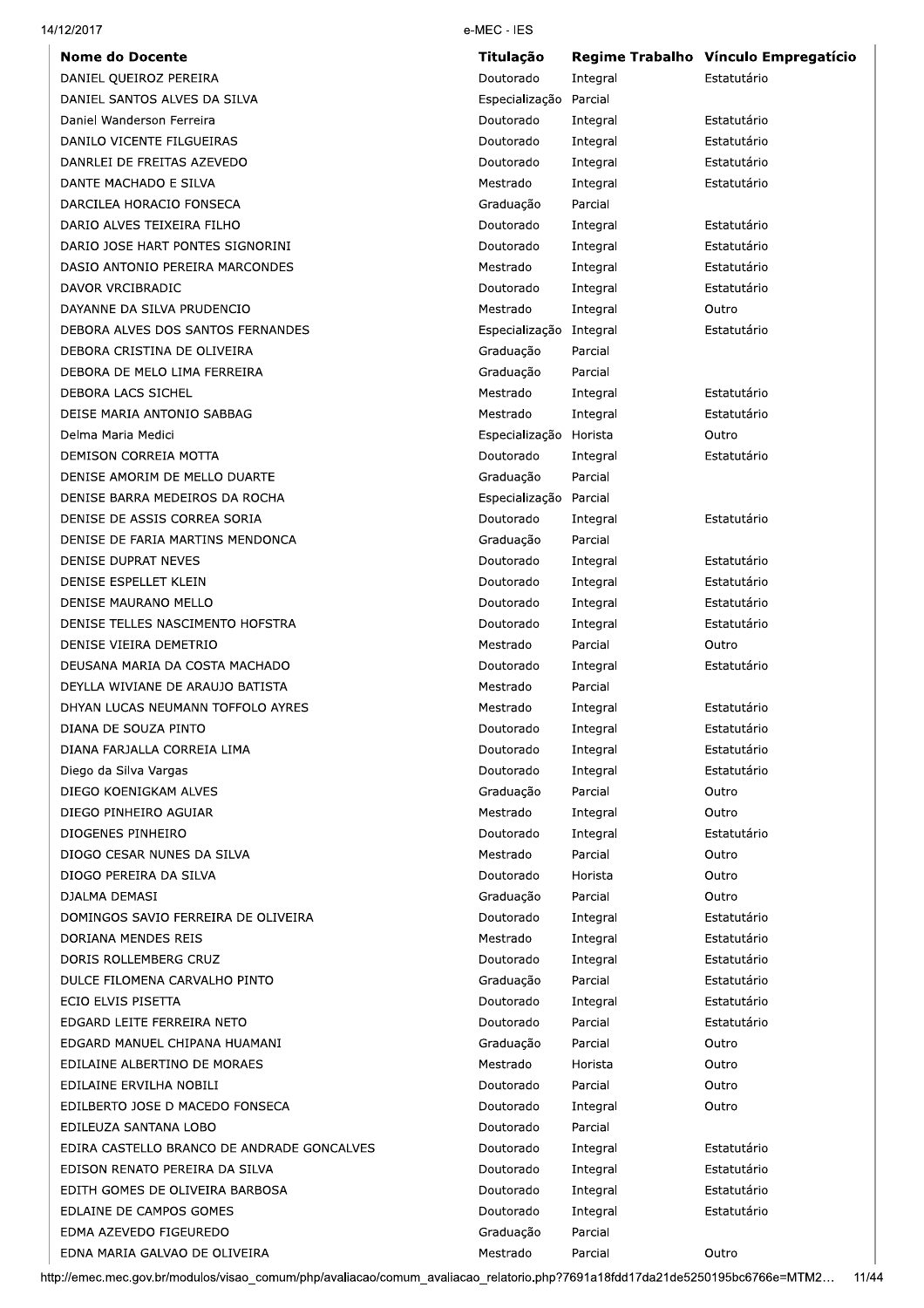|  | 14/12/2017 |
|--|------------|
|--|------------|

| <b>Nome do Docente</b>                      | Titulação              |          | Regime Trabalho Vínculo Empregatício |
|---------------------------------------------|------------------------|----------|--------------------------------------|
| Edna Raquel Rodrigues Santos                | Doutorado              | Integral | Estatutário                          |
| EDNA SARAIVA TAVARES                        | Graduação              | Integral | Outro                                |
| EDNO GONCALVES SIQUEIRA                     | Graduação              | Parcial  |                                      |
| EDSON FERREIRA LIBERAL                      | Doutorado              | Integral | Estatutário                          |
| EDUARDA LOURENCO DE VASCONCELLOS            | Mestrado               | Parcial  |                                      |
| EDUARDO ALEXANDER JULIO CESAR FONSECA LUCAS | Doutorado              | Horista  | Outro                                |
| Eduardo Bernardo Monteiro Valadares         | Mestrado               | Parcial  | Estatutário                          |
| EDUARDO COSTA TEIXEIRA                      | Doutorado              | Integral | Estatutário                          |
| EDUARDO DA SILVA ALENTEJO                   | Doutorado              | Integral | Estatutário                          |
| EDUARDO DE MATOS NOGUEIRA                   | Doutorado              | Integral | Estatutário                          |
| EDUARDO ESPINDOLA HALPERN                   | Doutorado              | Integral | Estatutário                          |
| EDUARDO GARCIA RIBEIRO LOPES DOMINGUES      | Doutorado              | Integral | Estatutário                          |
| EDUARDO GOMES DE OLIVEIRA                   | Graduação              | Parcial  |                                      |
| EDUARDO GOMES DOS SANTOS                    | Doutorado              | Integral | Estatutário                          |
| EDUARDO HENRIQUE DA SILVA FREITAS           | Mestrado               | Integral | Estatutário                          |
| EDUARDO JOSE CRISPE CARDOSO                 | Especialização Parcial |          |                                      |
| EDUARDO LAKSCHEVITZ XAVIER ASSUNCAO         | Doutorado              | Integral | Estatutário                          |
| EDUARDO LIMA RODRIGUES                      | Doutorado              | Integral | Estatutário                          |
| EDUARDO PAMPLONA BETHLEM                    | Doutorado              | Integral | Estatutário                          |
| EDUARDO PERNAMBUCO DE SOUZA                 | Doutorado              | Integral | Estatutário                          |
| EDUARDO RODRIGUES DA COSTA                  | Especialização Horista |          | Outro                                |
| EDUARDO VIEIRA DA CRUZ                      | Doutorado              | Integral | Estatutário                          |
| EDWIN GONZALO AZERO ROJAS                   | Doutorado              | Integral | Estatutário                          |
| EGAS CAPARELLI MONIZ DE ARAGAO DAQUER       | Doutorado              | Parcial  | Estatutário                          |
| ELAINE DE SOUZA BRAGA                       | Graduação              | Parcial  |                                      |
| ELAINE REIS DA COSTA                        | Especialização         | Parcial  |                                      |
| ELBERTH LINS COSTA DE MORAES                | Mestrado               | Parcial  |                                      |
| ELIANA CRISPIM FRANCA LUQUETTI              | Doutorado              | Integral | Estatutário                          |
| ELIANA DA SILVA TAVARES                     | Doutorado              | Parcial  |                                      |
| ELIANE CARNOT DE ALMEIDA                    | Doutorado              | Integral | Estatutário                          |
| Eliane Dantas Rocha                         | Doutorado              | Integral | Estatutário                          |
| Eliane Ribeiro Andrade                      | Doutorado              | Integral | Estatutário                          |
| ELIANE SERRAO ALVES MEY                     | Doutorado              | Integral | Estatutário                          |
| ELIDA FERREIRA DOS SANTOS                   | Mestrado               | Parcial  |                                      |
| ELI DEOLINDO DA CRUZ                        | Mestrado               | Integral | Estatutário                          |
| ELIDIOMAR RIBEIRO DA SILVA                  | Doutorado              | Integral | Estatutário                          |
| ELID SILVA BITTENCOURT                      | Doutorado              | Integral | Estatutário                          |
| ELIELTON MOREIRA RIGUETTI                   | Graduação              | Parcial  |                                      |
| ELIEZER PIRES DA SILVA                      | Doutorado              | Integral | Estatutário                          |
| ELIONE ALVES DE MEDEIROS                    | Mestrado               | Integral | Estatutário                          |
| ELISABETE FERNANDES ALBUQUERQUE             | Doutorado              | Integral | Estatutário                          |
| ELISABETH ORLETTI                           | Doutorado              | Integral | Estatutário                          |
| ELISA CAMPOS MACHADO                        | Doutorado              | Integral | Estatutário                          |
| Elisa da Silva Gomes                        | Mestrado               | Horista  | Outro                                |
| Elisa Goldman                               | Mestrado               | Parcial  | Outro                                |
| ELISANGELA DA SILVA BERNADO                 | Doutorado              | Integral | Estatutário                          |
| ELIS REGINA BARSOSA ANGELO                  | Doutorado              | Integral | Estatutário                          |
| ELIZABETE DE CASTRO MENDONCA                | Doutorado              | Integral | Estatutário                          |
| ELIZABETH BARROSO LIMA                      | Mestrado               | Parcial  |                                      |
| ELIZABETH DA CUNHA SUSSEKIND                | Mestrado               | Parcial  | Estatutário                          |
| Elizabeth de Lima Gil Vieira                | Mestrado               | Parcial  |                                      |
| ELIZABETH FILIPECKI MACHADO                 | Graduação              | Integral | Estatutário                          |
| ELIZABETH SARA LEWIS                        | Mestrado               | Horista  | Estatutário                          |
| ELIZABETH TRAVASSOS LINS                    | Doutorado              | Integral | Estatutário                          |
| ELIZA CRISTINA MACEDO                       | Mestrado               | Integral | Estatutário                          |
| ELKA DO COUTO COELHO DE CARVALHO            | Mestrado               | Integral | Estatutário                          |
| Ellen Mayra da Silva Menezes                | Doutorado              | Integral | Estatutário                          |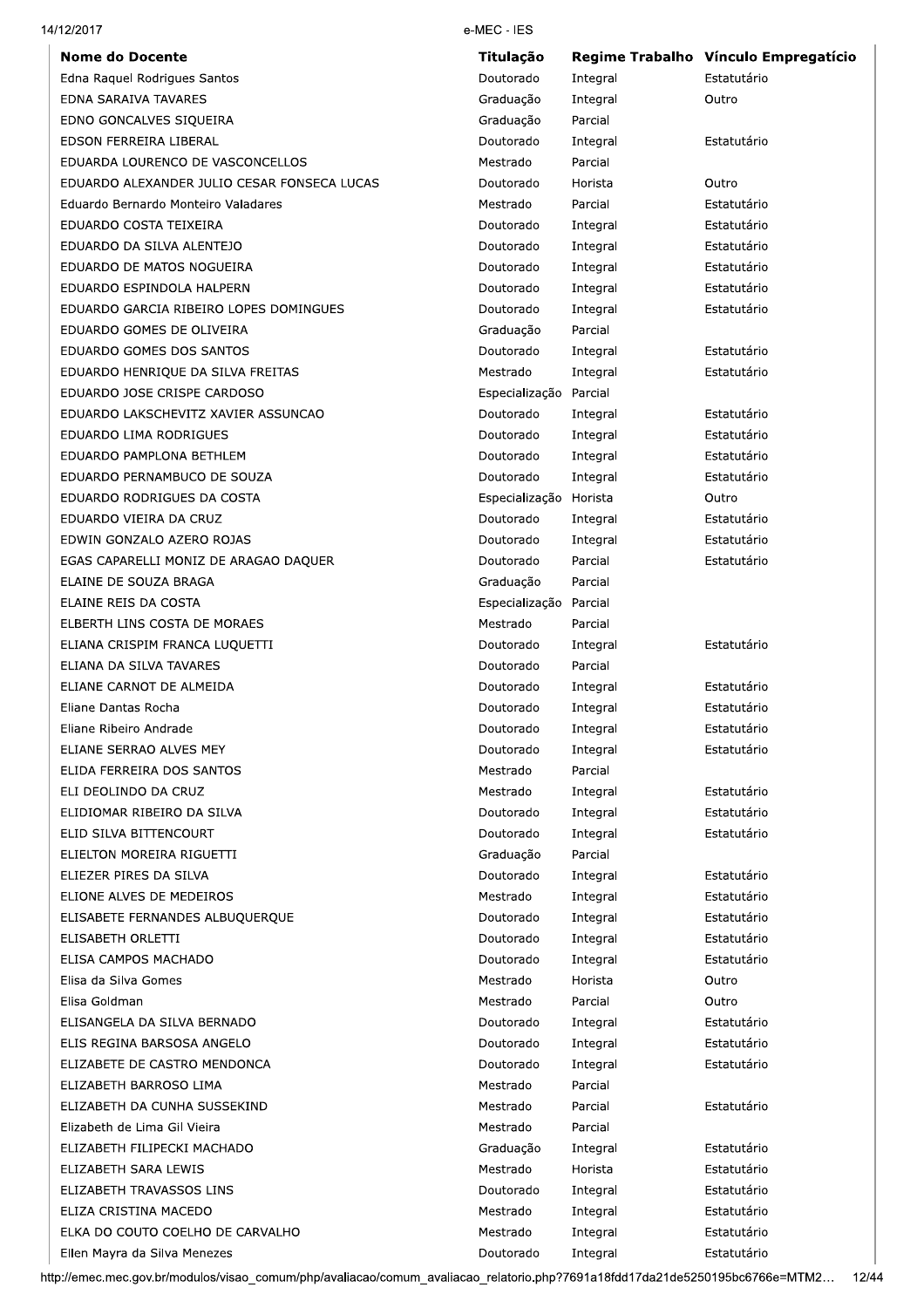|  | 14/12/2017 |
|--|------------|
|--|------------|

**Nome do Docente** ELOISE SILVEIRA BOTELHO ELTON LUIZ LEITE DE SOUZA ELZA MARIA FERRAZ DE ANDRADE Emerson Luiz Florentino Borges **ENARA ECHART MUNOZ** ENEIDA DA SILVA CASQUEIRO ENEUTON DORNELLAS PESSOA DE CARVALHO FILHO Enoque Teixeira Abreu Erica Costantini das Chagas Ribeiro ERICA VARANDA ERIKA DE PAULA LINS ERIKA MARIA RIBEIRO ERIKA MARIE ITOKAZU ERNANI PEDRO ZIMMERMANN DE OLIVEIRA ESTHER CYTRYNBAUM YOUNG ETIENE SILVA DE ABREU EUGENIA CARLOTA VASCONCELOS MACHADO EUGENIO LEITAO DE CARVALHO DECOURT EUGENIO PACELLE QUEIROZ MADEIRA EULER DAVID DE SIQUEIRA EUNICE MANCEBO RODRIGUES FERNANDES EVALDO FLAVIO GOMES CORREIA EVA MARIA COSTA EVANDRO FRANCISCO MARQUES VARGAS EVELYN FURQUIM WERNECK LIMA EVELYN GOYANNES DILL ORRICO FABIANA BARBOSA ASSUMPCAO DE SOUZA FABIANA BECHARA DA FONSECA Fabiana Gomes da Conceicao Virgolino FABIANA SANTOS DE PAULA FABIANO CATALDO DE AZEVEDO FABIANO GUSTAVO BRAGA BRITO FABIANO SALGUEIRO FABIO ANTONIO VIEIRA PINTO FABIO CORREA SOUZA DE OLIVEIRA FABIOLA AMARAL TOME FABIO LUIZ BORGES SIMAS Fabio Mariano Pereira Fabio Oliveira Correia FABIO SARAIVA DA SILVA FILHO **FARIO VERISSIMO CORREIA** FABIO VILLANI SIMINI FABIO XAVIER PENNA FABRICIA JUNQUEIRA DAS NEVES FABRICIA VELLASQUEZ PAIVA Fabricio Pereira da Silva Fatima Machado Chaves FATIMA REGINA MOURA DA SILVA FATIMA TERESINHA SCARPARO CUNHA FELIPE CESAR FREIRE FELIPE DE MORAES BORBA Felipe Goncalves Felix FELIPE LEITE DE OLIVEIRA FELIPE RAFAEL RIBEIRO MELO FELLIPE JOSE SILVA FERREIRA FERNANDA ARAUJO BAIAO AMORIM

FERNANDA CAMPOS DA SILVA

#### e-MEC - IES

| Titulação      | Regime Trabalho      | Vínculo Empregatício |
|----------------|----------------------|----------------------|
| Mestrado       | Integral             | Estatutário          |
| Doutorado      | Parcial              | Estatutário          |
| Doutorado      | Integral             | Estatutário          |
| Especialização | Horista              | Outro                |
| Doutorado      | Integral             | Estatutário          |
| Graduação      | Parcial              |                      |
| Doutorado      | Integral             | Estatutário          |
| Especialização | Horista              | Outro                |
| Mestrado       | Horista              | Outro                |
| Graduação      | Parcial              | Outro                |
| Especialização | Horista              | Outro                |
| Mestrado       | Integral             | Estatutário          |
| Doutorado      | Integral             | Estatutário          |
| Graduação      | Parcial              |                      |
| Mestrado       | Integral             | Estatutário          |
| Graduação      | Integral             | Estatutário          |
| Graduação      | Parcial              |                      |
| Mestrado       | Integral             | Estatutário          |
| Doutorado      | Integral             | Estatutário          |
| Doutorado      | Integral             | Estatutário          |
| Mestrado       | Integral             | Estatutário          |
| Mestrado       | Horista              | Outro                |
| Mestrado       | Integral             | Estatutário          |
| Especialização | Parcial              |                      |
| Doutorado      | Integral             | Estatutário          |
| Doutorado      | Integral             | Estatutário          |
| Doutorado      | Integral             | Estatutário          |
| Especialização | Parcial              |                      |
| Especialização | Horista              | Outro                |
| Graduação      | Parcial              |                      |
| Mestrado       | Integral             | Estatutário          |
| Doutorado      | Integral             | Estatutário          |
| Doutorado      | Integral             | Estatutário          |
| Mestrado       | Integral             | Estatutário          |
| Doutorado      | Parcial              | Estatutário          |
| Graduação      | Parcial              | Outro                |
| Doutorado      | Integral             | Estatutário          |
| Especialização | Horista              | Outro                |
| Especialização | Parcial              |                      |
| Especialização | Parcial              |                      |
| Doutorado      | Integral             | Estatutário          |
| Mestrado       | Parcial              |                      |
| Doutorado      | Integral             | Estatutário          |
| Doutorado      | Integral             | Estatutário          |
| Mestrado       | Integral             | Estatutário          |
| Doutorado      | Integral             | Estatutário          |
| Doutorado      | Parcial              |                      |
| Graduação      | Parcial              |                      |
| Doutorado      | Integral             | Estatutário          |
| Mestrado       | Integral             | Estatutário          |
| Doutorado      | Integral             | Estatutário          |
| Graduação      | Horista              | Outro                |
| Doutorado      | Horista              | Outro                |
| Doutorado      | Integral             | Estatutário          |
| Mestrado       | Horista              | Outro                |
| Doutorado      |                      | Estatutário          |
| Doutorado      | Integral<br>Intearal | Estatutário          |
|                |                      |                      |

http://emec.mec.gov.br/modulos/visao\_comum/php/avaliacao/comum\_avaliacao\_relatorio.php?7691a18fdd17da21de5250195bc6766e=MTM2... 13/44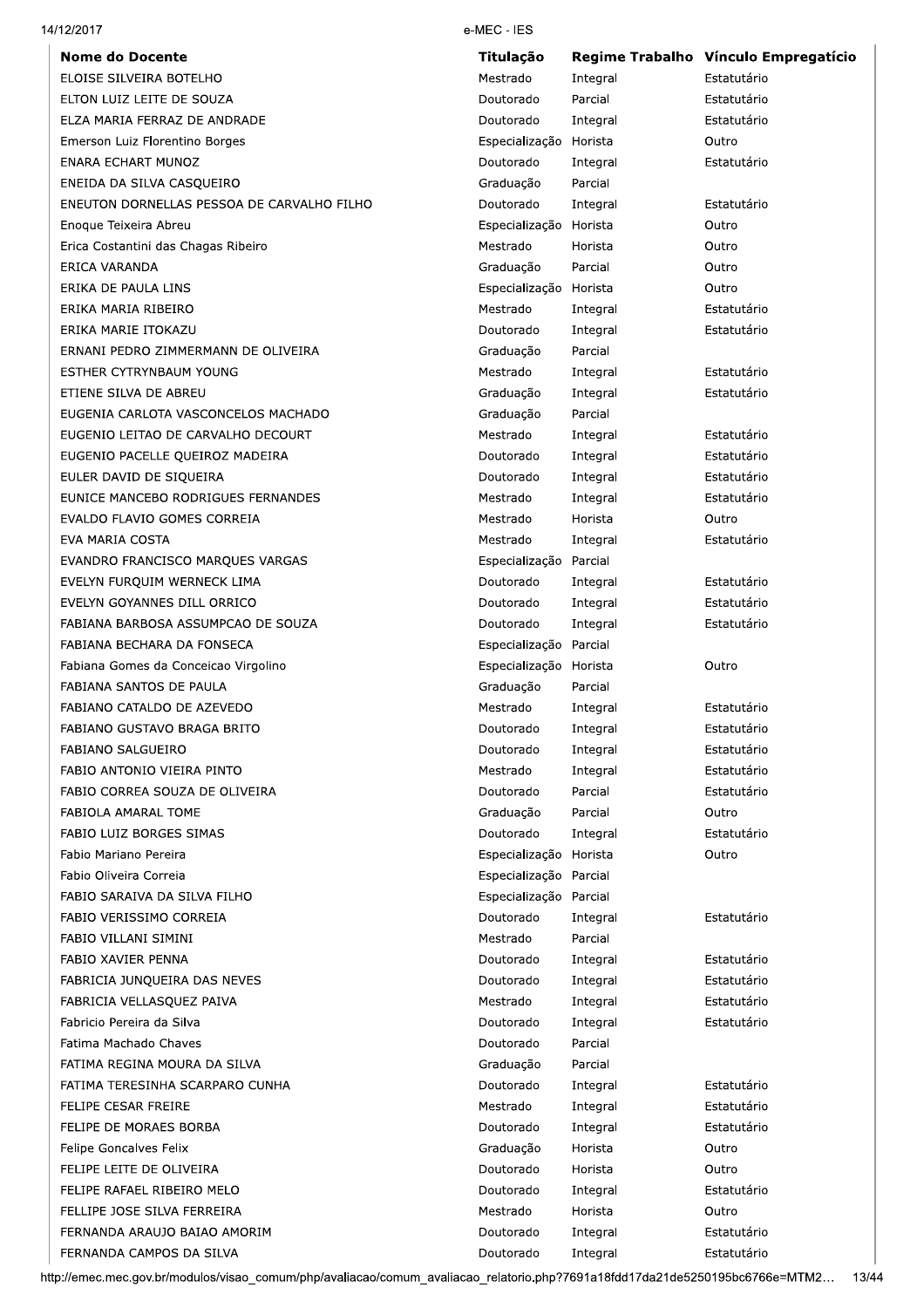| 14/12/2017                                 | e-MEC - IES            |          |                                      |
|--------------------------------------------|------------------------|----------|--------------------------------------|
| <b>Nome do Docente</b>                     | <b>Titulação</b>       |          | Regime Trabalho Vínculo Empregatício |
| FERNANDA CARVALHO DOS SANTOS RODRIGHES     | Graduação              | Parcial  |                                      |
| Fernanda Costa Demier Rodrigues            | Doutorado              | Parcial  |                                      |
| FERNANDA DA SILVA FIGUEIRA RODRIGUES       | Graduação              | Horista  | Outro                                |
| Fernanda Guimaraes Correia                 | Mestrado               | Parcial  |                                      |
| FERNANDA JUREMA MEDEIROS                   | Doutorado              | Integral | Estatutário                          |
| FERNANDO ATHAYDE VELOSO MADUREIRA          | Doutorado              | Integral | Estatutário                          |
| FERNANDO BATISTA DUARTE                    | Doutorado              | Integral | Estatutário                          |
| FERNANDO DANIEL QUINTANA                   | Doutorado              | Integral | Estatutário                          |
| FERNANDO FELIPE DUARTE                     | Especialização Parcial |          |                                      |
| FERNANDO GRALHA DE SOUZA                   | Mestrado               | Parcial  | Outro                                |
| FERNANDO JOSE DE PAIVA COELHO              | Mestrado               | Integral | Estatutário                          |
| FERNANDO JOSE SILVA RODRIGUES DA SILVEIRA  | Doutorado              | Integral | Estatutário                          |
| FERNANDO RAPHAEL DE ALMEIDA FERRY          | Doutorado              | Integral | Estatutário                          |
| FERNANDO REGLA VARGAS                      | Doutorado              | Parcial  | Estatutário                          |
| FERNANDO ROCHA PORTO                       | Doutorado              | Integral | Estatutário                          |
| FERNANDO SAMUEL SION                       | Doutorado              | Integral | Estatutário                          |
| FERNANDO TORRES DE ANDRADE                 | Mestrado               | Parcial  |                                      |
| Flavia Ferreira de Castilho                | Mestrado               | Parcial  |                                      |
| Flavia Friedl                              | Especialização Parcial |          |                                      |
| FLAVIA MARIA BASTOS                        | Doutorado              | Horista  | Outro                                |
| FLAVIA MARIA SANTORO                       | Doutorado              | Integral | Estatutário                          |
| FLAVIA MILAGRES CAMPOS                     | Doutorado              | Integral | Estatutário                          |
| FLAVIO AUGUSTO PEREIRA MELLO               | Mestrado               | Horista  | Outro                                |
| FLAVIO DE SOUZA NEVES CARDOSO              | Doutorado              | Integral | Estatutário                          |
| FLAVIO LEAL DA SILVA                       | Doutorado              | Integral | Estatutário                          |
| FLAVIO LIMONCIC                            | Doutorado              | Integral | Estatutário                          |
| <b>FLORA STROZENBERG</b>                   | Doutorado              | Integral | Estatutário                          |
| FLORENCE ROMIJN TOCANTINS                  | Doutorado              | Integral | <b>CLT</b>                           |
| FRANA ELIZABETH MENDES                     | Doutorado              | Integral | Estatutário                          |
| FRANCISCO DAS CHAGAS ANDRADE DA SILVA      | Doutorado              | Integral | Estatutário                          |
| FRANCISCO EDUARDO GOES PEREIRA DE SAMPAIO  | Graduação              | Integral | Estatutário                          |
| FRANCISCO JOSE DE FREITAS                  | Mestrado               | Integral | Estatutário                          |
| FRANCISCO RAMOS DE FARIAS                  | Doutorado              | Integral | Estatutário                          |
| FREDERICO GRANICO DE FARIA                 | Graduação              | Parcial  | Outro                                |
| GABRIEL CID DE GARCIA                      | Mestrado               | Parcial  | Outro                                |
| GABRIEL DA SILVA VIDAL CID                 | Mestrado               | Horista  | Outro                                |
| Gabriele Cardoso Martins                   | Especialização Horista |          | Outro                                |
| <b>GABRIEL MUNIZ IMPROTA FRANCA</b>        | Mestrado               | Integral | Outro                                |
| <b>GEANE CARVALHO QUINDELER</b>            | Graduação              | Parcial  |                                      |
| GEIZA MARIA HAMAZAKI DA SILVA              | Doutorado              | Integral | Estatutário                          |
| <b>GENI CHAVES FERNANDES</b>               | Doutorado              | Integral | Estatutário                          |
| GENILDA TEIXEIRA DOS SANTOS SOUZA          | Especialização         | Parcial  |                                      |
| Gerson Rodrigues da Silva                  | Doutorado              | Horista  | Outro                                |
| <b>GERSON TAVARES DO CARMO</b>             | Doutorado              | Integral | Estatutário                          |
| GIANE MOLIARI AMARAL SERRA                 | Doutorado              | Integral | Estatutário                          |
| GICELIA LOMBARDO PEREIRA                   | Mestrado               | Parcial  | Estatutário                          |
| Gilmar Mascarenhas de Jesus                | Doutorado              | Integral | Estatutário                          |
| Giovane do Nascimento                      | Doutorado              | Integral | Estatutário                          |
| GIOVANI GLAUCIO DE OLIVEIRA COSTA          | Doutorado              | Integral | Estatutário                          |
| GIOVANNI NICOLA UMBERTO ITALIANO COLOMBINI | Doutorado              | Integral | Estatutário                          |
| GISELA MONZATO DO COUTO                    | Graduação              | Parcial  | Outro                                |
| GISELDA MARIA KALIL DE CABELLO             | Doutorado              | Horista  | Outro                                |
| GISELE SILVA ARAUJO                        | Doutorado              | Integral | Estatutário                          |
| GISELLE SOUZA DA SILVA                     | Mestrado               | Integral | Estatutário                          |
| <b>GLADSON OCTAVIANO ANTUNES</b>           | Doutorado              | Integral | Estatutário                          |
| <b>GLAUBER RABELO MATIAS</b>               | Mestrado               | Parcial  | Outro                                |

Mestrado

Integral

Glaucia Diniz Marques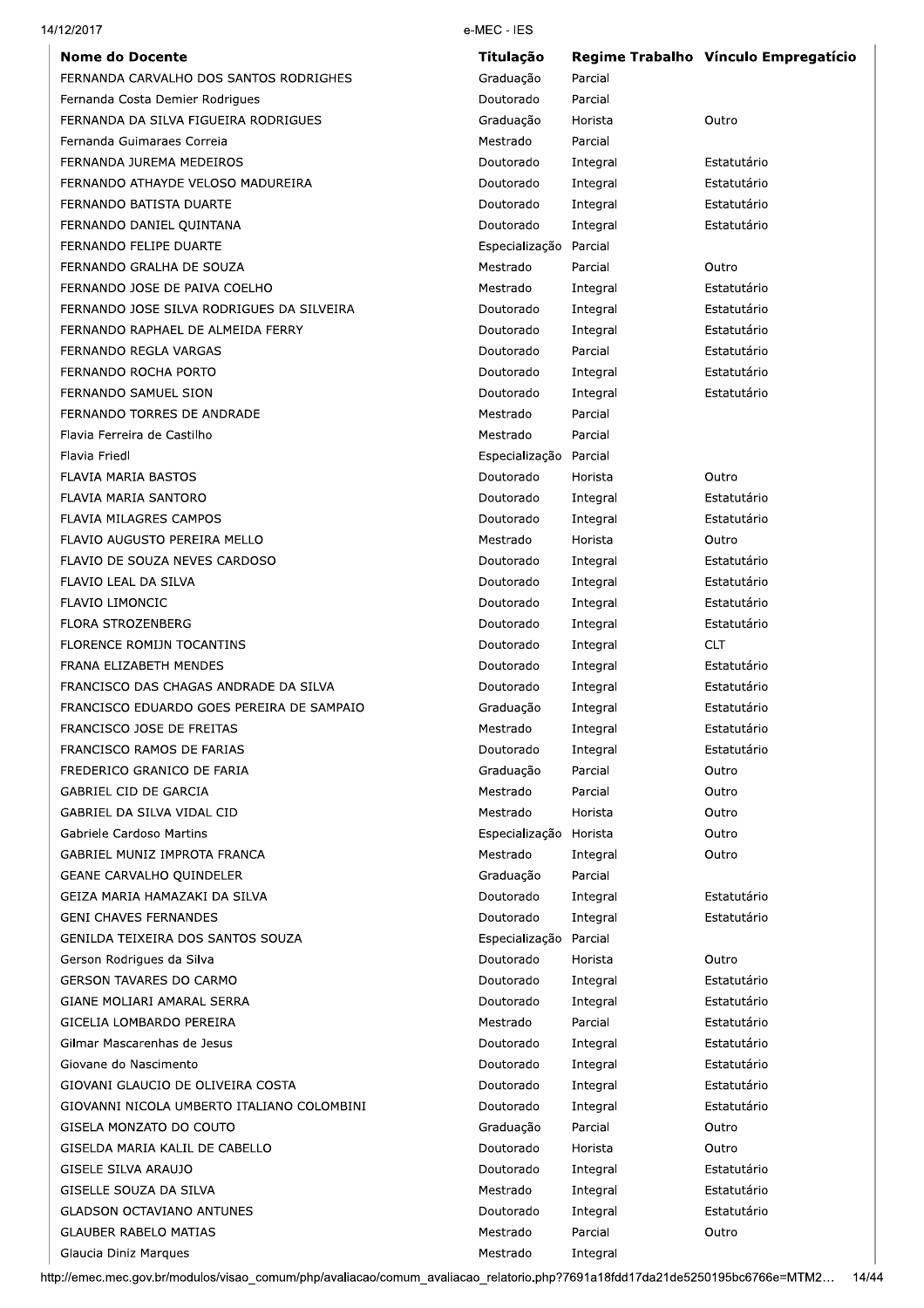| <b>Nome do Docente</b>                               | Titulação               |          | Regime Trabalho Vínculo Empregatício |
|------------------------------------------------------|-------------------------|----------|--------------------------------------|
| GLAUCIA SANTOS DA GAMA E SILVA                       | Doutorado               | Integral | Estatutário                          |
| GLEISON DOS SANTOS SOUZA                             | Doutorado               | Integral | Estatutário                          |
| GLENDA CORREA BORGES DE LACERDA                      | Doutorado               | Integral | Estatutário                          |
| GLENDA CRISTINA VALIM DE MELO                        | Doutorado               | Integral | Estatutário                          |
| GLENDA JANAINA SANTOS DA SILVA                       | Especialização Horista  |          | Outro                                |
| GLORIA REGINA DA SILVA E SA                          | Doutorado               | Integral | Estatutário                          |
| GLORIA REGINA MESQUITA DA SILVEIRA                   | Doutorado               | Integral | Estatutário                          |
| GRAZIELA ESCOCARD RIBEIRO                            | Especialização Parcial  |          | Outro                                |
| <b>GUARACIRA GOUVEA DE SOUSA</b>                     | Doutorado               | Integral | Estatutário                          |
| GUILHERME ALMEIDA ROSA DA SILVA                      | Mestrado                | Integral | Estatutário                          |
| GUILHERME BERNSTEIN SEIXAS                           | Doutorado               | Integral | Estatutário                          |
| GUILHERME DE ANDRADE GAGHEGGI RAVANINI               | Mestrado                | Integral | Estatutário                          |
| GUILHERME LUIZ FONTAO DA SILVA                       | Mestrado                | Parcial  | Outro                                |
| GUILHERME RAPOZEIRO FRANCA                           | Doutorado               | Integral | Estatutário                          |
| GUILHERME SIMOES REIS                                | Doutorado               | Integral | Estatutário                          |
| <b>GUSTAVO FREIRE COUTINHO</b>                       | Especialização Integral |          | Estatutário                          |
| <b>GUSTAVO NAVES FRANCO</b>                          | Doutorado               | Integral | Estatutário                          |
| GUSTAVO SILVA SALDANHA                               | Doutorado               | Parcial  | Estatutário                          |
| HAROLDO MAURO JUNIOR                                 | Mestrado                | Integral | Estatutário                          |
| <b>HELCIO ALVARENGA</b>                              | Doutorado               | Integral | Outro                                |
| HELDER PARENTE PESSOA                                | Graduação               | Integral | Estatutário                          |
| HELENA CUNHA DE UZEDA                                | Doutorado               | Integral | Estatutário                          |
| Helio Darwich Nogueira                               | Doutorado               | Parcial  | Estatutário                          |
| HELIO MARCIO DIAS FERREIRA                           | Doutorado               | Integral | Estatutário                          |
| HELIOMAR DE AZEVEDO VALLE                            | Doutorado               | Integral | Estatutário                          |
| Helisson Ricardo Rufo Coutinho                       | Doutorado               | Integral | Estatutário                          |
| HELOISA DIAS BEZERRA                                 | Doutorado               | Integral | Estatutário                          |
| HELOISA HELENA ALBUQUERQUE BORGES QUARESMA GONCALVES | Doutorado               | Integral | Estatutário                          |
| HELTON JOSE BASTOS SETTA                             | Especialização Parcial  |          | Estatutário                          |
| HERNESTO ARANHA ANDRADE                              | Mestrado                | Parcial  | Outro                                |
| HERSZ DAWID KORENCHENDLER                            | Especialização Integral |          | Estatutário                          |
| HUGO FRAGA BARBOSA LEITE                             | Mestrado                | Integral | Estatutário                          |
| <b>HUGO VARGAS PILGER</b>                            | Mestrado                | Integral | Estatutário                          |
| HUMBERTO GOULART GUIMARAES                           | Mestrado                | Parcial  |                                      |
| IARA GOMES DE BULHOES                                | Mestrado                | Parcial  |                                      |
| <b>ICLEIA THIESEN</b>                                | Doutorado               | Integral | Estatutário                          |
| IEDA AVENIA DE MELLO                                 | Mestrado                | Parcial  | Outro                                |
| IEDA LUCIA PEREIRA BRAVO                             | Mestrado                | Integral | Estatutário                          |
| IGOR SILVA GAK                                       | Mestrado                | Integral | Estatutário                          |
| ILZANI VALEIRA DOS SANTOS                            | Graduação               | Parcial  |                                      |
| ILZANI VALERIA DOS SANTOS                            | Graduação               | Parcial  |                                      |
| INES CARDOSO MARTINS MOREIRA                         | Doutorado               | Integral | Estatutário                          |
| INES MARIA MENESES DOS SANTOS                        | Doutorado               | Integral | Estatutário                          |
| Inglida Cristina Trindade Teodoro Ribeiro            | Graduação               | Horista  | Outro                                |
| INGRID EMMA PERLE BARANCOSKI                         | Doutorado               | Integral | Estatutário                          |
| INGRID SIMOES ARRAIS                                 | Graduação               | Horista  | Outro                                |
| IREMAR MACIEL DE BRITO                               | Doutorado               | Parcial  | Estatutário                          |
| <b>IRINEU RUBINSTEIN</b>                             | Doutorado               | Integral | Estatutário                          |
| IRIS ABDALLAH CERQUEIRA                              | Especialização Integral |          | Estatutário                          |
| ISAAC SIROTA ROTBANDE                                | Doutorado               | Integral | Estatutário                          |
| ISABELA DE FATIMA FOGACA                             | Doutorado               | Integral | Estatutário                          |
| ISABELLA VITORIA MONTEIRO SILVEIRA                   | Doutorado               | Integral | Estatutário                          |
| ISADORA SCHEER CASARI                                | Graduação               | Parcial  |                                      |
| ISIDORO BINDA NETTO                                  | Doutorado               | Integral | Estatutário                          |
| <b>ISRAEL DENIS</b>                                  | Graduação               | Parcial  |                                      |
| IVAN COELHO DA FONSECA                               | Especialização          | Integral | Estatutário                          |
| IVAN COELHO DE SA                                    | Doutorado               | Integral | Estatutário                          |

14/12/2017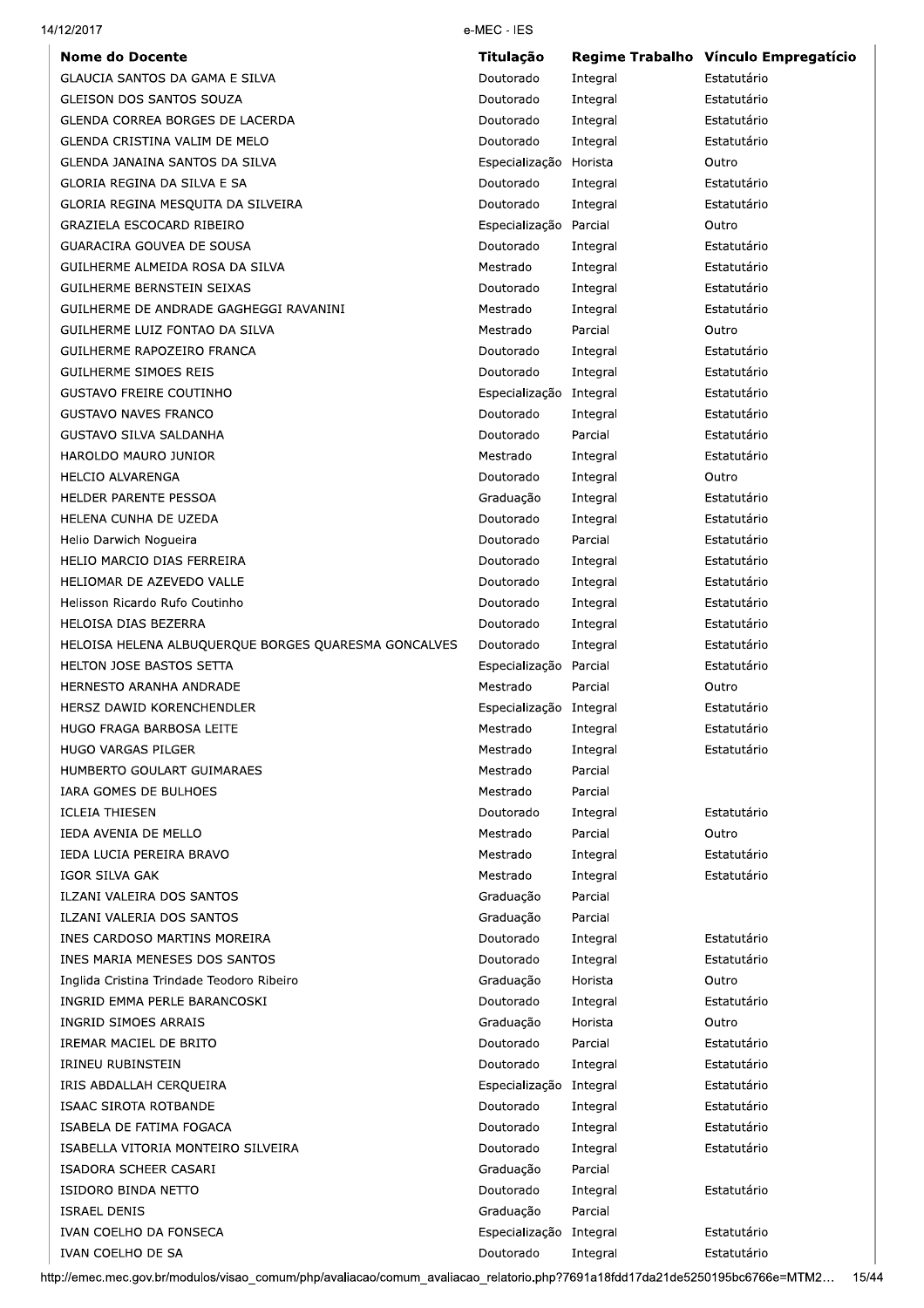| <b>Nome do Docente</b>                  | Titulação              |          | Regime Trabalho Vínculo Empregatício |
|-----------------------------------------|------------------------|----------|--------------------------------------|
| IVETE AUTO ESPINDOLA PEREIRA            | Graduação              | Horista  | Outro                                |
| Izabel Cristina Augusto de Souza Faria  | Doutorado              | Integral | Estatutário                          |
| IZABEL CRISTINA GALIACO AVILA           | Mestrado               | Parcial  |                                      |
| <b>JACQUELINE DURET</b>                 | Graduação              | Parcial  |                                      |
| JACYANA GUARANA MACEDO NOURA            | Graduação              | Parcial  |                                      |
| JADIR ANUNCIACAO DE BRITO               | Doutorado              | Integral | Estatutário                          |
| JAIME FERNANDO VILLAS DA ROCHA          | Doutorado              | Integral | Estatutário                          |
| JAIME SILVA DE LIMA                     | Doutorado              | Integral | Estatutário                          |
| JAIR MARTINS DE MIRANDA                 | Mestrado               | Integral | Estatutário                          |
| JAIRO DIAS BARREIRA                     | Doutorado              | Integral | Estatutário                          |
| JAIR RODRIGO LERNER                     | Doutorado              | Integral | Estatutário                          |
| JANAINA BILATE MARTINS                  | Doutorado              | Integral | Estatutário                          |
| JANAINA MARTINS CORDEIRO                | Doutorado              | Parcial  | Outro                                |
| JANAINA MARTINS MARIA                   | Graduação              | Parcial  |                                      |
| JANAINA NASCIMENTO SIMOES DE SOUZA      | Doutorado              | Integral | Estatutário                          |
| JANAINA NERY VIANA                      | Especialização Parcial |          |                                      |
| JANAINA SPECHT DA SILVA MENEZES         | Doutorado              | Integral | Estatutário                          |
| JANAINY BIANCHINI MALAFAIA              | Graduação              | Parcial  |                                      |
| JANE CELESTE GUBERFAIN                  | Doutorado              | Integral | Estatutário                          |
| JARBAS DE MESQUITA NETO                 | Mestrado               | Integral | Estatutário                          |
| JARDELIA DE OLIVEIRA SILVA ELIAS        | Graduação              | Parcial  |                                      |
| JAVIER ALEJANDRO LIFSCHITZ              | Doutorado              | Integral | Estatutário                          |
| JAYME RIBEIRO DA GRACA                  | Graduação              | Integral | Outro                                |
| JEFFERSON ELBERT SIMOES                 | Doutorado              | Integral | Estatutário                          |
| JEFFERSON JOSE OLIVEIRA DA SILVA        | Doutorado              | Integral | Estatutário                          |
| JESSICA MARA RODRIGUES DE SIQUEIRA LIMA | Mestrado               | Parcial  |                                      |
| JOANA MALTA GOMES                       | Mestrado               | Parcial  |                                      |
| JOANA MARTINS SARAIVA                   | Mestrado               | Parcial  | Outro                                |
| JOANA RIBEIRO DA SILVA TAVARES          | Doutorado              | Integral | Estatutário                          |
| JOANIR PEREIRA PASSOS                   | Doutorado              | Integral | Estatutário                          |
| JOAO ALBERTO MESQUITA PEREIRA           | Doutorado              | Integral | Estatutário                          |
| JOAO ALCANTARA DE FREITAS               | Graduação              | Horista  | Outro                                |
| Joao Carlos Bernardo Machado            | Mestrado               | Horista  | Outro                                |
| JOAO CARLOS DE SOUZA CORTES JUNIOR      | Doutorado              | Integral | Estatutário                          |
| JOAO CARLOS ESCOSTEGUY FILHO            | Mestrado               | Parcial  | Outro                                |
| JOAO EURIPEDES FRANKLIN LEAL            | Doutorado              | Integral | Estatutário                          |
| JOAO LUIZ FERNANDES AREIAS              | Mestrado               | Integral | Estatutário                          |
| JOAO LUIZ FERREIRA COSTA                | Especialização         | Parcial  | Estatutário                          |
| JOAO LUIZ PEREIRA VAZ                   | Doutorado              | Integral | Estatutário                          |
| JOAO MARCELO DE JESUS DA SILVA          | Graduação              | Parcial  |                                      |
| JOAO MARCUS FIGUEIREDO ASSIS            | Doutorado              | Integral | Estatutário                          |
| JOAO PAULO MACEDO E CASTRO              | Doutorado              | Integral | Estatutário                          |
| JOAO ROBERTO LOPES PINTO                | Doutorado              | Integral | Estatutário                          |
| JOAQUIM JUSTINO MOURA DOS SANTOS        | Doutorado              | Integral | Estatutário                          |
| JOEL CAMPOS DE PAULA                    | Doutorado              | Integral | Estatutário                          |
| JOELMA DE SOUZA VIEIRA                  | Graduação              | Parcial  |                                      |
| Joelma Freire de Mesquita               | Doutorado              | Integral | Estatutário                          |
| JOELMA FREIRE DE MESQUITA               | Doutorado              | Integral | Estatutário                          |
| JOICY DE SOUZA RIBEIRO QUITETE          | Especialização Parcial |          |                                      |
| Joilson de Assis Cabral                 | Mestrado               | Horista  | Outro                                |
| JONAS EDINALDO DA SILVA                 | Especialização         | Parcial  |                                      |
| JONES PAULO DUARTE                      | Graduação              | Parcial  | Outro                                |
| Jorge Antonio Rocha Mariano da Silva    | Graduação              | Horista  | Outro                                |
| JORGE CARVALHO MOREIRA                  | Graduação              | Integral | Estatutário                          |
| JORGE DA CUNHA BARBOSA LEITE            | Doutorado              | Integral | Estatutário                          |
| JORGE DE PAULA COSTA AVILA              | Doutorado              | Parcial  | Estatutário                          |
| JORGE FRANCISCO DA CUNHA PINTO          | Mestrado               | Integral | Estatutário                          |
|                                         |                        |          |                                      |

14/12/2017

http://emec.mec.gov.br/modulos/visao\_comum/php/avaliacao/comum\_avaliacao\_relatorio.php?7691a18fdd17da21de5250195bc6766e=MTM2... 16/44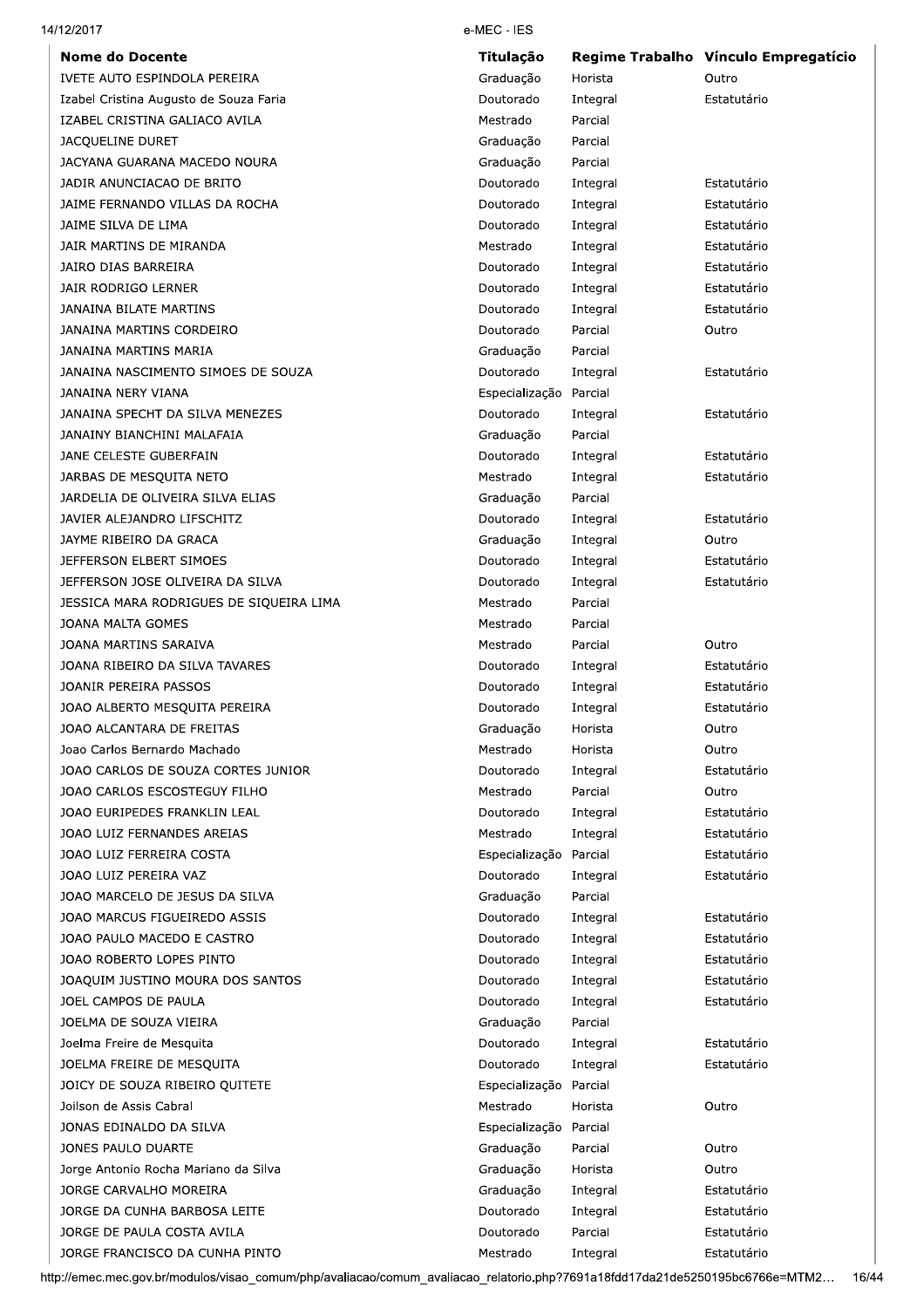| <b>Nome do Docente</b>                    | Titulação               |          | Regime Trabalho Vínculo Empregatício |
|-------------------------------------------|-------------------------|----------|--------------------------------------|
| JORGE JOAQUIN DELGADO GOMEZ               | Doutorado               | Integral | Estatutário                          |
| <b>JORGE KEDE</b>                         | Mestrado                | Integral | Estatutário                          |
| JORGE LUIZ ANTOLINI                       | Especialização Integral |          | Estatutário                          |
| JORGE SAAD NEHME                          | Doutorado               | Integral | Estatutário                          |
| JORGE WILSON MARTINS DA ROCHA             | Graduação               | Parcial  |                                      |
| JORWAN GAMA DA COSTA JUNIOR               | Graduação               | Parcial  | Outro                                |
| JOSAIDA DE OLIVEIRA GONDAR                | Doutorado               | Integral | Estatutário                          |
| JOSE ALVIMAR FERREIRA                     | Especialização Integral |          | Estatutário                          |
| JOSE ANTONIO ROMEIRO                      | Graduação               | Integral | Estatutário                          |
| JOSE AUGUSTO BELLOTTI LIMA                | Especialização Integral |          | Estatutário                          |
| JOSE AUGUSTO DA COSTA NERY                | Doutorado               | Horista  | Outro                                |
| JOSE CARDOSO BOTELHO                      | Especialização Integral |          | Outro                                |
| JOSE CARLOS BUZANELLO                     | Doutorado               | Integral | Estatutário                          |
| JOSE CARLOS PERRI VIDAL ALVAREZ           | Mestrado                | Integral | Estatutário                          |
| JOSE CARLOS VASCONCELLOS DOS REIS         | Mestrado                | Integral | Estatutário                          |
| JOSE DA COSTA FILHO                       | Doutorado               | Integral | Estatutário                          |
| JOSE DAMIRO DE MORAES                     | Doutorado               | Integral | Estatutário                          |
| JOSE DA SILVA DIAS                        | Doutorado               | Integral | Estatutário                          |
| JOSE FERNANDO GUEDES CORREA               | Doutorado               | Integral | Estatutário                          |
| JOSEFINA TEIXEIRA TAVARES                 | Doutorado               | Integral | Estatutário                          |
| JOSE GABRIEL LOPES PIRES ASSIS DE ALMEIDA | Doutorado               | Integral | Estatutário                          |
| JOSE GERALDO PEREIRA BARBOSA              | Doutorado               | Parcial  | Estatutário                          |
| JOSE LOPEZ CUADRA                         | Graduação               | Integral | Outro                                |
| JOSE LUIS CAMARINHA DO NASCIMENTO SILVA   | Graduação               | Integral | Estatutário                          |
| JOSE LUIZ AFFONSO PINTO                   | Graduação               | Parcial  |                                      |
| JOSE LUIZ LIGIERO COELHO                  | Doutorado               | Integral | Estatutário                          |
| JOSE MARIA JARDIM                         | Doutorado               | Integral | Estatutário                          |
| JOSE MARIA LEAL GOMES                     | Graduação               | Parcial  | Estatutário                          |
| JOSE MAURO MATHEUS LOUREIRO               | Doutorado               | Integral | Estatutário                          |
| <b>JOSE NUNES FERNANDES</b>               | Doutorado               |          | Estatutário                          |
|                                           |                         | Integral | Estatutário                          |
| JOSE PAULO MARTINS JUNIOR                 | Doutorado               | Integral |                                      |
| JOSE RAMON RODRIGUEZ ARRAS LOPEZ          | Doutorado               | Integral | Estatutário                          |
| JOSE RIBAMAR BESSA FREIRE                 | Doutorado               | Parcial  | Estatutário                          |
| JOSE RICARDO CONTE DE SOUZA               | Graduação               | Parcial  | Estatutário                          |
| JOSE RICARDO DA SILVA CEREJA              | Doutorado               | Integral | Estatutário                          |
| JOSE RICARDO DA SILVA RAMOS               | Doutorado               | Integral | Estatutário                          |
| JOSE TEIXEIRA CAL NETO                    | Doutorado               | Integral | Estatutário                          |
| JOSE WELLINGTON DOS SANTOS                | Doutorado               | Integral | Estatutário                          |
| JOSIMAR MACHADO GOMES CARNEIRO            | Mestrado                | Integral | Estatutário                          |
| Joyce Gomes de Carvalho                   | Graduação               | Horista  | Outro                                |
| jucielma mataisa dos santos lima          | Graduação               | Parcial  |                                      |
| JULIA BELLESSE DA SILVA LINS              | Doutorado               | Integral | Estatutário                          |
| JULIANA AZEVEDO MAIA                      | Graduação               | Parcial  |                                      |
| JULIANA BASTOS MARQUES                    | Doutorado               | Integral | Estatutário                          |
| JULIANA CORTES NUNES DA FONSECA           | Doutorado               | Integral | Estatutário                          |
| JULIANA DA SILVA ARAUJO                   | Graduação               | Parcial  |                                      |
| JULIANA FURTADO DIAS                      | Doutorado               | Integral | Estatutário                          |
| JULIA NOLASCO LEITAO DE MORAES            | Mestrado                | Integral | Estatutário                          |
| JULIA NUNES PEREZ FANDINO                 | Doutorado               | Integral | Estatutário                          |
| JULIA VASCONCELOS STUDART                 | Doutorado               | Integral | Estatutário                          |
| JULIO CESAR MORETZSOHN ROCHA              | Doutorado               | Integral | Estatutário                          |
| <b>JULIO CESAR PAIXAO SANTOS</b>          | Mestrado                | Parcial  | <b>CLT</b>                           |
| JULIO CESAR RODRIGUES DIAS                | Doutorado               | Integral | Estatutário                          |
| <b>JULIO CESAR SILVA MACEDO</b>           | Mestrado                | Integral | Estatutário                          |
| JULIO CESAR TOLENTINO JUNIOR              | Mestrado                | Parcial  | Estatutário                          |
| JULLYANA MIRANDA DE SOUZA PADUA           | Graduação               | Parcial  |                                      |
| IUNIA GOMES DA COSTA GUIMARAES E SILVA    | Doutorado               | Integral | Estatutário                          |

14/12/2017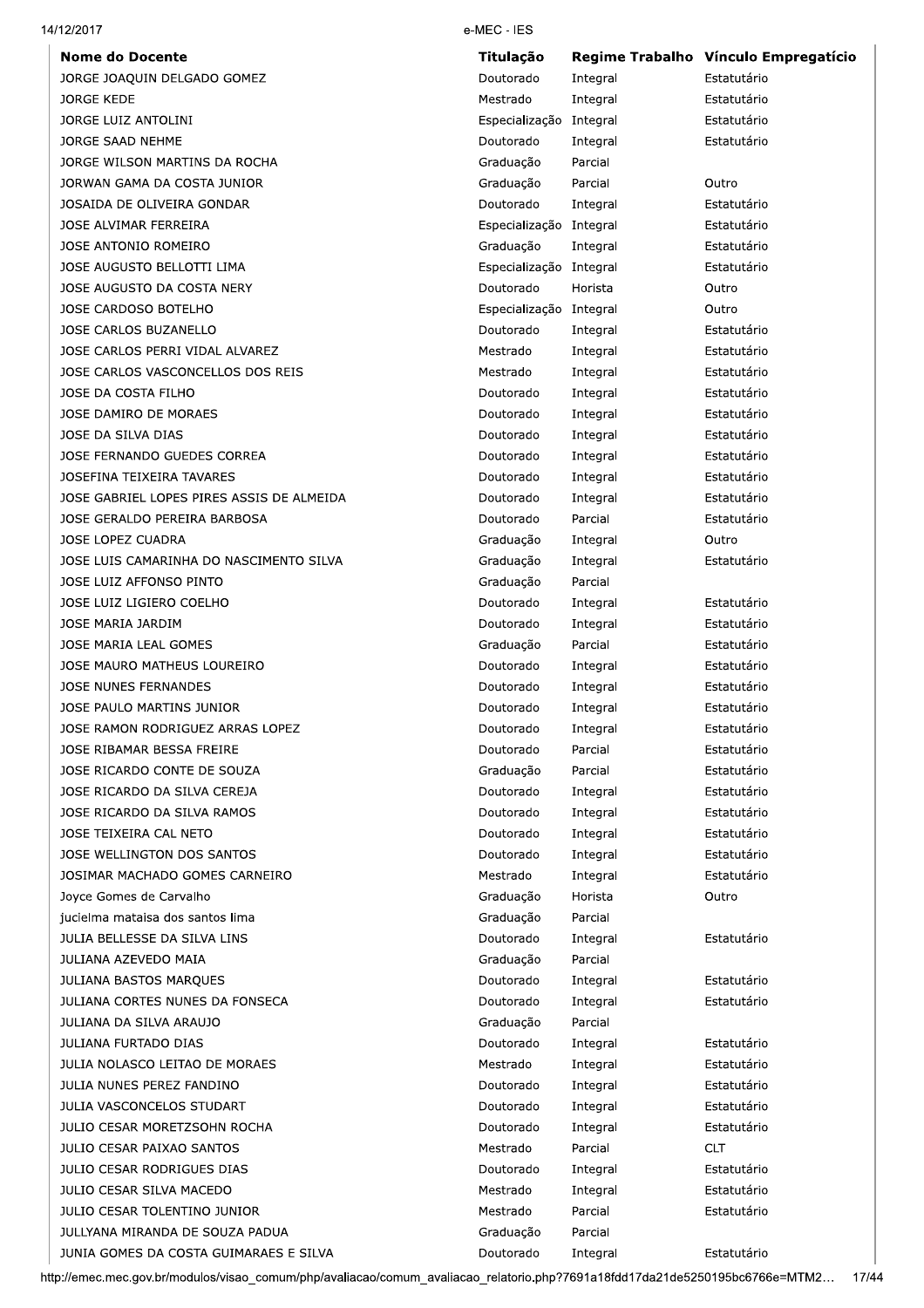| <b>Nome do Docente</b>                                             | <b>Titulação</b>            |                     | Regime Trabalho Vínculo Empregatício |
|--------------------------------------------------------------------|-----------------------------|---------------------|--------------------------------------|
| JURANDY SUSANA PATRICIA MORALES OCAMPO                             | Doutorado<br>Doutorado      | Integral            | Estatutário<br>Estatutário           |
| JUREMA DERCI DA SILVA MOHR<br><b>JUSANIA COSTA XAVIER</b>          | Graduação                   | Integral<br>Parcial |                                      |
| <b>JUSCELINO DA SILVA MENDES</b>                                   |                             | Parcial             |                                      |
| <b>KAE STOLL COVERO</b>                                            | Especialização<br>Graduação | Parcial             |                                      |
| <b>KAREN FRIEDRICH</b>                                             | Doutorado                   | Parcial             | Estatutário                          |
| KARINA LEBEIS PIRES                                                | Especialização Integral     |                     | Estatutário                          |
| KARINA NERY AMORIM                                                 | Graduação                   | Parcial             |                                      |
| KARINNE CRISTINNE SA SILVA CUNHA                                   | Doutorado                   |                     | Estatutário                          |
|                                                                    |                             | Integral            | Estatutário                          |
| Karla Estelita Godoy<br>KARLA LOUREIRO ALMEIDA COBURN              | Doutorado                   | Integral            | Estatutário                          |
|                                                                    | Doutorado                   | Integral<br>Parcial |                                      |
| KARLA MENEZE LOPES NIELS                                           | Graduação                   |                     | Estatutário                          |
| KATE CERQUEIRA REVOREDO                                            | Doutorado                   | Integral            |                                      |
| KATIA CRISTINA GOMES DE OLIVEIRA<br>KATIA DE SOUZA E ALMEIDA BIZZO | Especialização              | Parcial             |                                      |
|                                                                    | Doutorado                   | Horista             | Outro                                |
| KATIA MENDONCA CARDOSO                                             | Graduação                   | Parcial             |                                      |
| KATIA REGINA DE PAULA COELHO                                       | Graduação                   | Horista             | Outro                                |
| Katia Rodrigues Ferreira                                           | Doutorado                   | Parcial             |                                      |
| KEILA FERREIRA DA SILVA                                            | Graduação                   | Integral            | Estatutário                          |
| KEILA GRINBERG                                                     | Doutorado                   | Integral            | Estatutário                          |
| KEILA NUNES VALENTE                                                | Mestrado                    | Parcial             |                                      |
| KELVIN DOS SANTOS FALCAO KLEIN                                     | Doutorado                   | Integral            | Estatutário                          |
| KENIA BALBI EL JAICK                                               | Doutorado                   | Integral            | Estatutário                          |
| Laci Mary Barbosa Manhaes                                          | Mestrado                    | Parcial             |                                      |
| LAFFAYETE DE SOUZA ALVARES JUNIOR                                  | Mestrado                    | Integral            | Estatutário                          |
| Lair Amaro dos Santos Faria                                        | Mestrado                    | Parcial             | Outro                                |
| LANDI VEIVI GUILLERMO COSTILLA                                     | Doutorado                   | Integral            | Estatutário                          |
| LAUDICEIA SANTANA DE ANDRADE                                       | Graduação                   | Parcial             |                                      |
| LAURA ELEONORA LO SURDO                                            | Especialização              | Parcial             |                                      |
| LAURA JANE MOREIRA SANTIAGO                                        | Doutorado                   | Integral            | Estatutário                          |
| LAURA JOHANSON DA SILVA                                            | Doutorado                   | Integral            | Estatutário                          |
| Laura Rabelo Erber                                                 | Doutorado                   | Integral            | Estatutário                          |
| <b>LAURA SINAY</b>                                                 | Doutorado                   | Integral            | Estatutário                          |
| LAURA TAUSZ RONAI                                                  | Doutorado                   | Integral            | Estatutário                          |
| LAURA VASCONCELOS TUIPNAMBA BELIZARIO                              | Graduação                   | Parcial             |                                      |
| Layla Abrantes Marques Rebelo                                      | Graduação                   | Parcial             |                                      |
| LAZARO LUIZ MATTOS LAUT                                            | Doutorado                   | Integral            | Estatutário                          |
| Leandra Jacito Pereira                                             | Graduação                   | Parcial             |                                      |
| Leandra Luciano Ferreira                                           | Mestrado                    | Parcial             |                                      |
| LEANDRO DE MARTINO MOTA                                            | Doutorado                   | Integral            | Estatutário                          |
| LEANDRO GARCIA PINHO                                               | Doutorado                   | Integral            | Estatutário                          |
| LEANDRO MARTINS FONTOURA                                           | Mestrado                    | Integral            | Estatutário                          |
| LEA VELOCINA VARGAS TIRIBA                                         | Doutorado                   | Integral            | Estatutário                          |
| LEDA MARIA NEUMANN KEIM                                            | Graduação                   | Horista             | Outro                                |
| LEDIMAR PEREIRA DE PINHO DE SOUZA                                  | Graduação                   | Parcial             |                                      |
| LEILA BEATRIZ RIBEIRO                                              | Doutorado                   | Integral            | Estatutário                          |
| LEILA BIANCHI AGUIAR                                               | Doutorado                   | Integral            | Estatutário                          |
| LEILA CRISTINA MACIEL LEAL                                         | Graduação                   | Parcial             |                                      |
| LEILA CRISTINA VASCONCELOS DE ANDRADE                              | Doutorado                   | Integral            | Estatutário                          |
| LEILA ESCORSIM NETTO                                               | Doutorado                   | Integral            | Outro                                |
| LEILA LOPES DE MEDEIROS                                            | Mestrado                    | Integral            | Estatutário                          |
| LEILA RANGEL DA SILVA                                              | Doutorado                   | Integral            | Estatutário                          |
| LEILA SICUPIRA CARNEIRO DE SOUZA LEAO                              | Doutorado                   | Integral            | Estatutário                          |
| LELIO GALDINO ROSA                                                 | Doutorado                   | Integral            | Estatutário                          |
| Lenice Gomes Pereira                                               | Especialização Parcial      |                     |                                      |
| LENILDA DE MATOS PINHEIRO                                          | Graduação                   | Parcial             |                                      |

14/12/2017

Graduação

Parcial

LEOMAR RODRIGUES DE AVELLAR BAPTISTA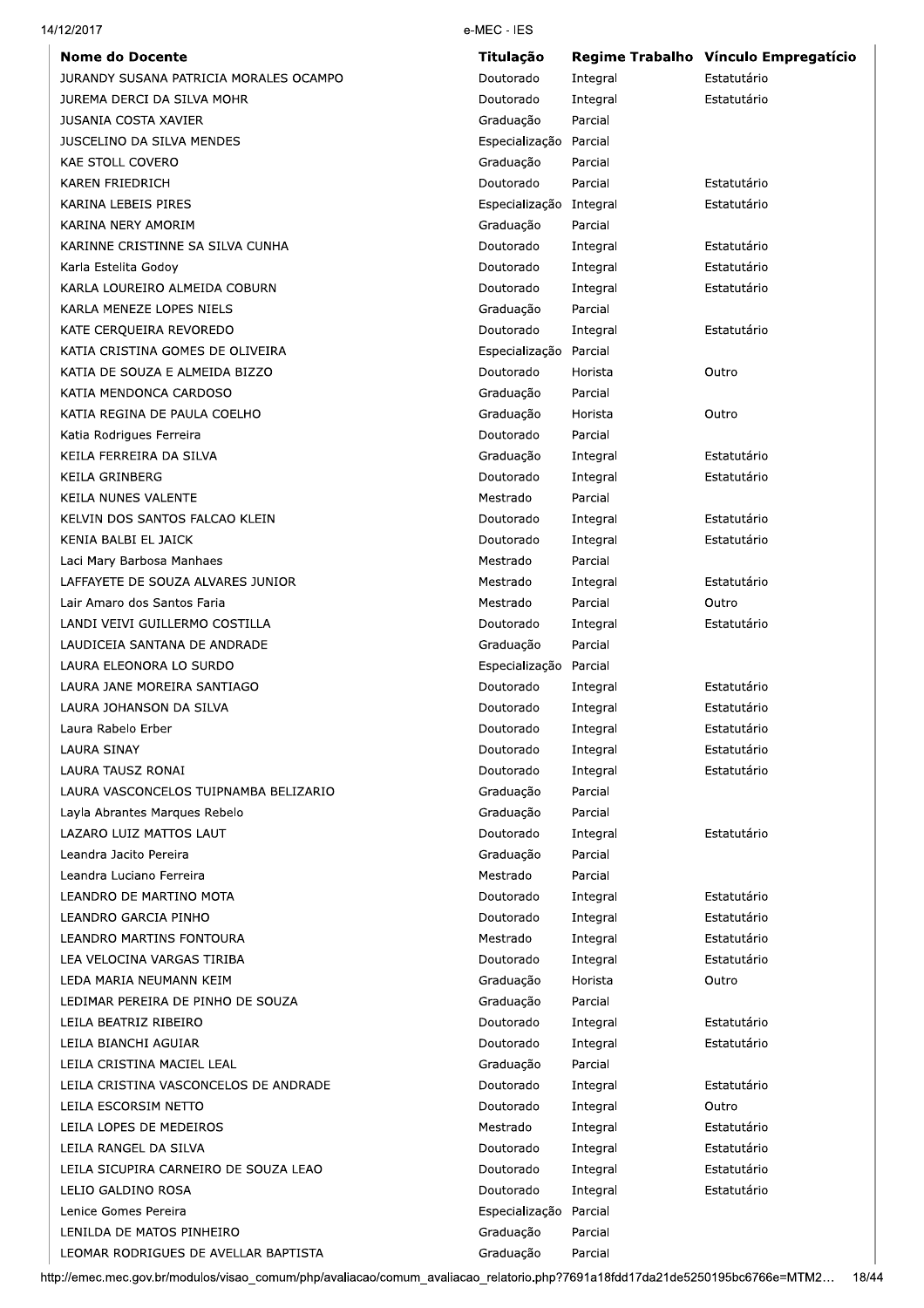#### 14/12/2017

**Nome do Docente** LEONARDO DE ANDRADE MATTIETTO LEONARDO DOS SANTOS ARAUJO LEONARDO DOS SANTOS AVILLA **LEONARDO FRAJHOF** LEONARDO GUERREIRO AZEVEDO LEONARDO LUIZ ALENCASTRO ROCHA LEONARDO MONDAINI LEONARDO RAMOS MUNK MACHADO LEONARDO TADEU SILVARES MARTINS LEONARDO VILLELA DE CASTRO LEONE CAMOS DE SOUSA LETICIA CARVALHO GASPAR DE MOURA LETICIA DOS SANTOS FIGUEIRA LETICIA PEREIRA GONCALVES LIDIA KOSOVSKI LIDIANE DOS SANTOS CARVALHO LILIA DO AMARAL MANFRINATO JUSTI LILIANA ANGEL VARGAS LILIANE BARREIRA SANCHEZ LILIANE DIAS DE RESENDE LILIANE FERREIRA MUNDIM LILIAN GONZALEZ LOPES LIO MOREIRA LIVIA BADARO FABRICIPO LIZETE QUELHA DE SOUZA LOBELIA DA SILVA FACEIRA LOISI CARLA MONTEIRO PEREIRA LOREINE HERMIDA DA SILVA E SILVA LUANA AZEVEDO DE AQUINO LUANA FARIAS SALES MARQUES LUCAS PEREIRA JORGE DE MEDEIROS Lucia de Fatima Freitas Silva LUCIA DOS SANTOS RIBEIRO LUCIA GOMES RODRIGUES LUCIA GRINBERG LUCIA HELENA DE FREITAS lucia helena estefan motta LUCIA HELENA PRALON DE SOUZA LUCIA MARIA ALVES FERREIRA LUCIA MARIA DE FREITAS PEREZ LUCIA MARIA MOUTINHO RIBEIRO LUCIA MARQUES ALVES VIANNA LUCIANA COSTA PEREIRA LUCIANA FERREIRA DE ARAUJO LUCIANA GUEDES MORAES LUCIANA GUIMARAES NASCIMENTO LUCIANA PAIVA DE VILHENA LEITE LUCIANA PUCU WOLLMANN DO AMARAL Luciana Ribeiro Trajano Manhaes LUCIANA SILVA FERREIRA LUCIANA SILVA TORRES MATSUSHITA LUCIANA THAIS VILLA GONZALEZ LUCIANE DE SOUZA VELASOUE LUCIANE LAGE PAZITO LUCIANO BRAGA DE LACERDA LUCIANO DA ROCHA GERARD LUCIANO DOS SANTOS PEREIRA

#### e-MEC - IES

| Titulação      |          | Regime Trabalho Vínculo Empregatício |
|----------------|----------|--------------------------------------|
| Doutorado      | Parcial  | Estatutário                          |
| Especialização | Parcial  |                                      |
| Doutorado      | Integral | Estatutário                          |
| Mestrado       | Integral | Estatutário                          |
| Doutorado      | Integral | Estatutário                          |
| Graduação      | Integral | Estatutário                          |
| Doutorado      | Integral | Estatutário                          |
| Doutorado      | Integral | Estatutário                          |
| Doutorado      | Integral | Estatutário                          |
| Mestrado       | Integral | Estatutário                          |
| Doutorado      | Integral | Estatutário                          |
| Graduação      | Integral | Estatutário                          |
| Graduação      | Parcial  |                                      |
| Doutorado      | Parcial  | Estatutário                          |
| Doutorado      | Integral | Estatutário                          |
| Doutorado      | Integral | Estatutário                          |
| Doutorado      | Integral | Estatutário                          |
| Doutorado      | Integral | Estatutário                          |
| Doutorado      | Integral | Estatutário                          |
| Graduação      | Parcial  |                                      |
| Mestrado       | Integral | Estatutário                          |
| Graduação      | Parcial  |                                      |
| Doutorado      | Integral | Estatutário                          |
| Graduação      | Parcial  |                                      |
| Doutorado      | Integral | Estatutário                          |
| Doutorado      | Integral | Estatutário                          |
| Mestrado       | Integral | Estatutário                          |
| Doutorado      | Integral | Estatutário                          |
| Doutorado      | Integral | Estatutário                          |
| Mestrado       | Integral | Outro                                |
| Mestrado       | Parcial  | Estatutário                          |
| Mestrado       | Parcial  |                                      |
| Mestrado       | Integral | Estatutário                          |
| Doutorado      | Integral | Estatutário                          |
| Doutorado      | Integral | Estatutário                          |
| Doutorado      | Integral | Estatutário                          |
| Especialização | Parcial  |                                      |
| Doutorado      | Integral | Estatutário                          |
| Doutorado      | Integral | Estatutário                          |
| Doutorado      | Integral | Estatutário                          |
| Doutorado      | Integral | Estatutário                          |
| Doutorado      | Integral | Estatutário                          |
| Graduação      | Parcial  |                                      |
| Graduação      | Integral | Estatutário                          |
| Graduação      | Parcial  |                                      |
| Mestrado       | Parcial  |                                      |
| Doutorado      | Integral | Estatutário                          |
| Mestrado       | Horista  | Outro                                |
| Doutorado      | Integral | Estatutário                          |
| Doutorado      | Integral | Estatutário                          |
| Mestrado       | Integral | Estatutário                          |
| Mestrado       | Integral | Estatutário                          |
| Doutorado      | Integral | Estatutário                          |
| Especialização | Parcial  |                                      |
| Mestrado       | Integral | Estatutário                          |
| Graduação      | Integral | Estatutário                          |
| Mestrado       | Integral | Estatutário                          |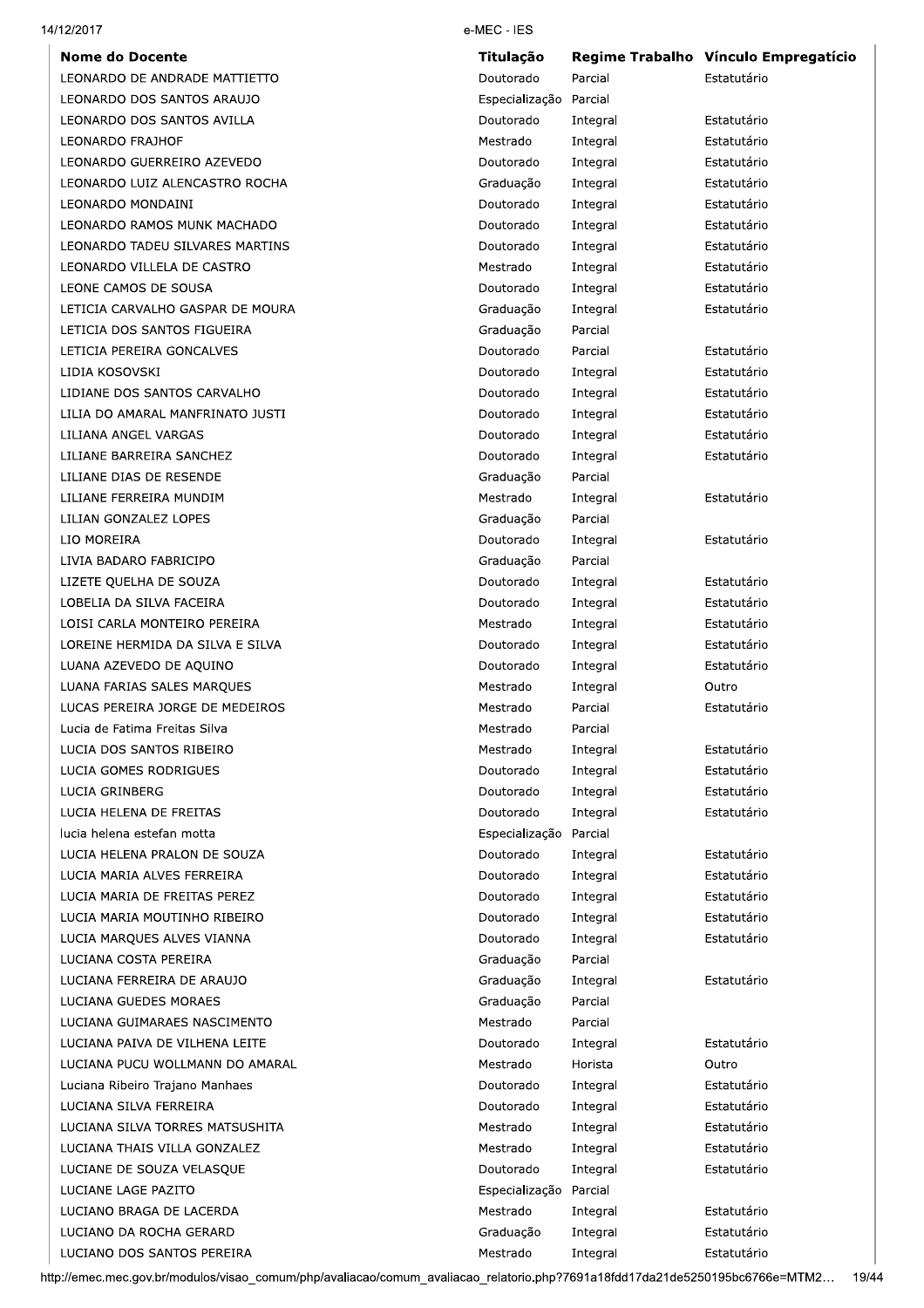| <b>Nome do Docente</b>                                          | <b>Titulacão</b>        |          | Regime Trabalho Vínculo Empregatício |
|-----------------------------------------------------------------|-------------------------|----------|--------------------------------------|
| LUCIANO NEVES DOS SANTOS                                        | Doutorado               | Integral | Estatutário                          |
| LUCIANO PIRES MAIA                                              | Doutorado               | Integral | Estatutário                          |
| Lucia Ricotta Vilela Pinto                                      | Doutorado               | Integral | Estatutário                          |
| LUCIA SILVA BARRENECHEA                                         | Doutorado               | Integral | Estatutário                          |
| LUCILIA DA GLORIA AFONSO CALDAS                                 | Mestrado                | Integral | Estatutário                          |
| Lucyana da Silva                                                | Especialização Horista  |          | Outro                                |
| LUDMILA DOS SANTOS GUIMARAES                                    | Doutorado               | Integral | Estatutário                          |
| LUDMILA LEITE MADEIRA DA COSTA                                  | Mestrado                | Integral | Estatutário                          |
| LUDMILA MARIA MOREIRA LIMA                                      | Doutorado               | Integral | Estatutário                          |
| LUDMILA SANTANA FELICIANO                                       | Graduação               | Parcial  |                                      |
| LUISA BARRETO SARAMAGO                                          | Mestrado                | Parcial  |                                      |
| LUISA MARIA GOMES DE MATTOS ROCHA                               | Doutorado               | Parcial  | Estatutário                          |
| LUIS ANTONIO DE VASCONCELLOS MELCA                              | Mestrado                | Integral | Estatutário                          |
| LUIS CARLOS GOMES DA SILVA                                      | Graduação               | Parcial  | Estatutário                          |
| LUIS CARLOS JUSTI                                               | Doutorado               | Integral | Estatutário                          |
| LUIS CERSAR FERNANDES DE OLIVEIRA                               | Graduação               | Parcial  |                                      |
| LUIS FERNANDO FILARDI FERREIRA                                  | Doutorado               | Parcial  | Estatutário                          |
| LUIZA CORRAL MARTINS DE OLIVEIRA PONCIANO                       | Doutorado               | Integral | Estatutário                          |
| LUIZA DE FATIMA D OLIVEIRA E FONTAO DA SILVA                    | Graduação               | Parcial  |                                      |
| Luiz Alexandre Lellis Mees                                      | Mestrado                | Integral | Estatutário                          |
| LUIZ AMANCIO MACHADO DE SOUSA JUNIOR                            | Doutorado               | Integral | Estatutário                          |
| LUIZA MUNIZ DA COSTA VARGENS                                    | Doutorado               | Integral | Estatutário                          |
| Luiz Anselmo Dias da Silva                                      | Especialização Horista  |          | Outro                                |
| LUIZ AZAR MIGUEZ                                                | Mestrado                | Integral | Estatutário                          |
| LUIZ CARLOS BORGES                                              | Doutorado               | Horista  | Outro                                |
| LUIZ CARLOS DE ANDRADE                                          | Especialização Parcial  |          |                                      |
| LUIZ CARLOS GARCIA JUNIOR                                       | Graduação               | Integral | Estatutário                          |
| Luiz Carlos Gil Esteves                                         | Doutorado               | Parcial  |                                      |
| LUIZ CARLOS MONTEZ MONTE                                        | Doutorado               | Integral | Estatutário                          |
| LUIZ CARLOS SANTIAGO                                            | Doutorado               | Integral | Estatutário                          |
| LUIZ CLAUDIO CAMERON                                            | Doutorado               | Integral | Estatutário                          |
| LUIZ CLAUDIO MESQUITA DE AQUINO                                 | Especialização Parcial  |          | Outro                                |
| LUIZ CLAUDIO PEREIRA RIBEIRO                                    | Graduação               | Horista  | Outro                                |
| LUIZ CLAUDIO PIRES SIMOES                                       | Especialização          | Horista  | Outro                                |
| LUIZ CLAUDIO SANTOS THULER                                      | Doutorado               | Parcial  | Estatutário                          |
| LUIZ CLEBER GAK                                                 | Doutorado               | Integral | Estatutário                          |
| LUIZ EDUARDO DA MOTTA FERREIRA                                  | Mestrado                | Integral | Estatutário                          |
| LUIZ EDUARDO DE CASTRO DOMINGUES DA SILVA                       | Doutorado               | Integral | Estatutário                          |
| LUIZ EDUARDO MARQUES DA SILVA                                   | Doutorado               | Integral | Estatutário                          |
| LUIZ FERNANDO GUIMARAES DA SILVA PORTO                          | Especialização Integral |          | Estatutário                          |
|                                                                 |                         |          |                                      |
| LUIZ FERNANDO PINHO DO AMARAL<br>LUIZ FERNANDO RODRIGUES JUNIOR | Mestrado                | Integral | Estatutário                          |
|                                                                 | Doutorado               | Integral | Estatutário<br>Outro                 |
| LUIZ FLAVIO TOURNILLON ALCOFRA                                  | Graduação               | Integral |                                      |
| LUIZ HENRIQUE CHAD PELLON                                       | Doutorado               | Integral | Estatutário                          |
| LUIZ HENRIQUE DA SILVA E SA                                     | Mestrado                | Integral | Estatutário                          |
| LUIZ OTAVIO FERREIRA BARRETO LEITE                              | Graduação               | Integral | Estatutário                          |
| LUIZ OTAVIO RENDEIRO CORREA BRAGA                               | Doutorado               | Integral | Estatutário                          |
| LUIZ PAULO JOSE MARQUES                                         | Doutorado               | Integral | Estatutário                          |
| LUIZ PEDRO SAN GIL JUTUCA                                       | Doutorado               | Integral | Estatutário                          |
| LUZIA ALICE FERREIRA DE MORAES                                  | Doutorado               | Integral | Estatutário                          |
| LUZIA DA COSTA TONON MARTARELLI                                 | Mestrado                | Integral | Estatutário                          |
| LYGIA MARIA SOARES FERNANDES VIEIRA                             | Mestrado                | Integral | Estatutário                          |
| MADALENA TEREZINHA JUNG                                         | Doutorado               | Integral | Estatutário                          |
| MAGNA DANTAS DOS SANTOS                                         | Graduação               | Parcial  |                                      |
| MALVINA TANIA TUTTMAN                                           | Doutorado               | Integral | Estatutário                          |
| Manoel Alexandre Silvestre Friques De Sousa                     | Mestrado                | Integral | Estatutário                          |
| MANOEL ANTONIO CARDOSO                                          | Mestrado                | Integral | Estatutário                          |

14/12/2017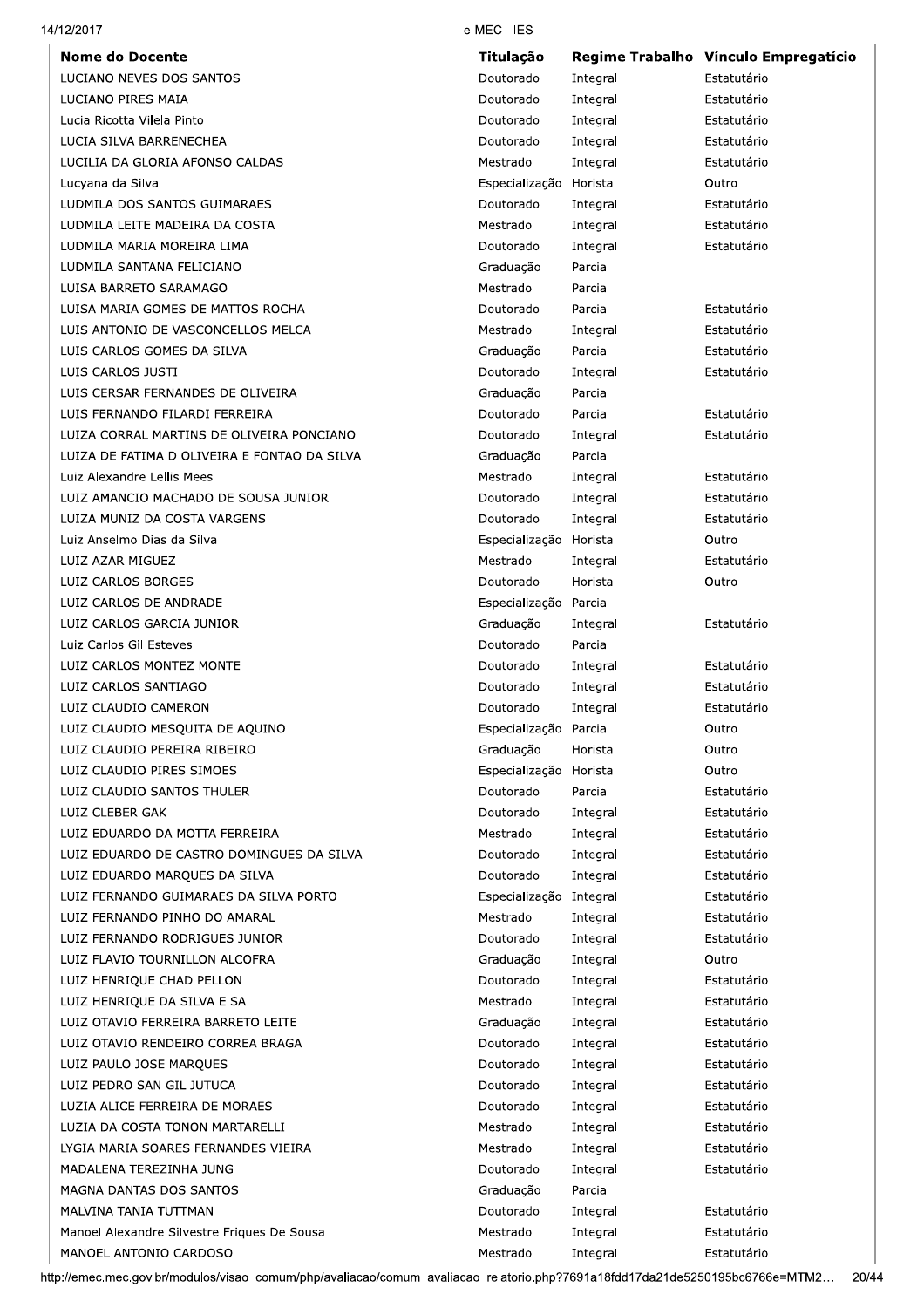#### 14/12/2017

**Nome do Docente** MANOEL HENRIQUE DE SA RIBEIRO MANOEL RICARDO DE LIMA NETO MANUEL PEDRO BETTENCOURT SARAIVA CANARIO Many Pereira dos Santos MARA JANE NEVES LIMA FREIRE MARCELA AFONSO FERNANDEZ MARCELA LOUVOS CONSIDERA MARCELA SOARES CAMPOS BRAGA MARCELLE DUTRA FRANCA FERNANDES MARCELLO DE OLIVEIRA PINTO

MARCELLO XAVIER SAMPAIO

MARCELO DAVID GONCALVES MARCELO DENNY DE TOLEDO LEITE MARCELO DE SOUZA MAGALHAES

MARCELO GUSTAVO LIMA DE CAMPOS MARCELO HENRIQUE PONTES VIDAL MARCELO LEONARDO DOS SANTOS RAINHA

MARCELO NOGUEIRA DE SIQUEIRA

MARCIA CLAUDIA BARROSO BERNABE

MARCIA CRISTINA ALVES DOS SANTS Marcia de Souza Coelho Barbosa MARCIA HELENA SOARES COSTA

MARCIANA GOMES DE OLIVEIRA MATOS

MARCIA REGINA ROMEIRO CHUVA

MARCIA SARPA DE CAMPOS MELLO MARCIA VALERIA TEIXEIRA ROSA MARCIO DA COSTA BERBAT MARCIO DE OLIVEIRA BARROS MARCIO FERREIRA RANGEL Marcio Mori Marques Marco Antonio de Moraes

MARCO ANTONIO ESTEVES AREAL MARCO AURELIO CORREA MARTINS MARCO AURELIO DE AZAMBUJA MONTES

MARCO AURELIO PEREGRINO DA SILVA

MARCO AURELIO IMBROISI

MARCOS ANDRE DE SARVAT Marcos Azevedo Benac MARCOS BENCHIMOL MARCOS CARVALHO LOPES

MARCELO SENNA GUIMARAES MARCELO SOARES SALOMAO

MARCELO DOS SANTOS

MARCELO MOTTA VEIGA

MARCELO PERRONE

MARCELO WEKSLER

MARCIA COSTA CHAVES

MARCIA IYRIO SINDORE

MaRcia Regina Gomes

MARCIA RIBEIRO DIAS MARCIA ROZENTHAL

MARCELO BARROS VASCONCELOS MARCELO BUSTAMANTE CHILINGUE MARCELO CARNEIRO DE LIMA MARCELO CASTANHEIRA FERREIRA

MARCELO COSTA VELHO MENDES DE AZEVEDO

MARCELO ARMONY

#### e-MEC - IES

| Titulação      |          | Regime Trabalho Vínculo Empregatício |
|----------------|----------|--------------------------------------|
| Graduação      | Parcial  |                                      |
| Doutorado      | Integral | Estatutário                          |
| Mestrado       | Integral | Outro                                |
| Graduação      | Horista  | Outro                                |
| Mestrado       | Integral | Estatutário                          |
| Doutorado      | Integral | Estatutário                          |
| Graduação      | Parcial  |                                      |
| Especialização | Parcial  |                                      |
| Graduação      | Parcial  |                                      |
| Doutorado      | Integral | Estatutário                          |
| Doutorado      | Integral | Estatutário                          |
| Mestrado       | Parcial  |                                      |
| Graduação      | Parcial  |                                      |
| Mestrado       | Parcial  |                                      |
| Doutorado      | Integral | Estatutário                          |
| Mestrado       | Integral | Estatutário                          |
| Mestrado       | Integral | Estatutário                          |
| Especialização | Parcial  | Estatutário                          |
| Doutorado      | Horista  | Outro                                |
| Doutorado      | Integral | Estatutário                          |
| Doutorado      | Integral | Estatutário                          |
| Doutorado      | Horista  | Outro                                |
| Graduação      | Parcial  |                                      |
| Doutorado      | Integral | Estatutário                          |
| Doutorado      | Parcial  | Estatutário                          |
| Graduação      | Parcial  | Estatutário                          |
| Mestrado       | Integral | Estatutário                          |
| Doutorado      | Integral | Estatutário                          |
| Especialização | Parcial  | Outro                                |
| Doutorado      | Integral | Estatutário                          |
| Especialização | Horista  | Outro                                |
| Doutorado      | Integral | Estatutário                          |
| Graduação      | Parcial  |                                      |
| Graduação      | Parcial  |                                      |
| Doutorado      | Integral | Estatutário                          |
| Mestrado       | Integral | Estatutário                          |
| Especialização | Parcial  | Outro                                |
| Mestrado       | Parcial  |                                      |
| Doutorado      | Integral | Estatutário                          |
| Doutorado      | Integral | Estatutário                          |
| Doutorado      | Integral | Estatutário                          |
| Doutorado      | Parcial  | Estatutário                          |
| Mestrado       | Integral | Estatutário                          |
| Mestrado       | Integral | Estatutário                          |
| Doutorado      | Integral | Estatutário                          |
| Doutorado      | Parcial  | Estatutário                          |
| Mestrado       | Parcial  |                                      |
| Doutorado      | Integral | Estatutário                          |
| Especialização | Parcial  | Estatutário                          |
| Doutorado      | Integral | Estatutário                          |
| Doutorado      | Integral | Estatutário                          |
| Mestrado       | Integral | Estatutário                          |
| Especialização | Integral | Estatutário                          |
| Doutorado      | Integral | Estatutário                          |
| Doutorado      | Integral | Estatutário                          |
| Mestrado       | Parcial  | Estatutário                          |
| Mestrado       | Integral | Outro                                |
|                |          |                                      |

http://emec.mec.gov.br/modulos/visao\_comum/php/avaliacao/comum\_avaliacao\_relatorio.php?7691a18fdd17da21de5250195bc6766e=MTM2... 21/44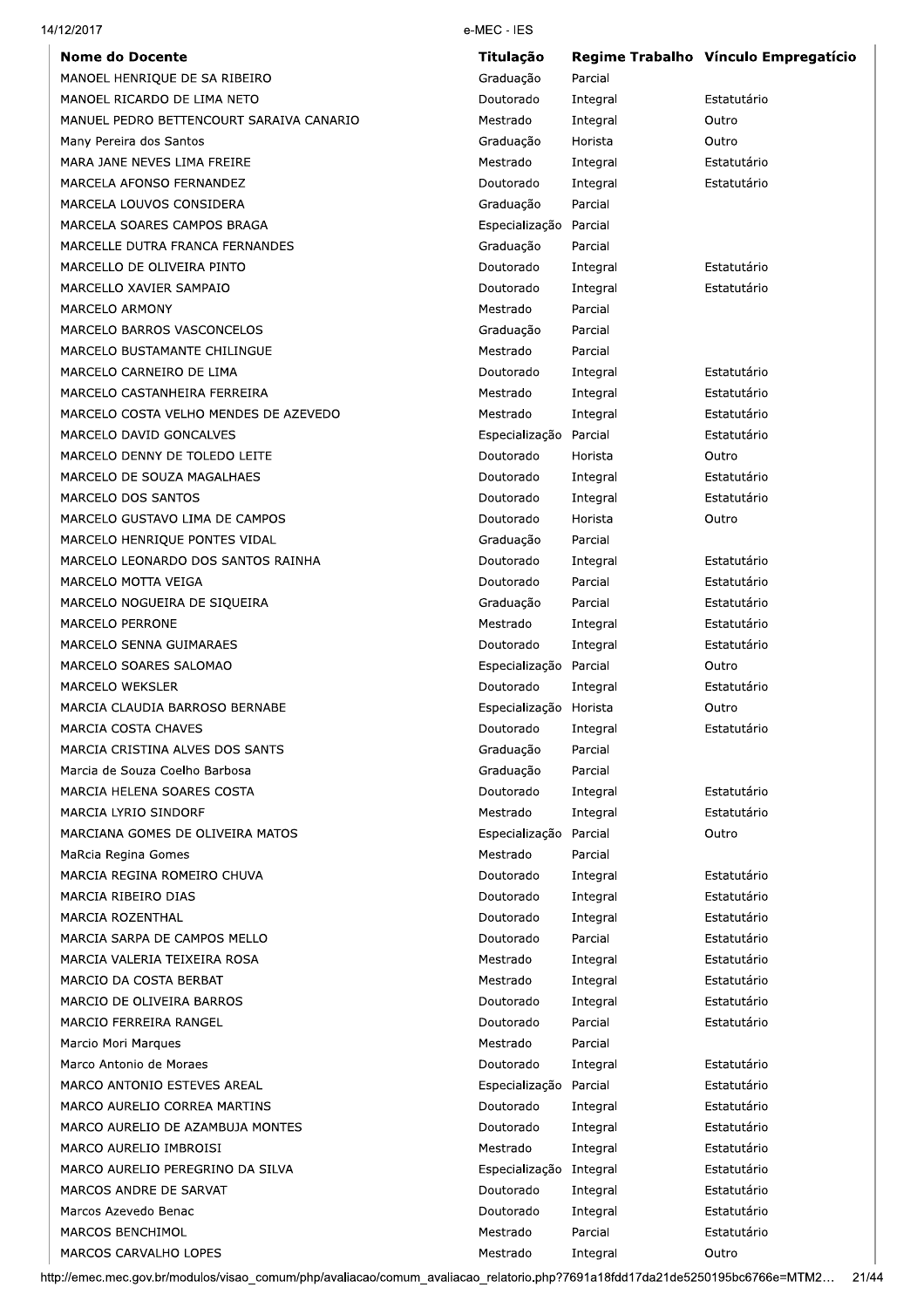| 14/12/2017                                                         | e-MEC - IES             |          |                                      |
|--------------------------------------------------------------------|-------------------------|----------|--------------------------------------|
| <b>Nome do Docente</b>                                             | Titulação               |          | Regime Trabalho Vínculo Empregatício |
| MARCOS COSTA ROBOREDO                                              | Mestrado                | Parcial  | Outro                                |
| MARCOS DE SOUZA LIMA FIGUEIREDO                                    | Doutorado               | Horista  | Outro                                |
| MARCOS GUIMARAES SANCHES                                           | Doutorado               | Integral | Estatutário                          |
| MARCOS HENRIQUE DA SILVA SANTOS                                    | Especialização          | Parcial  |                                      |
| MARCOS LUIZ CAVALCANTI DE MIRANDA                                  | Doutorado               | Integral | Estatutário                          |
| MARCOS VIANNA LACERDA DE ALMEIDA                                   | Doutorado               | Parcial  | Estatutário                          |
| MARCOS VIEIRA LUCAS                                                | Doutorado               | Integral | Estatutário                          |
| MARCO TULIO DE PAULA PINTO                                         | Doutorado               | Integral | Estatutário                          |
| <b>MARCUS BRAUER GOMES</b>                                         | Doutorado               | Parcial  | Estatutário                          |
| MARCUS VINICIUS GEMELLI MINUCCI                                    | Doutorado               | Integral | Estatutário                          |
| MARGARETE DE FATIMA ALVES DA SILVA TAVARES                         | Especialização          | Parcial  |                                      |
| MARGARETH BRAINER DE QUEIROZ                                       | Mestrado                | Parcial  |                                      |
| MARGARETH DE AZEVEDO MARTINS                                       | Doutorado               | Integral | Estatutário                          |
| MARIA ALICE DA SILVEIRA BATISTA                                    | Graduação               | Parcial  |                                      |
| MARIA AMALIA SILVA ALVES DE OLIVEIRA                               | Doutorado               | Integral | Estatutário                          |
| MARIA ANGELA MONTEIRO CORREA                                       | Doutorado               | Integral | Estatutário                          |
| MARIA ANGELICA DA GAMA CABRAL COUTINHO                             | Doutorado               | Integral | Estatutário                          |
| Maria Angelica Maciel Costa                                        | Doutorado               | Integral | Estatutário                          |
| MARIA ANITA BUTHOD                                                 | Mestrado                | Integral | Estatutário                          |
| MARIA APARECIDA CAMPOS                                             | Doutorado               | Integral | Estatutário                          |
| MARIA APARECIDA DE ASSIS PATROCLO                                  | Doutorado               | Integral | Estatutário                          |
| MARIA APARECIDA SILVA RIBEIRO                                      | Doutorado               | Integral | Estatutário                          |
| MARIA AUXILIADORA DELGADO MACHADO                                  | Doutorado               | Integral | Estatutário                          |
| MARIA BEATRIZ ASSUNCAO MENDES DA CUNHA                             | Mestrado                | Integral | Estatutário                          |
| MARIA CECILIA COSTA MANSUR                                         | Mestrado                | Integral | Outro                                |
| MARIA CECILIA DA FONSECA SALGADO                                   | Doutorado               | Integral | Estatutário                          |
| MARIA CELIA ELIAS SENRA                                            | Doutorado               | Integral | Estatutário                          |
| MARIA CRISTINA GAGLIANONE                                          | Doutorado               | Integral | Estatutário                          |
| MARIA CRISTINA RIGONI COSTA                                        | Doutorado               | Integral | Estatutário                          |
| MARIA CRISTINA SOUZA BRITO                                         | Doutorado               | Integral | Estatutário                          |
| Maria da Conceicao Francisca Pires                                 | Doutorado               | Integral | Estatutário                          |
| Maria da Penha Lacerda de Santana                                  | Graduação               | Horista  | Outro                                |
| MARIA DAS GRACAS ESTANISLAU DE MENDONCA MELLO DE PINHO             | Graduação               | Parcial  |                                      |
| MARIA DAS GRACAS MEDEIROS TAVARES                                  | Doutorado               | Integral | Estatutário                          |
| MARIA DE FATIMA ANTUNES DINIZ SEIBEL                               | Graduação               | Parcial  |                                      |
|                                                                    | Mestrado                | Horista  | Outro                                |
| MARIA DE FATIMA DELGADO LOPES<br>MARIA DE FATIMA FERREIRA DE BRITO |                         |          |                                      |
|                                                                    | Mestrado                | Parcial  |                                      |
| MARIA DE FATIMA SCAFFO BARRETO                                     | Graduação               | Parcial  |                                      |
| MARIA DE LOURDES CARLOS FERREIRINHA RODRIGUES                      | Mestrado                | Integral | Estatutário                          |
| MARIA DE NAZARETH GAMBOA RITTO                                     | Mestrado                | Integral | Estatutário                          |
| MARIA DO CARMO FERREIRA                                            | Doutorado               | Integral | Estatutário                          |
| MARIA DO CARMO VALENTE DE CRASTO                                   | Doutorado               | Integral | Estatutário                          |
| MARIA EDITE LUZ DA COSTA                                           | Doutorado               | Integral | Estatutário                          |
| MARIA ELENA VIANA SOUZA                                            | Doutorado               | Integral | Estatutário                          |
| MARIA EUGENIA CARVALHO DE LA ROCA                                  | Mestrado                | Integral | Outro                                |
| MARIA EUGENIA RIBEIRO DE SENA PIACSEK BORGES                       | Doutorado               | Integral | Estatutário                          |
| MARIA EVANILDA TOME                                                | Mestrado                | Parcial  |                                      |
| MARIA FLORA SUSSEKIND                                              | Doutorado               | Parcial  | Estatutário                          |
| Maria Gabriela Bello Koblitz                                       | Doutorado               | Integral | Estatutário                          |
| MARIA HELENA DE ARAUJO MELO                                        | Doutorado               | Integral | Estatutário                          |
| MARIA HELENA DO REGO MONTEIRO DE ABREU                             | Mestrado                | Parcial  |                                      |
| MARIA HELENA MARQUES LOTH                                          | Especialização Parcial  |          | Outro                                |
| MARIA HELENA ROUSTAND RABAY VERMOT PETIT OUTHENIN                  | Especialização Integral |          | Estatutário                          |
| MARIA HELENA VICENTE WERNECK                                       | Doutorado               | Integral | Estatutário                          |
| MARIA INES BARRETO SILVA                                           | Doutorado               | Integral | Estatutário                          |
| MARIA INES DA SILVA DOS PASSOS                                     | Doutorado               | Integral | Estatutário                          |
| MARIA ISABEL DE ALMEIDA ROCHA                                      | Doutorado               | Integral | Outro                                |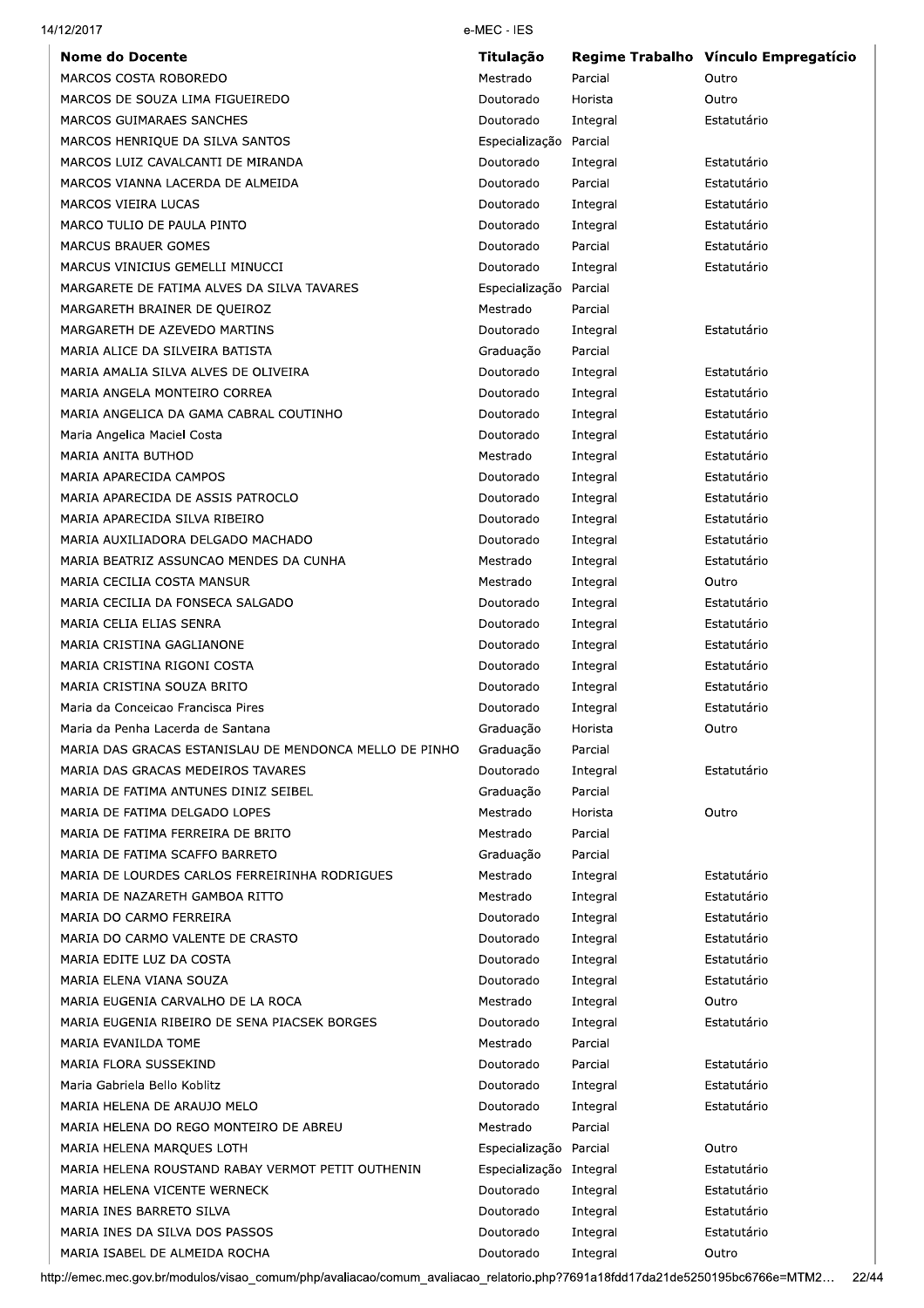| 14/12/2017                                     | e-MEC - IES             |                        |
|------------------------------------------------|-------------------------|------------------------|
| <b>Nome do Docente</b>                         | Titulação               | <b>Regime Trabalho</b> |
| MARIA ISABEL DE SIQUEIRA                       | Doutorado               | Integral               |
| MARIA ISABEL RAMOS DA SILVA ABELSON            | Mestrado                | Parcial                |
| MARIA JAQUELINE ELICHER                        | Doutorado               | Integral               |
| MARIA JESUS FABREGAS HARO                      | Mestrado                | Integral               |
| MARIA JOSE CARDOSO LEMOS                       | Doutorado               | Integral               |
| MARIA LEONOR PIO BORGES DE TOLEDO              | Doutorado               | Horista                |
| Maria Lucia Almeida Martins                    | Mestrado                | Integral               |
| MARIA LUCIA COSTA DE VASCONCELOS CHAVES        | Mestrado                | Integral               |
| MARIA LUCIA DE ARAUJO GOMES                    | Especialização Integral |                        |
| MARIA LUCIA DE PAULA OLIVEIRA                  | Doutorado               | Integral               |
| MARIA LUCIA ELIAS PIRES                        | Doutorado               | Integral               |
| Maria lucia Lorini                             | Doutorado               | Integral               |
| MARIA LUCIA MALATESTA DE FREITAS               | Graduação               | Horista                |
| MARIA LUCIA TEIXEIRA POLONIO                   | Doutorado               | Integral               |
| MARIA LUCIA XAVIER CAVALCANTE                  | Especialização Parcial  |                        |
| MARIA LUIZA SUSSEKIND VERISSIMO CINELLI        | Doutorado               | Integral               |
| MARIA MARTA REGAL DE LIMA TORTORI              | Doutorado               | Integral               |
| MARIA MARTHA AZEVEDO VAL                       | Graduação               | Parcial                |
| MARIA MAZZARONE                                | Especialização Integral |                        |
| MARIANA DE AGUIAR FERREIRA MUAZE               | Doutorado               | Integral               |
| MARIANA DOS REIS SANTOS                        | Mestrado                | Parcial                |
| MARIANA ISDEBSKI SALLES                        | Mestrado                | Integral               |
| <b>MARIANA LEAL RODRIGUES</b>                  | Doutorado               | Integral               |
| MARIANA LOUSADA                                | Doutorado               | Integral               |
| MARIANA NUNES DE CARVALHO                      | Especialização Parcial  |                        |
| MARIANA PEREIRA LIMA COUTO ROSA                | Mestrado                | Horista                |
| MARIANA SIMOES LARRAZ FERREIRA                 | Doutorado               | Integral               |
| Mariane Del Carmen da Costa Diaz               | Mestrado                | Horista                |
| Mariangela Almeida de Faria                    | Mestrado                | Parcial                |
| Marianna Fernandes Moreira                     | Mestrado                | Horista                |
| MARIANO GOMES PIMENTEL                         | Doutorado               | Integral               |
| MARIA RIBEIRO SANTOS MORARD                    | Doutorado               | Integral               |
| MARIA SIMONE DE MENEZES ALENCAR                | Doutorado               | Integral               |
| MARIA TERESA DE OLIVEIRA DEVULSKY              | Graduação               | Integral               |
| MARIA TERESA MADEIRA PEREIRA                   | Mestrado                | Integral               |
| MARIA TERESA VALLIM CONCEICAO                  | Graduação               | Parcial                |
| MARIA TERESA WILTGEN TAVARES DA COSTA FONTOURA | Mestrado                | Integral               |
| MARIA TEREZA SERRANO BARBOSA                   | Doutorado               | Integral               |
| Maria ZeLia Maia Souza                         | Mestrado                | Parcial                |
| Maricelma datore                               | Graduação               | Integral               |
| MARILIA AMARAL MENDES ALVES                    | Mestrado                | Integral               |
| MARILIA DE ABREU SILVA                         | Mestrado                | Integral               |
| MARILZA CAMPOS DE MAGALHAES                    | Mestrado                | Integral               |
| MARINA CARVALHO SPOLADORE                      | Mestrado                | Integral               |
| MARINA COSTA VILLELA MARTINS                   | Especialização Parcial  |                        |
| MARINA DIAS DE FARIA                           | Mestrado                | Integral               |
| MARINA HENRIQUES COUTINHO                      | Doutorado               | Integral               |
| Marina Teixeira Werneck Vianna                 | Doutorado               | Integral               |

Mario Cunha de Oliveira

Mario de Souza Chagas

Mario Jose Dias

MARIO GASPARE GIORDANO

MARISA HELENA CARDODO

MARISA VIANNA SALOMAO

MARIO MANOEL PARREIRA FORTES

MARIO MARTINS DOS SANTOS MOTTA

MARIO MEYER RODRIGUES FERNANDES

| Vínculo Empregatício<br>Estatutário |
|-------------------------------------|
| Estatutário                         |
| Estatutário                         |
| Estatutário                         |
| Outro                               |
|                                     |
| Estatutário                         |
| Estatutário                         |
| Estatutário                         |
| Estatutário                         |
| Estatutário                         |
| Estatutário                         |
| Outro                               |
| Estatutário                         |
| Estatutário                         |
|                                     |
| Estatutário                         |
| Estatutário                         |
| Estatutário                         |
|                                     |
| Estatutário                         |
| Estatutário                         |
| Estatutário                         |
|                                     |
| Outro                               |
| Estatutário                         |
| Outro                               |
|                                     |
| Outro                               |
| Estatutário                         |
| Estatutário                         |
| Outro                               |
| Estatutário                         |
| Estatutário                         |
|                                     |
| Estatutário                         |
| Estatutário                         |
|                                     |
| Estatutário                         |
| Estatutário                         |
| Estatutário                         |
| Estatutário                         |
| Estatutário                         |
|                                     |
| Estatutário                         |
| Estatutário                         |
| Estatutário                         |
|                                     |
| Estatutário                         |
| Outro                               |
|                                     |
| Outro                               |

Estatutário

Estatutário

Estatutário

Estatutário

http://emec.mec.gov.br/modulos/visao\_comum/php/avaliacao/comum\_avaliacao\_relatorio.php?7691a18fdd17da21de5250195bc6766e=MTM2... 23/44

Graduação

Doutorado

Doutorado

Mestrado

Mestrado

Doutorado

Mestrado

Doutorado

Mestrado

Parcial

Parcial

Integral

Parcial

Integral

Integral

Integral

Integral

Integral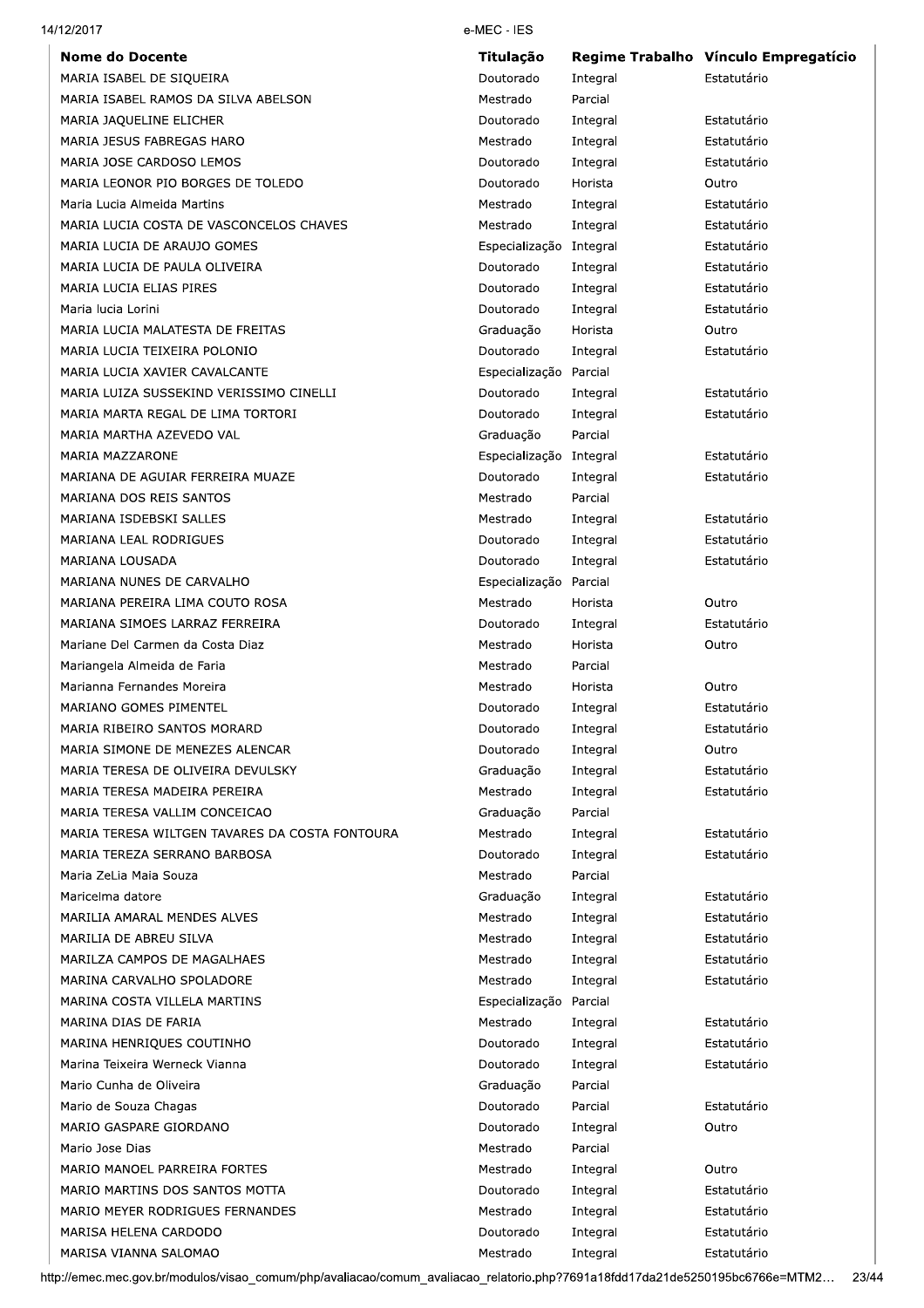| 14/12/2017 |
|------------|
|------------|

**Nome do Docente** MARISE BEZERRA JURBERG MARISTELA BOTELHO FRANCA MARISTELA CAVEDAGNE MARIZA BOTTINO MARIZA COSTA DE ALMEIDA MARTA METZLER PEREIRA MARTHA GUIMARAES DIAS MUSSI MARTHA TUPINAMBA DE ULHOA MARY ANN MENEZES FREIRE MORAIS MARY CAROLYN MC DAVIT Marzia Puccioni Sohler Massimo Sciarretta MAURA DUQUE MARCONDES MAURICIO CORREA ALMEIDA CANELLES MAURICIO RIBEIRO BORGES MAURO DA ROCHA MUNIZ Mauro Guimaraes MAXISON JOSE FERREIRA DE SOUZA MAX KOPTI FAKOURY MAX ROGERIO FREITAS RAMOS MAX WANLEMBERG XAVIER SILVA MAYARA FARIA DOS SANTOS MAYA SUEMI LEMOS May Christina Cunha de Paiva MICHEL CAMBRAINHA DE PAULA MICHELE TEIXEIRA TEIXEIRA MICHELI ACCIOLY CRUZ MICHELLE CRISTINA SAMPAIO MICHELLE DE OLIVEIRA NASCIMENTO MICHELLE DOS SANTOS BITTENCOURT Michelli Bastos Ferreira MIGUEL ANGEL DE BARRENECHEA Miguel Angelo Freire MIGUEL VELLINHO VIEIRA MILCA SANTANA FELICIANO MINERVINA TEIXEIRA DE OLIVEIRA MIRIAM ANDREA DE OLIVEIRA MIRIAM CABRAL COSER MIRIAM GONTIJO DE MORAES MIRIAM LUCIA VIEIRA MIRIAM REIS DE ANDRADE GUIMARAES MIRNA RUBIM DE MOURA VIDAL MOACIR EDUARDO CHAVES MOISES DOS SANTOS SILVA Monica Alves de Matos MONICA DE ALMEIDA DUARTE Monica de Carvalho Teixeira Monica Dias Peregrino Ferreira MONICA FERREIRA MAGALHAES MONICA ISRAEL FERREIRA MONICA MARTINS RAMOS Monica Menezes de Souza MONICA RABELLO PINTO MONICA SPITZ GARCIA MONICA VALLE DE CARVALHO MONICA VETSCH LICHOTE DE LIMA Monika Richter

#### e-MEC - IES

| Titulação      |          | Regime Trabalho Vínculo Empregatício |
|----------------|----------|--------------------------------------|
| Doutorado      | Parcial  |                                      |
| Doutorado      | Integral | Estatutário                          |
| Especialização | Integral | Estatutário                          |
| Mestrado       | Integral | Estatutário                          |
| Doutorado      | Integral | Estatutário                          |
| Doutorado      | Integral | Outro                                |
| Mestrado       | Integral | Estatutário                          |
| Doutorado      | Integral | Estatutário                          |
| Mestrado       | Integral | Estatutário                          |
| Doutorado      | Integral | Estatutário                          |
| Doutorado      | Parcial  | Estatutário                          |
| Doutorado      | Integral | Estatutário                          |
| Graduação      | Parcial  |                                      |
| Doutorado      | Integral | Estatutário                          |
| Mestrado       | Integral | Estatutário                          |
| Doutorado      | Integral | Estatutário                          |
| Doutorado      | Integral | Estatutário                          |
| Especialização | Parcial  |                                      |
| Mestrado       | Parcial  | Estatutário                          |
| Doutorado      | Integral | Estatutário                          |
| Graduação      | Parcial  | Outro                                |
| Mestrado       | Horista  | Outro                                |
| Doutorado      | Horista  | Outro                                |
| Especialização | Integral | Estatutário                          |
| Doutorado      | Integral | Estatutário                          |
| Doutorado      | Integral | Estatutário                          |
| Graduação      | Parcial  |                                      |
| Doutorado      | Integral | Estatutário                          |
| Graduação      | Parcial  |                                      |
| Doutorado      | Parcial  |                                      |
| Mestrado       | Parcial  |                                      |
| Doutorado      | Integral | Estatutário                          |
| Graduação      | Parcial  |                                      |
| Mestrado       | Integral | Estatutário                          |
| Graduação      | Parcial  |                                      |
| Especialização | Parcial  |                                      |
| Doutorado      | Parcial  | Estatutário                          |
| Doutorado      | Integral | Estatutário                          |
| Doutorado      | Integral | Estatutário                          |
| Mestrado       | Parcial  |                                      |
| Mestrado       | Parcial  |                                      |
| Doutorado      | Integral | Estatutário                          |
| Mestrado       | Integral | Estatutário                          |
| Graduação      | Parcial  |                                      |
| Especialização | Horista  | Outro                                |
| Doutorado      | Integral | Estatutário                          |
| Mestrado       | Parcial  |                                      |
| Doutorado      | Integral | Estatutário                          |
| Doutorado      | Integral | Estatutário                          |
| Doutorado      | Horista  | Outro                                |
| Graduação      | Parcial  |                                      |
| Mestrado       | Parcial  |                                      |
| Graduação      | Parcial  |                                      |
| Mestrado       | Parcial  |                                      |
| Mestrado       | Integral | Estatutário                          |
| Especialização | Parcial  |                                      |
| Doutorado      | Integral | Estatutário                          |
|                |          |                                      |

http://emec.mec.gov.br/modulos/visao\_comum/php/avaliacao/comum\_avaliacao\_relatorio.php?7691a18fdd17da21de5250195bc6766e=MTM2... 24/44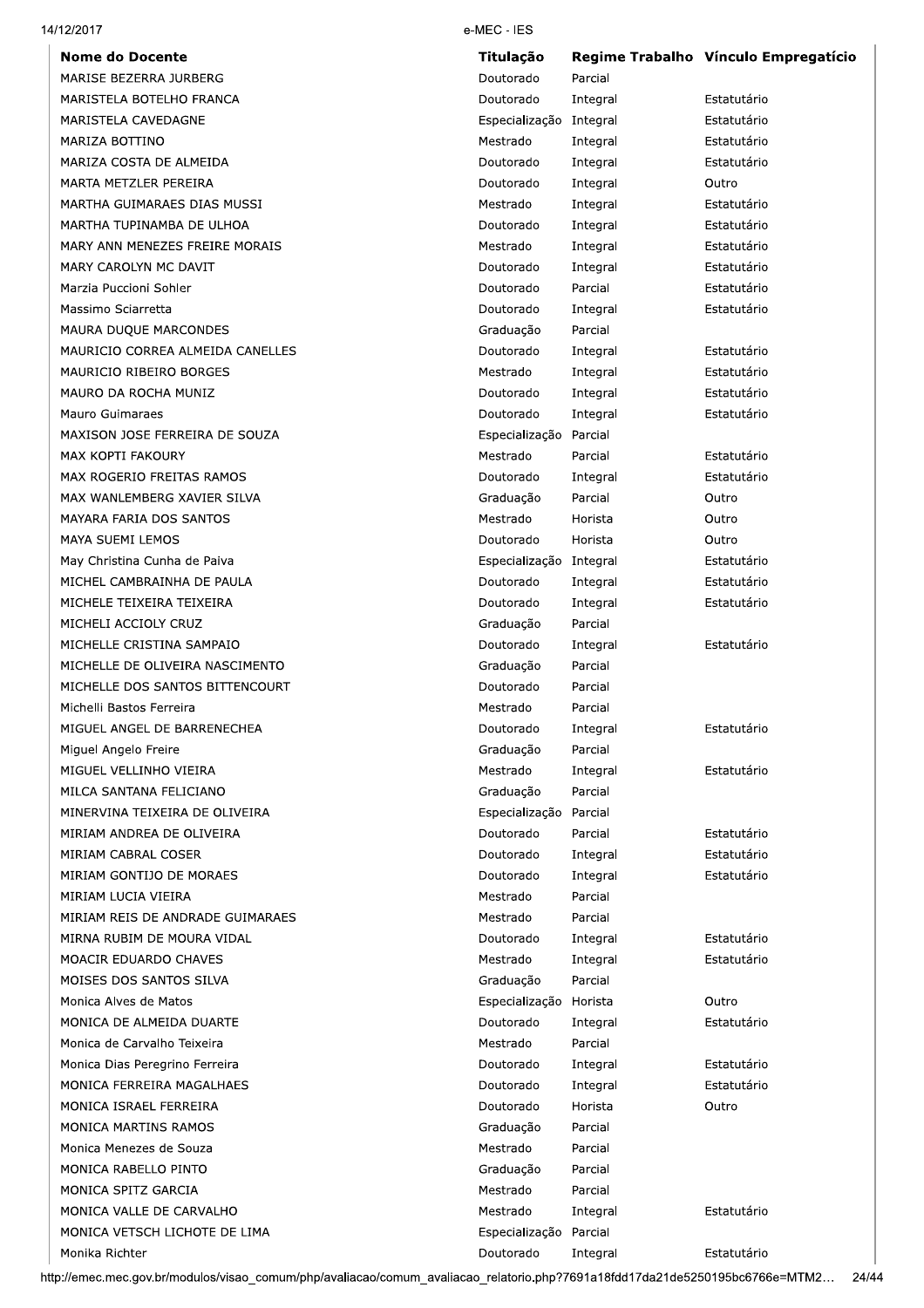| 14/12/2017                               | e-MEC - IES            |          |                                      |
|------------------------------------------|------------------------|----------|--------------------------------------|
| <b>Nome do Docente</b>                   | <b>Titulação</b>       |          | Regime Trabalho Vínculo Empregatício |
| MONIQUE BANDEIRA MOSS PERSZEL            | Doutorado              | Integral | Estatutário                          |
| morena Marques                           | Mestrado               | Integral | Estatutário                          |
| MORGANNA CARMEN DINIZ                    | Doutorado              | Integral | Estatutário                          |
| NADIA MARIA PEREIRA DE SOUZA             | Doutorado              | Integral | Estatutário                          |
| Nadia Riche                              | Mestrado               | Parcial  |                                      |
| Nadja Castilho da Costa                  | Doutorado              | Integral | Estatutário                          |
| NAILDA MARINHO DA COSTA BONATO           | Doutorado              | Integral | Estatutário                          |
| NAILSON DE ALMEIDA SIMOES                | Doutorado              | Integral | Estatutário                          |
| NAIRA CHRISTOFOLETTI SILVEIRA            | Doutorado              | Integral | Estatutário                          |
| <b>NANCI EGERT</b>                       | Mestrado               | Parcial  |                                      |
| NANCI ELIZABETH ODDONE                   | Doutorado              | Integral | Estatutário                          |
| NARA WALDEMAR KEISERMAN                  | Doutorado              | Integral | Estatutário                          |
| NATALIA PEREIRA BENAIM                   | Mestrado               | Parcial  |                                      |
| NATALIA RIBEIRO FICHE                    | Mestrado               | Integral | Estatutário                          |
| NATASCHA KREPSKY VINAGRE                 | Doutorado              | Integral | Estatutário                          |
| NATHALIA CORTES DO ESPIRITO SANTO        | Graduação              | Horista  | Outro                                |
| NATHALIA DE SA BRITO                     | Mestrado               | Parcial  |                                      |
| Neide Ana Pereira Ramos                  | Mestrado               | Parcial  |                                      |
| NEIDE APARECIDA ROQUE DE LIMA            | Graduação              | Parcial  |                                      |
| NELIA REGINA DOS SANTOS DE PAULO         | Mestrado               | Parcial  |                                      |
| NELIDA CARMEN HAWTREY DE LAPORT          | Graduação              | Integral | <b>CLT</b>                           |
| NEUSA HELIA RIBEIRO CHAVES               | Graduação              | Parcial  |                                      |
| NICIA MARIA FONSECA FERREIRA             | Graduação              | Parcial  |                                      |
| NICOLAS LEHRER DE SOUZA BARROS           | Doutorado              | Integral | Estatutário                          |
| NILSON ALVES DE MORAES                   | Doutorado              | Integral | Estatutário                          |
| Nilton Jose dos Anjos de Oliveira        | Doutorado              | Integral | Estatutário                          |
| NILTON SILVA JARDIM JUNIOR               | Mestrado               | Parcial  | Outro                                |
| NINA REIS SAROLDI                        | Doutorado              | Integral | Estatutário                          |
| NIZIA MARIA PONTE                        | Mestrado               | Parcial  |                                      |
| NORMA DE PAULA MOTTA RUBINI              | Doutorado              | Integral | Estatutário                          |
| NORMA HELENA PERLROTH                    | Doutorado              | Integral | Estatutário                          |
| OBERDAN MIGUEL RODRIGUES DE SOUZA        | Graduação              | Integral | Outro                                |
| OLAVO ARAUJO DE QUEIROZ                  | Especialização Horista |          | Outro                                |
| OLGA MARIA PINTO DE LIMA                 | Doutorado              | Integral | Estatutário                          |
| OMAR LUPI DA ROSA SANTOS                 | Doutorado              | Integral | Estatutário                          |
| ORLANDO GOMES BEZERRA                    | Mestrado               |          | Estatutário                          |
| ORLANDO MARINO GADAS DE MORAES           |                        | Integral |                                      |
|                                          | Doutorado              | Integral | Estatutário                          |
| OSMANIA DE SOUZA HENRIOUES               | Graduação              | Parcial  |                                      |
| OSNIR CLAUDIANO DA SILVA JUNIOR          | Doutorado              | Integral | Estatutário                          |
| OTAVIO SARAIVA LOUVEM                    | Graduação              | Parcial  |                                      |
| OTNIEL FREITAS SILVA                     | Doutorado              | Horista  | Outro                                |
| PALLOMA SILVA FERREIRA                   | Graduação              | Parcial  |                                      |
| PAMELA DOS SANTOS SILVA                  | Especialização         | Parcial  |                                      |
| PATRICIA CORREA HENNING                  | Doutorado              | Integral | Estatutário                          |
| PATRICIA CRISTINA DOS SANTOS COSTA       | Doutorado              | Integral | Estatutário                          |
| PATRICIA DAFLON DOS SANTOS               | Mestrado               | Parcial  |                                      |
| PATRICIA FELIPPE AMORIM                  | Graduação              | Parcial  |                                      |
| PATRICIA FERNANDES BARRETO MACHADO COSTA | Doutorado              | Integral | Estatutário                          |
| PATRICIA FERREIRA BOTELHO                | Doutorado              | Integral | Estatutário                          |
| PATRICIA LADEIRA PENNA                   | Mestrado               | Integral | Estatutário                          |
| Patricia Regina Pinheiro Sampaio         | Doutorado              | Integral | Estatutário                          |
| PATRICIA RIBEIRO SERRA VIEIRA            | Doutorado              | Parcial  | Estatutário                          |
| PATRICIA VARGAS ALENCAR                  | Doutorado              | Integral | Estatutário                          |
| PATRICIA VIVIAN VON BENKO HORVAT         | Mestrado               | Parcial  | Outro                                |
| PAULA ESCOBAR DE BARROS                  | Graduação              | Parcial  |                                      |
| PAULA FAOUR DE OLIVEIRA ROCHA            | Mestrado               | Integral | Estatutário                          |
| PAULA FERNANDES LOPES                    | Doutorado              | Integral | Estatutário                          |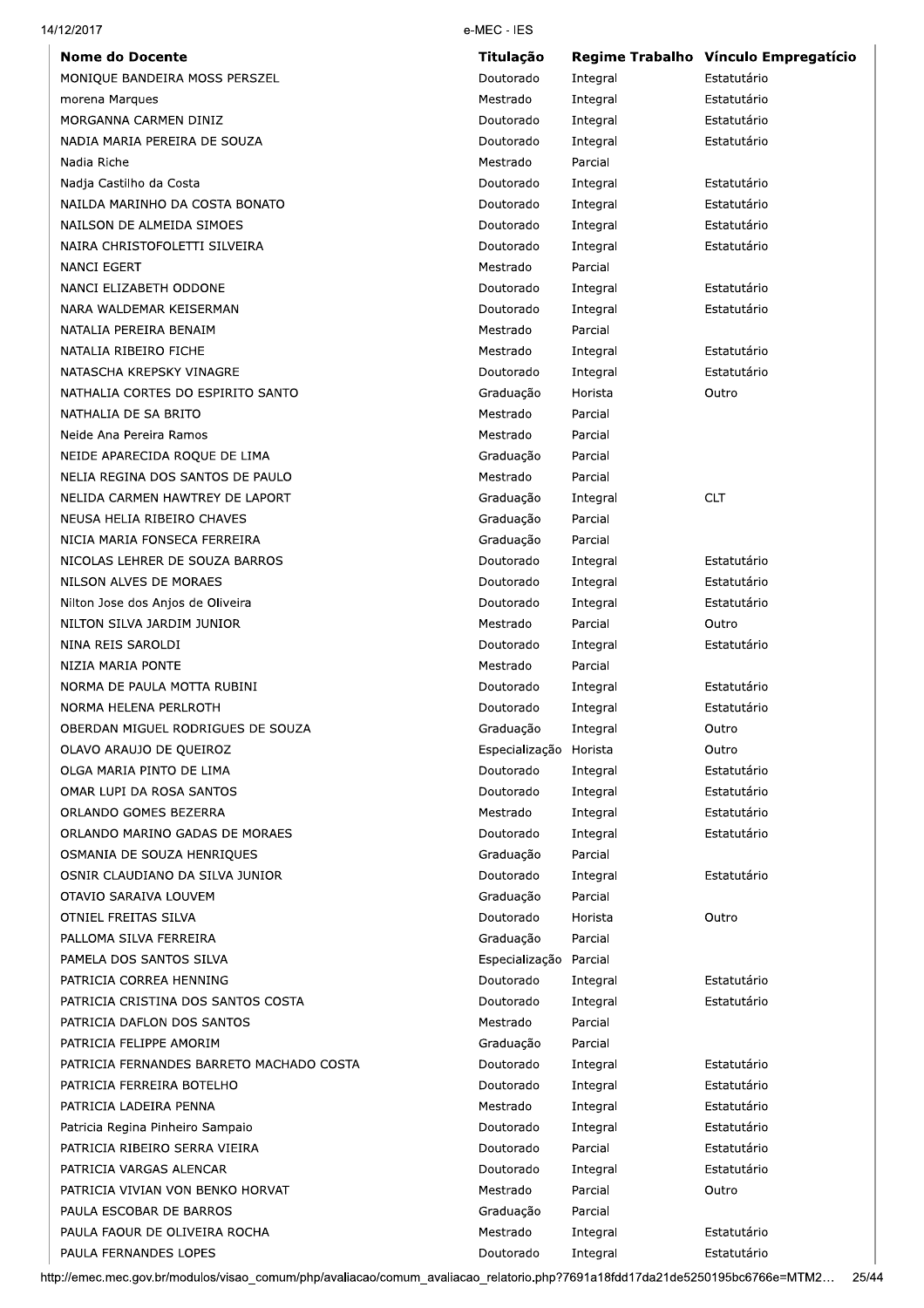| 14/12/2017                                | e-MEC - IES             |                     |                                      |
|-------------------------------------------|-------------------------|---------------------|--------------------------------------|
| <b>Nome do Docente</b>                    | Titulação               |                     | Regime Trabalho Vínculo Empregatício |
| PAULA PITTA DE RESENDE CORTES             | Mestrado                | Integral            | Estatutário                          |
| PAULA SANTOS CERYNO                       | Doutorado               | Integral            | Estatutário                          |
| PAULO ALBERTO SILVA DA COSTA              | Doutorado               | Integral            | Estatutário                          |
| PAULO ANDRE LEIRA PARENTE                 | Doutorado               | Integral            | Estatutário                          |
| PAULO CAVALCANTE DE OLIVEIRA JUNIOR       | Doutorado               | Integral            | Estatutário                          |
| PAULO CELIO SOARES                        | Mestrado                | Parcial             | Outro                                |
| PAULO CESAR ALVES AZIZI                   | Mestrado                | Integral            | Estatutário                          |
| PAULO CESAR IGNACIO DA SILVA FILHO        | Graduação               | Parcial             | Outro                                |
| PAULO CEZAR MARQUES PERISSE               | Mestrado                | Horista             | Outro                                |
| PAULO COSME DE OLIVEIRA                   | Mestrado                | Integral            | Estatutário                          |
| PAULO DE BESSA ANTUNES                    | Doutorado               | Integral            | Estatutário                          |
| PAULO FERNANDO LOPES RIBEIRO              | Graduação               | Parcial             |                                      |
| PAULO GUSTAVO BOSISIO                     | Doutorado               | Integral            | Estatutário                          |
| PAULO JOSE MORAES PINHEIRO                | Doutorado               | Integral            | Estatutário                          |
| PAULO LEON D ESCOFFIER                    | Especialização Integral |                     | Estatutário                          |
| PAULO RICARDO MERISIO                     | Doutorado               | Integral            | Estatutário                          |
| PAULO ROBERTO DE FIGUEIREDO SOUTO         | Doutorado               | Integral            | Estatutário                          |
| PAULO ROBERTO DE SOUSA DANTAS             | Mestrado                | Integral            | Estatutário                          |
| PAULO ROBERTO PEREIRA DOS SANTOS          | Mestrado                | Parcial             |                                      |
| PAULO ROBERTO SILVA MARINHO               | Especialização Integral |                     | Estatutário                          |
| PAULO ROBERTO SOARES MENDONCA             | Doutorado               | Integral            | Estatutário                          |
| PAULO ROBERTO VASCONCELLOS DA SILVA       | Doutorado               | Parcial             | Estatutário                          |
| Paulo Sergio Marcellini                   | Doutorado               | Integral            | Estatutário                          |
| PAULO SERGIO TEIXEIRA DE CARVALHO         | Doutorado               | Integral            | Estatutário                          |
| PAULO VIEIRA DAMASCO                      | Doutorado               | Parcial             | Estatutário                          |
| PEDRO DE MOURA ARAGAO                     | Doutorado               | Integral            | Estatutário                          |
| PEDRO DUARTE DE ANDRADE                   | Doutorado               | Integral            | Estatutário                          |
| PEDRO EDER PORTARI FILHO                  | Doutorado               | Integral            | Estatutário                          |
| PEDRO GUIMARES PIMENTEL                   | Graduação               | Parcial             |                                      |
| PEDRO HERMILIO VILLAS BOAS CASTELO BRANCO | Doutorado               | Integral            |                                      |
| PEDRO HERNAN CABELLO ACERO                | Doutorado               | Horista             | Outro                                |
| PEDRO NUNO DE SOUZA MOURA                 | Mestrado                | Integral            | Estatutário                          |
| PEDRO OCTAVIO DE BRITTO PEREIRA           | Mestrado                | Integral            | Estatutário                          |
| PEDRO PAULO FRANCO MEXAS                  | Mestrado                | Integral            | Estatutário                          |
| PEDRO ROCHA DE OLIVEIRA                   | Doutorado               | Integral            | Estatutário                          |
| PEDRO SPINOLA PEREIRA CALDAS              |                         |                     | Estatutário                          |
| Pedro Vieira da Silva Peixoto             | Doutorado               | Integral<br>Parcial | Outro                                |
|                                           | Graduação               |                     |                                      |
| PLINIO FERREIRA ALVES                     | Graduação               | Parcial             |                                      |
| POLY HANNAH DA SILVA                      | Graduação               | Parcial             | Outro                                |
| PRISCILA CARRATI SEGADAS                  | Graduação               | Parcial             | Outro                                |
| PRISCILA DE CASTRO HANDEM                 | Doutorado               | Integral            | Estatutário                          |
| PRISCILA DE MELO BASILIO                  | Mestrado                | Horista             | Outro                                |
| PRISCILA MATTOS MONKEN                    | Mestrado                | Parcial             |                                      |
| PRISCILA MATTOS MONKEN                    | Mestrado                | Parcial             |                                      |
| PRISCILA RIBEIRO GOMES                    | Doutorado               | Integral            | Estatutário                          |
| Priscila Tavares Guedes                   | Doutorado               | Integral            | Estatutário                          |
| RACHEL ALICE MENDES DA SILVA DIAS         | Graduação               | Horista             | Outro                                |
| RACHEL COLACIQUE GOMES                    | Mestrado                | Integral            | Estatutário                          |
| RACHEL CRISTINA DOS SANTOS DE SOUZA       | Graduação               | Parcial             |                                      |
| RACHEL REGINA BOLGAR DOS SANTOS PIMENTEL  | Especialização          | Parcial             |                                      |
| RACKEL PETRONILIA DUTRA                   | Graduação               | Parcial             |                                      |
| Rafaela de Souza Ribeiro                  | Mestrado                | Integral            | Estatutário                          |
| RAFAEL BASTOS COSTA DE OLIVEIRA           | Mestrado                | Parcial             |                                      |
| RAFAEL BRAGA GONCALVES                    | Doutorado               | Integral            | Estatutário                          |
| RAFAEL DA ROCHA FORTES                    | Doutorado               | Integral            | Estatutário                          |
| RAFAEL DA SILVA LIMA                      | Graduação               | Parcial             | Outro                                |
| RAFAEL FORTES SOARES                      | Doutorado               | Integral            | Estatutário                          |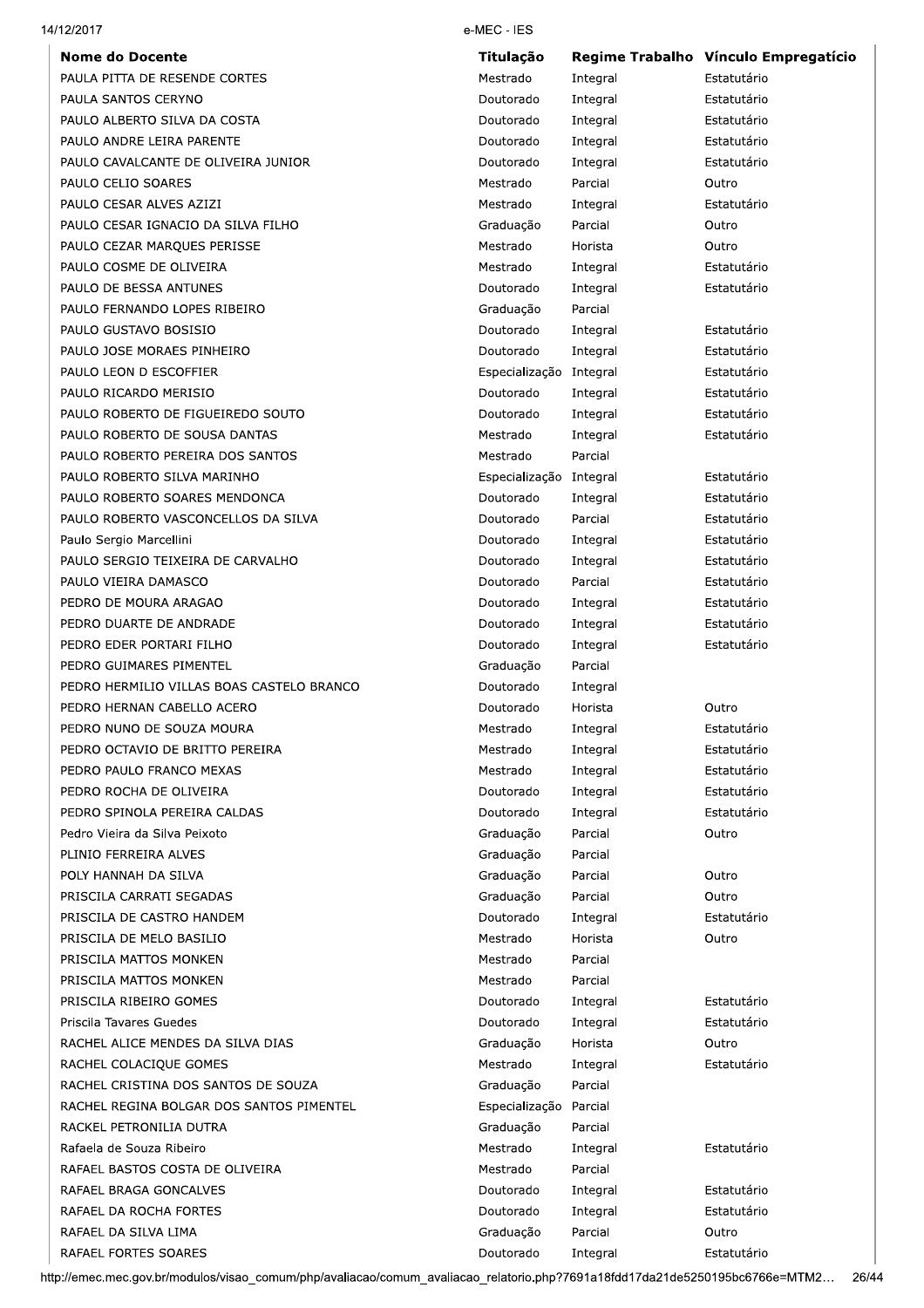| 14/12/2017                                 | e-MEC - IES             |          |                                      |
|--------------------------------------------|-------------------------|----------|--------------------------------------|
| <b>Nome do Docente</b>                     | Titulação               |          | Regime Trabalho Vínculo Empregatício |
| RAFAEL FRANCA GONCALVES DOS SANTOS         | Mestrado                | Parcial  |                                      |
| RAFAEL MONTEIRO DE CASTRO                  | Graduação               | Parcial  | Outro                                |
| Rafael Rocha da Rosa                       | Graduação               | Horista  | Outro                                |
| RAFAEL SCHIRMER DE PAULA COUTO             | Graduação               | Parcial  |                                      |
| RAFAEL SEGADAS DOS SANTOS                  | Graduação               | Parcial  | Outro                                |
| RAFAEL SILVA CADENA                        | Doutorado               | Integral | Estatutário                          |
| RALPH MAGALHAES BRAGA                      | Graduação               | Parcial  |                                      |
| RAMOFLY BICALHO DOS SANTOS                 | Doutorado               | Integral | Estatutário                          |
| RAPHAEL ANTHERO DE MIRANDA TEIXEIRA        | Especialização Parcial  |          |                                      |
| RAPHAEL RIBEIRO DA SILVA CUNHA             | Graduação               | Parcial  |                                      |
| RAQUEL BARBOSA MORATORI                    | Mestrado                | Parcial  | Estatutário                          |
| RAQUEL BATISTA DOS SANTOS                  | Especialização Parcial  |          |                                      |
| Raquel Silva Barros                        | Especialização Parcial  |          |                                      |
| RAQUEL TAVARES SCARPELLI DE ARAUJO MOREIRA | Mestrado                | Integral | Estatutário                          |
| REGINA CELIA FREITAS DE PAULA              | Graduação               | Parcial  |                                      |
| Regina Celia Moreth Braganca               | Doutorado               | Integral | Estatutário                          |
| REGINA D RAC DIAS DOS SANTOS ROBES         | Graduação               | Parcial  |                                      |
| REGINA ELISIA DE MIRANDA BIBIANI MORGADO   | Mestrado                | Integral | Estatutário                          |
| REGINALDO NOGUEIRA DIAS                    | Graduação               | Parcial  |                                      |
| REGINA MARIA DO REGO MONTEIRO DE ABREU     | Doutorado               | Integral | Estatutário                          |
| REGINA MARIA PAPAIS ALVARENGA              | Doutorado               | Integral | Estatutário                          |
| REGINA ROCCO                               | Mestrado                | Integral | Estatutário                          |
| REGIS MARIANO DE ANDRADE                   | Doutorado               | Integral | Estatutário                          |
| REINALDO HASHIMOTO                         | Especialização Integral |          | Estatutário                          |
| REJANE BAPTISTA DO NASCIMENTO              | Especialização Parcial  |          |                                      |
| REJANE PREVOT NASCIMENTO                   | Doutorado               | Integral | Estatutário                          |
| RENATA BORCHETTA FERNANDES FONSECA         | Mestrado                | Integral | Estatutário                          |
| RENATA CRISTIAN DE SA OLIVEIRA             | Especialização Parcial  |          |                                      |
| Renata da Cunha Tostes                     | Especialização Horista  |          | Outro                                |
| Renata da Silva Monteiro                   | Mestrado                | Horista  | Outro                                |
| RENATA DA SILVA SOUZA                      | Graduação               | Parcial  |                                      |
| RENATA FLAVIA ABREU DA SILVA               | Mestrado                | Integral | Estatutário                          |
| RENATA FRANCO SAAVEDRA                     | Graduação               | Parcial  | Outro                                |
| RENATA MENDES DE ARAUJO                    | Doutorado               | Integral | Estatutário                          |
| <b>RENATA MORATO SANTOS</b>                | Mestrado                | Integral | Estatutário                          |
| RENATA PEREIRA REIS DE VASCONCELOS         | Graduação               | Parcial  |                                      |
| RENATA RODRIGUES BRANDAO                   | Mestrado                | Parcial  | Outro                                |
| RENATA VITTORETTI LEITE                    | Mestrado                | Parcial  |                                      |
| Renato Almeida de Andrade                  | Doutorado               | Integral | Estatutário                          |
| RENATO GERALDO DA SILVA FILHO              | Mestrado                | Integral | Estatutário                          |
| RENATO ICARAHY DA SILVEIRA                 | Mestrado                | Integral | Estatutário                          |
| RENATO MANGANELLI SALOMAO                  | Doutorado               | Integral | Estatutário                          |
| Renato Rodrigues Da Silva                  | Doutorado               | Integral | Estatutário                          |
| RENAULT DE ALMEIDA OTTONI                  | Mestrado                | Parcial  | Estatutário                          |
| Renee Louise Gisele da Silva Maia          | Mestrado                | Horista  | Outro                                |
| RENEE SARMENTO DE OLIVEIRA                 | Especialização Parcial  |          | Estatutário                          |
|                                            | Mestrado                |          | Estatutário                          |
| RICARDO ALVES DA SILVA                     |                         | Integral |                                      |
| RICARDO AMORIM FLORIO                      | Especialização Parcial  |          |                                      |
| RICARDO ANTONIO CORREIA LIMA               | Doutorado               | Integral | Estatutário                          |
| RICARDO BARBOSA LIMA                       | Especialização Parcial  |          | Estatutário                          |
| RICARDO BEZERRA CAVALCANTI VIEIRA          | Doutorado               | Integral | Estatutário                          |
| RICARDO CAMPOS DA PAZ                      | Doutorado               | Integral | Estatutário                          |
| RICARDO DE OLIVEIRA SOUZA                  | Doutorado               | Integral | Estatutário                          |
| RICARDO DIAS DA COSTA                      | Mestrado                | Integral | Estatutário                          |
| RICARDO FELIPE ALVES MOREIRA               | Doutorado               | Integral | Estatutário                          |
| RICARDO HENRIQUE SALLES                    | Doutorado               | Integral | Estatutário                          |
| RICARDO JOSE DE OLIVEIRA E SILVA           | Doutorado               | Integral | Estatutário                          |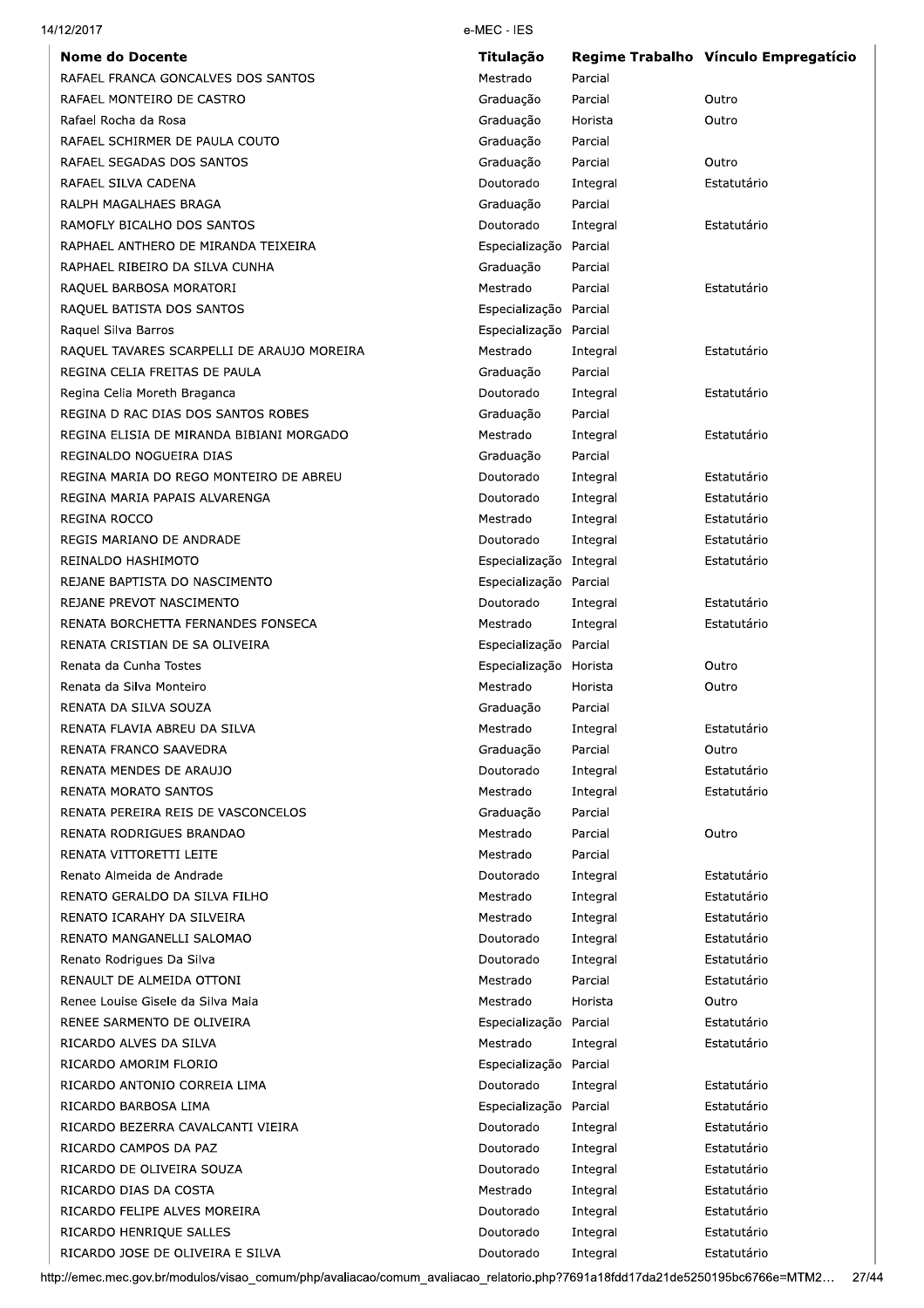| 14/12/2017 |  |
|------------|--|
|            |  |

**Nome do Docente** RICARDO KOSOVSKI RICARDO LUIZ SICHEL Ricardo Medeiros Pimenta RICARDO MONTICO DE AGUIAR Ricardo Salztrager RICARDO SILVA CARDOSO RICARDO TACUCHIAN RINALDINI CORALINI PHILIPPO TANCREDI RITA DE CASSIA PONTES ANDRADE RITA LUZIE DA CONCEICA PAULINO RITA MARIA MANSO DE BARROS ROBERTA BENITEZ FREITAS PASSOS Roberta de Souza Campos ROBERTA DE SOUZA DIAS ROBERTA GUIMARAES TEIXEIRA ROBERTA LOURENCO ZIOLLI ROBERTO BAPTISTA DE FIGUEIREDO ROBERTO CARLOS LYRA DA SILVA ROBERTO CHARLES FEITOSA DE OLIVEIRA ROBERTO JOSE GNATTALI ROBERTO JULIO DA TRINDADE JUNIOR ROBERTO OLIMPIO GUIMARAES FELIX RODOLFO CARDOSO DE OLIVEIRA RODOLFO DE ALMEIDA LIMA CASTRO RODOLEO ERED BEHRSIN RODOLFO LIBERATO DE NORONHA RODOLFO PETRONIO DA COSTA ARAUJO rodrigo batista lobato RODRIGO CASTELO BRANCO SANTOS Rodrigo da Costa Caetano RODRIGO DA FONTOURA DE ALBUQUERQUE MELLO RODRIGO GRAZINOLI GARRIDO RODRIGO MACHADO VILANI RODRIGO PANNO BASILIO DE OLIVEIRA RODRIGO PEREIRA DOS SANTOS RODRIGO RIBEIRO ALVES NETO RODRIGO RIBEIRO TARJANO LEO RODRIGOS DOS ANJOS AZEVEDO RODRIGO TADINI Rodrigo Turin ROGERIO CARLOS DOS SANTOS ROGERIO JOSE DOS REIS SANTOS ROGERIO NEVES MOTTA ROGERIO SOBREIRA BEZERRA ROMMULO MENDES CARVALHO BARREIRO RONALDO DA SILVA BUSSE RONALDO GRECHI PACHECO RONAL XAVIER SILVEIRA ROSALE DE MATTOS SOUZA

ROSA LEILA DE MATTOS LEITE ROSALINA CORREA DE ARAUJO ROSALVA DE CASSIA RITA DRUMMOND

ROSA MARIA DE SA ALVES ROSA MARIA PORTELLA MOREIRA ROSA MARIA SOUZA BRAGA ROSA MARIA TAVARES HAIDO ROSANA POSSE SUEIRO LOPEZ

#### e-MEC - IES

| Titulação      | <b>Regime Trabalho</b> | Vínculo Empregatício |
|----------------|------------------------|----------------------|
| Doutorado      | Integral               | Estatutário          |
| Doutorado      | Integral               | Estatutário          |
| Doutorado      | Parcial                | Outro                |
| Especialização | Integral               | Estatutário          |
| Doutorado      | Integral               | Estatutário          |
| Doutorado      | Integral               | Estatutário          |
| Doutorado      | Integral               | Outro                |
| Doutorado      | Integral               | Estatutário          |
| Graduação      | Parcial                |                      |
| Graduação      | Parcial                |                      |
| Doutorado      | Integral               | Estatutário          |
| Doutorado      | Integral               | Estatutário          |
| Graduação      | Parcial                | Outro                |
| Graduação      | Parcial                |                      |
| Mestrado       | Parcial                |                      |
| Doutorado      | Integral               | Estatutário          |
| Mestrado       | Integral               | Estatutário          |
| Doutorado      | Integral               | Estatutário          |
| Doutorado      | Integral               | Estatutário          |
| Especialização | Integral               | Estatutário          |
| Mestrado       | Integral               | Estatutário          |
| Graduação      | Parcial                |                      |
| Doutorado      | Integral               | Estatutário          |
| Doutorado      | Parcial                | Estatutário          |
| Mestrado       | Parcial                | Estatutário          |
| Doutorado      | Integral               | Estatutário          |
| Doutorado      | Integral               | Estatutário          |
| Graduação      | Horista                | Outro                |
| Doutorado      | Integral               | Estatutário          |
| Doutorado      | Integral               | Estatutário          |
| Mestrado       | Integral               | Estatutário          |
| Doutorado      | Horista                | Outro                |
| Doutorado      | Integral               | Estatutário          |
| Doutorado      | Integral               | Estatutário          |
| Doutorado      | Integral               | Estatutário          |
| Doutorado      | Integral               | Estatutário          |
| Doutorado      | Integral               | Estatutário          |
| Especialização | Parcial                | Outro                |
| Mestrado       | Integral               | Estatutário          |
| Doutorado      | Integral               | Estatutário          |
| Graduação      | Parcial                |                      |
| Mestrado       | Integral               | Estatutário          |
| Especialização | Integral               | Estatutário          |
| Doutorado      | Integral               | Estatutário          |
| Mestrado       | Parcial                |                      |
| Doutorado      | Integral               | Estatutário          |
| Doutorado      | Integral               | Estatutário          |
| Mestrado       | Integral               | Estatutário          |
| Mestrado       | Integral               | Estatutário          |
| Graduação      | Parcial                |                      |
| Doutorado      | Integral               | Estatutário          |
| Mestrado       | Parcial                |                      |
| Mestrado       | Integral               | Estatutário          |
| Mestrado       | Integral               | Estatutário          |
| Mestrado       | Parcial                |                      |
| Doutorado      | Integral               | Estatutário          |
| Mestrado       | Integral               | Estatutário          |
|                |                        |                      |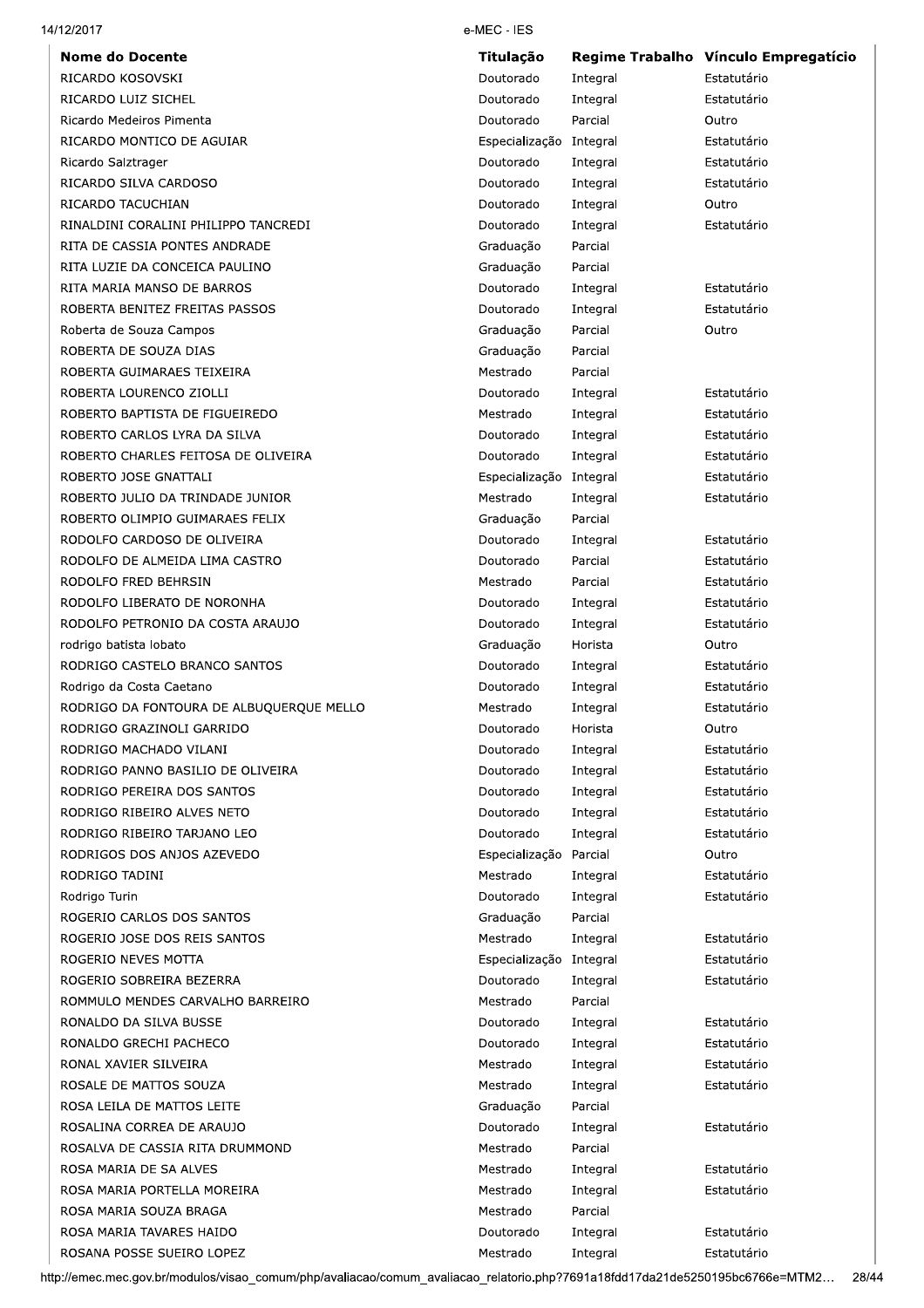|  | 14/12/2017 |
|--|------------|
|--|------------|

| <b>Nome do Docente</b>                  | <b>Titulação</b>        |          | Regime Trabalho Vínculo Empregatício |
|-----------------------------------------|-------------------------|----------|--------------------------------------|
| ROSANA SUAREZ                           | Doutorado               | Integral | Estatutário                          |
| ROSANE MELLO                            | Doutorado               | Integral | Estatutário                          |
| ROSANGELA MARIA DE AZEVEDO GOMES        | Doutorado               | Parcial  | Estatutário                          |
| ROSANIA MARIA STAEL SILVA               | Graduação               | Parcial  |                                      |
| Rosario Pecoraro                        | Doutorado               | Integral | Estatutário                          |
| ROSE COPELMAN                           | Mestrado                | Integral | Estatutário                          |
| ROSELI DOMINGOS LIMA CORDEIRO           | Graduação               | Parcial  |                                      |
| ROSELI ROCHA DE AGRELA                  | Graduação               | Parcial  |                                      |
| ROSELY DE FREITAS MENDONCA GOMES        | Graduação               | Parcial  |                                      |
| ROSEMARY MONTECHIARE DA SILVA           | Graduação               | Parcial  |                                      |
| ROSEMERI LUIZ CESAR                     | Graduação               | Parcial  |                                      |
| ROSEMERI PERDOMO JACOB                  | Graduação               | Parcial  |                                      |
| ROSENELY NOGUEIRA DOS SANTOS DANTAS     | Especialização Parcial  |          |                                      |
| Rosiane Lucia Ribeiro                   | Mestrado                | Integral | Estatutário                          |
| ROSILENE RAMOS GONCALVES                | Mestrado                | Parcial  |                                      |
| ROSIMERIA BARBOZA DA SILVA SANTOS       | Graduação               | Parcial  |                                      |
| ROSIMERI APARECIDA STAEL DE ARAUJO      | Graduação               | Parcial  |                                      |
| ROSIMERI DA SILVA PEREIRA               | Doutorado               | Integral | Estatutário                          |
| ROSSANDRO RAMOS                         | Mestrado                | Parcial  | Estatutário                          |
| ROSSANO KEPLER ALVIM FIORELLI           | Doutorado               | Integral | Estatutário                          |
| ROSYANE TROTTA                          | Doutorado               | Integral | Estatutário                          |
| RUBENS CLAYTON DA SILVA DIAS            | Doutorado               | Integral | Estatutário                          |
| RUBENS DE CARVALHO                      | Graduação               | Parcial  |                                      |
| RUBENS DE OLIVEIRA FRANCA JUNIOR        | Graduação               | Parcial  |                                      |
| RUBENS RODRIGUES LIMA JUNIOR            | Mestrado                | Integral | Estatutário                          |
| RUIDGLAN BARROS DE SOUZA                | Graduação               | Parcial  |                                      |
| Ruth Ramiro de Melo                     | Graduação               | Parcial  |                                      |
| Sabrina Araujo de Almeida               | Mestrado                | Parcial  |                                      |
| SABRINA MACHADO CAMPOS                  | Mestrado                | Parcial  |                                      |
| Samantha Aparecida Moura Martins Vieira | Mestrado                | Parcial  |                                      |
| SAMIRA DA GUIA MELLO PORTUGAL           | Doutorado               | Integral | Estatutário                          |
| Samir Haddad                            | Doutorado               | Integral | Estatutário                          |
| SAMMY FUKS                              | Graduação               | Integral | Outro                                |
| SANDRA ALBERNAZ DE MEDEIROS             | Doutorado               | Integral | Estatutário                          |
| SANDRA CRISTINA FEREIRA DE SOUSA        | Graduação               | Parcial  |                                      |
| SANDRA GOULART MAGALHAES                | Doutorado               | Integral | Estatutário                          |
| SANDRA MARIA GARCIA DE ALMEIDA          | Doutorado               | Integral | Estatutário                          |
| SANDRA MARIA MENDES RODRIGUES PEREIRA   | Especialização Parcial  |          | Estatutário                          |
| SANDRA RODRIGUES DE SA                  | Especialização Parcial  |          |                                      |
| SANGER AMARAL ALVES NOGUEIRA            | Graduação               | Parcial  | Outro                                |
| Sarah Borges Luna                       | Especialização Horista  |          | Outro                                |
| Sayonara Faria Sisquim                  | Graduação               | Parcial  | Outro                                |
| SCHEILA NUNES DE ARAUJO                 | Especialização Parcial  |          |                                      |
| SEAN WOLFGAND MATSUI SIQUEIRA           | Doutorado               | Integral | Estatutário                          |
| Selma Libania dos Santos                | Mestrado                | Parcial  |                                      |
| SELMA VILLAS BOAS TEIXEIRA              | Doutorado               | Integral | Estatutário                          |
| Sergio Augusto Cabral                   | Mestrado                | Integral | Estatutário                          |
| SERGIO AZRA BARRENECHEA                 | Doutorado               | Integral | Estatutário                          |
| SERGIO CONDE DE ALBITE SILVA            | Doutorado               | Integral | Estatutário                          |
| SERGIO DA COSTA DOS SANTOS              | Graduação               | Parcial  | Outro                                |
| Sergio Guilherme Alves de Oliveira      | Especialização          | Parcial  |                                      |
| Sergio Luiz Bonato                      | Mestrado                | Parcial  |                                      |
| SERGIO LUIZ PEREIRA DA SILVA            | Doutorado               | Integral | Estatutário                          |
| SERGIO RICARDO DOS SANTOS               | Mestrado                | Integral | Estatutário                          |
| SERGIO ROBERTO ITAJAHY PINTO DA COSTA   | Especialização Integral |          | Outro                                |
| Sheila Do Canto Carvalho                | Mestrado                | Horista  | Outro                                |
| SHEILA MOURA HUE                        | Doutorado               | Integral | Estatutário                          |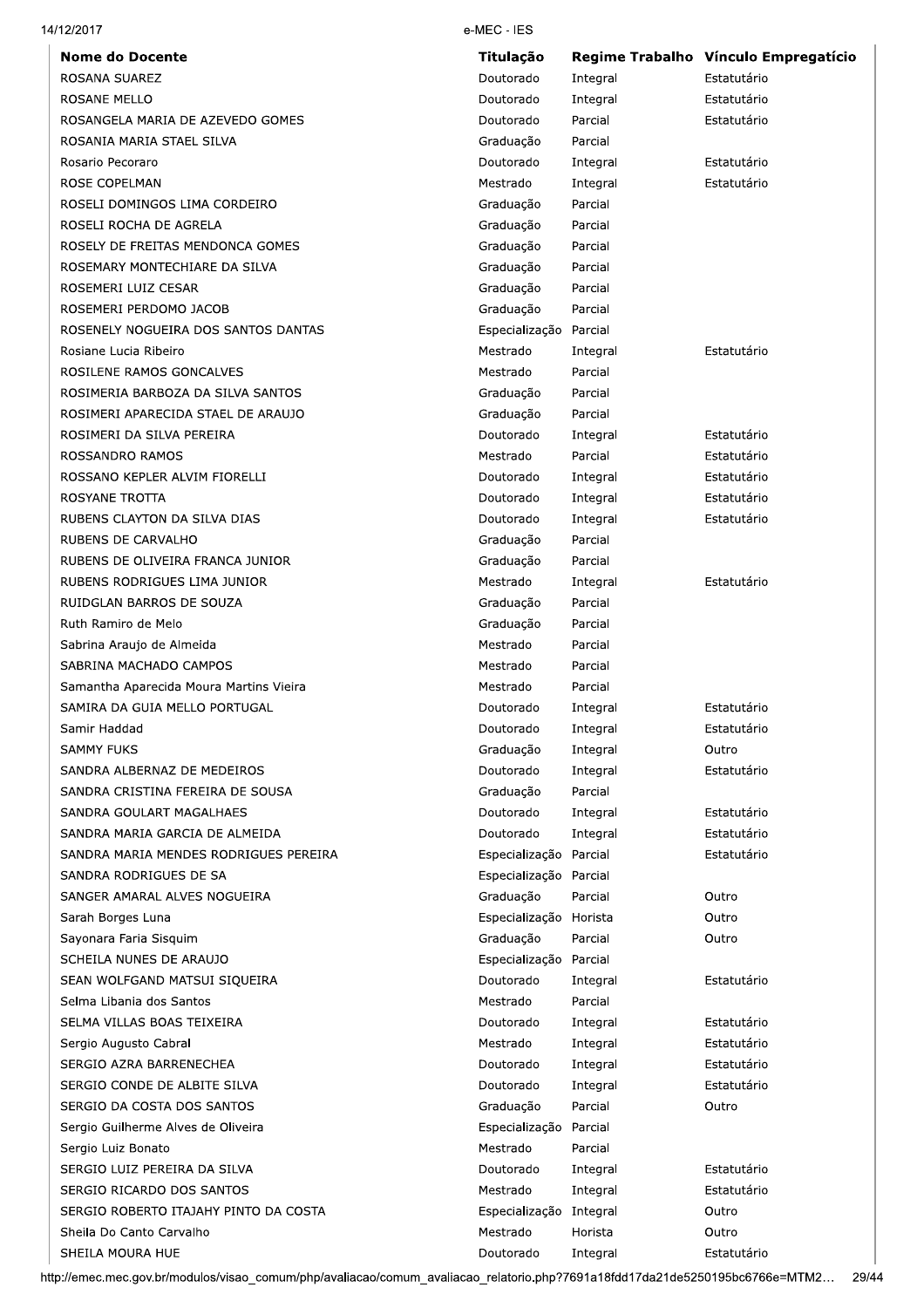**Nome do Docente** SIDNEY CUNHA DE LUCENA SIDNEY PINHEIRO DUARTE SILAS FANTIN Silvia Carla Pereira de Brito Fonseca SILVIA CRISTINA DE SOUZA TRAJANO SILVIA GARCIA SOBREIRA SILVIA HELIA SORIANO CORTES SILVIA MARIA MELO GONCALVES Silvia Maria Pinheiro Bonini Pereira SILVIA MARIA PINHEIRO BONINI PEREIRA SILVIA MATTOS NASCIMENTO Silvia Moreira Goulart Silvia Oliveira Cardoso SILVIO AUGUSTO MERHY SILVIO DA ROCHA CARVALHO SILVIO HENRIQUE GUIMARAES PEDROSA SIMONE DA ROCHA WEITZEL Simone Feigelson Deutsch Simone Fernandes Goncalves SIMONE MARIA BACELLAR LEAL FERREIRA Simone Mendes Carvalho SIMONE MENDONCA DE OLIVEIRA SIMONE PEREIRA MONTEIRO SIMONE SCHREIBER SIMONE SIQUEIRA PEREIRA SIMONE TAVARES VELOSO SOLANGE CAMPOS VICENTINI SONIA ALVES CUNHA DOS SANTOS SONIA CRISTINA DE MEDEIROS ROCHA SONIA DO NASCIMENTO SANTOS DA SILVA SONIA HELENA DA COSTA KAMINITZ SONIA MARIA DE ORNELLAS MENEZES SONIA MARIA SILVA DOS SANTOS Sonia Maria Vieira da Silva SONIA REGINA DA SILVA CARVALHO SONIA REGINA DE SOUZA SONIA REGINA MIDDLETON SONIZA VIEIRA ALVES LEON Stefanie Cavalcanti Freire STENIO KARLOS ALVIM FIORELLI STEVEN DUTT ROSS Suellem Priscila de Carvalho Cardoso SUELLEN ALICE LAMAS Suemy Yukizaki Susete Lemos De Freitas SUSIDARLEI FIDELIS DA M BORGES **SUZETE MOEDA MATTOS SYLVIA HELLER** TAHYSA MOTA MACEDO TAISA LISBOA MONTAGNER GOMES TAISSA LIMA TORRES DA SILVA Tais Veronica Cardoso Vernaglia TAIZA FARIA DE SOUZA TALITA BARBOSA DOMINGOS TALITA RIBEIRO DE SOUZA MELO TANIA ALICE CAPLAIN FEIX

TANIA CRISTINA DE OLIVEIRA VALENTE

e-MEC - IES

| Titulação      | <b>Regime Trabalho</b> | Vínculo Empregatício |
|----------------|------------------------|----------------------|
| Doutorado      | Integral               | Estatutário          |
| Especialização | Parcial                | Outro                |
| Doutorado      | Integral               | Estatutário          |
| Doutorado      | Integral               | Estatutário          |
| Mestrado       | Parcial                |                      |
| Doutorado      | Integral               | Estatutário          |
| Mestrado       | Integral               | Estatutário          |
| Doutorado      | Integral               | Estatutário          |
| Mestrado       | Parcial                |                      |
| Mestrado       | Parcial                |                      |
| Doutorado      | Integral               | Estatutário          |
| Doutorado      | Integral               | Estatutário          |
| Mestrado       | Parcial                | Outro                |
| Doutorado      | Integral               | Estatutário          |
| Mestrado       | Integral               | Estatutário          |
| Graduação      | Parcial                | Outro                |
| Doutorado      | Integral               | Estatutário          |
| Doutorado      | Integral               | Estatutário          |
| Graduação      | Parcial                |                      |
| Doutorado      | Integral               | Estatutário          |
| Doutorado      | Integral               | Estatutário          |
| Graduação      | Parcial                |                      |
| Especialização | Parcial                |                      |
| Doutorado      | Integral               | Estatutário          |
| Especialização | Parcial                |                      |
| Mestrado       | Parcial                | Estatutário          |
| Mestrado       | Integral               | Estatutário          |
| Mestrado       | Parcial                |                      |
| Graduação      | Parcial                |                      |
| Graduação      | Parcial                |                      |
| Mestrado       | Integral               | Estatutário          |
| Graduação      | Parcial                |                      |
| Especialização | Parcial                |                      |
| Especialização | Parcial                | Outro                |
| Doutorado      | Integral               | Estatutário          |
| Doutorado      | Integral               | Estatutário          |
| Mestrado       |                        | Estatutário          |
| Doutorado      | Integral               | Estatutário          |
|                | Integral               | Estatutário          |
| Mestrado       | Integral               |                      |
| Mestrado       | Parcial                | Estatutário          |
| Doutorado      | Integral               | Estatutário          |
| Mestrado       | Horista                | Outro                |
| Mestrado       | Horista                | Outro                |
| Doutorado      | Integral               | Estatutário          |
| Graduação      | Parcial                |                      |
| Doutorado      | Integral               | Estatutário          |
| Doutorado      | Integral               | Estatutário          |
| Doutorado      | Integral               | Estatutário          |
| Doutorado      | Integral               | Outro                |
| Mestrado       | Integral               | Estatutário          |
| Mestrado       | Integral               | Estatutário          |
| Mestrado       | Integral               | Estatutário          |
| Especialização | Parcial                |                      |
| Mestrado       | Integral               | Outro                |
| Graduação      | Parcial                | Outro                |
| Doutorado      | Integral               | Estatutário          |
| Doutorado      | Integral               | Estatutário          |
|                |                        |                      |

http://emec.mec.gov.br/modulos/visao\_comum/php/avaliacao/comum\_avaliacao\_relatorio.php?7691a18fdd17da21de5250195bc6766e=MTM2... 30/44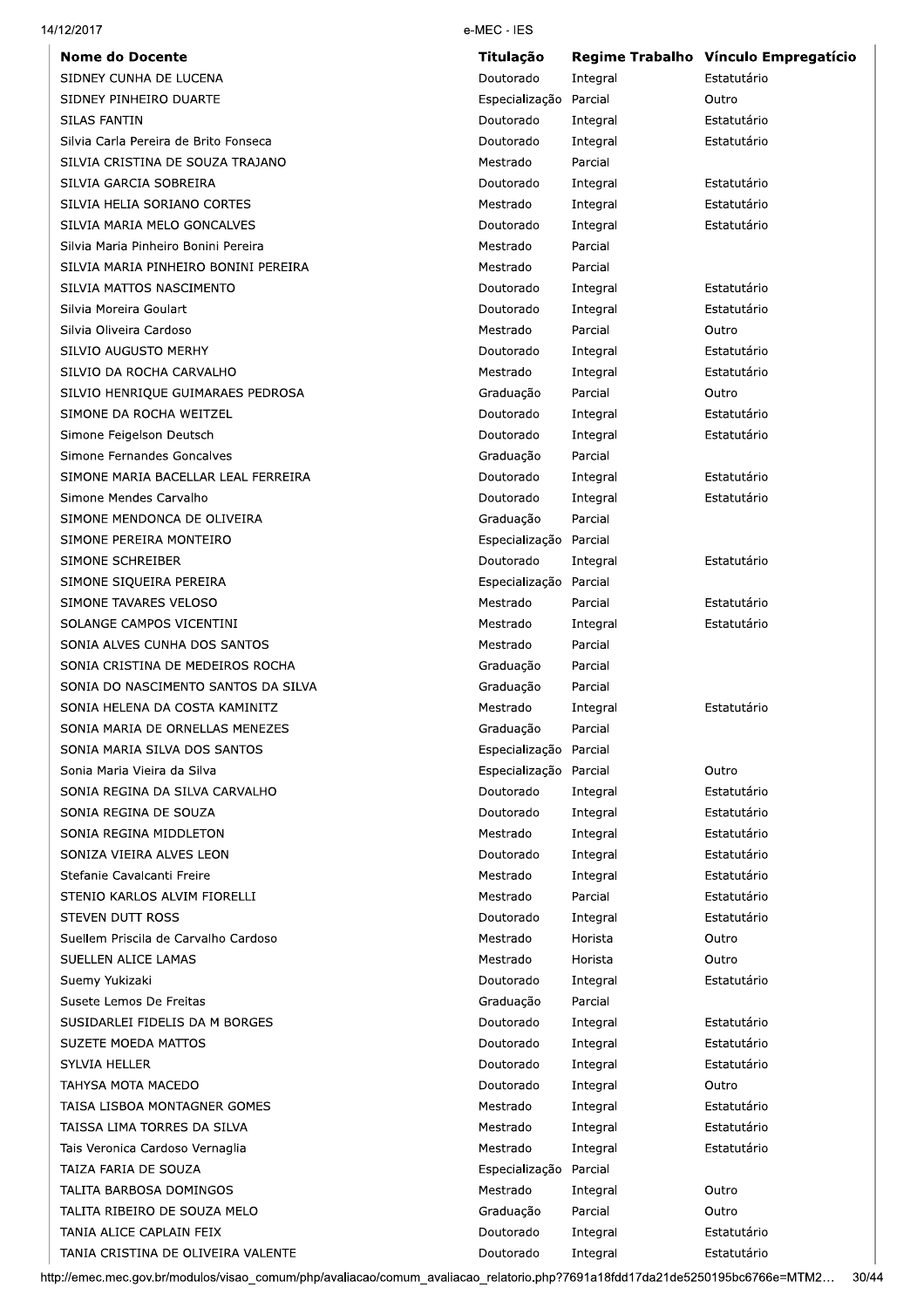| <b>Nome do Docente</b>                         | Titulação      |          | Regime Trabalho Vínculo Empregatício |
|------------------------------------------------|----------------|----------|--------------------------------------|
| TANIA DE REZENDE COZZI                         | Mestrado       | Parcial  |                                      |
| TANIA GUIMARAES OMENA                          | Mestrado       | Integral | Estatutário                          |
| TANIA MARA BARRETO ALVES                       | Graduação      | Parcial  |                                      |
| TANIA MARA TAVARES DA SILVA                    | Doutorado      | Integral | Estatutário                          |
| TANIA MARTA COSTA NHARY                        | Doutorado      | Parcial  |                                      |
| TATIANA ARENAS MORA                            | Graduação      | Parcial  |                                      |
| TATIANA ASSUMPCAO LIMA                         | Graduação      | Parcial  |                                      |
| TATIANA CASTRO FLORITO                         | Especialização | Parcial  |                                      |
| TATIANA DA MOTTA LIMA RAMOS                    | Doutorado      | Integral | Estatutário                          |
| TATIANA DE ALMEIDA                             | Mestrado       | Integral | Estatutário                          |
| TATIANA GABRICIO MARIA                         | Doutorado      | Integral | Outro                                |
| TELMA MARA BITTENCOURT BASSETTI SANTOS         | Doutorado      | Integral | Estatutário                          |
| TELMO JOSE DOS SANTOS MAGALHAES                | Mestrado       | Parcial  | Estatutário                          |
| TERESA CHRISTINA MARTINS CERQUEIRA DE OLIVEIRA | Graduação      | Parcial  |                                      |
| TERESA CRISTINA DE MIRANDA MENDONCA            | Doutorado      | Integral | Estatutário                          |
| TERESA CRISTINA FERREIRA GUTMAN                | Mestrado       | Integral | Estatutário                          |
| TERESA CRISTINA MOLLETA SCHEINER               | Doutorado      | Integral | Estatutário                          |
| Teresa Cristina Viveiro Catramby               | Doutorado      | Integral | Estatutário                          |
| <b>TERESA TONINI</b>                           | Doutorado      | Integral | Estatutário                          |
| TERESA VITORIA FERNANDES ALVES                 | Mestrado       | Parcial  | Outro                                |
| TERESINHA DE JESUS ESPIRITO SANTO DA SILVA     | Doutorado      | Integral | Estatutário                          |
| TEREZINHA DE SOUZA AGRA BELMONTE               | Doutorado      | Integral | Estatutário                          |
| TEREZINHA MARIA LOSADA MOREIRA                 | Doutorado      | Integral | Estatutário                          |
| Terezinha Martins dos Santos Souza             | Doutorado      | Integral | Estatutário                          |
| TEREZINHA MARTIRE                              | Doutorado      | Integral | Estatutário                          |
| terezinha ribeiro de miranda                   | Graduação      | Parcial  |                                      |
| THAIANA DA CUNHA FERREIRA MENDES               | Doutorado      | Integral | Estatutário                          |
| THAIS BARCELOS DIAS DA SILVA                   | Graduação      | Parcial  |                                      |
| THAIS DA SILVA FERREIRA                        | Mestrado       | Integral | Estatutário                          |
| THAISE DOS SANTOS SOARES                       | Graduação      | Horista  | Outro                                |
| THAIS FAGGIONI FREIRE                          | Mestrado       | Integral | Estatutário                          |
| THAIS SALEMA NOGUEIRA DE SOUZA                 | Doutorado      | Integral | Estatutário                          |
| THAIS STAEL SILVA                              | Graduação      | Parcial  |                                      |
| THAMY DA COSTA ANTUNES                         | Especialização | Parcial  |                                      |
| Thays Lima Gottgtroy de Carvalho               | Graduação      | Horista  | Outro                                |
| THEREZA CHRISTINA DOS SANTOS FIGUEIRA CARDOSO  | Mestrado       | Parcial  | Estatutário                          |
| THIAGO BOTTINO DO AMARAL                       | Doutorado      | Parcial  | Estatutário                          |
| THIAGO DE ABREU E LIMA FLORENCIO               | Mestrado       | Integral | Outro                                |
| THIAGO DE SOUZA DOS REIS                       | Mestrado       | Horista  | Outro                                |
| THIAGO EUGENIO LOREDO BETTA                    | Graduação      | Parcial  |                                      |
| THIAGO GRACINDO TRAJANO                        | Mestrado       | Integral | Estatutário                          |
| Tiago Batista dos Santos                       | Mestrado       | Integral | Estatutário                          |
| TIENE ANDRE FILISBINO                          | Especialização | Parcial  | Outro                                |
| TUANE CRISTINE RAMOS GONCALVES VIEIRA          | Doutorado      | Horista  | Outro                                |
| Uhelinton Fonseca Viana                        | Mestrado       | Horista  | Outro                                |
| UIARA BARROS OTERO                             | Graduação      | Parcial  | Outro                                |
| ULISSES CERQUEIRA LINHARES                     | Mestrado       | Integral | Estatutário                          |
| VALERIA CARNEIRO DE MENDONCA                   | Especialização | Parcial  |                                      |
| VALERIA CRISTINA LOPES WILKE                   | Doutorado      | Integral | Estatutário                          |
| VALERIA CRISTINA SOARES FURTADO BOTELHO        | Doutorado      | Integral | Estatutário                          |
| VALERIA DE SOUZA REZENDE                       | Graduação      | Parcial  |                                      |
| VALERIA FERREIRA PECANHA PALHARES              | Graduação      | Parcial  |                                      |
| VALERIA LIMA GUIMARAES                         | Doutorado      | Integral | Estatutário                          |
| VALERIA MAGALHAES AGUIAR                       | Doutorado      | Integral | Estatutário                          |
| VANDERLEI VAZELESK RIBEIRO                     | Doutorado      | Integral | Estatutário                          |
| VANESA DE ALMEIDA FERREIRA CORREA              | Mestrado       | Integral | Estatutário                          |
| VANESSA BEZERRA DE SOUZA                       | Doutorado      | Integral | Estatutário                          |
|                                                |                |          |                                      |

14/12/2017

http://emec.mec.gov.br/modulos/visao\_comum/php/avaliacao/comum\_avaliacao\_relatorio.php?7691a18fdd17da21de5250195bc6766e=MTM2... 31/44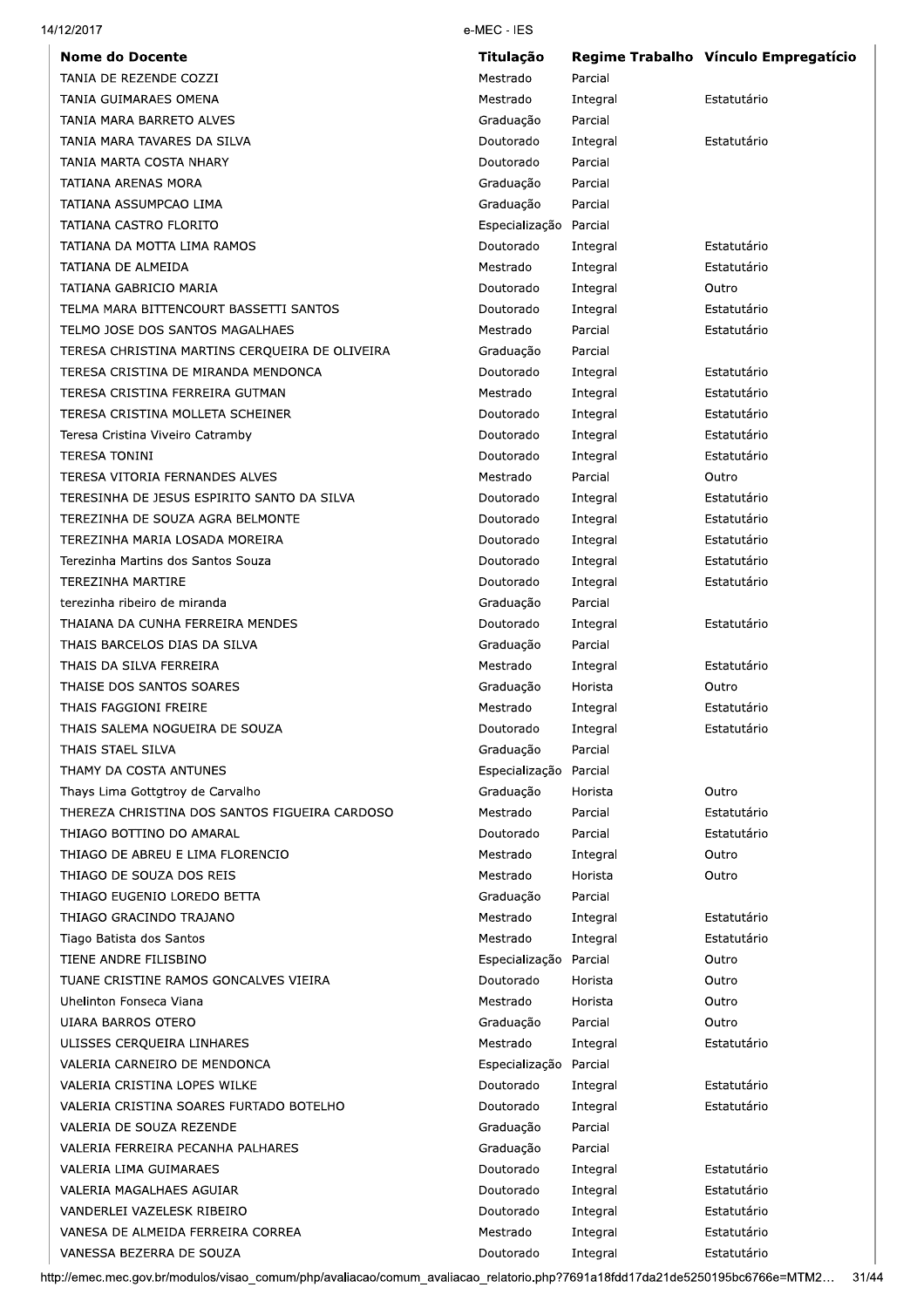| <b>Nome do Docente</b>                     | <b>Titulação</b>        |          | Regime Trabalho Vínculo Empregatício |
|--------------------------------------------|-------------------------|----------|--------------------------------------|
| VANESSA CANDIDA DE SOUZA                   | Especialização          | Parcial  |                                      |
| VANESSA GALHARDO DE CASTRO                 | Graduação               | Parcial  |                                      |
| VANESSA PAIM COSTA                         | Especialização Parcial  |          |                                      |
| VANESSA TEIXEIRA DE OLIVEIRA               | Doutorado               | Integral | Estatutário                          |
| VANESSA VIEIRA DE LIMA                     | Graduação               | Parcial  | Outro                                |
| VANIA CERDEIRA GUARNIERI                   | Graduação               | Parcial  |                                      |
| VANIA MARIA FELIX DIAS                     | Doutorado               | Integral | Estatutário                          |
| VANIA MARINS NOBRE                         | Mestrado                | Integral | Estatutário                          |
| VANILDES VIEIRA DA CUNHA                   | Especialização Parcial  |          |                                      |
| VERA CAROLINA BORDALLO BITTENCOURT         | Doutorado               | Integral | Estatutário                          |
| VERA LUCIA BOGEA BORGES                    | Doutorado               | Integral | Estatutário                          |
| VERA LUCIA DA SILVA SANTOS GREGORIO        | Mestrado                | Parcial  |                                      |
| VERA LUCIA DOYLE LOUZADA DE MATTOS DODEBEI | Doutorado               | Integral | Estatutário                          |
| VERA LUCIA FREITAS DE MOURA                | Doutorado               | Integral | Estatutário                          |
| VERA LUCIA MARTINS CERQUEIRA DE SOUSA      | Graduação               | Parcial  |                                      |
| VERA MARIA PEREIRA HERMANO                 | Mestrado                | Integral | Estatutário                          |
|                                            |                         |          |                                      |
| VERA REGINA LOUREIRO SILVA                 | Mestrado                | Integral | Estatutário                          |
| VERONICA AZEVEDO WANDER BASTOS             | Mestrado                | Integral | Estatutário                          |
| <b>VERONICA RAMOS PINTO</b>                | Graduação               | Parcial  |                                      |
| VERONICA RUIZ MACHADO                      | Graduação               | Parcial  |                                      |
| VICENTE AGUILAR NEPOMUCENO DE OLIVEIRA     | Mestrado                | Integral | Estatutário                          |
| VICTOR AUGUSTUS MARIN                      | Doutorado               | Integral | Estatutário                          |
| VICTOR EMMANUEL TEIXEIRA MENDES ABALADA    | Mestrado                | Parcial  |                                      |
| VILMA BARBOSA SOARES                       | Mestrado                | Parcial  | Estatutário                          |
| VILMA SODRE MELO                           | Graduação               | Parcial  |                                      |
| Vincenzo Cambria                           | Doutorado               | Integral | Estatutário                          |
| VINICIUS ASSUNCAO ALBRICKER                | Mestrado                | Integral | Estatutário                          |
| VINICIUS DE SOUZA TOLENTINO                | Mestrado                | Integral | Outro                                |
| VINICIUS MARTINS DE MENEZES                | Doutorado               | Parcial  | Estatutário                          |
| VINICIUS MOREIRA ROZA                      | Especialização Parcial  |          |                                      |
| Vinicius Nunes Delazeri                    | Graduação               | Horista  | Outro                                |
| VIRNA MAC CORD CATAO                       | Mestrado                | Parcial  |                                      |
| Vitor de Araujo Alves                      | Mestrado                | Horista  | Outro                                |
| Vivian Castilho da Costa                   | Doutorado               | Integral | Estatutário                          |
| VIVIANE BECKER NARVAES                     | Mestrado                | Integral | Estatutário                          |
| Viviane da Costa dos Santos Eduardo        | Especialização          | Horista  | Outro                                |
| Viviane da Silva Stellet Pereira           | Graduação               | Parcial  |                                      |
| VIVIANE DA SILVA ZIMMERMANN                | Graduação               | Parcial  | Outro                                |
| Viviane de Carvalho Cid                    | Graduação               | Horista  | Outro                                |
| VIVIANE LEITE LUCAS AZEVEDO                | Mestrado                | Parcial  |                                      |
| VIVIANE MARQUES DA SILVA NEVES             | Doutorado               | Horista  | Outro                                |
| Viviane Menezes de Amorim                  | Mestrado                | Horista  | Outro                                |
| VIVIANE SOARES LANCA MOREIRA               | Mestrado                | Parcial  | Outro                                |
|                                            |                         |          |                                      |
| VIVIAN PINTO DE ALMEIDA                    | Graduação               | Horista  | Outro                                |
| <b>VIVIAN SCHUTZ</b>                       | Doutorado               | Integral | Estatutário                          |
| VLADIMIR SIBYLLA PIRES                     | Doutorado               | Integral | Estatutário                          |
| WAGNER BATISTA PINHEIRO                    | Mestrado                | Parcial  |                                      |
| WAGNER MARTIGNONI DE FIGUEIREDO            | Doutorado               | Integral | Estatutário                          |
| WALDER GERVASIO VIRGULINO DE SOUZA         | Doutorado               | Integral | Estatutário                          |
| WALTER DE ARAUJO EYER SILVA                | Doutorado               | Integral | Estatutário                          |
| WALTER DOS SANTOS RODRIGUES                | Mestrado                | Integral | Estatutário                          |
| WALTER KISCHINHEVSKY                       | Graduação               | Parcial  | Estatutário                          |
| WANDERSON FERNANDES DE CARVALHO            | Doutorado               | Integral | Estatutário                          |
| WELLINGTON MENDONCA DE AMORIM              | Doutorado               | Integral | Estatutário                          |
| WENCESLAU TEODORO CORAL                    | Graduação               | Parcial  |                                      |
|                                            | Especialização Integral |          | Estatutário                          |
| WESLLEY ZEFERINO VIEIRA                    |                         | Integral | Estatutário                          |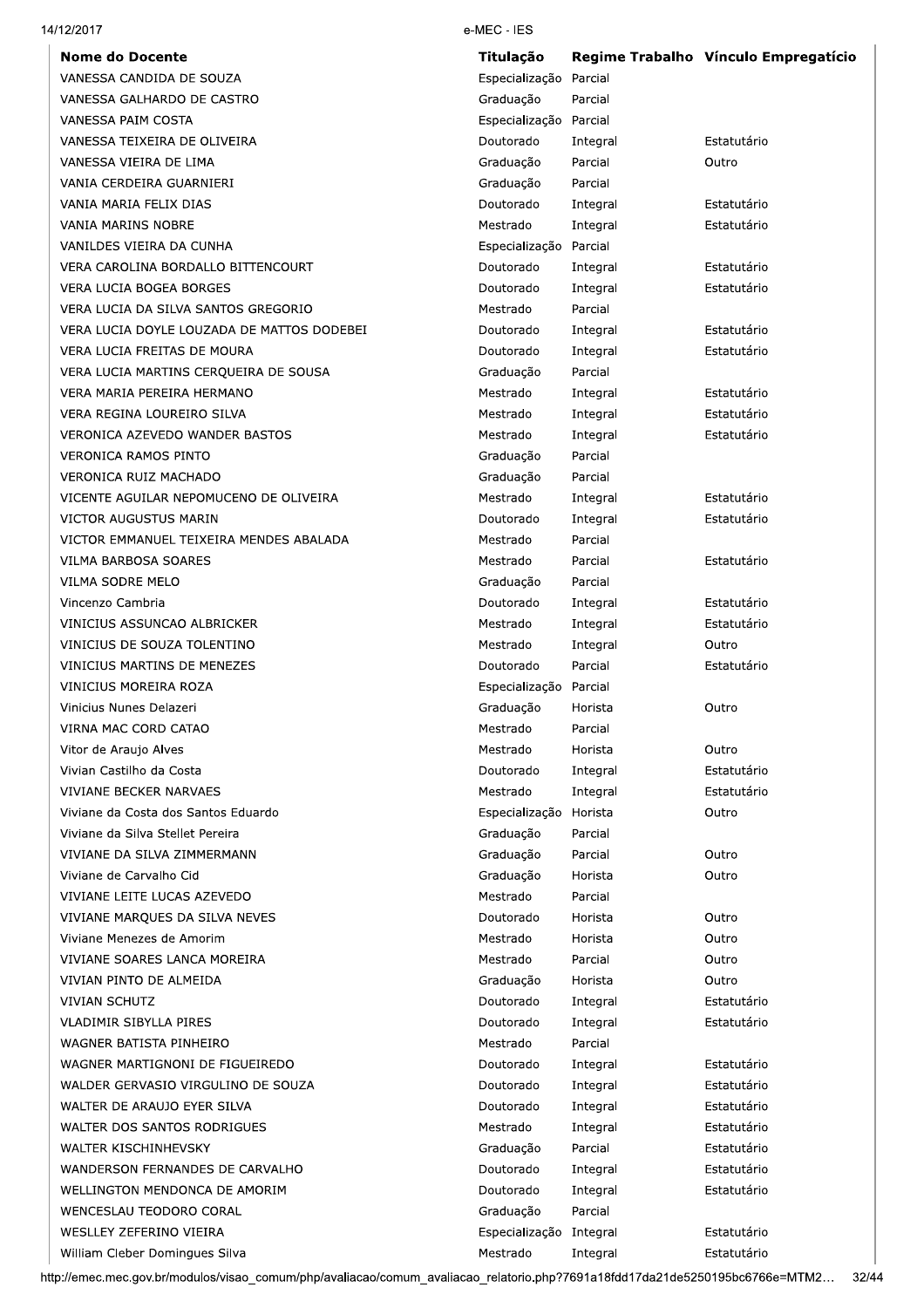| 14/12/2017 |                                   | e-MEC - IES |          |                                      |
|------------|-----------------------------------|-------------|----------|--------------------------------------|
|            | Nome do Docente                   | Titulacão   |          | Regime Trabalho Vínculo Empregatício |
|            | William David Moran Herrera       | Mestrado    | Integral | Estatutário                          |
|            | WILLIS SANTIAGO GUERRA FILHO      | Doutorado   | Integral | Estatutário                          |
|            | YARA LUCIA MENDES FURTADO DE MELO | Doutorado   | Parcial  | Estatutário                          |
|            | YEDA DE OLIVEIRA MONTEIRO         | Graduacão   | Parcial  |                                      |
|            | ZALINDA ELISA CARNEIRO CARTAXO    | Doutorado   | Integral | Estatutário                          |
|            | ZELINDA ANDRADE DOS SANTOS        | Mestrado    | Integral | Estatutário                          |
|            | ZILENE MOREIRA PEREIRA            | Mestrado    | Parcial  |                                      |

### **CATEGORIAS AVALIADAS**

### Dimensão 1: A missão e o Plano de Desenvolvimento Institucional (PDI)

1.1. Implementação do PDI, considerando as metas e as ações institucionais previstas e a estrutura e os procedimentos administrativos. Conceito referencial mínimo de qualidade: Quando as propostas constantes do PDI estão sendo adequadamente implementadas, com as funções, os órgãos e os sistemas de administração/gestão adequados ao funcionamento dos cursos e das demais ações existentes, e à efetiva implantação das ações e dos cursos previstos. 1.2. Articulação entre o PDI e os processos de avaliação  $\overline{\mathbf{z}}$ institucional (auto-avaliação e avaliações externas) Conceito referencial mínimo de qualidade: Quando os resultados da auto-avaliação e das avaliações externas são adequadamente utilizados como subsídios para a revisão permanente do PDI, e constata-se a existência de ações acadêmicas e administrativas consequentes aos processos avaliativos.

### **CONSIDERAÇÕES SOBRE A DIMENSÃO 1**

A Universidade Federal do Estado do Rio de Janeiro (UNIRIO) apresentou no e-mec o novo PDI (2017-2021) e sua missão, visão e princípios estão inicialmente citados. A sua missão está enunciada como: "Produzir e disseminar o conhecimento nos diversos campos do saber, contribuindo para o exercício pleno da cidadania, mediante formação humanista, crítica e reflexiva, preparando profissionais competentes e atualizados para o mundo do trabalho e para a melhoria das condições de vida da sociedade". A IES pretende "Ser reconhecida como centro de referência na produção e difusão de conhecimento científico, tecnológico, artístico e cultural, comprometido com as transformações da sociedade e com a transparência organizacional". Está alicercada em doze princípios: "conduta ética; humanismo; democracia e participação; pluralismo teórico-metodológico; universalidade do conhecimento; Interdisciplinaridade do conhecimento; excelência; indissociabilidade entre ensino, pesquisa e extensão; inserção regional, nacional e internacional; natureza pública; gratuidade do ensino de Graduação e sustentabilidade.

As metas e ações previstas no PDI estão focadas nas diversas áreas de ensino de seus cursos de graduação e pós-graduação, os quais envolvem o ensino, a pesquisa e a extensão e estão organizados nos seis Centro Acadêmicos, totalizando: 44 cursos de graduação na modalidade presencial e 4 cursos na modalidade a distância; 35 Pós-Graduação Stricto Sensu e 74 Pós-Graduação Lato Sensu.

A partir da análise documental disponibilizada e das reuniões in-loco com os discentes, docentes, gestores e quadro técnico administrativo, foi possível constatar que as metas e ações constantes do PDI (2017-2021) estão sendo adequadamente implementadas sob as responsabilidades dos setores competentes em acordo com a estrutura organizacional da IES que contempla três órgãos gerais (deliberativos, consultivos e/ou executivos): Órgão de Administração Superior; Órgão de Administração Setorial e Órgãos de Apoio Administrativo (Art.2, Cap I do Regimento Interno).

A Administração Superior é formada pelo Conselho Universitário; Conselho de Ensino e Pesquisa; Conselho de Curadores e Reitoria.

A Administração Setorial é representada pelos Centros Universitários que reúnem diversos departamentos em acordo com as especificidades das áreas de conhecimento e dos objetivos de ensino, de pesquisa e de extensão. Cada Centro Universitário tem um Conselho e Decania. Têm-se os seguintes centros: CCBS - Centro de Ciências Biológicas e da Saúde; CCET - Centro de Ciências Exatas e Tecnologia; CCH - Centro de Ciências Humanas e Sociais; CCPJ - Centro de Ciências Jurídicas e Políticas; CLA - Centro de Letras e Artes

Os órgãos de apoio administrativo da Reitoria e dos Centros Universitários são definidos em seus regimentos próprios.

Ouanto à articulação entre o PDI e os processos de avaliação institucional no contexto da autoavaliação, constatou-se a partir do último relatório da CPA, de 2016 e a partir da reunião in-loco com membros da CPA que há um processo em movimento que ainda não atingiu o ciclo requerido no sentido de que os resultados da autoavaliação estejam plenamente utilizados como subsídios para a revisão permanente do PDI.

A CPA foi totalmente renovada em 2016 e os atuais membros demonstraram na reunião in-loco que tiveram que consolidar inicialmente uma análise preliminar no sentido de documentar a história da IES no contexto do processo de avaliação institucional. Atualmente a participação efetiva da comunidade externa tem fortalecido muito o grupo e as primeiras ações já vem sendo visualizadas, mas ainda sem resultados apontados e divulgados. O espaço físico para a instalação da CPA; o suporte institucional do setor de estatística, e a participação efetiva da comunidade externa foram aspectos citados como relevantes para o momento atual.

Segundo documentos e depoimentos de gestores o PDI (2017-2021) foi elaborado com metodologias voltadas à gestão orientada a resultados, e dessa forma o seu monitoramento será contínuo e envolve todos os gestores dos diversos Centros da IES. Além disso, há também o monitoramento requerido em documentos legais da Administração Pública, incluindo aqueles com os quais o PDI está alinhado: PNE, PPA, Plano de Desenvolvimento da Educação, PNAES, PNPG, dentre outros.

Assim, os indicadores da dimensão avaliada configuram um quadro SIMILAR do que expressa o referencial mínimo de qualidade.

## Conceito da Dimensão 1

# $\mathbf{z}$

Dimensão 2: A política para o ensino (graduação e pós-graduação), a pesquisa, a extensão e as respectivas normas de operacionalização, incluídos os procedimentos para estímulo à produção acadêmica, as bolsas de pesquisa, de monitoria e demais modalidades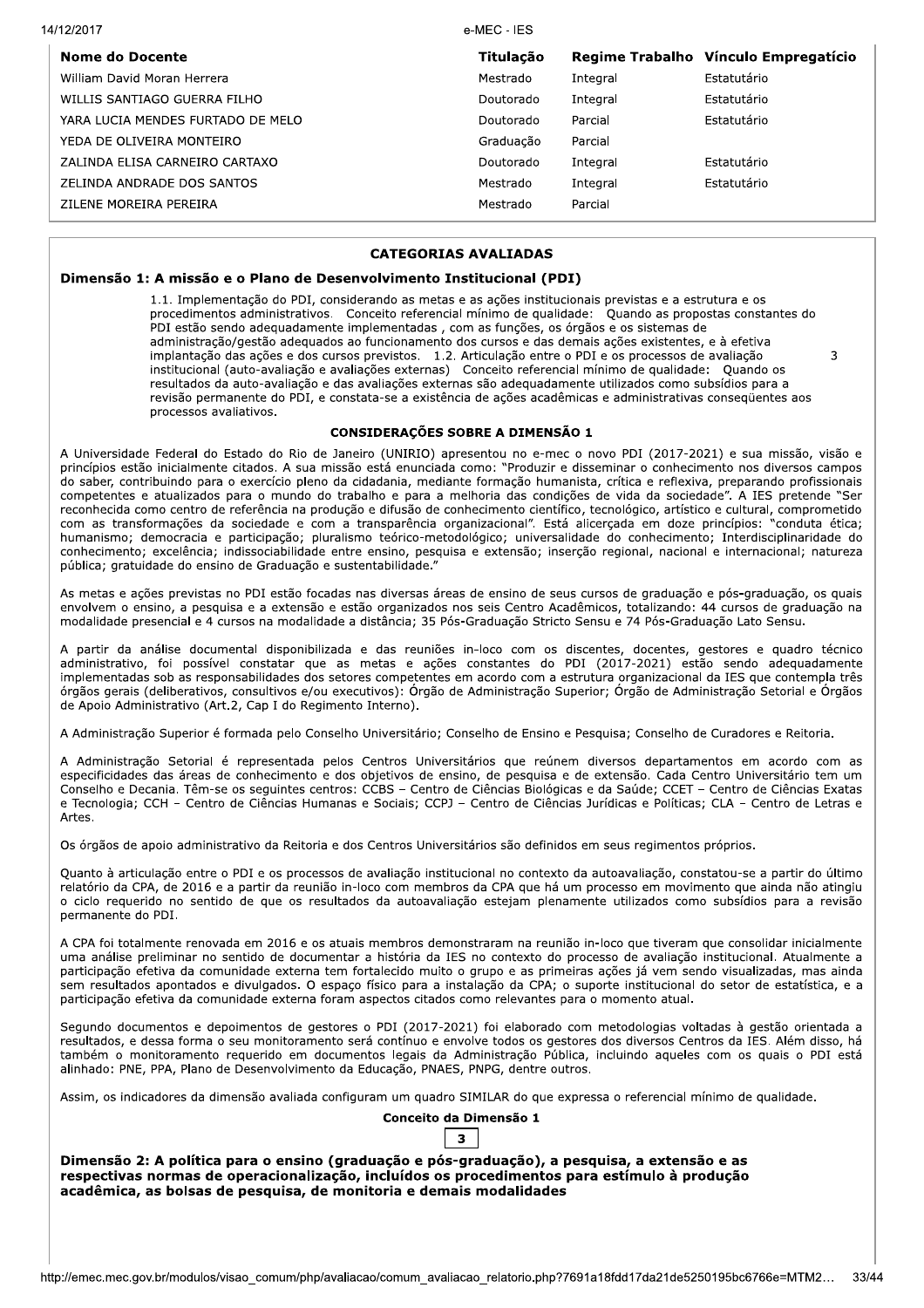### Dimensão 1: A missão e o Plano de Desenvolvimento Institucional (PDI)

2.1. Coerência das políticas de ensino, pesquisa e extensão com os documentos oficiais Conceito referencial mínimo de qualidade Quando as políticas de ensino, pesquisa e extensão praticadas pelas IES estão coerentes com o PDI. 2.2. Políticas institucionais para cursos de graduação (bacharelados, licenciaturas e de tecnologia) e cursos seqüenciais (quando for o caso), na modalidade presencial, e suas formas de operacionalização. Conceito referencial mínimo de qualidade Quando as atividades realizadas nos cursos de graduação e cursos seqüenciais (quando for o caso), na modalidade presencial, garantem os referenciais mínimos de qualidade desses cursos. 2.3. Políticas institucionais para cursos de graduação (bacharelados, licenciaturas e de tecnologia) e cursos seqüenciais (quando for o caso), na modalidade a distância, e suas formas de operacionalização (indicador exclusivo para IES credenciada para modalidade a distância). Conceito referencial mínimo de qualidade Quando as atividades realizadas nos cursos de graduação e cursos seqüenciais (quando for o caso), na modalidade a distância, garantem os referenciais mínimos de qualidade desses cursos.<br>
distância, garantem os referenciais mínimos de qualidade desses cursos.<br>
2.4. Políticas institucionais para cursos de pós-graduação (lato sensu e str Conceito referencial mínimo de qualidade Universidades Quando as atividades realizadas nos cursos de pósgraduação (lato sensu e stricto sensu), na modalidade presencial, resultam de diretrizes de ações, são acessíveis ao conhecimento da comunidade, observam rigorosos critérios de qualidade e estão adequadamente implantadas e acompanhadas ; além disso, a IES possui pelo menos 04 (quatro) programas de pós-graduação stricto sensu, todos recomendados pela CAPES, havendo, dentre estes, no mínimo, um curso de doutorado. Centros Universitários e Faculdades Quando as atividades realizadas na pós-graduação (lato sensu e stricto sensu), na modalidade presencial, observam os referenciais de qualidade desses cursos, resultam de diretrizes de ações, são acessíveis ao conhecimento da comunidade e estão adequadamente implantadas e acompanhadas. 2.5. Políticas institucionais para cursos de pós-graduação lato sensu e strito sensu na modalidade a distância, e suas formas de operacionalização (indicador exclusivo para IES credenciada para modalidade a distância). Conceito referencial mínimo de qualidade Quando as atividades realizadas na pós-graduação lato sensu e strito sensu, na modalidade a distância, observam os referenciais de qualidade desses cursos, resultam de diretrizes de ações, são acessíveis ao conhecimento da comunidade e estão adequadamente implantadas e acompanhadas . 2.6. Políticas institucionais de pesquisa e de iniciação científica e suas formas de operacionalização. Conceito referencial mínimo de qualidade Ouando as atividades de pesquisa e de iniciação científica resultam de diretrizes de ações, e estão adequadamente implantadas e acompanhadas, com participação de número significativo de professores e estudantes. 2.7. Políticas institucionais de extensão e formas de sua operacionalização, com ênfase à formação inicial e continuada e à relevância social. Conceito referencial mínimo de qualidade Quando as atividades de extensão resultam de diretrizes de ações adequadamente implantadas e acompanhadas ; além disso, verifica-se a sua relevância acadêmica, científica e social no entorno institucional, e a sua vinculação com a formação acadêmica do aluno.

 $\overline{4}$ 

#### **CONSIDERAÇÕES SOBRE A DIMENSÃO 2**

A política de ensino (graduação e pós-graduação) da Universidade está em acordo com o PDI (2017-2021): "está alicercada em três grandes eixos: valorização do ensino de Graduação e Pós-Graduação; universalização do ensino; acompanhamento e avaliação da Graduação e da Pós-Graduação."

Para o ensino de graduação tem-se um processo de valorização baseado nas premissas: "flexibilização dos currículos; estímulo ao programa de mobilidade acadêmica; articulação entre ensino, pesquisa, inovação, extensão e cultura; uso das TICs".

A universalização do Ensino ficou focada para a inclusão social e a UNIRIO assumiu que a forma de ingresso atualmente está comprometida com a adesão à política de ações afirmativas estabelecidas pelo Sistema de Seleção Unificada (SiSu). A IES pretende consolidar e ampliar a oferta de Graduação na modalidade a distância. Cita ainda a participação no Programa de Estudantes-Convênio (PECG), com oportunidades de formação superior de estrangeiros de países em desenvolvimento.

Várias ações estão previstas no PDI, visando consolidar a cultura de avaliação interna e externa além de acompanhar as ações propostas no PDI.

A IES assume a indissociabilidade entre ensino, pesquisa e extensão. Nas entrevistas in loco com docentes e discentes foi possível perceber que a pesquisa e a extensão estão sendo desenvolvida nos cursos de graduação e pós-graduação. Há programas e projetos destacados tais como: Semana de Ensino de Graduação; Jornada Científica; Encontros de Extensão e Jornadas da Pós-Graduação e da Inovação. Em documentos publicados pela Pró-Reitoria de Extensão e Cultura da UNIRIO foi também possível perceber que todos os centros efetivamente a Extensão e Cultura são evidenciadas sob a forma do desenvolvimento de programas e projetos que visam o desenvolvimento social.

A IES tem diversos programas, como: o Programa de Educação Tutorial (PET/UNIRIO); Monitoria; Programa de Tutoria Especial (PROTES); Programa de Acompanhamento ao discente de Graduação (PRADIG); Programa de Acompanhamento de Alunos Egressos (PROJOIA) e o Programa Institucional de Bolsa de Iniciação à Docência (PIBID) voltados para os discentes de seus cursos.

Em acordo com o PDI (2017-2021) tem-se que a "Pesquisa na UNIRIO tem sido conduzida no sentido de fomentar a formação de recursos humanos para execução e/ou orientação de pesquisas sob as suas diferentes formas, bem como promover o desenvolvimento e a produção regular da pesquisa científica e tecnológica nas diversas áreas do conhecimento sob seus domínios."

Foi possível observar que os diversos grupos de pesquisas envolvem projetos de grande relevância em todas as áreas de conhecimentos dos seus cursos de graduação e pós-graduação. Há envolvimento de estudantes em nível de Iniciação Científica e há produção científica de estudantes de Pós-graduação e de docentes pesquisadores, já reconhecidas internacionalmente.

A pesquisa, por meio da DPq e por intermédio de Editais recebe fomentos e há apoio para estudos e pesquisas interdisciplinares. O Programa de Iniciação Científica da UNIRIO (IC/UNIRIO) se desenvolve por meio de projetos de pesquisa e alinham-se com o compromisso institucional de propiciar formação qualificada, direcionada para desenvolver a criatividade e o pensamento crítico, propiciando o fortalecimento do processo da aprendizagem envolvendo o ensino e a pesquisa.

Dentre os diversos programas podemos citar a parceria da UNIRIO com Latin America Social Innovation Network (LASIN), rede financiada pela Comissão Europeia, composta por 13 parceiros de quatro países da América Latina: Brasil, Chile, Colômbia e Panamá. Com duração de três anos (2016-2018), o projeto propõe o desenvolvimento de um novo modelo para integração socioeconômica da Universidade, baseado em atividades curriculares e extracurriculares, materiais e ferramentas de aprendizagem, treinamentos e monitoria nas instituições-parceiras com o objetivo de promover e apoiar a inovação social.

No PDI (2017-2021) tem-se que as ações de Extensão adquirem maior efetividade se estiverem vinculadas ao processo de formação de pessoas (Ensino) e de geração de conhecimento (Pesquisa). Assim, no âmbito da relação entre Pesquisa e Ensino, a diretriz Indissociabilidade Ensino - Pesquisa - Extensão propicia possibilidades importantes na trajetória acadêmica do discente e docente.

São oito as áreas temáticas para desenvolvimento de ações relacionadas com a Extensão Universitária, conforme a sequir: Comunicação; Cultura; Direitos humanos e justiça; Educação; Meio Ambiente; Saúde; Tecnologia e Produção; Trabalho.

http://emec.mec.gov.br/modulos/visao\_comum/php/avaliacao/comum\_avaliacao\_relatorio.php?7691a18fdd17da21de5250195bc6766e=MTM2... 34/44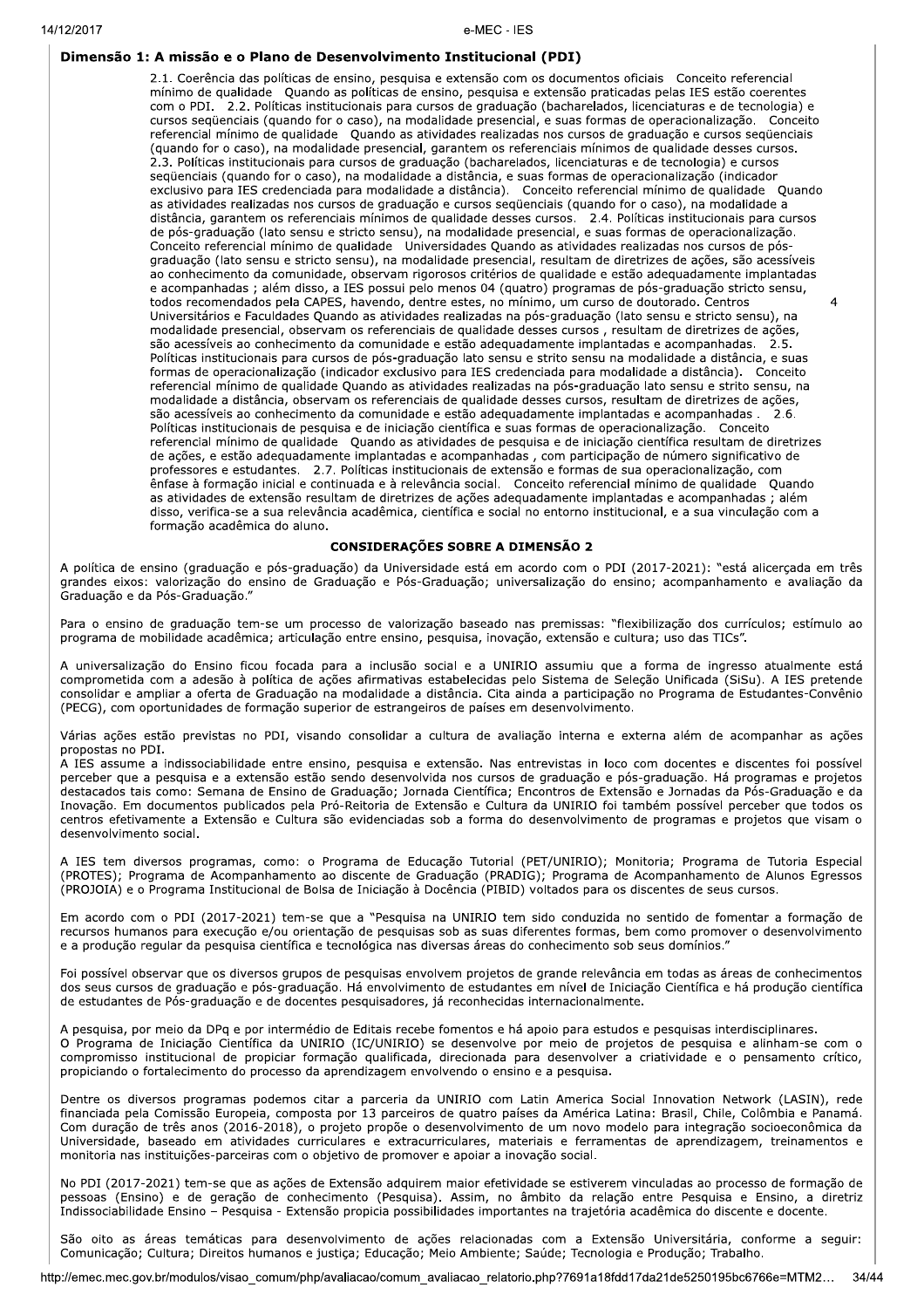### Dimensão 1: A missão e o Plano de Desenvolvimento Institucional (PDI)

No contexto da oferta de cursos na modalidade a distância, a UNIRIO tem apenas 4 cursos na modalidade a distância e são oferecidos em 22 polos do Estado do Rio de Janeiro, da parceria do Consórcio com o Centro de Educação Superior a Distância do Estado do Rio de Janeiro - CEDERJ, pactuado a partir do Acordo de Cooperação Técnica assinado pela Fundação Centro de Ciências e Educação Superior a Distância e as Universidades envolvidas dentre estas a UNIRIO.

Para a Pós-Graduação, a IES assume o fortalecimento do ensino especializado e oferece cursos em diversas áreas do conhecimento. incluindo cursos de Mestrado e Doutorado Acadêmicos e Profissionais. No contexto do Lato Sensu, têm as especializações e Residências Médica, de Enfermagem e Multiprofissional em Áreas da Saúde.

Atualmente, a UNIRIO possui 26 Programas de Pós-Graduação Stricto Sensu que oferecem 35 cursos, sendo 9 de Doutorado, 15 de Mestrado Acadêmico e 11 de Mestrado Profissional.

A Extensão e Cultura, possui normas de operacionalização, publicadas e atualizadas no site da instituição, e há estimulo para a permanência dos discentes, pela concessão de diferentes modalidades de bolsas, a saber: Programa Institucional de Bolsa de Cultura (PIBCUL). Programa Institucional de Bolsa de Extensão (PIBEX) e Bolsa de Formação em Políticas Públicas de Acessibilidade (PPA), bem como, a produção acadêmica, pela participação na produção de revistas (Raízes e Rumos, Chronos) e de livros.

A política de internacionalização da UNIRIO se operacionaliza a partir de: Cooperação internacional, formalizada através de Acordos de Mutua Cooperação Acadêmica, assinados entre a UNIRIO e Instituições de Ensino Superior (IES) do cenário internacional; Mobilidade Acadêmica Internacional para estudantes, docentes e técnico-administrativos; Inserção/participação da UNIRIO em redes de cooperação acadêmica do cenário internacional; Representação/participação da UNIRIO em fóruns e instâncias (diplomáticas, acadêmicas e civis) que tratem da internacionalização do ensino superior no contexto nacional e internacional, não existindo diferença os estudantes da modalidade presencial e EAD.

As bolsas são ofertadas por meio do Programa Santander Universidades em duas modalidades: Bolsas Ibero-Americanas para Estudantes de Graduação Santander Universidades e Programa Fórmula de Bolsas de Mobilidade Internacional Santander Universidades; do Programa de Mobilidade Acadêmica Regional para Cursos Acreditados no Mercosul (MARCA), do Programa de Mobilidade para Pós-Graduação da Macro Universidades Públicas de América Latina e Caribe; do Colégio Doutoral Tordesillas de Enfermagem, do Programa Participação Universitária Para o Desenvolvimento Econômico e Social na América Latina PUEDES/ERASMUS MUNDUS e do Programa de Alianças para a Educação e Capacitação PAEC-OEA-GCUB, sob a coordenação do Grupo Coimbra de Universidades Brasileiras (GCUB).

Assim, os indicadores da dimensão avaliada configuram um quadro ALÉM do que expressa o referencial mínimo de qualidade.

#### Conceito da Dimensão 2



Dimensão 3: A responsabilidade social da instituição, considerada especialmente no que se refere à sua constribuição em relação à inclusão social, ao desenvolvimento econômico e social, à defesa do meio ambiente, da memória cultural, da produção artística e do patrimônio cultural

> 3.1. Coerência das ações de responsabilidade social com as políticas constantes dos documentos oficiais. Conceito referencial minimo de qualidade Quando as ações de responsabilidade social praticadas pelas IES estão coerentes com o PDI. 3.2. Relações da IES com a sociedade; setor público, setor privado e mercado de trabalho. Conceito referencial minimo de qualidade Quando as relações da IES com os setores da sociedade resultam de diretrizes institucionais e estão adequadamente implantadas e acompanhadas, incluindo ações para o desenvolvimento sócio-econômico e educacional da região. 3.3. Relações da IES com a sociedade: inclusão social. 4 Conceito referencial minimo de qualidade Quando as ações da IES com vista à inclusão social resultam de diretrizes institucionais e estão adequadamente implantadas e acompanhadas . 3.4. Relações da IES com a sociedade: defesa do meio ambiente, da memória cultural, da produção artística e do patrimônio cultural. Conceito referencial minimo de qualidade Quando as ações da IES com vistas à defesa do meio ambiente, do patrimônio cultural e da produção artística resultam de diretrizes institucionais e estão adequadamente implantadas e acompanhadas.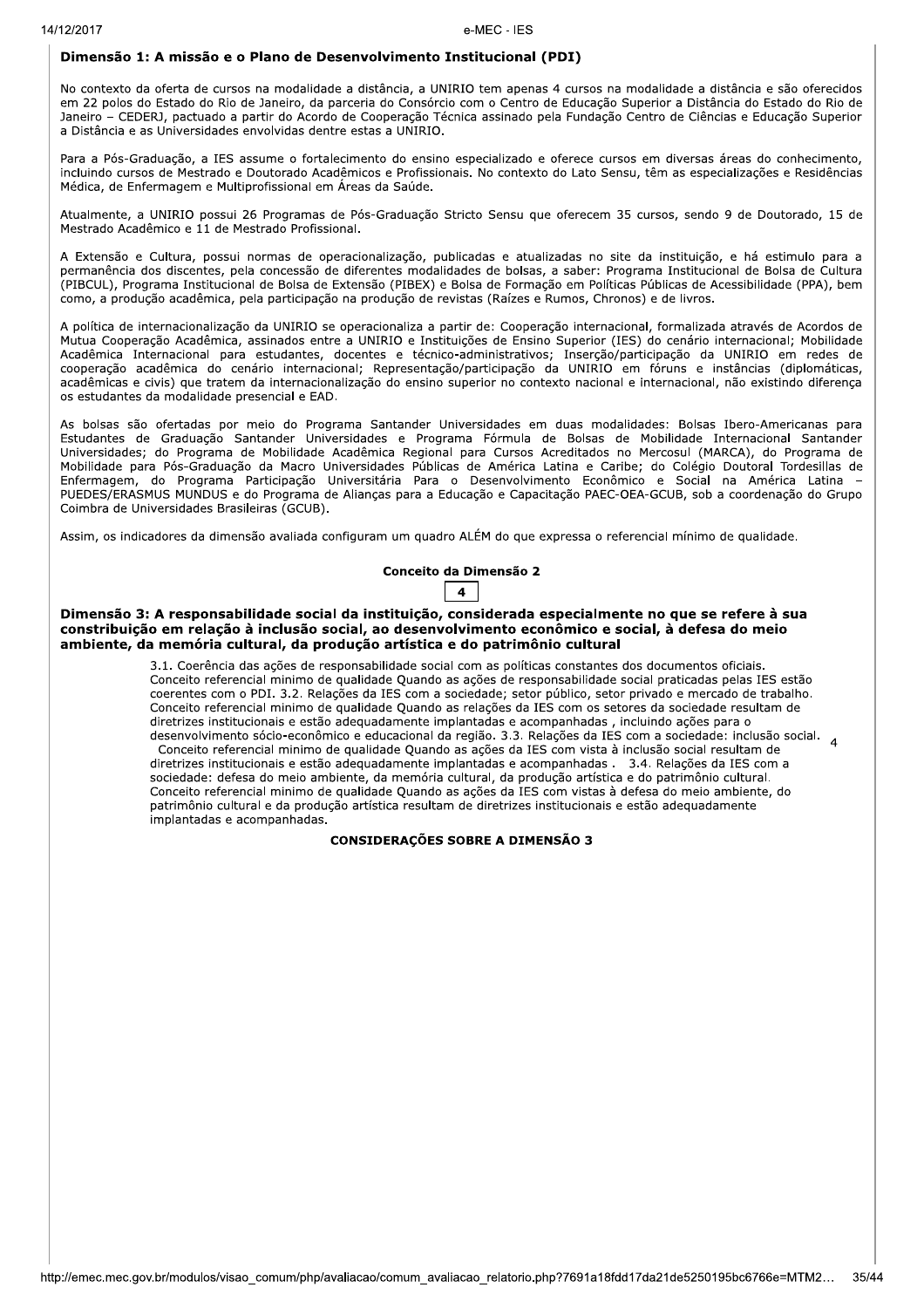### Dimensão 1: A missão e o Plano de Desenvolvimento Institucional (PDI)

No PDI (2017-2021) a UNIRIO se manifesta sobre a necessidade de ser um agente de transformação social, buscando a compreensão da realidade na qual está inserida e cumprindo a sua missão. As ações estão contempladas na forma de projetos que são desenvolvidos e beneficiam a população do seu entorno. Nas reuniões in-loco com os professores e nas conversas com os envolvidos nos diversos locais visitados, observou-se que há atuação direta com as comunidades interna e externa e cada centro em acordo com a sua vocação implementa projetos de ensino, pesquisa e extensão focados sempre na transformação social.

Os números apresentados relacionados com o Hospital Universitário são significativos, principalmente quando se considera, no momento atual, que a região apresenta sérios problemas sociais (divulgados nas mídias) relacionados com o atendimento hospitalar na região. Atualmente o Hospital conta com 170 leitos ativos e uma produção media anual de 70.000 atendimentos/ano, dos quais aproximadamente 4.000 correspondem a pacientes soropositivos. Há também 33 especialidades médicas, e oferece também serviços complementares de atenção especializada como Enfermagem, Nutrição, Psicologia Clínica, Fisioterapia e Assistência Social, entre outros, que totalizam cerca de 9000 consultas/mês.

A IES tem um Plano de Logística Sustentável que norteia os objetivos e metas que é monitorado no sentido de acompanhar os resultados e a inserção da UNIRIO no desenvolvimento de uma sociedade mais justa e equilibrada.

O compromisso social da IES também pode ser destacado nas atividades do contexto da educação, cultura, arte e preservação do patrimônio histórico.

Com relação às relações da UNIRIO com a sociedade e setores público e privado foi possível constatar que as ações de extensão e principalmente as ações de pesquisas produzem resultados relevantes para a região e qualificam seus egressos para a atuação no mercado de trabalho.

No PDI tem-se várias ações já em desenvolvimento que em conjunto levam à formação de profissionais comprometidos com o desenvolvimento socioeconômico da região.

Considerando-se a atual estrutura física da IES, com espaços descentralizados da sede em prédios históricos e tombados é possível perceber o esforço da gestão para garantir os espaços físicos adequados para a formação de profissionais aptos para as demandas do mercado. Nas entrevistas in-loco foi possível constatar as expectativas relacionadas com os espaços físicos que estão ainda em construção.

Considerando-se as políticas de democratização de acesso ao ensino superior, ações são desenvolvidas, dentre elas tem-se ações que permitem ampliar e aprofundar as relações com a sociedade para a inclusão digital. São citados vários projetos: Bolsa de Incentivo Acadêmico; Auxílio-Alimentação; Restaurante Escola; Auxílio Moradia; Atendimento nutricional individual; Valorização de Práticas Esportivas; Transporte Intercampi; Serviço de apoio psicológico; Participação na democratização do acesso à mobilidade estudantil em nível internacional, em conjunto com a Coordenação de Relações Internacionais; Apoio à participação dos discentes nos eventos da política estudantil e bolsistas BIA em atividades acadêmicas.

A política de acessibilidade vem sendo construída desde 2005, através do Programa Incluir, que faz parte do eixo Acesso a Educação do Plano Nacional dos Direitos das Pessoas com Deficiência - Viver sem Limite. Atualmente em no site institucional tem-se informações relativas às ações de acessibilidade e acompanhamento das mesmas.

Ficou constatado que há ações e projetos ainda não desenvolvidos e as dificuldades inerentes à descentralização da sede. A IES Formada por prédios antigos e alguns tombados pelo Instituto do Patrimônio Histórico e Artístico Nacional (Iphan) e as acessibilidade fica prejudicada nesse cenário. A UNIRIO possui um Plano de Acessibilidade - PLACES formado por 8 eixos com metas e ações, que atende à concepção de UNIRIO para todos.

Assim, os indicadores da dimensão avaliada configuram um quadro ALÉM do que expressa o referencial mínimo de qualidade.

#### Conceito da Dimensão 3

|--|

#### Dimensão 4: A comunicação com a sociedade

4.1. Coerência das ações de comunicação com a sociedade com as políticas constantes dos documentos oficiais. Conceito referencial minimo de qualidade Quando as ações de comunicação com a sociedade praticadas pelas IES estão coerentes com o PDI. 4.2. Comunicação interna e externa. Conceito referencial minimo de qualidade Quando os canais de comunicação e sistemas de informação para a interação interna e externa funcionam adequadamente, são acessíveis às comunidades interna e externa e possibilitam a divulgação das ações da IES\*. 4 4.3. Ouvidoria\*. Conceito referencial minimo de qualidade Ouando a ouvidoria está implantada, funciona segundo padrões de qualidade claramente estabelecidos, dispõe de pessoal e infra-estrutura adequados, e os seus registros e observações são efetivamente levados em consideração pelas instâncias acadêmicas e administrativas.

#### **CONSIDERAÇÕES SOBRE A DIMENSÃO 4**

A comunicação com a sociedade se dá mediante vários canais, como por exemplo, através da Ouvidoria, da home page institucional www.unirio.br, da Coordenadoria de Comunicação Social - COMSO, da Revista Eletrônica Em Foco, da CPA e através de todos os projetos de extensão. Possui ainda um perfil social na rede Facebook.

Na home page http://www.unirio.br/ encontra-se toda uma série de informações acerca da estrutura, regulamentação, legislação e estruturação da universidade, bem como informações de interesse a respeito dos cursos como vagas, projetos pedgógicos, telefones, enderecos.

Nesta página existe uma aba "fale conosco", guias telefônicos e vários outros tipos de informação.

Na parte superior do portal existe uma barra de acessibilidade, onde se encontra atalhos de navegação padronizados e a opção para alterar o contraste. Essas ferramentas estão disponíveis em todas as páginas do portal.

A ouvidoria situa-se no mesmo Campus da Reitoria, com entrada independente pelo estacionamento. O ouvidor-geral é o Prof. Adriano Gonçalves Alves e o Ouvidor-substituto é o servidor técnico Ricardo Granja que possui mestrado em Informação. O telefone da ouvidoria é o 21 2542-8680.

Ouvidoria da abrigada endereco homepage encontra-se no https://sistema.ouvidorias.gov.br/publico/Manifestacao/RegistrarManifestacao.aspx, tal página pode ser encontrada a partir de uma janela da página principal da UNIRIO, www.unirio .br. O mail da ouvidoria é ouvidoria@unirio.br. A unidade foi criada pela Resolução 4.071 de 04 de abril de 2013, sendo que as normas e regimento interno foram estabelecidos pela

http://emec.mec.gov.br/modulos/visao\_comum/php/avaliacao/comum\_avaliacao\_relatorio.php?7691a18fdd17da21de5250195bc6766e=MTM2... 36/44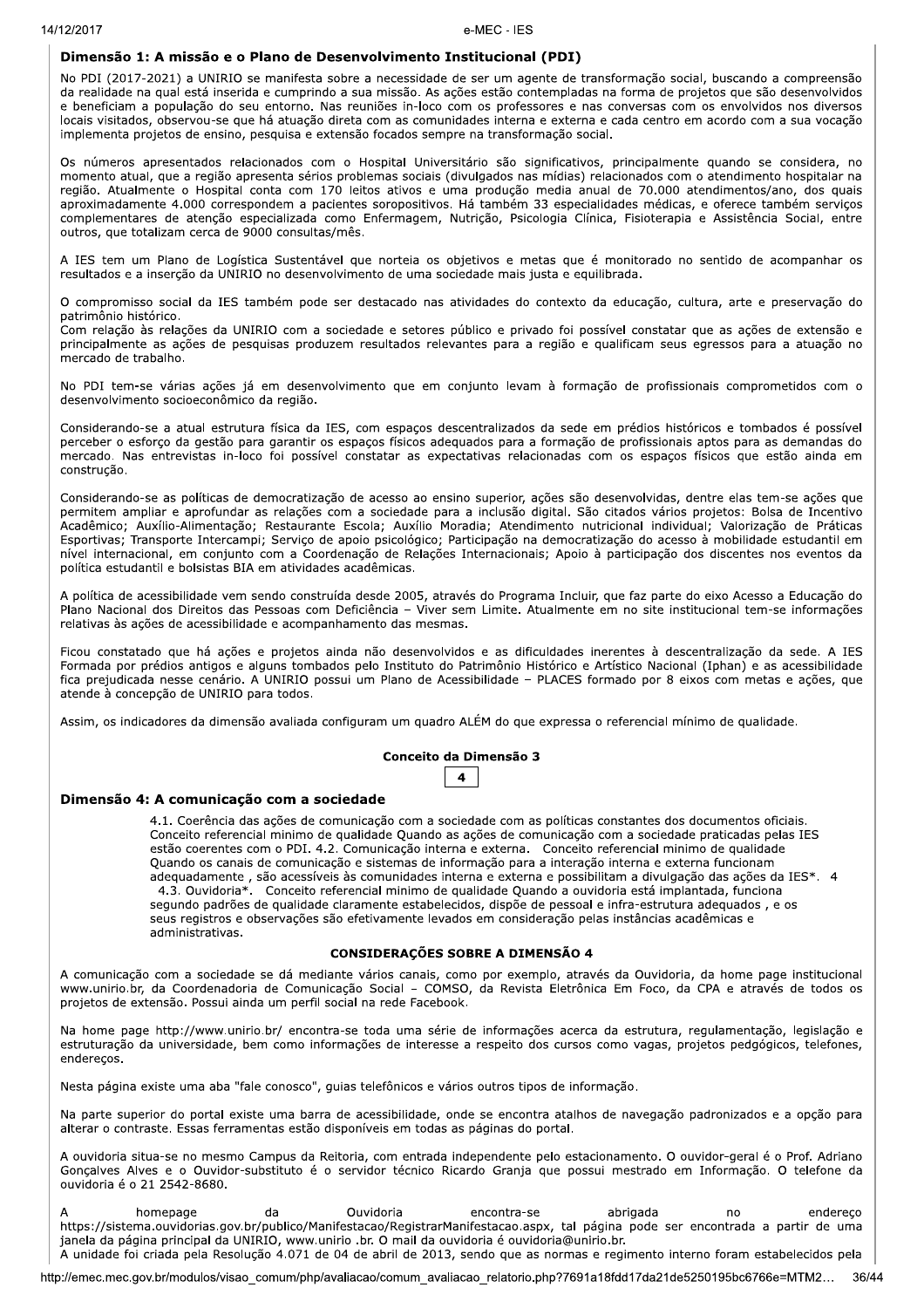### Dimensão 1: A missão e o Plano de Desenvolvimento Institucional (PDI)

Resolução 4.214 de 08 de outubro de 2013.

Na oitiva com os docentes estes disseram ter ciência da existência e funcionamento da unidade. Em conversa com os acadêmicos, os mesmos se manifestaram dizendo não conhecer a ouvidoria, apenas uma acadêmica dentre os aproximadamente 16 que se fizeram presentes, afirmou conhecer o mail ouvidoria@unirio.br, não obstante os dados dos relatórios 2013-2016.

Já nos relatórios da unidade foram observadas a distribuição por ano e meses dos totais de manifestação à ouvidoria, tendo como somatório, 657 manifestações no período.

Em conversa com o ouvidor geral, esse manifestou que as incidências de reclamações são majoritariamente em função da relação aluno-professor e que vem trabalhando principalmente com audiências de conciliação e reuniões com os coordenadores de curso.

É necessário destacar que a ouvidoria trabalha em conjunto com o Serviço de Informação ao cidadão na UNIRIO. Dessa forma os relatórios verificados referentes aos primeiros e segundos semestres dos anos de 2013-2016 consubstanciam informações tanto da ouvidoria quanto do e-SIC da IES. O mail da unidade é o sic@unirio.br. As manifestações ao Servico de Informação ao Cidadão - SIC totalizaram 1023 pedidos de informações.

Em 2017 a UNIRIO aderiu ao sistema e-OUV da Controladoria Geral da União, sendo considerado pelo ouvidor-geral como um recurso maior no controle dos dados gerenciais e estatísticos acerca das demandas geradas pelos cidadãos.

Na página http://www.unirio.br/acessoinformacao encontra-se um link referente à Lei de Acesso à Informação - Lei 12.527, de 18 /11/2011 de acesso à informação http://www.acessoainformacao.gov.br/ instruções de como utilizar e aba para pedir uma informação.<br>Em conformidade com a legislação a página explicita na entrada que "...esta página promove a requerimento, de informações produzidas ou custodiadas no âmbito das competências da UNIRIO, de interesse coletivo e geral, com o objetivo de facilitar o acesso à informação pública, conforme determina a Lei de Acesso à Informação - Lei 12.527, de 18 /11/2011, regulamentada pelo Decreto nº 7.724 de 16/05/2012. Em cumprimento à Lei de Acesso à Informação (Lei 12.527/2011 no Art.30, Inciso III), estão disponíveis relatórios estatísticos contendo tabelas e gráficos dados a respeito dos pedidos e recursos realizados desde o início da vigência da Lei em 16 de maio de 2012, bem como informações gerais sobre os solicitantes, gerados a partir dos dados existentes no Sistema Eletrônicos de Serviço de Informação aos Cidadãos- e-SIC".

O relatório apresenta vários dados como: perfis dos solicitantes, índice de resposta, forma de envio, número de pedidos de reavaliação de informações.

Segundo a homepage http://www.unirio.br/comso " A Coordenadoria de Comunicação Social (Comso) é responsável pela divulgação, interna e externa, do conhecimento produzido pela comunidade acadêmica da UNIRIO, pelo planejamento e organização de eventos do Gabinete da Reitoria da Universidade, e pelo apoio à realização de eventos da Universidade. As atividades desenvolvidas pela Comso incluem a produção e divulgação de conteúdo relacionado à Universidade; o atendimento à imprensa e indicação de especialistas para tratar de assuntos demandados por veículos de comunicação; gestão de cerimonial em eventos, entre outras. A Coordenadora é a jornalista Renata Leão, sendo o Telefone: (21) 2542-4477 e E-mail: comunicacao@unirio.br.

Como meio de comunicação disponível aos acadêmicos, na oitiva com os mesmos, foi citado o acesso wifi para os acadêmicos, sendo que num determinado bloco da Medicina esse acesso se configurava melhor apenas no segundo andar.

Na biblioteca central o acesso ao wifi para os alunos ocorre nos vários ambientes.

No que tange aos programas e projetos de extensão, esses foram citados pelos representantes da sociedade na CPA, da Associação de Bairro da URCA e Associação de Bairro Lauro Miller como extremamente importantes na relação da UNIRIO com a sociedade. Dentre estes projetos citaram-se o da Biblioteca Infanto-Juvenil BIJU, que atende a escolas particulares e públicas da região. Um projeto de psicanálise e Cinema, com exposição de filmes e debates posteriores. A orquestra portátil de choro, com integrantes da UNIRIO e da comunidade. UNIRIO e comunidades nas festas caipiras. Festa da criança e da natureza. Campanha de vacinação da escola de Enfermagem. Para ficar com apenas alguns exemplos. Segundo os acadêmicos, deve-se intensificar os programas com os moradores da praca Guilherme Figueiredo.

As políticas de comunicação acima relatadas estão coerentes com o explicitado no PDI.

Publicações Científicas

As revistas eletrônicas da UNIRIO estão publicadas no Portal do SEER http://www.seer.unirio.br/.

As seguintes revistas publicadas pela UNIRIO são periódicos qualificados pela CAPES, através do Web Qualis: Cadernos do Colóquio, Chronos (somente impressa), Debates, iSys - Revista Brasileira de Sistemas de Informação, Morpheus, O Percevejo, Revista de Pesquisa: Cuidado é Fundamental.

As revistas listadas abaixo estão publicadas em páginas próprias, em fase de migração para o Portal. MORPHEUS Revista Eletrônica em Ciências Humanas

- Conhecimento e Sociedade - Morphus, Cadernos Brasileiros de Medicina.

A Revista Eletrônica Em Foco tem como Missão: fortalecer o relacionamento da UNIRIO com a comunidade, envolvendo órgãos do Governo, empresas e demais organizações da sociedade civil, com o objetivo de criar oportunidades para as atividades de ensino, pesquisa e extensão que se beneficiem dessas interações, e promover, como estratégia deliberada a transferência de tecnologia em prol do desenvolvimento econômico, científico, tecnológico e social do país. Tem como Diretora a Profa. Dra. Evelyn Orrico e a Coordenadora : Maria Simone de Menezes Alencar. O mail da revista é inovacao@unirio.br, com Telefone (21) 2542-4489.

Neste mês de outubro está na 11a. edição e recebe sugestão de pauta através do mail comunicacao@unirio.br.

Há ainda várias pubilicações na home page do Instituto Vila Lobos.

No que tange ao protocolo de compromisso a UNIRIO atendeu o firmado pelo representante legal. Considerando os aspectos elencados a dimensão corresponde a um quadro além do que expressa o referencial mínimo de qualidade.

### Conceito da Dimensão 4

# $\overline{\mathbf{4}}$

Dimensão 5: As políticas de pessoal, de carreiras do corpo docente e corpo técnico-administrativo, seu aperfeiçoamento, desenvolvimento profissional e suas condições de trabalho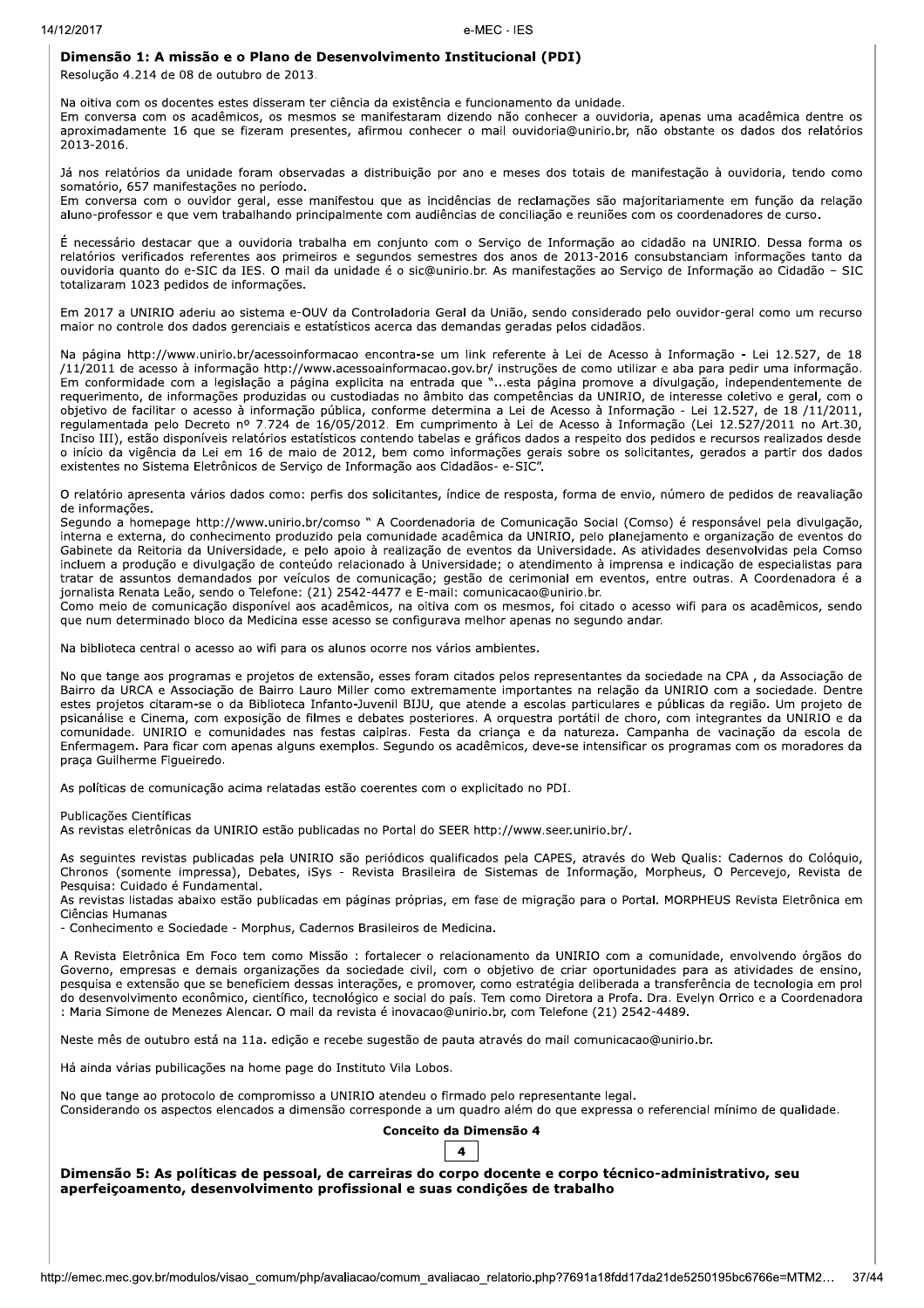### Dimensão 1: A missão e o Plano de Desenvolvimento Institucional (PDI)

5.1. Coerência das políticas de pessoal, de carreiras do corpo docente e corpo técnicoadministrativo, seu aperfeiçoamento, seu desenvolvimento profissional e suas condições de trabalho com as políticas firmadas em documentos oficiais. Conceito referencial minimo de qualidade: Quando as políticas de pessoal, de carreiras do corpo docente e do corpo técnico-administrativo, seu aperfeiçoamento, seu desenvolvimento profissional e as condições de trabalho praticadas pelas IES estão coerentes com o PDI. 5.2. Formação do corpo docente Conceito referencial minimo de qualidade: Universidades e Centros Universitários: Quando o corpo docente da IES tem experiência profissional e acadêmica adequadas às políticas constantes nos documentos oficiais da IES e 100% têm formação mínima em nível de pós-graduação lato sensu; desses, 70% possuem formação mínima em nível de pós-graduação stricto sensu e pelo menos 20% possuem o título de doutor. Faculdades: Quando todo o corpo docente tem, no mínimo, formação de pós-graduação lato sensu e experiência profissional e acadêmica adequadas às políticas constantes nos documentos oficiais da IES. 5.3. Condições institucionais para os docentes. Conceito referencial mínimo de qualidade: Universidades : Quando as políticas de capacitação e de acompanhamento do trabalho docente estão implementadas. Além disso, o Plano de Carreira Docente está implementado e difundido na comunidade acadêmica, estando a IES\* em consonância com a legislação vigente no que se refere a regime de trabalho, ou seja, um terço do corpo docente em regime de tempo integral\* (Lei 9.394/1996 – Art. 52). Centros Universitários : Quando as políticas de capacitação e de acompanhamento do trabalho docente estão implementadas. Além disso, o Plano de Carreira Docente está implementado e difundido na comunidade acadêmica, em consonância com a legislação vigente no que se refere a regime de trabalho, ou seja, um quinto do corpo docente em regime de tempo integral\* (Decreto 5.786/2006 - Art.1°). Faculdades : Quando as políticas de capacitação e de acompanhamento do trabalho docente estão implementadas e acompanhadas. Além disso, o Plano de Carreira Docente está implementado e difundido na comunidade acadêmica. 5.4. Condições institucionais para o corpo técnico-administrativo. Conceito referencial minimo de qualidade: Quando o perfil (formação e experiência) e as políticas de capacitação do corpo técnicoadministrativo estão adequados às políticas constantes dos documentos oficiais da IES. Além disso, o Plano de Cargos e Salários, homologado por órgão do Ministério do Trabalho e Emprego, está implementado e difundido. 5.5. Formação do corpo de tutores presenciais e suas condições institucionais (indicador exclusivo para IES credenciada para modalidade a distância – EAD). Conceito referencial minimo de qualidade: Quando o corpo de tutores presenciais tem, no mínimo, graduação na área objeto da tutoria e as políticas para a sua capacitação estão implementadas e acompanhadas. 5.6. Formação do corpo de tutores a distância e suas condições institucionais (indicador exclusivo para IES credenciada para modalidade a distância - EAD). Conceito referencial minimo de qualidade: Quando o corpo de tutores a distância tem, no mínimo, graduação na área objeto da tutoria e as políticas para a sua capacitação estão implementadas e acompanhadas.

 $\overline{2}$ 

#### **CONSIDERAÇÕES SOBRE A DIMENSÃO 5**

A UNIRIO é uma autarquia dotada de autonomia didático-científica e administrativa, cujas políticas de carreiras do corpo docente e do corpo técnico-administrativo são regidas pelo governo federal, por meio das Leis nº 7.596 de 10 abr. 1987; nº 11.091 de 12 jan. 2005 e nº 11.784 de 22 set. 2008. A avaliação das condições de trabalho está prevista no PDI, constatada nas entrevistas in loco, tanto para o corpo docente como para o corpo técnico-administrativo. A alocação de vagas de docentes e técnico-administrativos é por meio edital e concurso público.

A UNIRIO oferece cursos de EAD. A IES possui um cadastro de docente-tutores com titulação de bacharel e/ou licenciatura (graduação) para atender a tutoria de seus convênios.

A Comissão constatou na avaliação documental do corpo docente da UNIRIO que não foram comprovados a titulação de 20,25% dos docentes da amostragem por falta de diploma ou ata de defesa com data superior a 12 meses (de 2013, por exemplo).

Quanto ao corpo docente, a comissão tomou como base os dados do Formulário Eletrônico e, complementarmente, os dados fornecidos in loco. No Formulário Eletrônico observa-se o preenchimento com 1.716 docentes, sendo 48 (quarenta e oito) com erro apontado pelo eMEC e cinco repetidos. Depois de desconsiderados estes apontamentos (repetidos e errados), tem-se: 803 com Doutorado; 411 com Mestrado; 165 com Especialização; e 284 com Graduação, totalizando 1.663. Foi dada oportunidade à IES se manifestar quanto às quantidades, em especial de graduados. A IES apresentou os dados do senso de 2016 e, também, dados do SIAPE. Neste, constam 893 docentes, dos quais 6 encontram-se cedidos e, portanto, não contabilizados por esta comissão. Assim, tem-se: 672 (75,76%), 158 (17,81%), 24 (2,71%) e 33 (3,72%) com doutorado, mestrado, especialização e graduação, respectivamente. Ainda, 647 (72,94%) em tempo integral (Dedicação Exclusiva). Diante do exposto, não atende o referencial mínimo de qualidade. Ao observar o PDI, pág 54, há: "O corpo docente da UNIRIO tem qualificação necessária. Entretanto, o fato de os avaliadores terem constatado deficiência na documentação, sem dúvida, interfere no conceito...". Neste ponto, o PDI ignora a legislação atual (66 e 52 da Lei nº 9.394/1996). Mais adiante, pág 72 do PDI, há um índice de qualificação docente proposto como meta de evolução, mas a evolução observada é insignificante (e ajudada pela cessão de docentes).

O quadro da UNIRIO é formado 1495 servidores técnico-administrativos, distribuídos segundo o nível de escolaridade como segue: 37 com fundamental incompleto, 66 com fundamental completo, 443 com ensino médio, 653 graduados, 203 especialistas, 80 mestres e 13 doutores. Todos possuem interação com a comunidade da IES, incluindo a capacitação profissional adequada às funções exercidas.

O plano de cargos e salários do corpo docente e servidores técnicos administrativos são regidas pelo governo federal e de acordo com a legislação em vigor.

No PDI há a previsão de incentivo ao estudo em todos os níveis tanto para os técnico-administrativos como para os docentes, com possibilidade de solicitação de bolsa de estudos, das agências de fomento como dos convênios estabelecidos da IES.

Diante do exposto, e considerando uma análise sistêmica e temporal, esta comissão considera aquém dos referenciais mínimos de qualidade, pois a política tem sido inócua e ineficaz para estimular docentes de modo a cumprir um quesito legal.

### Conceito da Dimensão 5  $\overline{2}$

Dimensão 6: Organização e gestão da instituição, especialmente o funcionamento e representatividade dos colegiados, sua independência e autonomia na relação com a mantenedora, e a participação dos segmentos da comunidade universitária nos processos decisórios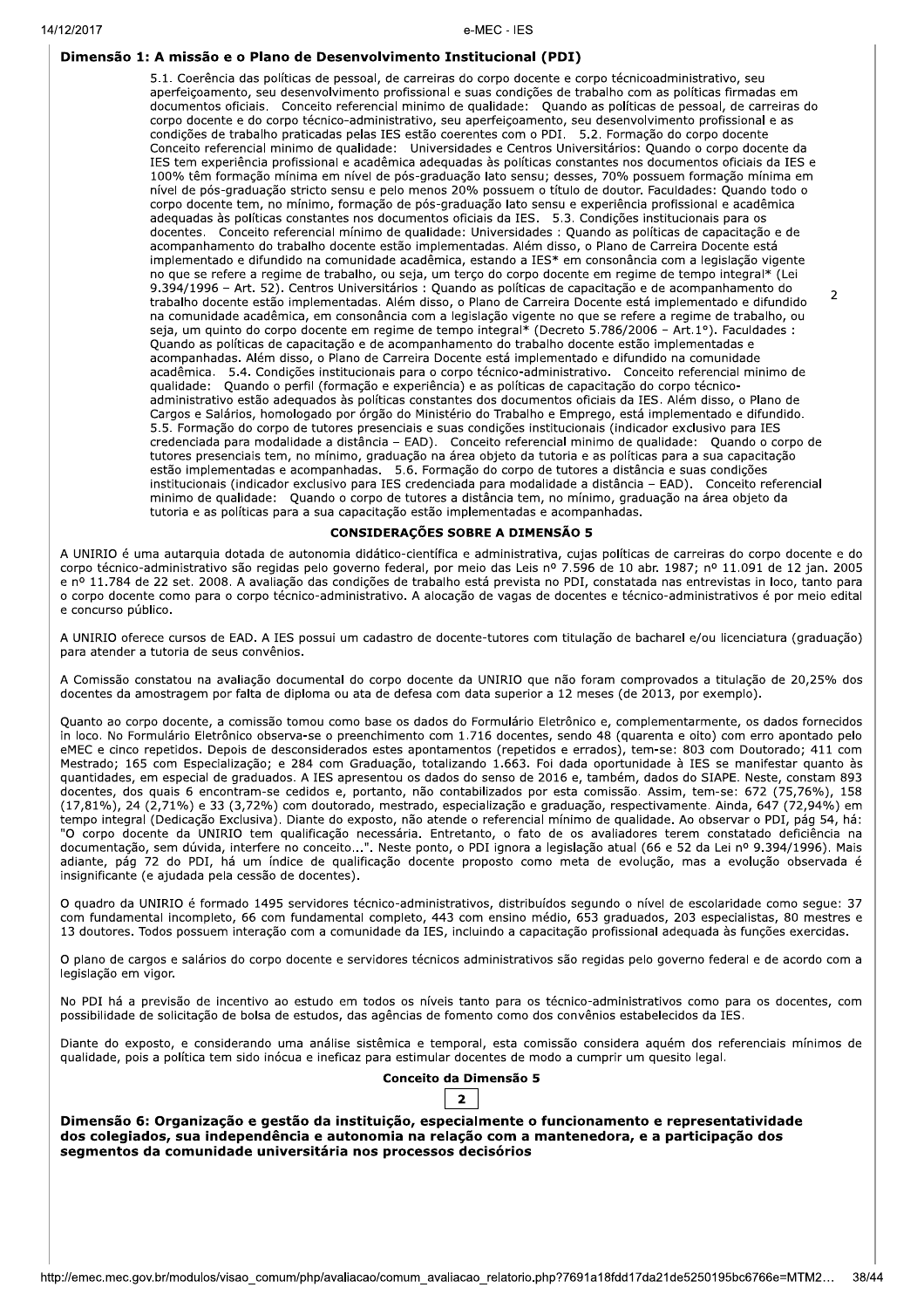### Dimensão 1: A missão e o Plano de Desenvolvimento Institucional (PDI)

6.1. Coerência da organização e da gestão da instituição com as políticas firmadas em documentos oficiais. Conceito referencial minimo de qualidade: Quando a organização e a gestão da instituição, especialmente o funcionamento e representatividade dos colegiados, sua independência e autonomia na relação com a mantenedora, e a participação dos segmentos da comunidade universitária nos processos decisórios estão coerentes com o PDI. 6.2. Gestão institucional (considerar as especificidades da gestão de cursos a distância, quando for o caso). Conceito referencial minimo de qualidade: Quando a gestão institucional se pauta em 3 princípios de qualidade, e resulta de diretrizes de ações. 6.3. Funcionamento, representação e autonomia dos Conselhos Superiores. Conceito referencial minimo de qualidade: Quando o funcionamento e a representatividade dos Conselhos Superiores cumprem os dispositivos regimentais e estatutários.  $6.4.$ Funcionamento, representação e autonomia dos colegiados de curso. Conceito referencial minimo de qualidade: Quando o funcionamento e a representatividade nos colegiados de curso, ou equivalentes, cumprem os dispositivos regimentais e estatutários.

### **CONSIDERAÇÕES SOBRE A DIMENSÃO 6**

A estrutura decisória da IES é composta pelos seguintes colegiados: O funcionamento, a composição e a atribuição dos órgãos colegiados estão devidamente indicadas no Estatuto e Regimento da IES e prevêem a participação de todos os setores, com representantes eleitos por seus pares.

Todo o regimento e o estatuto estão em processo de revisão para adequação às práticas institucionais e aos novos setores/departamento que foram criados com a implantação dos novos cursos via REUNI e da educação a distância via UAB. Essas mudanças estão de acordo com o eixo 5 do PDI que trata da democratização da gestão.

A Organização e a Gestão da instituição são representadas pela seguinte estrutura: Conselhos Superiores, Conselho Universitário (CONSUNI) e o Conselho de Ensino e Pesquisa (CONSEPE), Conselho de curadores, Reitoria, Centros Acadêmicos e Unidades Suplementares.

O funcionamento e representatividade dos Colegiados se apresenta com independência e autonomia, a participação dos três segmentos da comunidade universitária está prevista e implementada nos processos decisórios, bem como representantes da comunidade das áreas cultural, empresarial e profissional designados pelo MEC, estando coerente com o PDI.

A estrutura organizacional da UNIRIO está de acordo com o que está apresentado no PDI e em outros documentos oficiais, a exemplo de vários outros regulamentos dos observados. Nesse sentido, a organização e a gestão mostram notadamente um bom funcionamento

As várias funções de cada unidade nas várias esferas de atuação estão regulamentadas em documentos institucionais. Na data da visita in loco, o estatuto esteve na pauta de reunião dos conselhos superiores para adequação às práticas institucionais e aos novos setores/departamento que foram criados com a implantação dos novos cursos via REUNI e da educação a distância via UAB.

Essas mudanças estão coerentes com o PDI.

O relato acima está coerente com um quadro similar ao que expressa um referencial mínimo de qualidade.

# Conceito da Dimensão 6  $3<sup>1</sup>$

### Dimensão 7: Infraestrutura física, especialmente a de ensino e de pesquisa, biblioteca, recursos de informação e comunicação

7.1. Coerência Infra-estrutura física, especialmente a de ensino e de pesquisa, biblioteca, recursos de informação e comunicação com o estabelecido em documentos oficiais. Conceito referencial minimo de qualidade: Quando a infra-estrutura física da IES, especialmente a de ensino e pesquisa, biblioteca, recursos de informação e comunicação, está coerente com a especificada no PDI. 7.2. Instalações gerais Conceito referencial minimo de qualidade: Quando há instalações gerais para o ensino, para a pesquisa (quando for o caso), para a prática de esportes, atividades culturais e de lazer, espaços de convivência, e para laboratórios didáticos e de pesquisa em quantidade e qualidade adequadas. 7.3. Instalações gerais nos pólos para educação a distância (indicador exclusivo para IES credenciada para modalidade a distância - EAD). Conceito referencial minimo de qualidade: Quando há, nos pólos para educação a distância, instalações gerais para o ensino e para a pesquisa (quando for o caso), incluindo laboratórios, em quantidade e qualidade adequadas . 7.4. Biblioteca: acervo, serviços e espaço<br>físico. Conceito referencial minimo de qualidade: Quando podem ser verificadas ações adequadas de atualização e ampliação do acervo bibliográfico e dos serviços da(s) biblioteca (s). 7.5. Bibliotecas dos pólos para educação a distância: acervo, serviços e espaço físico (indicador exclusivo para IES credenciada para modalidade a distância - EAD). Conceito referencial minimo de qualidade: Quando podem ser verificadas ações adequadas de atualização e ampliação do acervo bibliográfico e dos serviços da(s) biblioteca(s)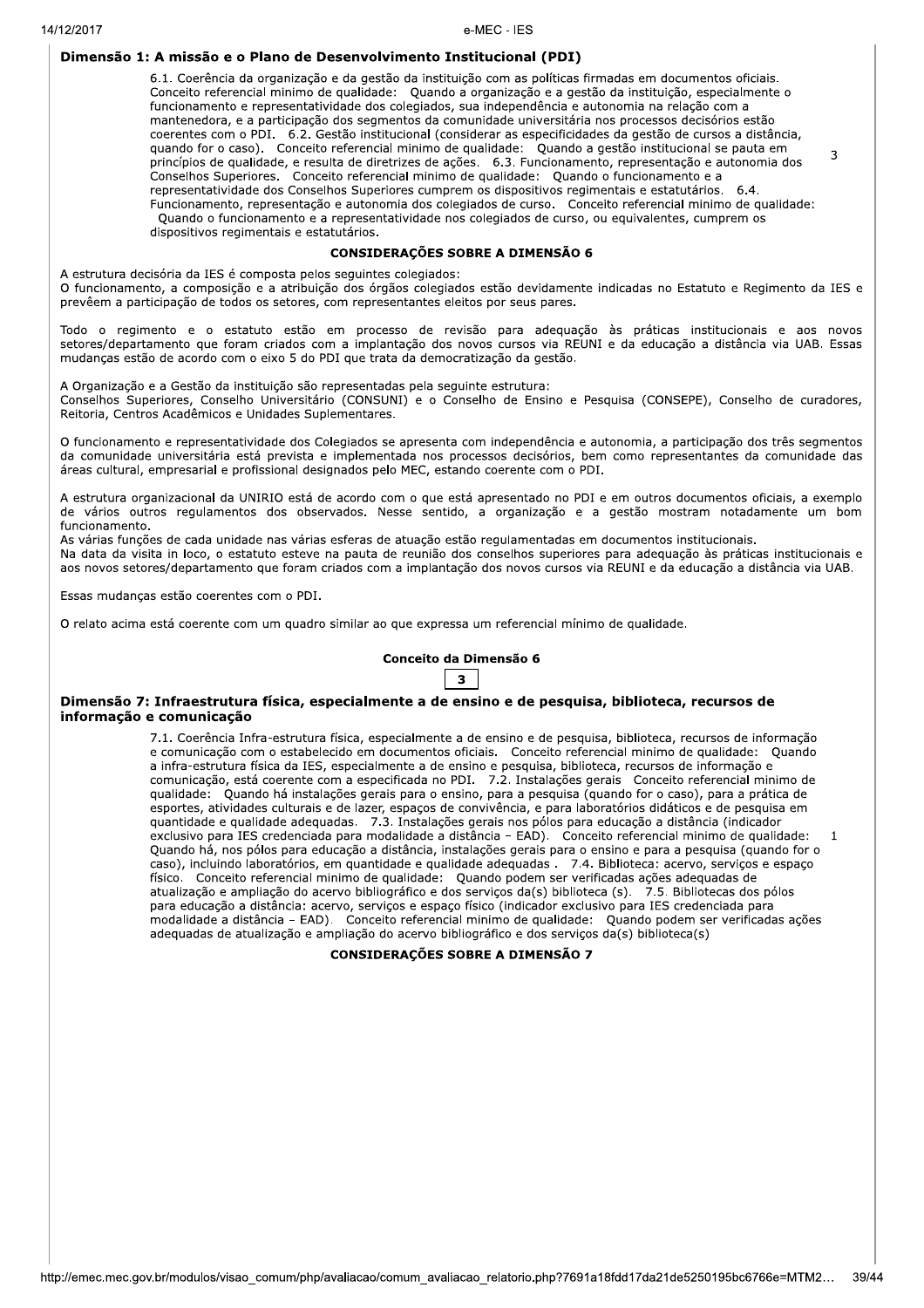### Dimensão 1: A missão e o Plano de Desenvolvimento Institucional (PDI)

A IES ocupa diferentes campi distribuídos na cidade do Rio de Janeiro como segue:: a administração superior na Praia Vermelha, além dos Centros de Ciências Humanas e Sociais - CCH, Centro de Ciências Jurídicas e Políticas - CCPJ, Centro de Letras e Artes- CLA, Centro de Ciências Exatas e Tecnologia – CCET) e parte do Centro de Ciências Biológicas e da Saúde – CCBS. No centro da cidade está instalado o Instituto Biomédico e no bairro Tijuca, localizam-se a Escola de Medicina e Cirurgia e o Hospital Universitário Gafrée e Guinle. No primeiro dia esta comissão visitou as instalações do CCH e do CLA, no segundo dia foram visitados os espaços CCPJ, biblioteca central, IBIO, CCET. No terceiro dia foram visitados espaços utilizados pelos cursos de Nutrição e Enfermagem.

De forma geral, as instalações visitadas não estão adaptadas para portadores deficientes e portadores de necessidades reduzidas (rampas para acesso aos prédios e banheiros). No CCH, por exemplo, prédio em que há banheiros adaptados, os mesmos encontram-se inutilizados: vasos cobertos por sacos pretos, sem barra e utilizados como depósito.

A biblioteca central encontra-se bem instalada, com espaço adequado às atividades nela desenvolvidas. Os recursos de TIC (Informação e Comunicação) também estão coerentes. Apesar de coerente, é inegável a insuficiência de espaço físico: há laboratórios de ensino e pesquisa sendo utilizados como sala de permanência de docentes e também para atendimentos aos alunos. Os laboratórios de pesquisa estão localizados em vários andares, com armários em corredores (por falta de espaço).

O sistema de bibliotecas é composto por uma Biblioteca Central, uma biblioteca pública infanto-juvenil (BIJu) e bibliotecas setoriais. O Sistema é informatizado (Sistema Sophia), tendo sido confirmado durante a reunião com os alunos a disponibilidade para consulta, reserva e renovação de empréstimo via sistema. Há 8 computadores para consulta. A biblioteca central conta com espaços amplos para estudos individuais (com mesas e cadeiras em 2 pisos), além de 4 salas (divisória) para estudo em grupo. Há um setor (Fonoteca) que mantém o arquivo de peças teatrais, partituras e peças de teatro, que engloba digitalização de obras raras. Uma sala multimídia com equipamentos para vídeo conferência. Um laboratório de informática (Espaço Santander) que é aberto à comunidade externa. A biblioteca central é o único espaço coberto por rede sem fio.

Também de modo geral, as instalações visitadas (infraestrutura física) estão coerentes com os documentos oficiais, em relação ao ensino e à pesquisa. Entretanto, os prédios visitados ainda não estão adequados para portadores de necessidades especiais: apenas alguns corredores têm sinalização de solo tátil; os banheiros adaptados estão em más condições (sem barra, com vazamento, utilizados como depósito) e há prédios sem tais banheiros. Os prédios ou não possuem extintores, ou possuem e estão vencidos. No subsolo do edifício das escolas de Nutrição e Enfermagem ficam os laboratórios específicos do curso de nutrição, os quais apresentam em condições insalubres (sem janelas) e são suscetíveis a inundações (para prevenir inundações foram construídos diques de alvenaria em cada porta dos laboratórios, prejudicando ainda mais a acessibilidade). Nos laboratório de Nutrição não há extintores (mesmo com uso de instalações a gás e laboratórios que manipulam materiais inflamáveis), e no Laboratório de Química não tem equipamento de segurança (chuveiro e lava-olhos).

Quanto às salas de aulas visitadas, todas possuem climatização e dimensão adequadas, considerando as turmas de aulas teóricas com até 50 alunos.

Os laboratórios de ensino são pequenos. Apenas um laboratório de Química conta com chuveiro e lava-olhos (outro laboratório de Química tem apenas chuveiro). Ambos não possuem saída de emergência.

As instalações sanitárias dos prédios visitados de forma geral são precárias. Não há gabinetes individuais de trabalho para docentes em tempo integral.

Há um restaurante-escola, usado como Restaurante Universitário (subsidiado), localizado no campus principal (não atende toda a comunidade). Nos demais campi há apenas cantinas terceirizadas.

Espaço para esportes é ínfimo (foi observada apenas uma quadra, localizada no telhado de um dos prédios).

O sistema acadêmico está parcialmente informatizado, mas os alunos relataram que têm usado para consultas, fazer matrícula e algumas funções básicas como emissão de histórico escolar via web.

Há uma obra em andamento: a construção de um prédio novo que deve sanar a insuficiência de espaço para algumas atividades, que pesa positivamente neste quesito.

Entretanto, diante da insuficiência e da precariedade de muitos espaços, da necessidade de ações para recuperação e manutenção de outros espaços e, principalmente, da continuidade do cenário observado no subsolo onde ficam laboratórios do curso de Nutrição, esta comissão entende ser MUITO AQUÉM DO SUFICIENTE. É preciso ressaltar que a comissão anterior, cuja visita gerou o Protocolo de Compromisso ora tratado, reportou a situação nos laboratórios do curso de Nutrição que ficam em subsolo, e permanece a mesma condição depois de anos.

### Conceito da Dimensão 7

# $\mathbf{1}$

#### Dimensão 8: Planejamento e avaliação, especialmente em relação aos processos, resultados e eficácia da autoavaliação institucional

8.1. Coerência do planejamento e da avaliação, especialmente em relação aos processos, resultados e eficácia da auto-avaliação institucional com o estabelecido em documentos oficiais. Conceito referencial minimo de qualidade\*: Quando o planejamento e a avaliação, especialmente em relação aos processos, resultados e eficácia da auto-avaliação institucional da IES estão coerentes com o especificado no PDI. 8.2. Auto-avaliação institucional Conceito referencial minimo de qualidade\*: Quando a Comissão Própria de Avaliação\* está implantada e funciona adequadamente, há efetiva participação da comunidade interna (professores, estudantes e 3 técnico-administrativos) e externa nos processos de auto-avaliação institucional, e há divulgação das análises e dos resultados das avaliações, estando as informações correspondentes acessíveis à comunidade acadêmica. 8.3. Planejamento e ações acadêmico-administrativas a partir dos resultados das avaliações. Conceito referencial minimo de qualidade\*: Quando a IES implementa adequadamente ações acadêmico-administrativas baseadas nos resultados da auto-avaliação e das avaliações externas.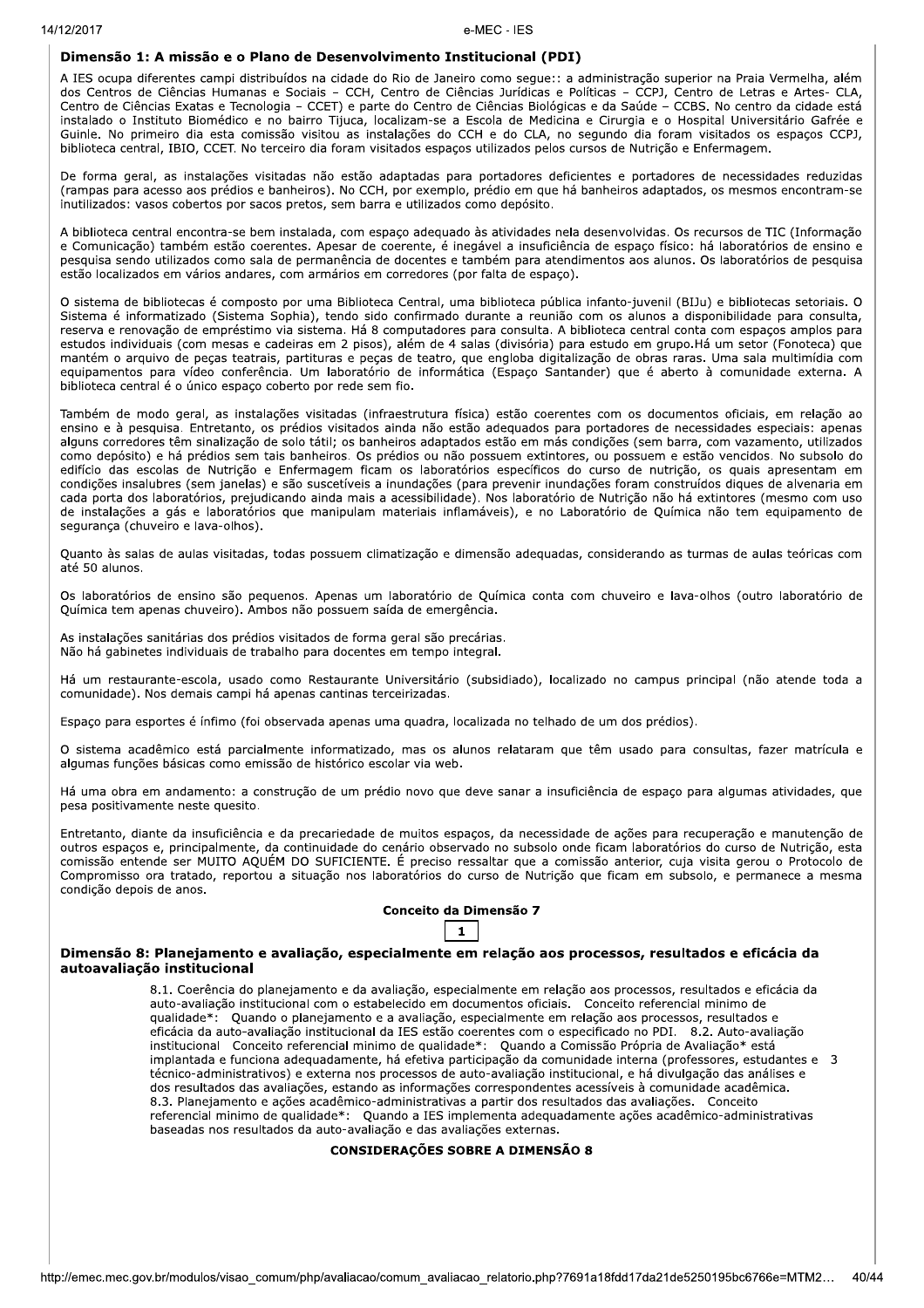14/12/2017

### e-MEC - IES

# Dimensão 1: A missão e o Plano de Desenvolvimento Institucional (PDI)

A UNIRIO possui uma Comissão Própria de Avaliação cuja composição atual foi constituída pela Portaria N. 955, de 20 de Outubro de 2016. A CPA está de acordo com o Art. 11 da Lei 10.851 de 14 de abril de 2004, com a participação da comunidade interna (discentes, docentes e técnico-administrativos) e da comunidade externa, sendo seus representantes eleitos por seus pares e com mandato no período de dois anos. Tem representantes docentes, discentes, técnico-administrativos, avaliador institucional e de especialistas em avaliação; e a representatividade externa se dá pela Associação dos Docentes ADUNI-RIO, Associação dos Trabalhadores da Educação da ASUNIRIO, Associação de Moradores da Lauro Muller, Ramon Castilho, Xavier Sigaud e Adjacências (ALMA) e Associação dos Moradores da Urca (AMOUR). Atualmente conta com um espaço exclusivo (utilizado por esta comissão durante a visita in loco).

A IES elabora a avaliação interna regularmente, por meio de questionário eletrônico com acesso controlado (acessado apenas por meio de código fornecido individualmente), tendo sido apresentado os relatório dos últimos 8 anos. O relatório de resultados da avaliação da CPA é divulgado para seus pares na página da CPA, no sítio da UNIRIO, e repassado à Reitoria.

Entretanto, durante a reunião não foi apontada uma melhoria em decorrência do processo avaliativo. Também foi relatado que o resultado da avaliação não tem sido usado como um instrumento de gestão. Adicionalmente, foi relatado que a administração superior (reitoria) não dá um retorno à CPA e, consequentemente, às comunidades interna e externa quanto a ações desenvolvidas para atender demandas.

Desse modo, esta comissão entende que se configura um quadro similar ao referencial mínimo de qualidade, com a ressalva quanto à não utilização das avaliações para guiar ações de melhoria.

### Conceito da Dimensão 8



### Dimensão 9: Políticas de atendimento aos discentes

9.1. Coerência das políticas de atendimento aos discentes com o estabelecido em documentos oficiais. Conceito referencial minimo de qualidade\*: Quando as políticas de atendimento aos discentes da IES estão coerentes<br>com as especificadas no PDI. 9.2. Programas de apoio ao desenvolvimento acadêmico dos discentes referentes à realização de eventos Conceito referencial minimo de qualidade\*: Quando os programas de apoio ao desenvolvimento acadêmico dos discentes, de realização de atividades científicas, técnicas, esportivas e culturais, e de divulgação da sua produção estão implantados e adequados . 9.3. Condições institucionais de atendimento<br>ao discente. Conceito referencial minimo de qualidade\*: Quando se verifica a adequação das políticas de<br>acesso, s participação e de convivência) praticadas pela IES e há adequada relação com as políticas públicas e com o contexto social. 9.4. Acompanhamento de egressos e criação de oportunidades de formação continuada Conceito referencial minimo de qualidade\*: Quando existem mecanismos adequados para conhecer a opinião dos egressos sobre a formação recebida, tanto curricular quanto ética, para saber o índice de ocupação entre eles, para estabelecer relação entre a ocupação e a formação profissional recebida; além disso, a opinião dos empregadores dos egressos é utilizada para revisar o plano e os programas e existem atividades de atualização e formação continuada para os egressos

 $\overline{a}$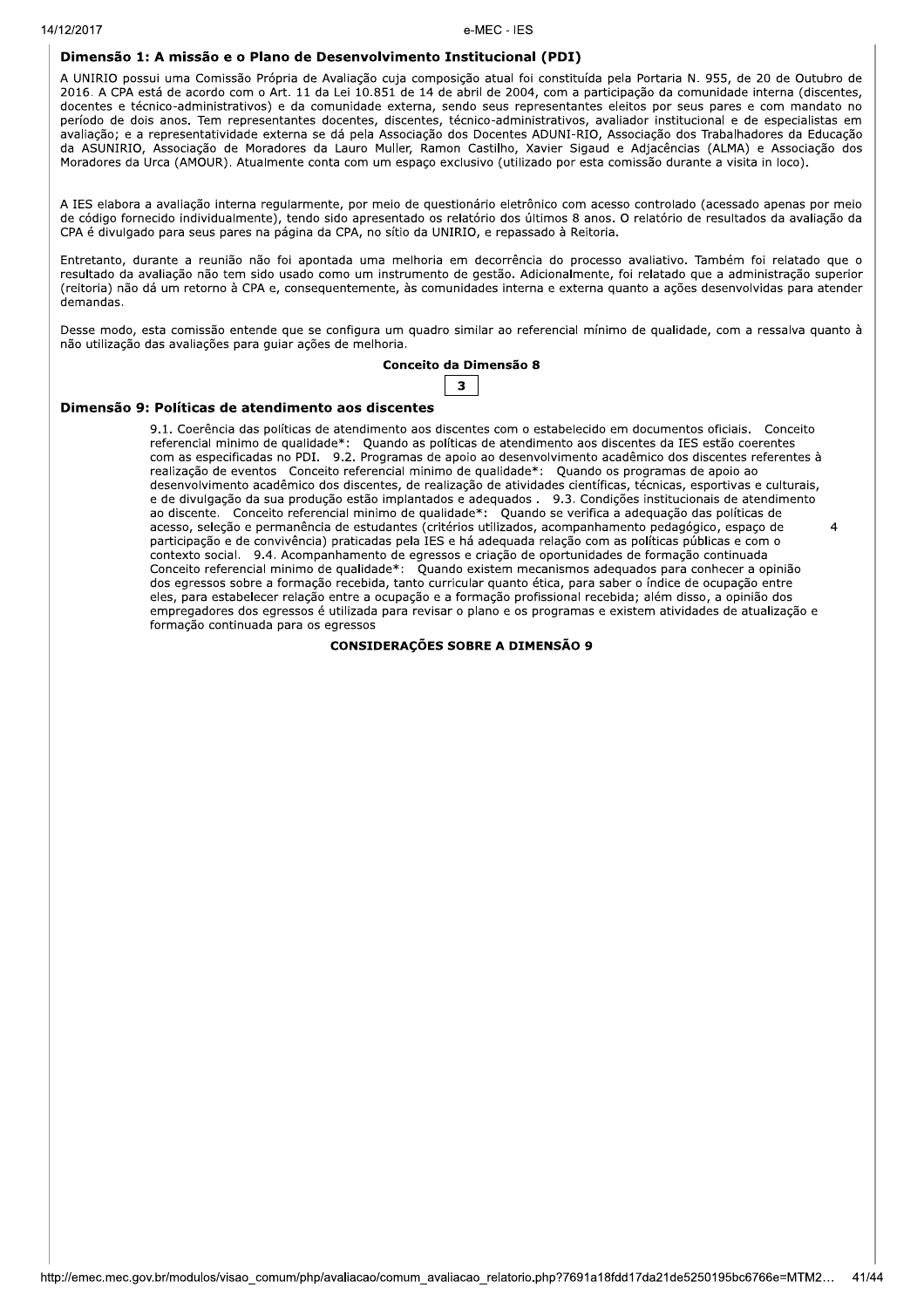### Dimensão 1: A missão e o Plano de Desenvolvimento Institucional (PDI)

Por meio da análise dos documentos oficiais da UNIRIO e por meio da oitiva com os discentes, a comissão verificou que existe coerência entre as políticas de atendimento aos discentes com o que está estabelecido no PDI.

Os programas de apoio aos discentes se concentram nas seguintes áreas: bolsas de iniciação científica, bolsa alimentação e auxílio moradia, cuja implementação se dá sob forma de editais.

O programa de assistência estudantil tem como finalidade democratizar as condições de permanência dos jovens na educação superior. O programa estabelece que sejam atendidos prioritariamente estudantes oriundos da Rede de Educação Básica ou com renda familiar per capita de até um salário mínimo e meio. O programa de ações em trono da permanência de estudantes se concentra nas seguintes ações: bolsa permanência, auxílio alimentação, auxílio moradia, projeto de transporte intercampi, projeto de alimentação para toda a comunidade Universitária, núcleo de apoio psicossocial, apoio à participação nos eventos da política estudantil e apoio pedagógico e psicológico.

Foram verificados relatórios de folhas de pagamento dos vários tipos de bolsas com nome, CPF, dados bancários e ano de ingresso dos acadêmicos contemplados com as bolsas. Um exemplo verificado dentre a análise foi o pagamento de 648 bolsas de auxílio-moradia em julho de 2017. Como também 382 bolsas de auxílio-acadêmico no mesmo mês, 672 bolsas de auxílio-alimentação e assim por diante.

O apoio psicológico é executado através do Setor de Apoio Psicológico e oferece atendimento de segunda a sexta, que podem ser solicitados pessoalmente ou via e-mail, e se constitui em ações de apoio psicológico como estimular a recepção e acolhida de novos estudantes, estabelecer um mecanismo de divulgação de temas de interesse dos serviços oferecidos pelo setor, sensibilização do corpo técnico e docente acerca das dificuldades vivenciadas pelos estudantes, aprimoramento do mecanismo de inscrição dos Estudantes interessados em receber apoio psicológico, organização do processo de acompanhamento psicológico individual e em grupo estruturação de fluxo de triagem e avaliação dos inscritos com vistas a reduzir as filas.

O atendimento, conforme relatório, pode ser individual, em grupos terapêuticos, em aconselhamento e em rodas de conversa.

O acesso ao setor está na home page www.unirio.br/atendimentopsicologico e conta com e-mail e telefone. Conforme relatório os quantitativos de marco de 2015 a Dezembro de 2006 foram de 1402 atendimentos e de Janeiro de 2017 a Maio do mesmo ano de 258 atendimentos. Foram verificados cursos, matrículas, dias e nomes de estudantes beneficiados com o programa. A psicóloga responsável é a Marla Ribeiro Nunes

Ainda como política de atendimento ao estudante, e atendendo ao PDI, um restaurante escola foi instalado no ano de 2016 no Campus do CLA e conforme nutricionista, atende diariamente a totais entre 1100 e 1300 refeições. Conforme alunos o auxílio refeição se dá quando não há restaurante no campus.

Outra forma de apoio aos discentes em vigor desde dezembro de 2016 é o projeto TRANSPORTE INTERCAMPI que faz o trajeto multi campi no início, final e intervalos das aulas. As linha são Linha Baixada fluminense, Linha Zona Oeste e Linha da Tijuca. Foram<br>verificados hora rios e paradas , conforme home page da http://www.unirio.br/transporte-interc

Como apoio cultural foram verificadas algumas ações dentre as quais o projeto formação de plateia com distribuição de ingressos, sendo um projeto coordenado por professoras do curso de Teatro. Foram verificadas listas de recebimento dos ingressos pelos acadêmicos.

Existe assistência psicológica aos discentes implantada. Todavia, os alunos relataram haver filas longas. Foram citados auxílios para viagens a congressos.

Segundo relatórios da PRÓ-REITORIA DE PLANEJAMENTO - PROPLAN - DIRETORIA DE ORCAMENTO - Processo 23102.004210/2015-19 - Folha 08 e Processo 23102.005403/2016-87 Folha 07 referentes ao QUADRO DE DETALHAMENTO DA DESPESA (QDD) os recursos do tesouro aplicados em assistência estudantil para os anos de 2016 e 2017 foram:

a)Para 2016Bolsa Monitoria 1.760.000,00 Bolsa PROTES - Tutoria Especial para Graduação 240.000,00 Bolsa PET 96.000,00 Bolsa PRADIG 200.000,00, Bolsa Programa Território e Trabalho 168.000,00, Bolsa MARCA - Mobilidade Acadêmica 48.000,00, Bolsa Iniciação Científica 1.440.000,00, Bolsa Extensão 880.000,00, Bolsa Iniciação Artística e Cultural 160.000,00, Bolsa Bolsa REUNI 4.400,00 PNAES Bolsa Incentivo Acadêmico 2.460.000,00 PNAES Bolsa Auxílio Moradia 432.000,00, PNAES Bolsa Auxílio Alimentação 1.656.000,00, PROMISAES 186.600,00. Totalizando 9.731.000,00 no ano de 2016.

b) Para 2017 Monitoria 1.760.000,00 PET - UNIRIO 96.000,00 PROTES Tutoria Especial para Graduação 240.000,00, PRADIG<br>200.000,00, Iniciação Científica 1.492.800,00, PIBEX Programa Institucional de Bolsas de Extensão 880.000 Institucional de Bolsas de Cultura 160.000,00, EAD - Programa Território e Trabalho 168.000,00, MARCA Mobilidade Acadêmica 48.000,00, Bolsas de Assistência Estudantil 4.756.992,00, PNAES Bolsa Incentivo Acadêmico 2.460.000,00, PNAES Auxílio Moradia 432.000,00, PNAES Auxílio Alimentação 1.656.000,00, PROMISAES 208.992,00. Totalizando 9.801.792,0 em 2017.

A comissão entendeu que a análise dessa dimensão configura um quadro além do que expressa o referencial mínimo de qualidade.

# Conceito da Dimensão 9



### Dimensão 10: Sustentabilidade financeira, tendo em vista o significado social da continuidade dos compromissos na oferta da educação superior

10.1. Coerência da sustentabilidade financeira apresentada pela IES com o estabelecido em documentos oficiais. Conceito referencial minimo de qualidade\*: Quando a sustentabilidade financeira da IES está coerente com a especificada no PDI. 10.2 Sustentabilidade financeira da instituição e políticas de captação e alocação de recursos. Conceito referencial minimo de qualidade\*: Quando se verifica a adequação entre a proposta de<br>desenvolvimento da IES, incluindo-se a captação de recursos, e o orçamento previsto, a compatibilidade entre  $\mathbf{z}$ cursos oferecidos e as verbas e os recursos disponíveis, e existe controle entre as despesas efetivas e as referentes à despesa correntes, de capital e de investimento. 10.3. Políticas direcionadas à aplicação de recursos para programas de ensino, pesquisa e extensão Conceito referencial minimo de qualidade\*: Quando existem políticas de aquisição de equipamentos e de expansão e/ou conservação do espaço físico necessárias à adequada implementação dos programas de ensino, pesquisa e extensão.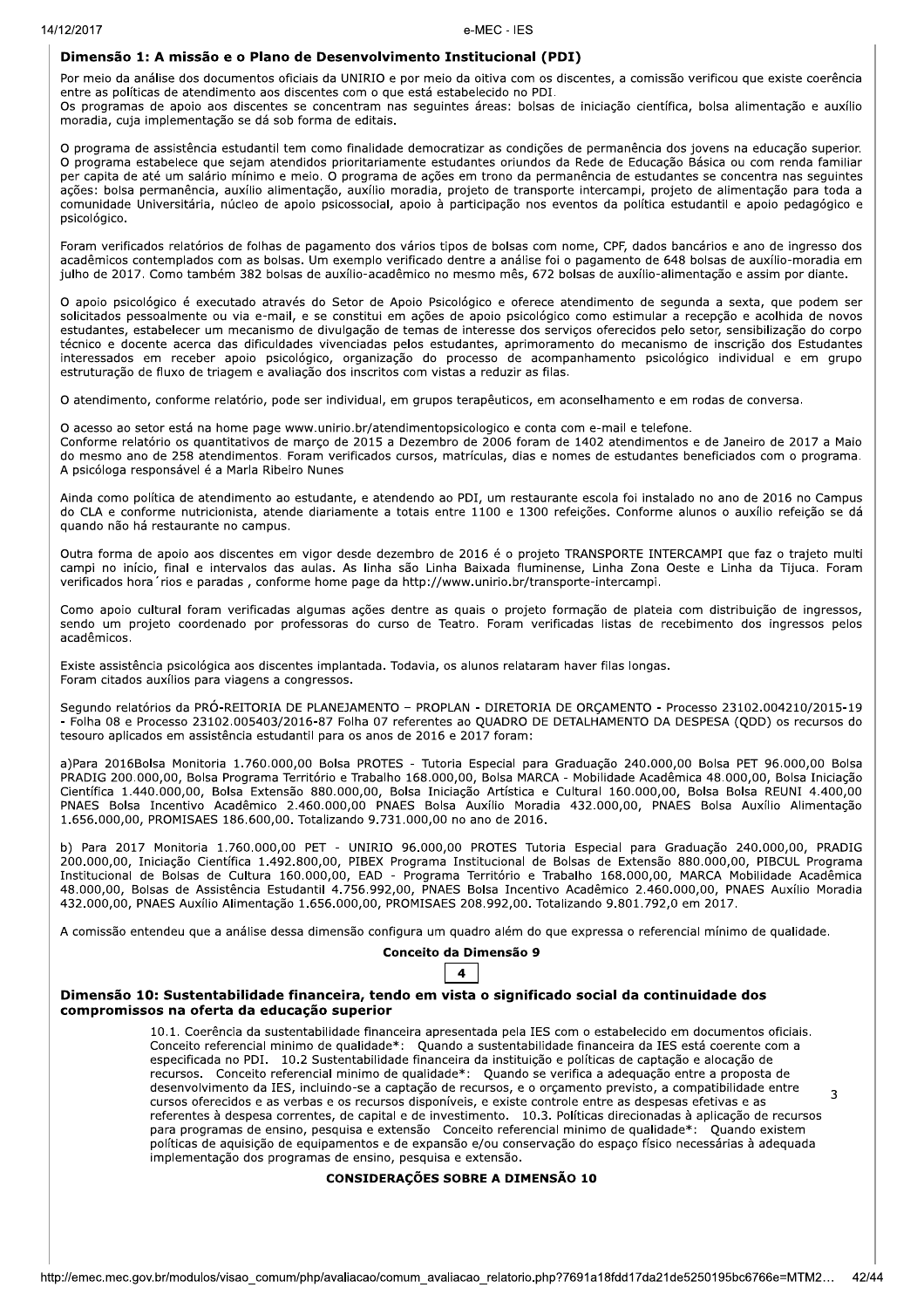### Dimensão 1: A missão e o Plano de Desenvolvimento Institucional (PDI)

Como Instituição Federal de Ensino Superior a sustentabilidade financeira da UNIRIO, deve ser garantida por recursos da União por meio da Lei Orçamentária Anual PLOA correspondente a orçamento anual. A sustentabilidade é acrescida pela captação de recursos próprios, de recursos de Convênios com instituições de fomento e amparo à pesquisa e de recursos pelas emendas parlamentares majoritariamente da bancada federal ao orçamento inicial. Compete à Pro-reitoria de Planejamento manter o necessário equilíbrio entre a receita e as despesas cuidando para a devida implementação da infraestrutura física, acervo, contratação de docentes e técnicos adequados aos PPC em implementação. Dessa foram pode-se afirmar que são coerentes com o PDI e se ajustam a capacidade da IES. Assim pode-se afirmar que os aspectos referentes à sustentabilidade asseguram a continuidade das ações previstas em seu PDI.

Considerando os aspectos acima pode-se afirmar que configura-se um quadro similar ao que expressa o referencial mínimo de qualidade.

# Conceito da Dimensão 10  $\overline{\mathbf{3}}$

### **REQUISITOS LEGAIS**

11.1. Condições de acesso para portadores de necessidades especiais (Dec. 5.296/2004).

Não

### Critério de análise:

A instituição apresenta condições adequadas de acesso para portadores de necessidades especiais?

A UNIRIO não apresenta acesso a todas as edificações no quesito rampas. No quesito piso tátil este foi observado apenas em alguns trajetos e lugares não contemplando o total imposto pela legislação. O mesmo acontece para barras de apoio nos sanitários. Foram verificados banheiros inacessíveis às pessoas com necessidades especiais. Necessário afirmar que os projetos dos novos prédios contemplam tais aparelhos.

11.2. Titulação do Corpo Docente Universidades e Centros Universitários: No mínimo formação em pós-graduação lato sensu para todos os docentes e percentual mínimo de docentes com pós-graduação stricto sensu, de acordo Não com os artigos 66 e 52 da Lei nº 9.394/1996. Faculdades: No mínimo formação em pós-graduação lato sensu para todos os docentes (art. 66 da Lei nº 9.394/1996).

#### Critério de análise:

Universidades e Centros Universitários: O corpo docente tem, no mínimo, formação em pós-graduação lato sensu e a instituição tem, no mínimo, um terço do corpo docente com titulação de mestrado e/ou doutorado? Faculdades: O corpo docente tem, no mínimo, formação em pós-graduação lato sensu\*?

A UNIRIO possui 33 professores com titulação máxima de graduação.

11.3. Regime de Trabalho do Corpo Docente Para Universidades : um terço do corpo docente em regime de tempo integral\* (Lei 9.394/1996 – Art. 52). Para Centros Universitários : um quinto do corpo docente em Sim regime de tempo integral\* (Decreto 5.786/2006 - Art.1°).

#### Critério de análise:

Universidades : a instituição tem, no mínimo, um terço do corpo em regime de tempo integral? Centro universitário : a instituição tem, no mínimo, um quinto do corpo docente em regime de tempo integral?

A UNIRIO possui 72,94% de professores em regime integral.

11.4. Plano de Cargo e Carreira (IES\* privadas). O Plano de Cargo e Carreira deve estar protocolado no órgão Sim competente do Ministério de Trabalho e Emprego. (Súmula 6 - TST).

### Critério de análise:

O Plano de Cargo e Carreira está protocolado no órgão competente do Ministério de Trabalho e Emprego?

**NSA** 

11.5. Forma Legal de Contratação de Professores (IES\* privadas). As contratações dos professores devem ser Sim mediante vínculo empregatício. (CLT, arts. 2° e 3°).

### Critério de análise:

A forma legal de contratação de professores é mediante vínculo empregatício ?

**NSA** 

### **DISPOSICÕES LEGAIS**

A IES não cumpre os todos os requisitos legais referentes ao item 11 deste formulário. Não apresenta acessibilidade para os portadores de necessidades especiais em todos os ambientes. Em relação ao corpo docente foram verificados 33 docentes sem no mínimo formação em pós-graduação lato sensu.

Por outro lado, cumpre a exigência em relação aos professores em regime de tempo integral conforme percentual exigido pela legislação.

### Considerações finais da comissão de avaliadores e conceito final :

CONSIDERAÇÕES FINAIS DA COMISSÃO DE AVALIADORES